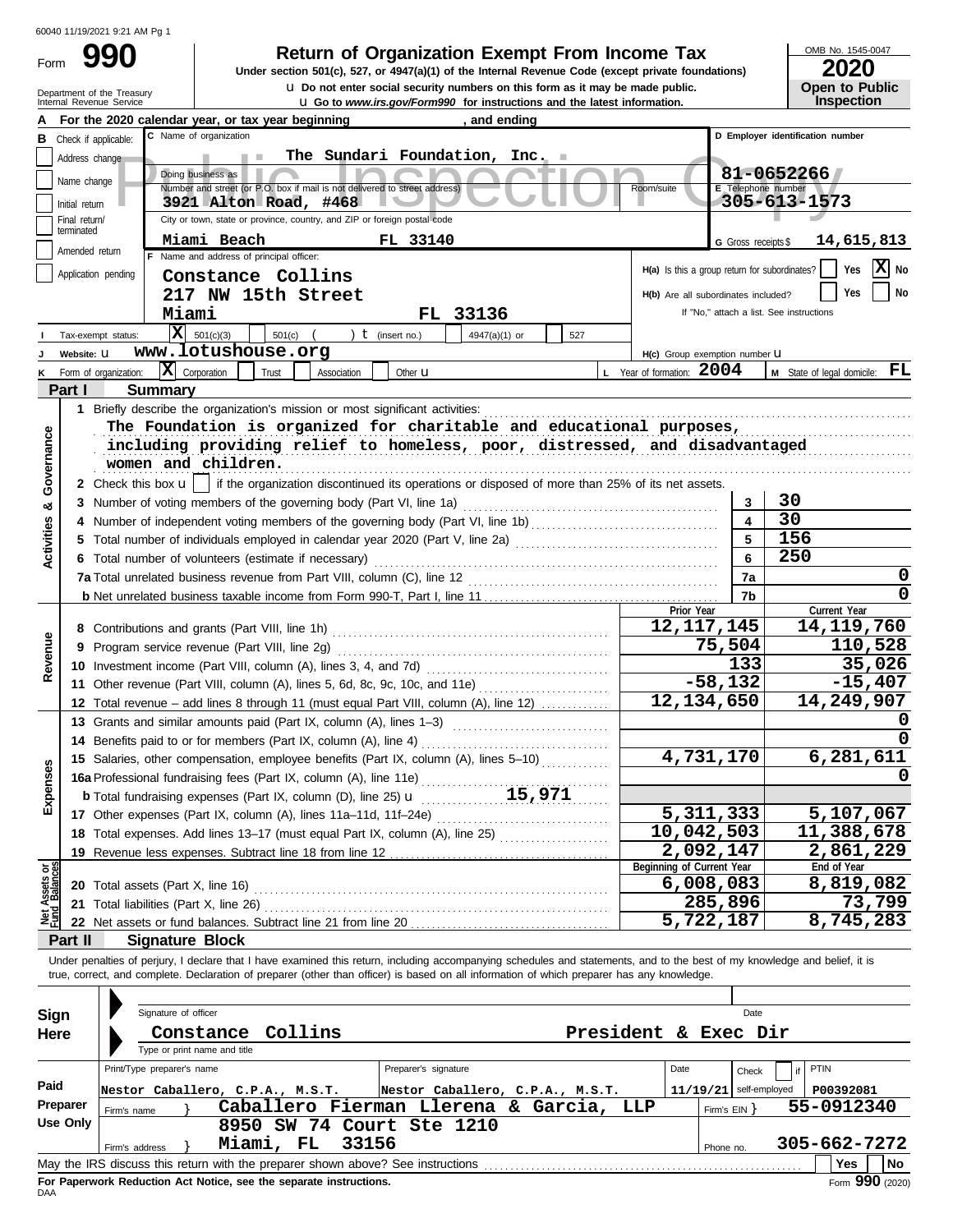|   |                                                            | Form 990 (2020) The Sundari Foundation, Inc.                                                                   | 81-0652266                                                                                                                     | Page 2                              |
|---|------------------------------------------------------------|----------------------------------------------------------------------------------------------------------------|--------------------------------------------------------------------------------------------------------------------------------|-------------------------------------|
|   | Part III                                                   | <b>Statement of Program Service Accomplishments</b>                                                            |                                                                                                                                |                                     |
|   |                                                            |                                                                                                                |                                                                                                                                | $ \mathbf{x} $                      |
|   | 1 Briefly describe the organization's mission:             |                                                                                                                |                                                                                                                                |                                     |
|   | See Schedule O                                             |                                                                                                                |                                                                                                                                |                                     |
|   |                                                            |                                                                                                                |                                                                                                                                |                                     |
|   |                                                            |                                                                                                                |                                                                                                                                |                                     |
|   |                                                            |                                                                                                                |                                                                                                                                |                                     |
|   |                                                            | 2 Did the organization undertake any significant program services during the year which were not listed on the |                                                                                                                                |                                     |
|   | prior Form 990 or 990-EZ?                                  |                                                                                                                |                                                                                                                                | Yes $ X $ No                        |
|   |                                                            | If "Yes," describe these new services on Schedule O.                                                           |                                                                                                                                |                                     |
| 3 |                                                            | Did the organization cease conducting, or make significant changes in how it conducts, any program             |                                                                                                                                |                                     |
|   | services?                                                  |                                                                                                                |                                                                                                                                | Yes $\overline{X}$ No               |
|   | If "Yes," describe these changes on Schedule O.            |                                                                                                                |                                                                                                                                |                                     |
| 4 |                                                            |                                                                                                                | Describe the organization's program service accomplishments for each of its three largest program services, as measured by     |                                     |
|   |                                                            |                                                                                                                | expenses. Section 501(c)(3) and 501(c)(4) organizations are required to report the amount of grants and allocations to others, |                                     |
|   |                                                            | the total expenses, and revenue, if any, for each program service reported.                                    |                                                                                                                                |                                     |
|   |                                                            |                                                                                                                |                                                                                                                                |                                     |
|   | 4a (Code:                                                  |                                                                                                                | ) (Expenses $\sqrt[3]{257,537}$ including grants of $\sqrt[3]{257,537}$ including grants of $\sqrt[3]{257,537}$                |                                     |
|   |                                                            |                                                                                                                |                                                                                                                                |                                     |
|   | See Schedule O                                             |                                                                                                                |                                                                                                                                |                                     |
|   |                                                            |                                                                                                                |                                                                                                                                |                                     |
|   |                                                            |                                                                                                                |                                                                                                                                |                                     |
|   |                                                            |                                                                                                                |                                                                                                                                |                                     |
|   |                                                            |                                                                                                                |                                                                                                                                |                                     |
|   |                                                            |                                                                                                                |                                                                                                                                |                                     |
|   |                                                            |                                                                                                                |                                                                                                                                |                                     |
|   |                                                            |                                                                                                                |                                                                                                                                |                                     |
|   |                                                            |                                                                                                                |                                                                                                                                |                                     |
|   |                                                            |                                                                                                                |                                                                                                                                |                                     |
|   |                                                            |                                                                                                                |                                                                                                                                |                                     |
|   |                                                            |                                                                                                                |                                                                                                                                |                                     |
|   |                                                            |                                                                                                                |                                                                                                                                |                                     |
|   | 4b (Code:                                                  | ) (Expenses $\frac{1}{817}$ , 817, 379 including grants of $\frac{1}{8}$                                       |                                                                                                                                | 110,528<br>) (Revenue $\frac{1}{2}$ |
|   |                                                            |                                                                                                                | Through its wholly owned subsidiary Lotus House Thrift LLC, the Foundation                                                     |                                     |
|   |                                                            |                                                                                                                | has established a work program and community outreach thrift shop,                                                             |                                     |
|   |                                                            |                                                                                                                | benefiting Lotus House Women's Shelter, providing job training, clothing                                                       |                                     |
|   |                                                            |                                                                                                                | and furnishings for homeless, poor, distressed, and disadvantaged women in                                                     |                                     |
|   |                                                            |                                                                                                                | the furtherance of the Foundation's charitable and educational purposes.                                                       |                                     |
|   |                                                            |                                                                                                                |                                                                                                                                |                                     |
|   |                                                            |                                                                                                                |                                                                                                                                |                                     |
|   |                                                            |                                                                                                                |                                                                                                                                |                                     |
|   |                                                            |                                                                                                                |                                                                                                                                |                                     |
|   |                                                            |                                                                                                                |                                                                                                                                |                                     |
|   |                                                            |                                                                                                                |                                                                                                                                |                                     |
|   |                                                            |                                                                                                                |                                                                                                                                |                                     |
|   |                                                            |                                                                                                                |                                                                                                                                |                                     |
|   | N/A                                                        |                                                                                                                |                                                                                                                                |                                     |
|   |                                                            |                                                                                                                |                                                                                                                                |                                     |
|   |                                                            |                                                                                                                |                                                                                                                                |                                     |
|   |                                                            |                                                                                                                |                                                                                                                                |                                     |
|   |                                                            |                                                                                                                |                                                                                                                                |                                     |
|   |                                                            |                                                                                                                |                                                                                                                                |                                     |
|   |                                                            |                                                                                                                |                                                                                                                                |                                     |
|   |                                                            |                                                                                                                |                                                                                                                                |                                     |
|   |                                                            |                                                                                                                |                                                                                                                                |                                     |
|   |                                                            |                                                                                                                |                                                                                                                                |                                     |
|   |                                                            |                                                                                                                |                                                                                                                                |                                     |
|   |                                                            |                                                                                                                |                                                                                                                                |                                     |
|   |                                                            |                                                                                                                |                                                                                                                                |                                     |
|   | 4d Other program services (Describe on Schedule O.)        |                                                                                                                |                                                                                                                                |                                     |
|   | (Expenses \$<br>4e Total program service expenses <b>u</b> | including grants of \$<br>11,074,916                                                                           | (Revenue \$                                                                                                                    |                                     |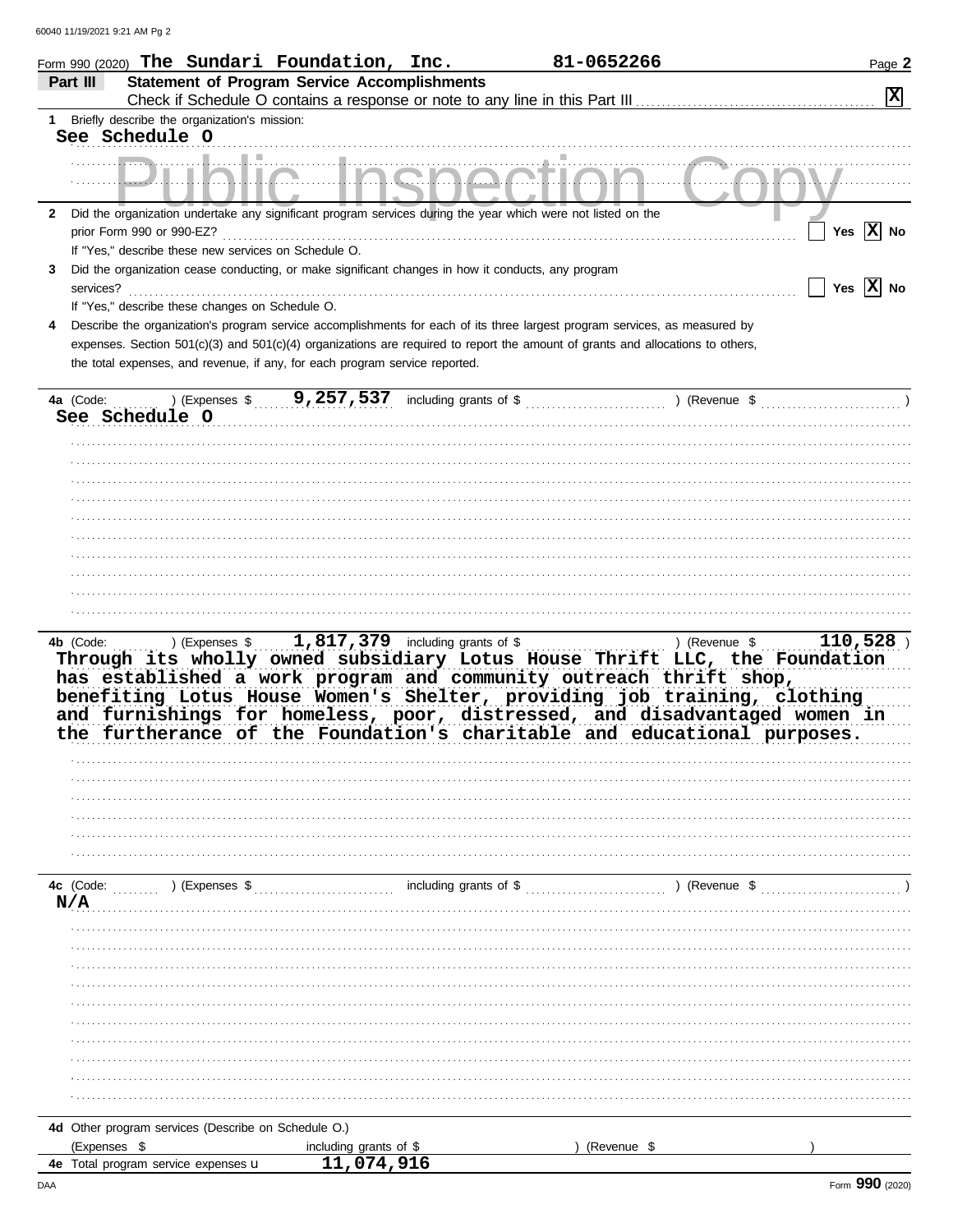|     | Part IV<br><b>Checklist of Required Schedules</b>                                                                       |              |             |             |
|-----|-------------------------------------------------------------------------------------------------------------------------|--------------|-------------|-------------|
|     |                                                                                                                         |              | Yes         | No          |
| 1   | Is the organization described in section $501(c)(3)$ or $4947(a)(1)$ (other than a private foundation)? If "Yes,"       |              |             |             |
|     | complete Schedule A                                                                                                     | 1            | X           |             |
| 2   | Is the organization required to complete Schedule B, Schedule of Contributors (see instructions)?                       | $\mathbf{2}$ | $\mathbf x$ |             |
| 3   | Did the organization engage in direct or indirect political campaign activities on behalf of or in opposition to        |              |             |             |
|     | candidates for public office? If "Yes," complete Schedule C, Part I<br>AUADI I                                          | $\mathbf{3}$ |             | x           |
| 4   | Section 501(c)(3) organizations. Did the organization engage in lobbying activities, or have a section 501(h)           |              |             |             |
|     | election in effect during the tax year? If "Yes," complete Schedule C, Part II                                          | 4            | X           |             |
| 5   | Is the organization a section $501(c)(4)$ , $501(c)(5)$ , or $501(c)(6)$ organization that receives membership dues,    |              |             |             |
|     | assessments, or similar amounts as defined in Revenue Procedure 98-19? If "Yes," complete Schedule C, Part III          | 5            |             | x           |
| 6   | Did the organization maintain any donor advised funds or any similar funds or accounts for which donors                 |              |             |             |
|     | have the right to provide advice on the distribution or investment of amounts in such funds or accounts? If             |              |             |             |
|     | "Yes," complete Schedule D, Part I                                                                                      | 6            |             | X           |
| 7   | Did the organization receive or hold a conservation easement, including easements to preserve open space,               |              |             |             |
|     | the environment, historic land areas, or historic structures? If "Yes," complete Schedule D, Part II                    | 7            |             | X           |
| 8   | Did the organization maintain collections of works of art, historical treasures, or other similar assets? If "Yes,"     |              |             |             |
|     | complete Schedule D, Part III                                                                                           | 8            |             | X           |
| 9   | Did the organization report an amount in Part X, line 21, for escrow or custodial account liability, serve as a         |              |             |             |
|     | custodian for amounts not listed in Part X; or provide credit counseling, debt management, credit repair, or            |              |             |             |
|     | debt negotiation services? If "Yes," complete Schedule D, Part IV                                                       | 9            |             | X           |
| 10  | Did the organization, directly or through a related organization, hold assets in donor-restricted endowments            |              |             |             |
|     | or in quasi endowments? If "Yes," complete Schedule D, Part V                                                           | 10           |             | x           |
| 11  | If the organization's answer to any of the following questions is "Yes," then complete Schedule D, Parts VI,            |              |             |             |
|     | VII, VIII, IX, or X as applicable.                                                                                      |              |             |             |
| а   | Did the organization report an amount for land, buildings, and equipment in Part X, line 10? If "Yes,"                  |              |             |             |
|     | complete Schedule D, Part VI                                                                                            | 11a          | x           |             |
| b   | Did the organization report an amount for investments—other securities in Part X, line 12, that is 5% or more           |              |             |             |
|     | of its total assets reported in Part X, line 16? If "Yes," complete Schedule D, Part VII                                | 11b          |             | x           |
| c   | Did the organization report an amount for investments—program related in Part X, line 13, that is 5% or more            |              |             |             |
|     | of its total assets reported in Part X, line 16? If "Yes," complete Schedule D, Part VIII                               | 11c          | x           |             |
| d   | Did the organization report an amount for other assets in Part X, line 15, that is 5% or more of its total assets       |              |             |             |
|     | reported in Part X, line 16? If "Yes," complete Schedule D, Part IX                                                     | 11d          |             | X           |
| е   | Did the organization report an amount for other liabilities in Part X, line 25? If "Yes," complete Schedule D, Part X   | 11e          |             | $\mathbf x$ |
| f   | Did the organization's separate or consolidated financial statements for the tax year include a footnote that addresses |              |             |             |
|     | the organization's liability for uncertain tax positions under FIN 48 (ASC 740)? If "Yes," complete Schedule D, Part X  | 11f          | X           |             |
| 12a | Did the organization obtain separate, independent audited financial statements for the tax year? If "Yes," complete     |              |             |             |
|     | Schedule D. Parts XI and XII                                                                                            | 12a          |             | х           |
| b   | Was the organization included in consolidated, independent audited financial statements for the tax year? If            |              |             |             |
|     | "Yes," and if the organization answered "No" to line 12a, then completing Schedule D, Parts XI and XII is optional      | 12b          | X           |             |
|     |                                                                                                                         | 13           |             | X           |
| 13  |                                                                                                                         |              |             | X           |
| 14a | Did the organization maintain an office, employees, or agents outside of the United States?                             | 14a          |             |             |
| b   | Did the organization have aggregate revenues or expenses of more than \$10,000 from grantmaking,                        |              |             |             |
|     | fundraising, business, investment, and program service activities outside the United States, or aggregate               |              |             |             |
|     | foreign investments valued at \$100,000 or more? If "Yes," complete Schedule F, Parts I and IV                          | 14b          |             | X           |
| 15  | Did the organization report on Part IX, column (A), line 3, more than \$5,000 of grants or other assistance to or       |              |             |             |
|     | for any foreign organization? If "Yes," complete Schedule F, Parts II and IV                                            | 15           |             | X           |
| 16  | Did the organization report on Part IX, column (A), line 3, more than \$5,000 of aggregate grants or other              |              |             |             |
|     | assistance to or for foreign individuals? If "Yes," complete Schedule F, Parts III and IV                               | 16           |             | X           |
| 17  | Did the organization report a total of more than \$15,000 of expenses for professional fundraising services on          |              |             |             |
|     |                                                                                                                         | 17           |             | X           |
| 18  | Did the organization report more than \$15,000 total of fundraising event gross income and contributions on             |              |             |             |
|     | Part VIII, lines 1c and 8a? If "Yes," complete Schedule G, Part II                                                      | 18           | x           |             |
| 19  | Did the organization report more than \$15,000 of gross income from gaming activities on Part VIII, line 9a?            |              |             |             |
|     |                                                                                                                         | 19           |             | X           |
| 20a |                                                                                                                         | 20a          |             | X           |
| b   |                                                                                                                         | 20b          |             |             |
| 21  | Did the organization report more than \$5,000 of grants or other assistance to any domestic organization or             |              |             |             |
|     |                                                                                                                         | 21           |             | x           |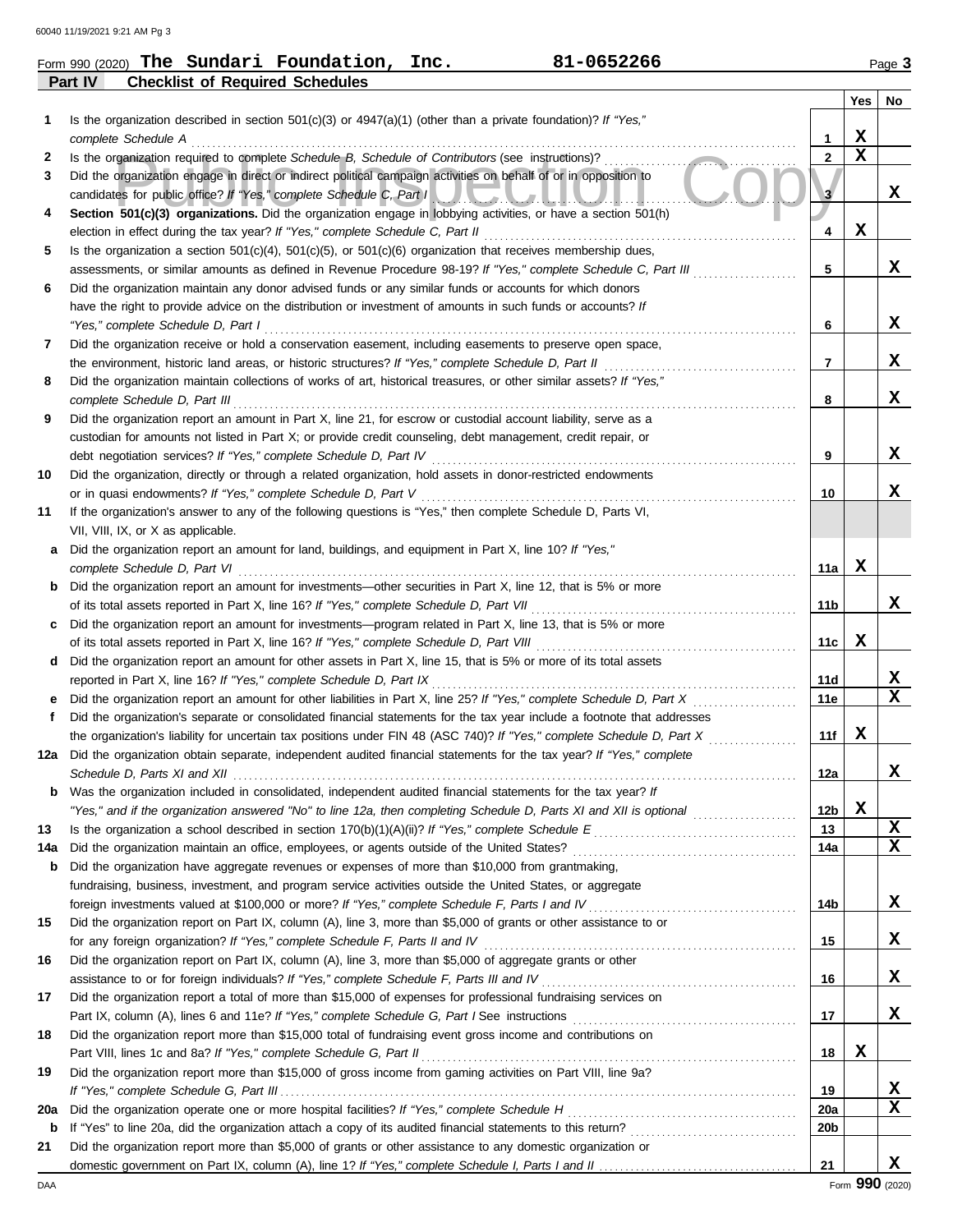|     | Part IV<br><b>Checklist of Required Schedules (continued)</b>                                                                                                                                                        |                |     |                 |
|-----|----------------------------------------------------------------------------------------------------------------------------------------------------------------------------------------------------------------------|----------------|-----|-----------------|
|     |                                                                                                                                                                                                                      |                | Yes | No              |
| 22  | Did the organization report more than \$5,000 of grants or other assistance to or for domestic individuals on                                                                                                        |                |     |                 |
|     | Part IX, column (A), line 2? If "Yes," complete Schedule I, Parts I and III                                                                                                                                          | 22             |     | x               |
| 23  | Did the organization answer "Yes" to Part VII, Section A, line 3, 4, or 5 about compensation of the                                                                                                                  |                |     |                 |
|     | organization's current and former officers, directors, trustees, key employees, and highest compensated                                                                                                              |                |     | х               |
|     | employees? If "Yes," complete Schedule J<br><b>I.I. J. J. J. J. J. J. J.</b>                                                                                                                                         | 23             |     |                 |
| 24a | Did the organization have a tax-exempt bond issue with an outstanding principal amount of more than<br>\$100,000 as of the last day of the year, that was issued after December 31, 2002? If "Yes," answer lines 24b |                |     |                 |
|     | through 24d and complete Schedule K. If "No," go to line 25a                                                                                                                                                         | 24a            |     | X               |
| b   | Did the organization invest any proceeds of tax-exempt bonds beyond a temporary period exception?                                                                                                                    | 24b            |     |                 |
| с   | Did the organization maintain an escrow account other than a refunding escrow at any time during the year                                                                                                            |                |     |                 |
|     | to defease any tax-exempt bonds?                                                                                                                                                                                     | 24c            |     |                 |
| d   | Did the organization act as an "on behalf of" issuer for bonds outstanding at any time during the year?                                                                                                              | 24d            |     |                 |
| 25a | Section 501(c)(3), 501(c)(4), and 501(c)(29) organizations. Did the organization engage in an excess benefit                                                                                                         |                |     |                 |
|     | transaction with a disqualified person during the year? If "Yes," complete Schedule L, Part I                                                                                                                        | 25a            |     | X               |
| b   | Is the organization aware that it engaged in an excess benefit transaction with a disqualified person in a prior                                                                                                     |                |     |                 |
|     | year, and that the transaction has not been reported on any of the organization's prior Forms 990 or 990-EZ?                                                                                                         |                |     |                 |
|     | If "Yes," complete Schedule L, Part I                                                                                                                                                                                | 25b            |     | x               |
| 26  | Did the organization report any amount on Part X, line 5 or 22, for receivables from or payables to any current                                                                                                      |                |     |                 |
|     | or former officer, director, trustee, key employee, creator or founder, substantial contributor, or 35%                                                                                                              |                |     |                 |
|     | controlled entity or family member of any of these persons? If "Yes," complete Schedule L, Part II                                                                                                                   | 26             |     | x               |
| 27  | Did the organization provide a grant or other assistance to any current or former officer, director, trustee, key                                                                                                    |                |     |                 |
|     | employee, creator or founder, substantial contributor or employee thereof, a grant selection committee                                                                                                               |                |     |                 |
|     | member, or to a 35% controlled entity (including an employee thereof) or family member of any of these                                                                                                               |                |     |                 |
|     | persons? If "Yes," complete Schedule L, Part III                                                                                                                                                                     | 27             |     | х               |
| 28  | Was the organization a party to a business transaction with one of the following parties (see Schedule L, Part                                                                                                       |                |     |                 |
|     | IV instructions, for applicable filing thresholds, conditions, and exceptions):<br>A current or former officer, director, trustee, key employee, creator or founder, or substantial contributor? If                  |                |     |                 |
| а   | "Yes," complete Schedule L, Part IV                                                                                                                                                                                  | 28a            |     | x               |
| b   | A family member of any individual described in line 28a? If "Yes," complete Schedule L, Part IV                                                                                                                      | 28b            |     | X               |
| c   | A 35% controlled entity of one or more individuals and/or organizations described in lines 28a or 28b? If                                                                                                            |                |     |                 |
|     | "Yes," complete Schedule L, Part IV                                                                                                                                                                                  | 28c            |     | х               |
| 29  |                                                                                                                                                                                                                      | 29             | х   |                 |
| 30  | Did the organization receive contributions of art, historical treasures, or other similar assets, or qualified                                                                                                       |                |     |                 |
|     | conservation contributions? If "Yes," complete Schedule M                                                                                                                                                            | 30             |     | x               |
| 31  | Did the organization liquidate, terminate, or dissolve and cease operations? If "Yes," complete Schedule N, Part I                                                                                                   | 31             |     | X               |
| 32  | Did the organization sell, exchange, dispose of, or transfer more than 25% of its net assets? If "Yes,"                                                                                                              |                |     |                 |
|     | complete Schedule N, Part II                                                                                                                                                                                         | 32             |     | X               |
| 33  | Did the organization own 100% of an entity disregarded as separate from the organization under Regulations                                                                                                           |                |     |                 |
|     | sections 301.7701-2 and 301.7701-3? If "Yes," complete Schedule R, Part I                                                                                                                                            | 33             | X   |                 |
| 34  | Was the organization related to any tax-exempt or taxable entity? If "Yes," complete Schedule R, Part II, III,                                                                                                       |                |     |                 |
|     | or IV, and Part V, line 1                                                                                                                                                                                            | 34             | X   |                 |
| 35a |                                                                                                                                                                                                                      | <b>35a</b>     |     | x               |
| b   | If "Yes" to line 35a, did the organization receive any payment from or engage in any transaction with a                                                                                                              |                |     |                 |
|     | controlled entity within the meaning of section 512(b)(13)? If "Yes," complete Schedule R, Part V, line 2                                                                                                            | 35b            |     |                 |
| 36  | Section 501(c)(3) organizations. Did the organization make any transfers to an exempt non-charitable                                                                                                                 | 36             |     | x               |
| 37  | related organization? If "Yes," complete Schedule R, Part V, line 2<br>Did the organization conduct more than 5% of its activities through an entity that is not a related organization                              |                |     |                 |
|     | and that is treated as a partnership for federal income tax purposes? If "Yes," complete Schedule R, Part VI                                                                                                         | 37             |     | X               |
| 38  | Did the organization complete Schedule O and provide explanations in Schedule O for Part VI, lines 11b and                                                                                                           |                |     |                 |
|     | 19? Note: All Form 990 filers are required to complete Schedule O.                                                                                                                                                   | 38             | X   |                 |
|     | Statements Regarding Other IRS Filings and Tax Compliance<br>Part V                                                                                                                                                  |                |     |                 |
|     |                                                                                                                                                                                                                      |                |     |                 |
|     |                                                                                                                                                                                                                      |                | Yes | No              |
| 1а  | 129<br>Enter the number reported in Box 3 of Form 1096. Enter -0- if not applicable<br>1а                                                                                                                            |                |     |                 |
| b   | 0<br>1 <sub>b</sub><br>Enter the number of Forms W-2G included in line 1a. Enter -0- if not applicable                                                                                                               |                |     |                 |
| c   | Did the organization comply with backup withholding rules for reportable payments to vendors and                                                                                                                     |                |     |                 |
|     |                                                                                                                                                                                                                      | 1 <sub>c</sub> | X   |                 |
| DAA |                                                                                                                                                                                                                      |                |     | Form 990 (2020) |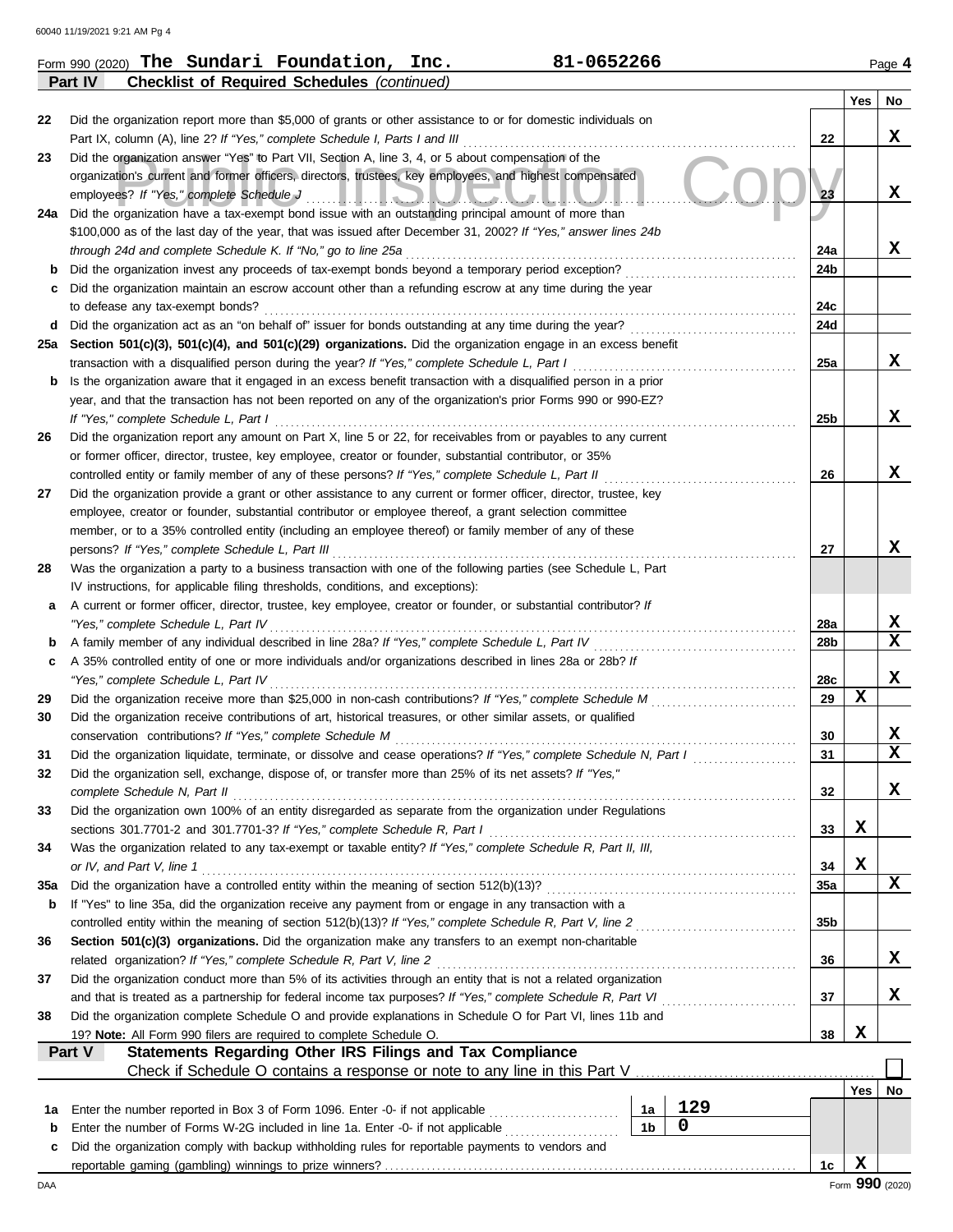|        | Statements Regarding Other IRS Filings and Tax Compliance (continued)<br>Part V                                                                                                                             |                 |  |                |     |    |  |  |  |  |  |  |  |
|--------|-------------------------------------------------------------------------------------------------------------------------------------------------------------------------------------------------------------|-----------------|--|----------------|-----|----|--|--|--|--|--|--|--|
|        |                                                                                                                                                                                                             |                 |  |                | Yes | No |  |  |  |  |  |  |  |
| 2a     | Enter the number of employees reported on Form W-3, Transmittal of Wage and Tax                                                                                                                             |                 |  |                |     |    |  |  |  |  |  |  |  |
|        | 156<br>2a<br>Statements, filed for the calendar year ending with or within the year covered by this return                                                                                                  |                 |  |                |     |    |  |  |  |  |  |  |  |
| b      | If at least one is reported on line 2a, did the organization file all required federal employment tax returns?                                                                                              |                 |  |                |     |    |  |  |  |  |  |  |  |
|        | Note: If the sum of lines 1a and 2a is greater than 250, you may be required to e-file (see instructions)                                                                                                   |                 |  |                |     |    |  |  |  |  |  |  |  |
| за     | Did the organization have unrelated business gross income of \$1,000 or more during the year?                                                                                                               |                 |  | 3a             |     | X  |  |  |  |  |  |  |  |
| b      | If "Yes," has it filed a Form 990-T for this year? If "No" to line 3b, provide an explanation on Schedule O                                                                                                 |                 |  | 3b             |     |    |  |  |  |  |  |  |  |
| 4a     | At any time during the calendar year, did the organization have an interest in, or a signature or other authority over,                                                                                     |                 |  |                |     |    |  |  |  |  |  |  |  |
|        | a financial account in a foreign country (such as a bank account, securities account, or other financial account)?                                                                                          |                 |  | 4a             |     | X  |  |  |  |  |  |  |  |
| b      | If "Yes," enter the name of the foreign country <b>u</b>                                                                                                                                                    |                 |  |                |     |    |  |  |  |  |  |  |  |
|        | See instructions for filing requirements for FinCEN Form 114, Report of Foreign Bank and Financial Accounts (FBAR).                                                                                         |                 |  |                |     |    |  |  |  |  |  |  |  |
| 5a     | Was the organization a party to a prohibited tax shelter transaction at any time during the tax year?                                                                                                       |                 |  | 5a             |     | X  |  |  |  |  |  |  |  |
| b      |                                                                                                                                                                                                             |                 |  | 5 <sub>b</sub> |     | X  |  |  |  |  |  |  |  |
| c      | If "Yes" to line 5a or 5b, did the organization file Form 8886-T?                                                                                                                                           |                 |  | 5c             |     |    |  |  |  |  |  |  |  |
| 6а     | Does the organization have annual gross receipts that are normally greater than \$100,000, and did the                                                                                                      |                 |  |                |     |    |  |  |  |  |  |  |  |
|        | organization solicit any contributions that were not tax deductible as charitable contributions?                                                                                                            |                 |  | 6a             |     | X  |  |  |  |  |  |  |  |
| b      | If "Yes," did the organization include with every solicitation an express statement that such contributions or                                                                                              |                 |  |                |     |    |  |  |  |  |  |  |  |
|        | gifts were not tax deductible?                                                                                                                                                                              |                 |  | 6b             |     |    |  |  |  |  |  |  |  |
| 7      | Organizations that may receive deductible contributions under section 170(c).                                                                                                                               |                 |  |                |     |    |  |  |  |  |  |  |  |
| а      | Did the organization receive a payment in excess of \$75 made partly as a contribution and partly for goods                                                                                                 |                 |  |                | X   |    |  |  |  |  |  |  |  |
|        | and services provided to the payor?                                                                                                                                                                         |                 |  | 7а<br>7b       | х   |    |  |  |  |  |  |  |  |
| b<br>c | If "Yes," did the organization notify the donor of the value of the goods or services provided?<br>Did the organization sell, exchange, or otherwise dispose of tangible personal property for which it was |                 |  |                |     |    |  |  |  |  |  |  |  |
|        | required to file Form 8282?                                                                                                                                                                                 |                 |  | 7с             |     | X  |  |  |  |  |  |  |  |
| d      |                                                                                                                                                                                                             | 7d              |  |                |     |    |  |  |  |  |  |  |  |
| е      |                                                                                                                                                                                                             |                 |  | 7e             |     | х  |  |  |  |  |  |  |  |
| f      | Did the organization, during the year, pay premiums, directly or indirectly, on a personal benefit contract?                                                                                                |                 |  | 7f             |     | X  |  |  |  |  |  |  |  |
| g      | If the organization received a contribution of qualified intellectual property, did the organization file Form 8899 as required?                                                                            |                 |  | 7g             |     |    |  |  |  |  |  |  |  |
| h      | If the organization received a contribution of cars, boats, airplanes, or other vehicles, did the organization file a Form 1098-C?                                                                          |                 |  | 7h             |     |    |  |  |  |  |  |  |  |
| 8      | Sponsoring organizations maintaining donor advised funds. Did a donor advised fund maintained by the                                                                                                        |                 |  |                |     |    |  |  |  |  |  |  |  |
|        | sponsoring organization have excess business holdings at any time during the year?                                                                                                                          |                 |  | 8              |     |    |  |  |  |  |  |  |  |
| 9      | Sponsoring organizations maintaining donor advised funds.                                                                                                                                                   |                 |  |                |     |    |  |  |  |  |  |  |  |
| а      | Did the sponsoring organization make any taxable distributions under section 4966?                                                                                                                          |                 |  | 9a             |     |    |  |  |  |  |  |  |  |
| b      |                                                                                                                                                                                                             |                 |  | 9b             |     |    |  |  |  |  |  |  |  |
| 10     | Section 501(c)(7) organizations. Enter:                                                                                                                                                                     |                 |  |                |     |    |  |  |  |  |  |  |  |
| а      |                                                                                                                                                                                                             | 10a             |  |                |     |    |  |  |  |  |  |  |  |
|        | Gross receipts, included on Form 990, Part VIII, line 12, for public use of club facilities                                                                                                                 | 10 <sub>b</sub> |  |                |     |    |  |  |  |  |  |  |  |
| 11     | Section 501(c)(12) organizations. Enter:                                                                                                                                                                    |                 |  |                |     |    |  |  |  |  |  |  |  |
| а      | Gross income from members or shareholders                                                                                                                                                                   | 11a             |  |                |     |    |  |  |  |  |  |  |  |
| b      | Gross income from other sources (Do not net amounts due or paid to other sources                                                                                                                            |                 |  |                |     |    |  |  |  |  |  |  |  |
|        |                                                                                                                                                                                                             | 11 <sub>b</sub> |  |                |     |    |  |  |  |  |  |  |  |
| 12a    | Section 4947(a)(1) non-exempt charitable trusts. Is the organization filing Form 990 in lieu of Form 1041?                                                                                                  |                 |  | 12a            |     |    |  |  |  |  |  |  |  |
| b      | If "Yes," enter the amount of tax-exempt interest received or accrued during the year <i>conservances</i>                                                                                                   | 12b             |  |                |     |    |  |  |  |  |  |  |  |
| 13     | Section 501(c)(29) qualified nonprofit health insurance issuers.                                                                                                                                            |                 |  |                |     |    |  |  |  |  |  |  |  |
| а      | Is the organization licensed to issue qualified health plans in more than one state?                                                                                                                        |                 |  | 13а            |     |    |  |  |  |  |  |  |  |
|        | Note: See the instructions for additional information the organization must report on Schedule O.                                                                                                           |                 |  |                |     |    |  |  |  |  |  |  |  |
| b      | Enter the amount of reserves the organization is required to maintain by the states in which                                                                                                                |                 |  |                |     |    |  |  |  |  |  |  |  |
|        |                                                                                                                                                                                                             | 13 <sub>b</sub> |  |                |     |    |  |  |  |  |  |  |  |
| c      | Enter the amount of reserves on hand                                                                                                                                                                        | 13 <sub>c</sub> |  |                |     |    |  |  |  |  |  |  |  |
| 14a    | Did the organization receive any payments for indoor tanning services during the tax year?                                                                                                                  |                 |  | 14a            |     | x  |  |  |  |  |  |  |  |
| b      |                                                                                                                                                                                                             |                 |  | 14b            |     |    |  |  |  |  |  |  |  |
| 15     | Is the organization subject to the section 4960 tax on payment(s) of more than \$1,000,000 in remuneration or                                                                                               |                 |  |                |     |    |  |  |  |  |  |  |  |
|        | excess parachute payment(s) during the year?                                                                                                                                                                |                 |  | 15             |     | x  |  |  |  |  |  |  |  |
|        | If "Yes," see instructions and file Form 4720, Schedule N.                                                                                                                                                  |                 |  |                |     |    |  |  |  |  |  |  |  |
| 16     | Is the organization an educational institution subject to the section 4968 excise tax on net investment income?                                                                                             |                 |  | 16             |     | X  |  |  |  |  |  |  |  |
|        | If "Yes," complete Form 4720, Schedule O.                                                                                                                                                                   |                 |  |                |     |    |  |  |  |  |  |  |  |

Form 990 (2020) Page **5 The Sundari Foundation, Inc. 81-0652266**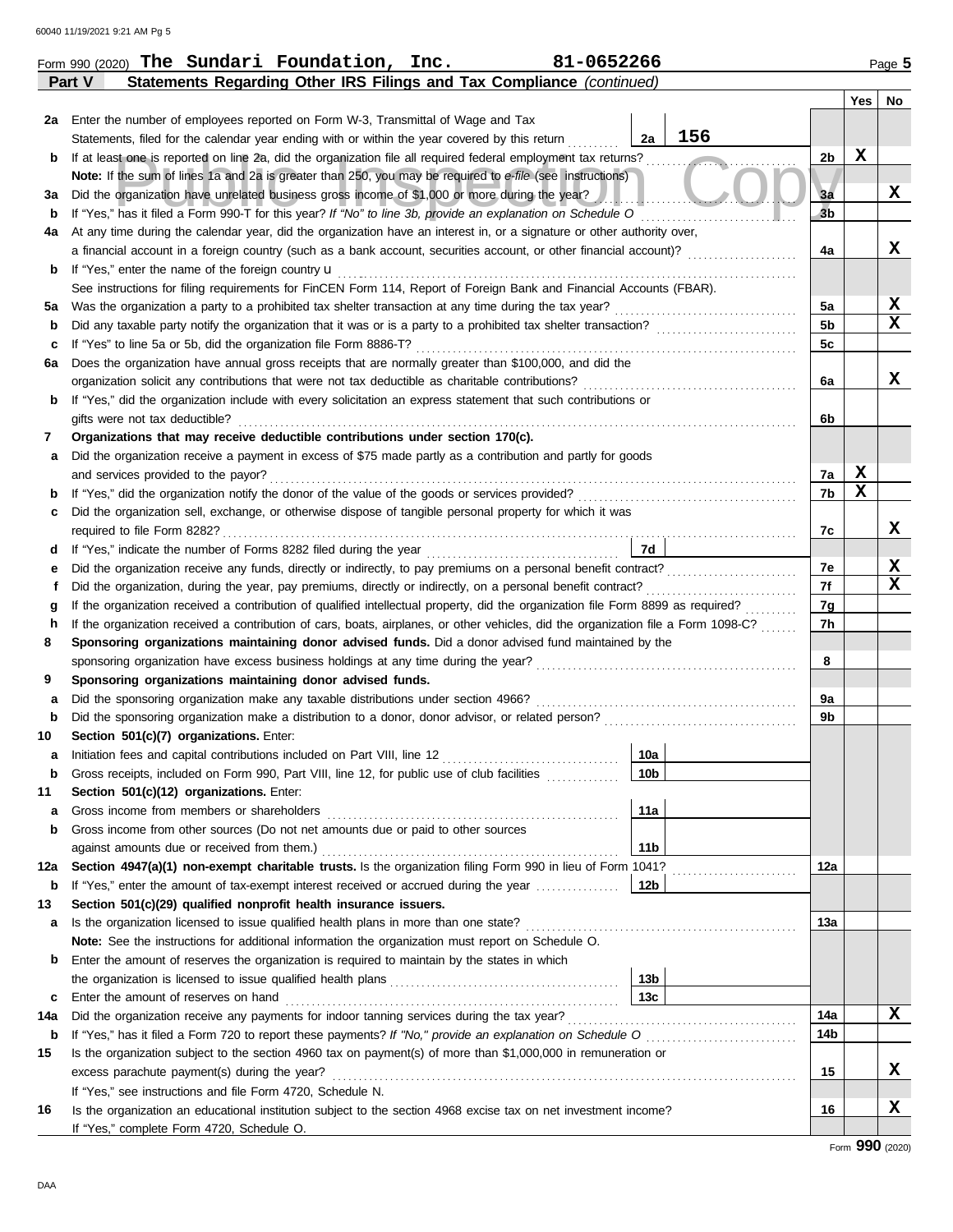|             | 81-0652266<br>Form 990 (2020) The Sundari Foundation, Inc.                                                                                            |              |            | Page 6          |
|-------------|-------------------------------------------------------------------------------------------------------------------------------------------------------|--------------|------------|-----------------|
|             | Part VI<br>Governance, Management, and Disclosure For each "Yes" response to lines 2 through 7b below, and for a "No"                                 |              |            |                 |
|             | response to line 8a, 8b, or 10b below, describe the circumstances, processes, or changes on Schedule O. See instructions.                             |              |            |                 |
|             |                                                                                                                                                       |              |            |                 |
|             | Section A. Governing Body and Management                                                                                                              |              |            |                 |
|             |                                                                                                                                                       |              | Yes        | No              |
| 1а          | Enter the number of voting members of the governing body at the end of the tax year<br>1a                                                             |              |            |                 |
|             | If there are material differences in voting rights among members of the governing body, or                                                            |              |            |                 |
|             | if the governing body delegated broad authority to an executive committee or similar                                                                  |              |            |                 |
|             | committee, explain on Schedule O.                                                                                                                     |              |            |                 |
| b           | 30<br>1b<br>Enter the number of voting members included on line 1a, above, who are independent                                                        |              |            |                 |
| 2           | Did any officer, director, trustee, or key employee have a family relationship or a business relationship with                                        |              |            |                 |
|             | any other officer, director, trustee, or key employee?                                                                                                | 2            | х          |                 |
| 3           | Did the organization delegate control over management duties customarily performed by or under the direct                                             |              |            |                 |
|             | supervision of officers, directors, trustees, or key employees to a management company or other person?                                               | 3            |            | x               |
| 4           | Did the organization make any significant changes to its governing documents since the prior Form 990 was filed?                                      | 4            |            | x               |
| 5           | Did the organization become aware during the year of a significant diversion of the organization's assets?                                            | 5            |            | $\mathbf x$     |
| 6           | Did the organization have members or stockholders?                                                                                                    | 6            |            | x               |
| 7a          | Did the organization have members, stockholders, or other persons who had the power to elect or appoint                                               |              |            |                 |
|             | one or more members of the governing body?                                                                                                            | 7a           |            | x               |
| b           | Are any governance decisions of the organization reserved to (or subject to approval by) members,                                                     |              |            |                 |
|             | stockholders, or persons other than the governing body?                                                                                               | 7b           |            | X.              |
| 8           | Did the organization contemporaneously document the meetings held or written actions undertaken during the year by the following:                     |              |            |                 |
| а           | The governing body?                                                                                                                                   | 8а           | X          |                 |
| b           | Each committee with authority to act on behalf of the governing body?                                                                                 | 8b           | X          |                 |
| 9           | Is there any officer, director, trustee, or key employee listed in Part VII, Section A, who cannot be reached at                                      |              |            |                 |
|             |                                                                                                                                                       | 9            |            | x               |
|             | <b>Section B. Policies</b> (This Section B requests information about policies not required by the Internal Revenue Code.)                            |              |            |                 |
|             |                                                                                                                                                       |              | <b>Yes</b> | No              |
| 10a         | Did the organization have local chapters, branches, or affiliates?                                                                                    | 10a          | х          |                 |
| b           | If "Yes," did the organization have written policies and procedures governing the activities of such chapters,                                        |              |            |                 |
|             | affiliates, and branches to ensure their operations are consistent with the organization's exempt purposes?                                           | 10b          | X          |                 |
| 11a         | Has the organization provided a complete copy of this Form 990 to all members of its governing body before filing the form?                           | 11a          | X          |                 |
|             | Describe in Schedule O the process, if any, used by the organization to review this Form 990.                                                         |              |            |                 |
| b           | Did the organization have a written conflict of interest policy? If "No," go to line 13                                                               | 12a          | X          |                 |
| 12a         | Were officers, directors, or trustees, and key employees required to disclose annually interests that could give rise to conflicts?                   | 12b          | х          |                 |
| $\mathbf b$ |                                                                                                                                                       |              |            |                 |
| c           | Did the organization regularly and consistently monitor and enforce compliance with the policy? If "Yes,"<br>describe in Schedule O how this was done |              | X          |                 |
|             |                                                                                                                                                       | 12с          | X          |                 |
| 13          | Did the organization have a written whistleblower policy?                                                                                             | 13           | х          |                 |
| 14          | Did the organization have a written document retention and destruction policy?                                                                        | 14           |            |                 |
| 15          | Did the process for determining compensation of the following persons include a review and approval by                                                |              |            |                 |
|             | independent persons, comparability data, and contemporaneous substantiation of the deliberation and decision?                                         |              |            |                 |
| a           |                                                                                                                                                       | 15a          | X          |                 |
| b           | Other officers or key employees of the organization                                                                                                   | 15b          | х          |                 |
|             | If "Yes" to line 15a or 15b, describe the process in Schedule O (see instructions).                                                                   |              |            |                 |
| 16a         | Did the organization invest in, contribute assets to, or participate in a joint venture or similar arrangement                                        |              |            |                 |
|             | with a taxable entity during the year?                                                                                                                | 16a          |            | x               |
| b           | If "Yes," did the organization follow a written policy or procedure requiring the organization to evaluate its                                        |              |            |                 |
|             | participation in joint venture arrangements under applicable federal tax law, and take steps to safeguard the                                         |              |            |                 |
|             |                                                                                                                                                       | 16b          |            |                 |
|             | <b>Section C. Disclosure</b>                                                                                                                          |              |            |                 |
| 17          | List the states with which a copy of this Form 990 is required to be filed $\mathbf{u}$ FL, NY                                                        |              |            |                 |
| 18          | Section 6104 requires an organization to make its Forms 1023 (1024 or 1024-A, if applicable), 990, and 990-T (Section 501(c)                          |              |            |                 |
|             | (3)s only) available for public inspection. Indicate how you made these available. Check all that apply.                                              |              |            |                 |
|             | x <br>Another's website $ \mathbf{X} $ Upon request<br>Own website<br>Other (explain on Schedule O)                                                   |              |            |                 |
| 19          | Describe on Schedule O whether (and if so, how) the organization made its governing documents, conflict of interest policy, and                       |              |            |                 |
|             | financial statements available to the public during the tax year.                                                                                     |              |            |                 |
| 20          | State the name, address, and telephone number of the person who possesses the organization's books and records u                                      |              |            |                 |
|             | Constance Collins<br>217 NW 15th Street                                                                                                               |              |            |                 |
|             | FL 33136<br>Miami                                                                                                                                     | 305-613-1573 |            |                 |
| DAA         |                                                                                                                                                       |              |            | Form 990 (2020) |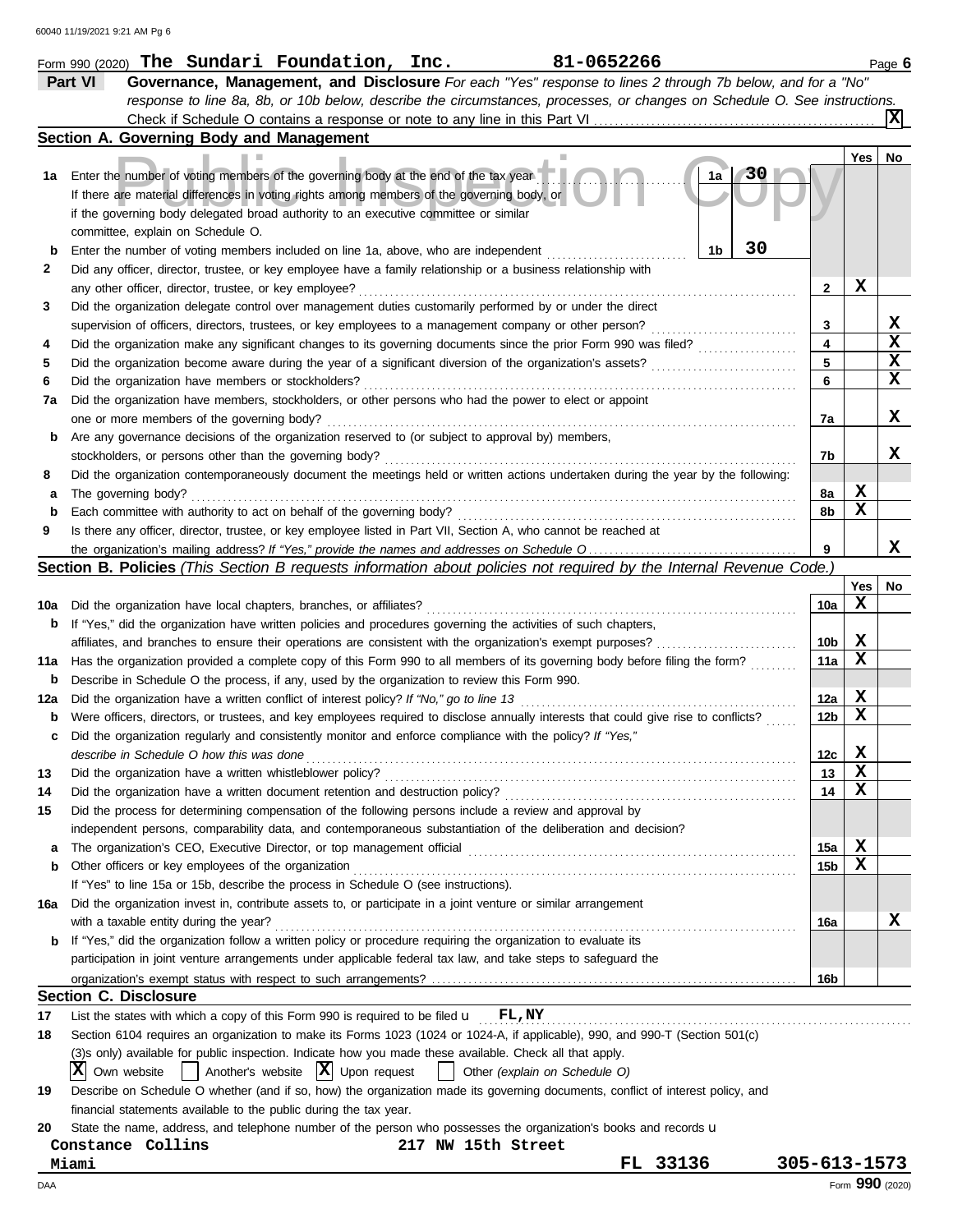|                          |                                             | Form 990 (2020) The Sundari Foundation, Inc.                                                                                                                                                                                                                     | 81-0652266 | Page 7 |
|--------------------------|---------------------------------------------|------------------------------------------------------------------------------------------------------------------------------------------------------------------------------------------------------------------------------------------------------------------|------------|--------|
| <b>Part VII</b>          |                                             | Compensation of Officers, Directors, Trustees, Key Employees, Highest Compensated Employees, and                                                                                                                                                                 |            |        |
|                          | <b>Independent Contractors</b>              |                                                                                                                                                                                                                                                                  |            |        |
|                          |                                             | Check if Schedule O contains a response or note to any line in this Part VII                                                                                                                                                                                     |            |        |
| Section A.               |                                             | Officers, Directors, Trustees, Key Employees, and Highest Compensated Employees                                                                                                                                                                                  |            |        |
|                          |                                             | 1a Complete this table for all persons required to be listed. Report compensation for the calendar year ending with or within the                                                                                                                                |            |        |
| organization's tax year. |                                             | List all of the organization's <b>current</b> officers, directors, trustees (whether individuals or organizations), regardless of amount of<br>compensation. Enter -0- in columns (D), (E), and (F) if no compensation was paid.                                 |            |        |
|                          |                                             | • List all of the organization's current key employees, if any. See instructions for definition of "key employee."                                                                                                                                               |            |        |
|                          | organization and any related organizations. | List the organization's five <b>current</b> highest compensated employees (other than an officer, director, trustee, or key employee)<br>who received reportable compensation (Box 5 of Form W-2 and/or Box 7 of Form 1099-MISC) of more than \$100,000 from the |            |        |
|                          |                                             | • List all of the organization's former officers, key employees, and highest compensated employees who received more than<br>\$100,000 of reportable compensation from the organization and any related organizations.                                           |            |        |
|                          |                                             | • List all of the organization's former directors or trustees that received, in the capacity as a former director or trustee of the                                                                                                                              |            |        |

● List all of the organization's **former directors or trustees** that received, in the capacity as a former director organization, more than \$10,000 of reportable compensation from the organization and any related organiza See instructions for the order in which to list the persons above.

 $\overline{\phantom{0}}$ Check this box if neither the organization nor any related organization compensated any current officer, director, or trustee.

| (A)<br>Name and title                      | (B)<br>Average<br>hours<br>per week<br>(list any<br>hours for |                                   | (C)<br>Position<br>(do not check more than one<br>box, unless person is both an<br>officer and a director/trustee) |             |              |                                           | (D)<br>Reportable<br>compensation<br>from the<br>organization<br>(W-2/1099-MISC) | (E)<br>Reportable<br>compensation<br>from related<br>organizations<br>(W-2/1099-MISC) | (F)<br>Estimated amount<br>of other<br>compensation<br>from the<br>organization and |
|--------------------------------------------|---------------------------------------------------------------|-----------------------------------|--------------------------------------------------------------------------------------------------------------------|-------------|--------------|-------------------------------------------|----------------------------------------------------------------------------------|---------------------------------------------------------------------------------------|-------------------------------------------------------------------------------------|
|                                            | related<br>organizations<br>below<br>dotted line)             | Individual trustee<br>or director | Institutional trustee                                                                                              | Officer     | Key employee | Highest compensated<br>employee<br>Former |                                                                                  |                                                                                       | related organizations                                                               |
| $(1)$ Rai Johnson                          |                                                               |                                   |                                                                                                                    |             |              |                                           |                                                                                  |                                                                                       |                                                                                     |
|                                            | 0.50                                                          |                                   |                                                                                                                    |             |              |                                           |                                                                                  |                                                                                       |                                                                                     |
| Advisory Director                          | 0.00                                                          | $\mathbf x$                       |                                                                                                                    |             |              |                                           | 71,250                                                                           | 0                                                                                     | $\mathbf 0$                                                                         |
| (2) Ronide Blanc                           |                                                               |                                   |                                                                                                                    |             |              |                                           |                                                                                  |                                                                                       |                                                                                     |
| .                                          | 0.50                                                          |                                   |                                                                                                                    |             |              |                                           |                                                                                  |                                                                                       | $\pmb{0}$                                                                           |
| Advisory Director                          | 0.00                                                          | X                                 |                                                                                                                    |             |              |                                           | 44,076                                                                           | 0                                                                                     |                                                                                     |
| (3) Carole Jordan                          | 0.50                                                          |                                   |                                                                                                                    |             |              |                                           |                                                                                  |                                                                                       |                                                                                     |
|                                            | 0.00                                                          | $\mathbf x$                       |                                                                                                                    |             |              |                                           | 44,076                                                                           | 0                                                                                     | $\pmb{0}$                                                                           |
| Advisory Director<br>(4) Sharonee Delvante |                                                               |                                   |                                                                                                                    |             |              |                                           |                                                                                  |                                                                                       |                                                                                     |
|                                            | 0.50                                                          |                                   |                                                                                                                    |             |              |                                           |                                                                                  |                                                                                       |                                                                                     |
| Advisory Director                          | 0.00                                                          | $\mathbf x$                       |                                                                                                                    |             |              |                                           | 40,385                                                                           | 0                                                                                     | $\mathbf 0$                                                                         |
| (5) Lenora Felder                          |                                                               |                                   |                                                                                                                    |             |              |                                           |                                                                                  |                                                                                       |                                                                                     |
|                                            | 0.50                                                          |                                   |                                                                                                                    |             |              |                                           |                                                                                  |                                                                                       |                                                                                     |
| Advisory Director                          | 0.00                                                          | $\mathbf x$                       |                                                                                                                    |             |              |                                           | 12,960                                                                           | 0                                                                                     | $\pmb{0}$                                                                           |
| (6) Kim Abreu                              |                                                               |                                   |                                                                                                                    |             |              |                                           |                                                                                  |                                                                                       |                                                                                     |
|                                            | 1.00                                                          |                                   |                                                                                                                    |             |              |                                           |                                                                                  |                                                                                       |                                                                                     |
| Treasurer & Director                       | 0.00                                                          | $\mathbf x$                       |                                                                                                                    | $\mathbf x$ |              |                                           | 0                                                                                | 0                                                                                     | 0                                                                                   |
| (7) Cynthia Bell                           |                                                               |                                   |                                                                                                                    |             |              |                                           |                                                                                  |                                                                                       |                                                                                     |
|                                            | 1.00                                                          |                                   |                                                                                                                    |             |              |                                           |                                                                                  |                                                                                       |                                                                                     |
| Director                                   | 0.00                                                          | $\mathbf x$                       |                                                                                                                    |             |              |                                           | 0                                                                                | 0                                                                                     | $\pmb{0}$                                                                           |
| (8) David Berdugo                          |                                                               |                                   |                                                                                                                    |             |              |                                           |                                                                                  |                                                                                       |                                                                                     |
|                                            | 1.00                                                          |                                   |                                                                                                                    |             |              |                                           |                                                                                  |                                                                                       |                                                                                     |
| Director                                   | 0.00                                                          | X                                 |                                                                                                                    |             |              |                                           | 0                                                                                | 0                                                                                     | 0                                                                                   |
| (9) Seth Cassel                            |                                                               |                                   |                                                                                                                    |             |              |                                           |                                                                                  |                                                                                       |                                                                                     |
|                                            | 1.00                                                          |                                   |                                                                                                                    |             |              |                                           |                                                                                  |                                                                                       |                                                                                     |
| Director                                   | 0.00                                                          | $\mathbf x$                       |                                                                                                                    |             |              |                                           | 0                                                                                | 0                                                                                     | 0                                                                                   |
| (10) Constance Collins                     |                                                               |                                   |                                                                                                                    |             |              |                                           |                                                                                  |                                                                                       |                                                                                     |
|                                            | 35.00                                                         |                                   |                                                                                                                    |             |              |                                           |                                                                                  |                                                                                       |                                                                                     |
| President & Exec Dir                       | 6.00                                                          | X                                 |                                                                                                                    | $\mathbf x$ |              |                                           | 0                                                                                | 0                                                                                     | $\pmb{0}$                                                                           |
| $(11)$ Anastasia Cousins                   |                                                               |                                   |                                                                                                                    |             |              |                                           |                                                                                  |                                                                                       |                                                                                     |
|                                            | 1.00                                                          |                                   |                                                                                                                    |             |              |                                           |                                                                                  |                                                                                       |                                                                                     |
| Director & Secretary                       | 0.00                                                          | $\mathbf x$                       |                                                                                                                    | $\mathbf x$ |              |                                           | 0                                                                                | 0                                                                                     | $\pmb{0}$                                                                           |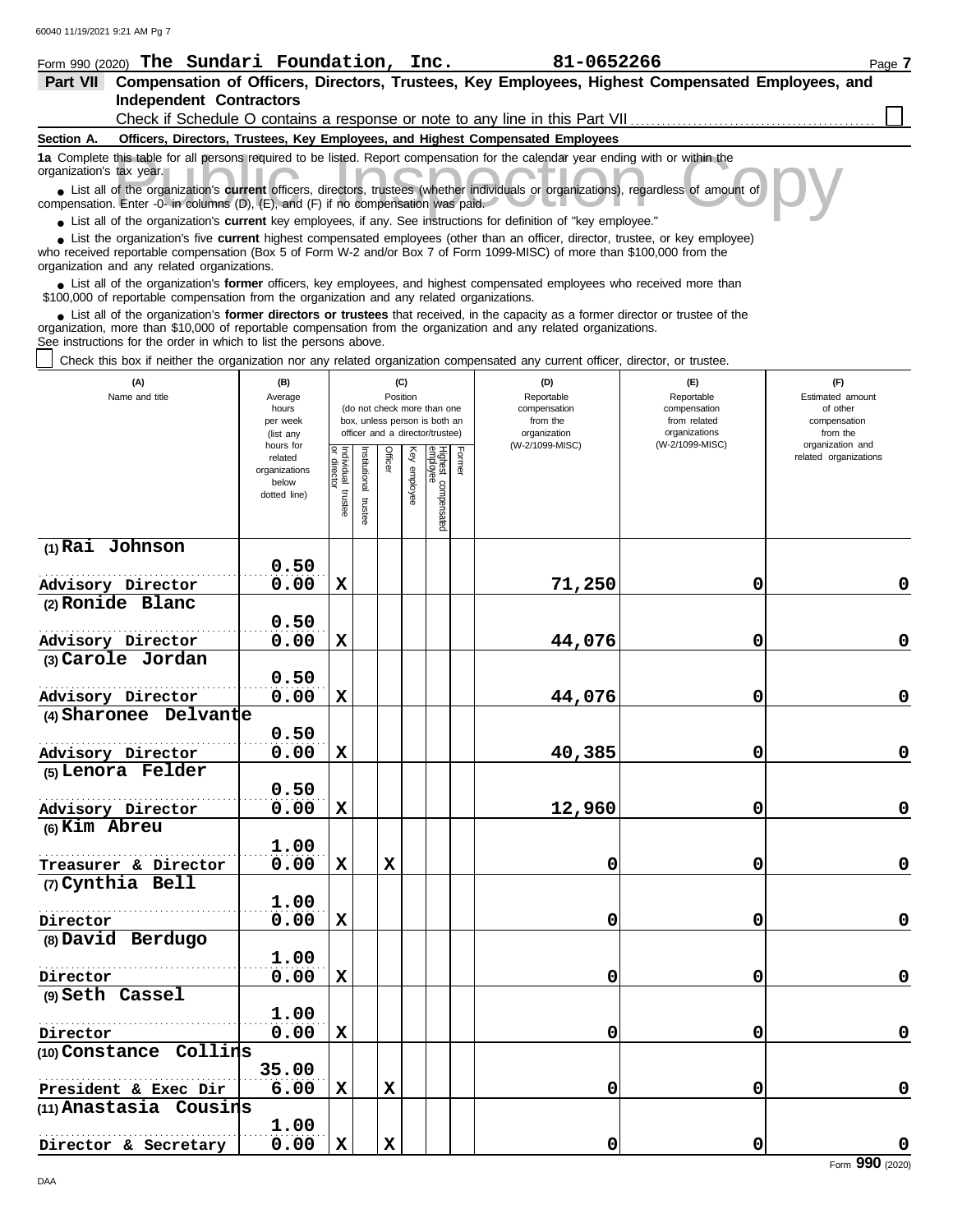| 60040 11/19/2021 9:21 AM-Pg &<br>Form 990 (2020) The                                                                                                                                                                           | Sundari Foundation, Inc.         |                                   |                       |          |          |                                                                  |              | 81-0652266                                      |                                |  |                              | Page 8              |
|--------------------------------------------------------------------------------------------------------------------------------------------------------------------------------------------------------------------------------|----------------------------------|-----------------------------------|-----------------------|----------|----------|------------------------------------------------------------------|--------------|-------------------------------------------------|--------------------------------|--|------------------------------|---------------------|
| Section A. Officers, Directors, Trustees, Key Employees, and Highest Compensated Employees (continued)<br>Part VII                                                                                                             |                                  |                                   |                       |          |          |                                                                  |              |                                                 |                                |  |                              |                     |
| (A)                                                                                                                                                                                                                            | (B)                              |                                   |                       | Position | (C)      |                                                                  |              | (D)                                             | (E)                            |  | (F)                          |                     |
| Name and title                                                                                                                                                                                                                 | Average<br>hours                 |                                   |                       |          |          | (do not check more than one                                      |              | Reportable<br>compensation                      | Reportable<br>compensation     |  | Estimated amount<br>of other |                     |
|                                                                                                                                                                                                                                | per week<br>(list any            |                                   |                       |          |          | box, unless person is both an<br>officer and a director/trustee) |              | from the<br>organization                        | from related<br>organizations  |  | compensation<br>from the     |                     |
|                                                                                                                                                                                                                                | hours for                        |                                   |                       |          | Ķey      |                                                                  |              | (W-2/1099-MISC)                                 | (W-2/1099-MISC)                |  | organization and             |                     |
|                                                                                                                                                                                                                                | related<br>organizations         | Individual trustee<br>or director |                       | Officer  |          |                                                                  | Former       |                                                 |                                |  | related organizations        |                     |
|                                                                                                                                                                                                                                | below<br>dotted line)            |                                   |                       |          | enployee |                                                                  |              |                                                 |                                |  |                              |                     |
|                                                                                                                                                                                                                                |                                  |                                   | Institutional trustee |          |          | Highest compensated<br>employee                                  |              |                                                 |                                |  |                              |                     |
|                                                                                                                                                                                                                                |                                  |                                   |                       |          |          |                                                                  |              |                                                 |                                |  |                              |                     |
| Giselle Devera<br>(12)                                                                                                                                                                                                         |                                  |                                   |                       |          |          |                                                                  |              |                                                 |                                |  |                              |                     |
| Director                                                                                                                                                                                                                       | 1.00<br>0.00                     | $\mathbf x$                       |                       |          |          |                                                                  |              | 0                                               | 0                              |  |                              | 0                   |
| Dwayne Robinson<br>(13)                                                                                                                                                                                                        | Esq                              |                                   |                       |          |          |                                                                  |              |                                                 |                                |  |                              |                     |
|                                                                                                                                                                                                                                | 1.00                             |                                   |                       |          |          |                                                                  |              |                                                 |                                |  |                              |                     |
| Director                                                                                                                                                                                                                       | 0.00                             | X                                 |                       |          |          |                                                                  |              | 0                                               | 0                              |  |                              | 0                   |
| Evelyn Greer<br>(14)                                                                                                                                                                                                           | Esq                              |                                   |                       |          |          |                                                                  |              |                                                 |                                |  |                              |                     |
|                                                                                                                                                                                                                                | 1.00                             |                                   |                       |          |          |                                                                  |              |                                                 |                                |  |                              |                     |
| Director                                                                                                                                                                                                                       | 0.00                             | X                                 |                       |          |          |                                                                  |              | 0                                               | 0                              |  |                              | 0                   |
| John Sumberg<br>(15)                                                                                                                                                                                                           | Esq                              |                                   |                       |          |          |                                                                  |              |                                                 |                                |  |                              |                     |
| VP & Director                                                                                                                                                                                                                  | 1.00<br>1.00                     | X                                 |                       | X        |          |                                                                  |              | 0                                               | 0                              |  |                              | 0                   |
| Rachel Wagner<br>(16)                                                                                                                                                                                                          | Furst                            | Esq                               |                       |          |          |                                                                  |              |                                                 |                                |  |                              |                     |
|                                                                                                                                                                                                                                | 1.00                             |                                   |                       |          |          |                                                                  |              |                                                 |                                |  |                              |                     |
| Director                                                                                                                                                                                                                       | 0.00                             | X                                 |                       |          |          |                                                                  |              | 0                                               | 0                              |  |                              | 0                   |
| Sheila Oretsky<br>(17)                                                                                                                                                                                                         | Esq                              |                                   |                       |          |          |                                                                  |              |                                                 |                                |  |                              |                     |
|                                                                                                                                                                                                                                | 1.00                             |                                   |                       |          |          |                                                                  |              |                                                 |                                |  |                              |                     |
| Director                                                                                                                                                                                                                       | 0.00                             | X                                 |                       |          |          |                                                                  |              | 0                                               | 0                              |  |                              | 0                   |
| (18)<br>Tamu Fourie                                                                                                                                                                                                            |                                  |                                   |                       |          |          |                                                                  |              |                                                 |                                |  |                              |                     |
|                                                                                                                                                                                                                                | 1.00                             |                                   |                       |          |          |                                                                  |              |                                                 |                                |  |                              |                     |
| Director<br>Julie Grimes<br>(19)                                                                                                                                                                                               | 0.00                             | х                                 |                       |          |          |                                                                  |              | 0                                               | 0                              |  |                              | 0                   |
|                                                                                                                                                                                                                                | 1.00                             |                                   |                       |          |          |                                                                  |              |                                                 |                                |  |                              |                     |
| Director                                                                                                                                                                                                                       | 0.00                             | $\mathbf x$                       |                       |          |          |                                                                  |              |                                                 | 0                              |  |                              | 0                   |
| 1b Subtotal                                                                                                                                                                                                                    |                                  |                                   |                       |          |          |                                                                  | u            | 212,747                                         |                                |  |                              |                     |
| c Total from continuation sheets to Part VII, Section A <i>miniming</i>                                                                                                                                                        |                                  |                                   |                       |          |          |                                                                  | u            |                                                 |                                |  |                              |                     |
| d                                                                                                                                                                                                                              |                                  |                                   |                       |          |          |                                                                  | $\mathbf{u}$ | 212,747                                         |                                |  |                              |                     |
| Total number of individuals (including but not limited to those listed above) who received more than \$100,000 of<br>$\mathbf{2}$<br>reportable compensation from the organization $\mathbf{u} \cdot \mathbf{0}$               |                                  |                                   |                       |          |          |                                                                  |              |                                                 |                                |  |                              |                     |
|                                                                                                                                                                                                                                |                                  |                                   |                       |          |          |                                                                  |              |                                                 |                                |  |                              | Yes<br>No           |
| Did the organization list any former officer, director, trustee, key employee, or highest compensated<br>3                                                                                                                     |                                  |                                   |                       |          |          |                                                                  |              |                                                 |                                |  |                              |                     |
| For any individual listed on line 1a, is the sum of reportable compensation and other compensation from the<br>4                                                                                                               |                                  |                                   |                       |          |          |                                                                  |              |                                                 |                                |  | 3                            | X.                  |
| organization and related organizations greater than \$150,000? If "Yes," complete Schedule J for such                                                                                                                          |                                  |                                   |                       |          |          |                                                                  |              |                                                 |                                |  |                              |                     |
| individual with a construction of the construction of the construction of the construction of the construction of the construction of the construction of the construction of the construction of the construction of the cons |                                  |                                   |                       |          |          |                                                                  |              |                                                 |                                |  | 4                            | X.                  |
| Did any person listed on line 1a receive or accrue compensation from any unrelated organization or individual<br>5                                                                                                             |                                  |                                   |                       |          |          |                                                                  |              |                                                 |                                |  | 5                            | x                   |
| Section B. Independent Contractors                                                                                                                                                                                             |                                  |                                   |                       |          |          |                                                                  |              |                                                 |                                |  |                              |                     |
| Complete this table for your five highest compensated independent contractors that received more than \$100,000 of<br>1                                                                                                        |                                  |                                   |                       |          |          |                                                                  |              |                                                 |                                |  |                              |                     |
| compensation from the organization. Report compensation for the calendar year ending with or within the organization's tax year.                                                                                               |                                  |                                   |                       |          |          |                                                                  |              |                                                 |                                |  |                              |                     |
|                                                                                                                                                                                                                                | (A)<br>Name and business address |                                   |                       |          |          |                                                                  |              |                                                 | (B)<br>Description of services |  |                              | (C)<br>Compensation |
| Florida Blue                                                                                                                                                                                                                   |                                  |                                   |                       |          |          | PO Box 1798                                                      |              |                                                 |                                |  |                              |                     |
| Jacksonville<br>Gordon Food Services                                                                                                                                                                                           |                                  |                                   | FL 32231              |          |          |                                                                  |              | Health Ins.<br>6101 Blue Lagoon Drive, Ste. 200 |                                |  |                              | 333,014             |
| Miami                                                                                                                                                                                                                          |                                  |                                   | FL 33126              |          |          |                                                                  |              | Food Service                                    |                                |  |                              |                     |
| Lotus Village Development LLC                                                                                                                                                                                                  |                                  |                                   |                       |          |          |                                                                  |              | 3921 Alton Road #472                            |                                |  |                              | 331,624             |
| Miami Beach                                                                                                                                                                                                                    |                                  |                                   | FL 33140              |          |          |                                                                  |              | Master Lease                                    |                                |  |                              | 196,000             |
| Humana Insurance                                                                                                                                                                                                               |                                  |                                   |                       |          |          |                                                                  |              | 500 West Main Street                            |                                |  |                              |                     |
| Louisville                                                                                                                                                                                                                     | KY                               |                                   | 40202                 |          |          |                                                                  |              | Health Insuranc                                 |                                |  |                              | 158,708             |
| Amazon                                                                                                                                                                                                                         |                                  |                                   |                       |          |          |                                                                  |              | 440 Terry Ave North                             |                                |  |                              |                     |
| Seattle                                                                                                                                                                                                                        |                                  |                                   | WA 98109              |          |          |                                                                  |              | Shelter Supply                                  |                                |  |                              | 146,282             |
| Total number of independent contractors (including but not limited to those listed above) who<br>2<br>received more than \$100,000 of compensation from the organization u                                                     |                                  |                                   |                       |          |          |                                                                  |              |                                                 |                                |  |                              |                     |
|                                                                                                                                                                                                                                |                                  |                                   |                       |          |          |                                                                  |              |                                                 |                                |  |                              | ഹ                   |

| DAA | Form 990 (2020) |  |  |  |  |  |
|-----|-----------------|--|--|--|--|--|
|-----|-----------------|--|--|--|--|--|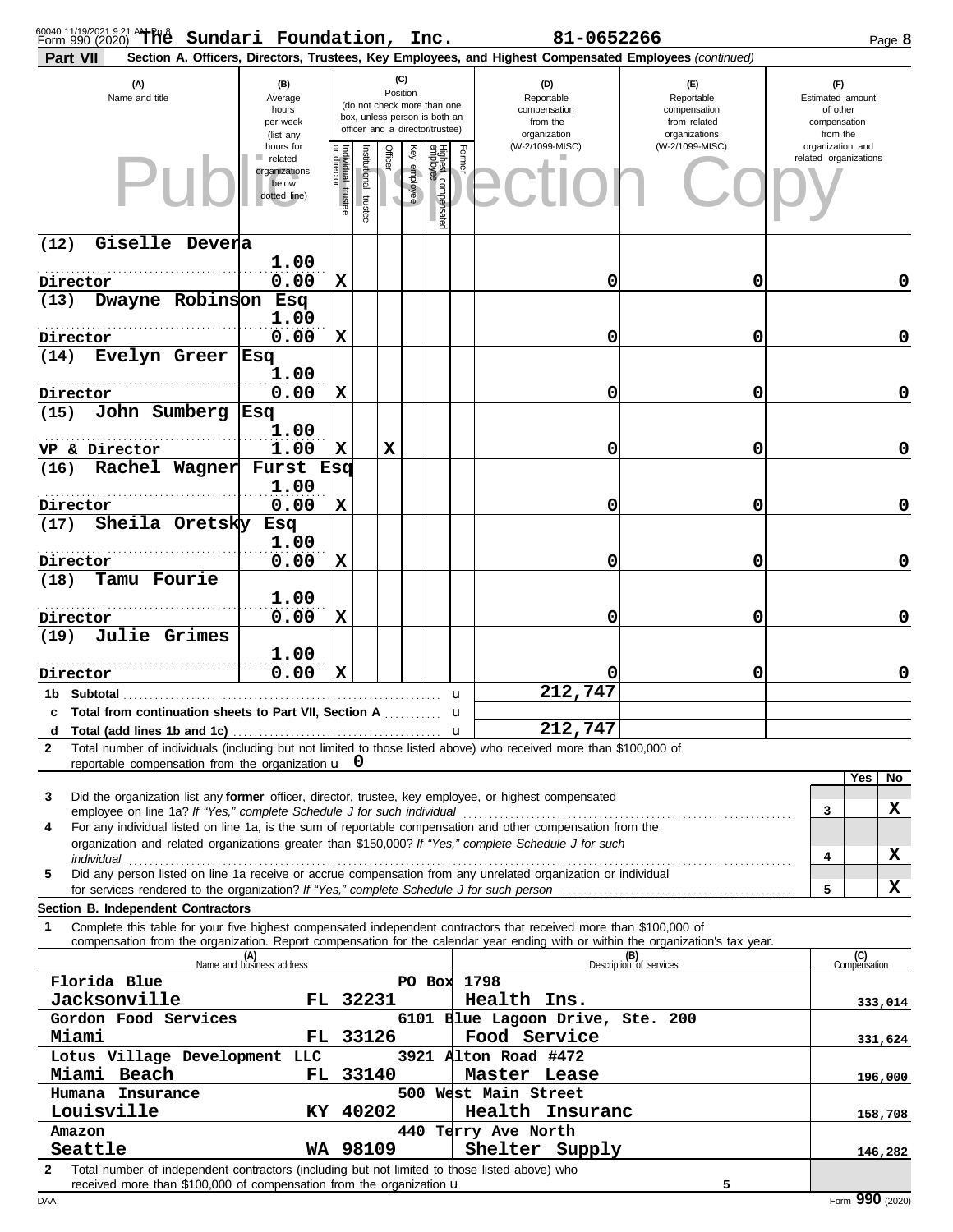#### Form 990 (2020) Page **9 The Sundari Foundation, Inc. 81-0652266 Part VIII Statement of Revenue** Check if Schedule O contains a response or note to any line in this Part VIII . . . . . . . . . . . . . . . . . . . . . . . . . . . . . . . . . . . . . . . . . . . . (D)<br>Revenue excluded<br>from tax under<br>sections 512-514 **(A) (B) (C) (D)** Total revenue Related or exempt Unrelated Revenue excluded function revenue business revenue from tax under Public Inspection Copy ts, Grants **1a 1a** Federated campaigns . . . . . . . . . . . . . . . **1b b** Membership dues . . . . . . . . . . . . . . . . . . . **358,923 1c c** Fundraising events . . . . . . . . . . . . . . . . **134,226 d** Related organizations **..............**.. **1d**

|                                                                  |     | 1a Federated campaigns                                                              |    |                | 1a              |  |                      |            |         |   |              |
|------------------------------------------------------------------|-----|-------------------------------------------------------------------------------------|----|----------------|-----------------|--|----------------------|------------|---------|---|--------------|
|                                                                  |     | <b>b</b> Membership dues                                                            |    |                | 1b              |  |                      |            |         |   |              |
|                                                                  |     | c Fundraising events                                                                |    |                | 1c              |  | 358,923              |            |         |   |              |
|                                                                  |     | d Related organizations                                                             |    |                | 1 <sub>d</sub>  |  | 134,226              |            |         |   |              |
|                                                                  |     | e Government grants (contributions)                                                 |    |                | 1e              |  | 7,404,680            |            |         |   |              |
| <b>Contributions, Gifts, Grants</b><br>and Other Similar Amounts |     | f All other contributions, gifts, grants,<br>and similar amounts not included above |    |                | 1f              |  | 6,221,931            |            |         |   |              |
|                                                                  |     | <b>g</b> Noncash contributions included in lines 1a-1f                              |    |                | 1g $\sqrt{3}$   |  | 2,706,758            |            |         |   |              |
|                                                                  |     |                                                                                     |    |                |                 |  | $\mathbf{u}$         | 14,119,760 |         |   |              |
|                                                                  |     |                                                                                     |    |                |                 |  | <b>Business Code</b> |            |         |   |              |
|                                                                  | 2a  | Thrift Shop Sales                                                                   |    |                |                 |  | 453310               | 110,528    | 110,528 |   |              |
|                                                                  | b   |                                                                                     |    |                |                 |  |                      |            |         |   |              |
|                                                                  |     |                                                                                     |    |                |                 |  |                      |            |         |   |              |
|                                                                  | d   |                                                                                     |    |                |                 |  |                      |            |         |   |              |
| Program Service<br>Revenue                                       |     |                                                                                     |    |                |                 |  |                      |            |         |   |              |
|                                                                  |     | f All other program service revenue                                                 |    |                |                 |  |                      |            |         |   |              |
|                                                                  |     |                                                                                     |    |                |                 |  |                      | 110,528    |         |   |              |
|                                                                  | 3   | Investment income (including dividends, interest, and                               |    |                |                 |  |                      |            |         |   |              |
|                                                                  |     | other similar amounts)                                                              |    |                |                 |  | $\mathbf u$          | 18,902     |         |   | 18,902       |
|                                                                  | 4   | Income from investment of tax-exempt bond proceeds                                  |    |                |                 |  | u                    |            |         |   |              |
|                                                                  | 5   |                                                                                     |    |                |                 |  | u                    |            |         |   |              |
|                                                                  |     |                                                                                     |    | (i) Real       |                 |  | (ii) Personal        |            |         |   |              |
|                                                                  |     | 6a Gross rents                                                                      | 6а |                |                 |  |                      |            |         |   |              |
|                                                                  |     | <b>b</b> Less: rental expenses                                                      | 6b |                |                 |  |                      |            |         |   |              |
|                                                                  | c   | Rental inc. or (loss)                                                               | 6с |                |                 |  |                      |            |         |   |              |
|                                                                  | d   | Net rental income or (loss)                                                         |    |                |                 |  | u                    |            |         |   |              |
|                                                                  |     | <b>7a</b> Gross amount from                                                         |    | (i) Securities |                 |  | (ii) Other           |            |         |   |              |
|                                                                  |     | sales of assets<br>other than inventory                                             | 7a | 366,623        |                 |  |                      |            |         |   |              |
|                                                                  |     | <b>b</b> Less: cost or other                                                        |    |                |                 |  |                      |            |         |   |              |
|                                                                  |     | basis and sales exps.                                                               | 7b | 350,499        |                 |  |                      |            |         |   |              |
| Revenue                                                          |     | <b>c</b> Gain or (loss)                                                             | 7c |                | 16,124          |  |                      |            |         |   |              |
|                                                                  |     |                                                                                     |    |                |                 |  |                      | 16,124     | 16,124  |   |              |
| Other                                                            |     | 8a Gross income from fundraising events                                             |    |                |                 |  |                      |            |         |   |              |
|                                                                  |     | (not including \$                                                                   |    | 358,923        |                 |  |                      |            |         |   |              |
|                                                                  |     | of contributions reported on line 1c).                                              |    |                |                 |  |                      |            |         |   |              |
|                                                                  |     | See Part IV, line 18                                                                |    | .              | 8а              |  |                      |            |         |   |              |
|                                                                  |     | <b>b</b> Less: direct expenses                                                      |    |                | 8b              |  | 15,407               |            |         |   |              |
|                                                                  |     | c Net income or (loss) from fundraising events                                      |    |                |                 |  |                      | -15,407    |         |   | $-15,407$    |
|                                                                  |     | 9a Gross income from gaming activities.                                             |    |                |                 |  |                      |            |         |   |              |
|                                                                  |     | See Part IV, line 19                                                                |    | .              | 9a              |  |                      |            |         |   |              |
|                                                                  |     | <b>b</b> Less: direct expenses                                                      |    |                | 9 <sub>b</sub>  |  |                      |            |         |   |              |
|                                                                  |     |                                                                                     |    |                |                 |  |                      |            |         |   |              |
|                                                                  |     | 10a Gross sales of inventory, less                                                  |    |                |                 |  |                      |            |         |   |              |
|                                                                  |     | returns and allowances                                                              |    | .              | 10a             |  |                      |            |         |   |              |
|                                                                  |     | <b>b</b> Less: cost of goods sold                                                   |    |                | 10 <sub>b</sub> |  |                      |            |         |   |              |
|                                                                  |     |                                                                                     |    |                |                 |  |                      |            |         |   |              |
|                                                                  |     |                                                                                     |    |                |                 |  | <b>Business Code</b> |            |         |   |              |
|                                                                  | 11a |                                                                                     |    |                |                 |  |                      |            |         |   |              |
| Miscellaneous<br>Revenue                                         | b   |                                                                                     |    |                |                 |  |                      |            |         |   |              |
|                                                                  |     |                                                                                     |    |                |                 |  |                      |            |         |   |              |
|                                                                  | d   |                                                                                     |    |                |                 |  |                      |            |         |   |              |
|                                                                  |     |                                                                                     |    |                |                 |  |                      |            |         | 0 |              |
|                                                                  | 12  |                                                                                     |    |                |                 |  |                      | 14,249,907 | 126,652 |   | 3,495<br>QQQ |

DAA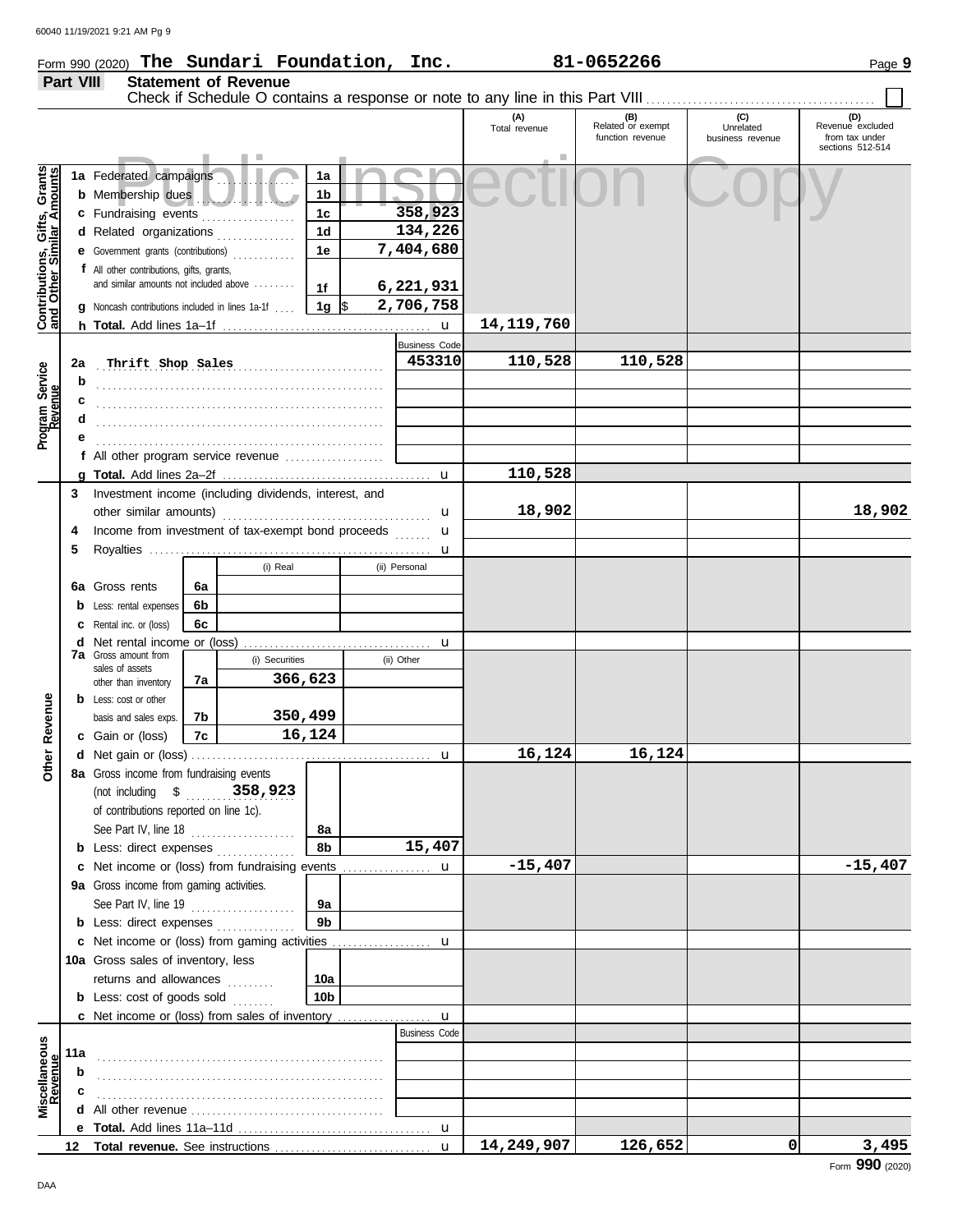#### nd 10b of Part VIII. expenses expenses expenses expenses expenses expenses expenses expenses expenses expenses expenses expenses expenses expenses expenses expenses expenses expenses expenses expenses expenses expenses exp **Part IX Statement of Functional Expenses** Form 990 (2020) Page **10 The Sundari Foundation, Inc. 81-0652266** *Section 501(c)(3) and 501(c)(4) organizations must complete all columns. All other organizations must complete column (A). Do not include amounts reported on lines 6b, 7b, 8b, 9b, and 10b of Part VIII.* **1 2 3 4 5** Grants and other assistance to domestic organizations and domestic governments. See Part IV, line 21 . . . . . . . . . . Grants and other assistance to domestic individuals. See Part IV, line  $22$  ............. Grants and other assistance to foreign organizations, foreign governments, and foreign individuals. See Part IV, lines 15 and 16  $\ldots$ Benefits paid to or for members ............. Compensation of current officers, directors, **(A) (B) (C) (D)** Total expenses Program service Management and expenses general expenses Check if Schedule O contains a response or note to any line in this Part IX . . . . . . . . . . . . . . . . . . . . . . . . . . . . . . . . . . . . . . . . . . . . . . . . . . . . . . . . . . . . . . . . . 60040 11/19/2021 9:21 AM Pg 10

|    | <b>UNIVERSITY ORIGINAL CONTROL</b>                                                             |            |                        |         |        |
|----|------------------------------------------------------------------------------------------------|------------|------------------------|---------|--------|
|    | and domestic governments. See Part IV, line 21                                                 |            |                        |         |        |
| 2  | Grants and other assistance to domestic                                                        |            |                        |         |        |
|    | individuals. See Part IV, line 22                                                              |            |                        |         |        |
| 3  | Grants and other assistance to foreign                                                         |            |                        |         |        |
|    | organizations, foreign governments, and foreign                                                |            |                        |         |        |
|    | individuals. See Part IV, lines 15 and 16                                                      |            |                        |         |        |
| 4  | Benefits paid to or for members                                                                |            |                        |         |        |
| 5  | Compensation of current officers, directors,                                                   |            |                        |         |        |
|    | trustees, and key employees                                                                    | 212,747    | 212,747                |         |        |
| 6  | Compensation not included above to disqualified                                                |            |                        |         |        |
|    | persons (as defined under section 4958(f)(1)) and                                              |            |                        |         |        |
|    | persons described in section 4958(c)(3)(B)                                                     |            |                        |         |        |
| 7  | Other salaries and wages                                                                       | 6,068,864  | 6,036,922              | 15,971  | 15,971 |
| 8  | Pension plan accruals and contributions (include                                               |            |                        |         |        |
|    | section 401(k) and 403(b) employer contributions)                                              |            |                        |         |        |
| 9  | Other employee benefits                                                                        |            |                        |         |        |
| 10 |                                                                                                |            |                        |         |        |
| 11 | Fees for services (nonemployees):                                                              |            |                        |         |        |
| a  |                                                                                                |            |                        |         |        |
| b  |                                                                                                | 27,725     |                        | 27,725  |        |
| c  |                                                                                                | 183,625    |                        | 183,625 |        |
| d  | Lobbying                                                                                       |            |                        |         |        |
| е  | Professional fundraising services. See Part IV, line 17                                        |            |                        |         |        |
| f  | Investment management fees                                                                     |            |                        |         |        |
| a  | Other. (If line 11g amount exceeds 10% of line 25, column                                      |            |                        |         |        |
|    | (A) amount, list line 11g expenses on Schedule O.)                                             |            |                        |         |        |
| 12 | Advertising and promotion                                                                      |            |                        |         |        |
| 13 |                                                                                                | 131,729    | 61,259                 | 70,470  |        |
| 14 | Information technology                                                                         |            |                        |         |        |
| 15 |                                                                                                |            |                        |         |        |
| 16 |                                                                                                | 513,079    | 513,079                |         |        |
| 17 | Travel                                                                                         |            |                        |         |        |
| 18 | Payments of travel or entertainment expenses                                                   |            |                        |         |        |
|    | for any federal, state, or local public officials                                              |            |                        |         |        |
| 19 | Conferences, conventions, and meetings                                                         | 11,986     | 11,986                 |         |        |
| 20 | Interest                                                                                       |            |                        |         |        |
| 21 | Payments to affiliates                                                                         |            |                        |         |        |
| 22 | Depreciation, depletion, and amortization                                                      | 82,713     | 82,713                 |         |        |
| 23 | Insurance                                                                                      | 235,571    | 235,571                |         |        |
| 24 | Other expenses. Itemize expenses not covered                                                   |            |                        |         |        |
|    | above (List miscellaneous expenses on line 24e. If                                             |            |                        |         |        |
|    | line 24e amount exceeds 10% of line 25, column                                                 |            |                        |         |        |
|    | (A) amount, list line 24e expenses on Schedule O.)                                             |            |                        |         |        |
| a  | Supplies - special needs                                                                       | 1,182,345  | 1,182,345              |         |        |
| b  | Supportive services                                                                            | 1,065,179  | $\overline{1,}065,179$ |         |        |
| c  | Food and meals                                                                                 | 900,791    | 900,791                |         |        |
| d  | Repairs and maintenance                                                                        | 421,626    | 421,626                |         |        |
| е  | All other expenses                                                                             | 350,698    | 350,698                |         |        |
| 25 | Total functional expenses. Add lines 1 through 24e                                             | 11,388,678 | 11,074,916             | 297,791 | 15,971 |
| 26 | Joint costs. Complete this line only if the<br>organization reported in column (B) joint costs |            |                        |         |        |
|    | from a combined educational campaign and                                                       |            |                        |         |        |
|    | fundraising solicitation. Check here u                                                         |            |                        |         |        |

following SOP 98-2 (ASC 958-720) . . . . . . . . . . . . .

(D)<br>Fundraising expenses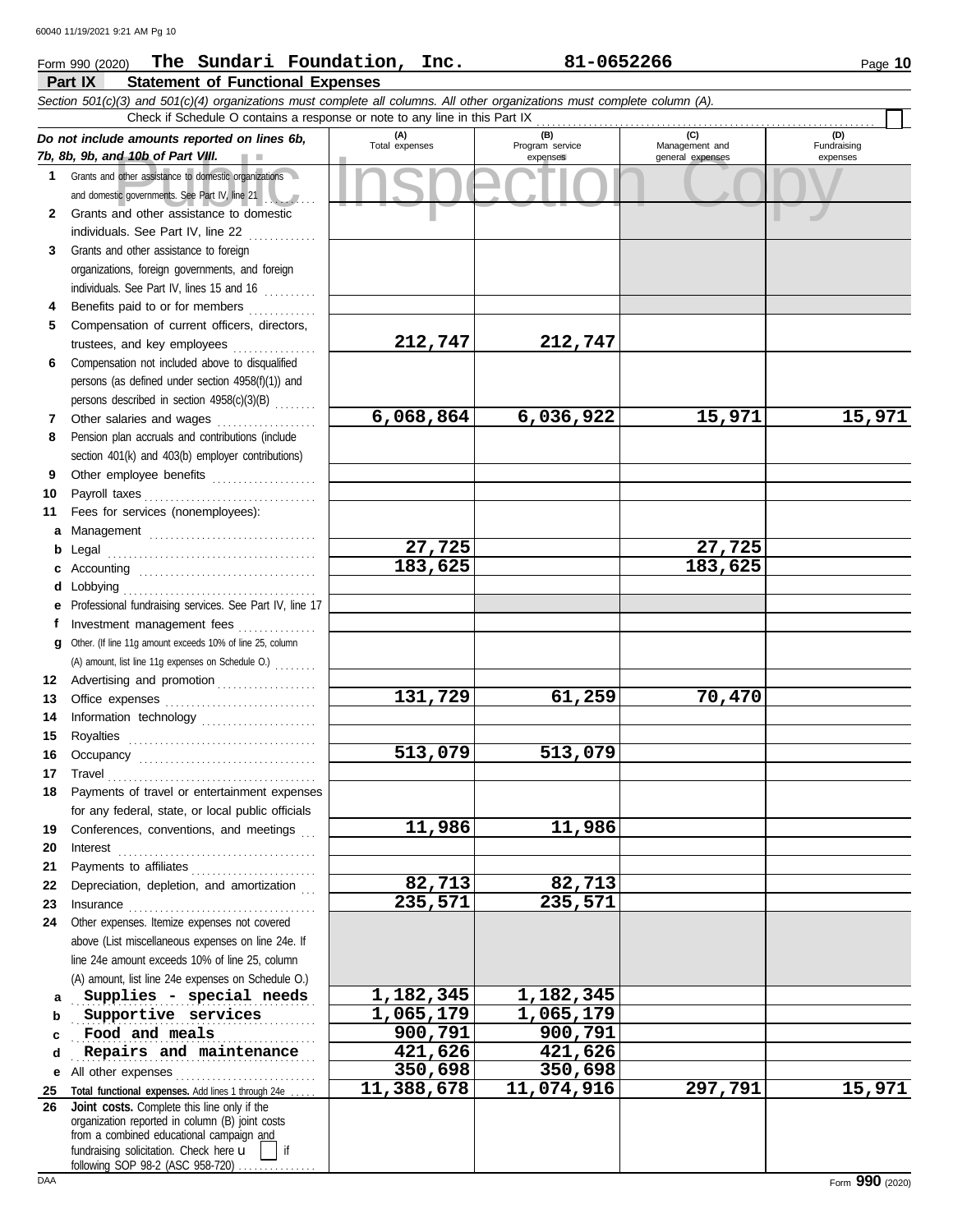**Part X Balance Sheet**

#### Form 990 (2020) The Sundari Foundation, Inc.  $81-0652266$  Page 11 **The Sundari Foundation, Inc. 81-0652266**

| 81-0652266 |  |
|------------|--|
|------------|--|

|                      |    | Check if Schedule O contains a response or note to any line in this Part X                                                                                                                                                          |                 |           |                   |              |             |
|----------------------|----|-------------------------------------------------------------------------------------------------------------------------------------------------------------------------------------------------------------------------------------|-----------------|-----------|-------------------|--------------|-------------|
|                      |    |                                                                                                                                                                                                                                     |                 |           | (A)               |              | (B)         |
|                      |    |                                                                                                                                                                                                                                     |                 |           | Beginning of year |              | End of year |
|                      | 1  |                                                                                                                                                                                                                                     |                 |           | 3,885,231         | $\mathbf{1}$ | 4,429,027   |
|                      | 2  |                                                                                                                                                                                                                                     |                 |           |                   | $2 -$        |             |
|                      | 3  | Pledges and grants receivable, net www.com.com/second-community/second-community/second-community/second-community/second-community/second-community/second-community/second-community/second-community/second-community/secon      |                 |           |                   | 3            |             |
|                      | 4  | Accounts receivable, net                                                                                                                                                                                                            |                 |           | 1,401,952         | 4            | 1,446,054   |
|                      | 5  | Loans and other receivables from any current or former officer, director,                                                                                                                                                           |                 |           |                   |              |             |
|                      |    | trustee, key employee, creator or founder, substantial contributor, or 35%                                                                                                                                                          |                 |           |                   |              |             |
|                      |    | controlled entity or family member of any of these persons                                                                                                                                                                          |                 |           |                   | 5            |             |
|                      | 6  | Loans and other receivables from other disqualified persons (as defined                                                                                                                                                             |                 |           |                   |              |             |
|                      |    | under section 4958(f)(1)), and persons described in section 4958(c)(3)(B)                                                                                                                                                           |                 |           |                   | 6            |             |
| Assets               | 7  | Notes and loans receivable, net <b>constructs</b> and in the loan of the loan of the loan of the loan of the loan of the loan of the loan of the loan of the loan of the loan of the loan of the loan of the loan of the loan of th | 7               |           |                   |              |             |
|                      | 8  | Inventories for sale or use                                                                                                                                                                                                         |                 |           |                   | 8            |             |
|                      | 9  |                                                                                                                                                                                                                                     |                 |           | 78,397            | 9            | 97,723      |
|                      |    | 10a Land, buildings, and equipment: cost or other                                                                                                                                                                                   |                 |           |                   |              |             |
|                      |    | basis. Complete Part VI of Schedule D                                                                                                                                                                                               | 10a             | 927,604   |                   |              |             |
|                      |    | <b>b</b> Less: accumulated depreciation                                                                                                                                                                                             | 10 <sub>b</sub> | 265,187   | 600,471           | 10c          | 662,417     |
|                      | 11 |                                                                                                                                                                                                                                     |                 |           |                   | 11           |             |
|                      | 12 |                                                                                                                                                                                                                                     | 12              |           |                   |              |             |
|                      | 13 |                                                                                                                                                                                                                                     | 13              | 2,152,675 |                   |              |             |
|                      | 14 | Intangible assets                                                                                                                                                                                                                   |                 |           |                   | 14           |             |
|                      | 15 |                                                                                                                                                                                                                                     |                 |           | 42,032            | 15           | 31,186      |
|                      | 16 |                                                                                                                                                                                                                                     |                 |           | 6,008,083         | 16           | 8,819,082   |
|                      | 17 |                                                                                                                                                                                                                                     |                 |           | 285,896           | 17           | 73,799      |
|                      | 18 | Grants payable                                                                                                                                                                                                                      |                 |           |                   | 18           |             |
|                      | 19 | Deferred revenue                                                                                                                                                                                                                    |                 |           |                   | 19           |             |
|                      | 20 | Tax-exempt bond liabilities                                                                                                                                                                                                         |                 | 20        |                   |              |             |
|                      | 21 | Escrow or custodial account liability. Complete Part IV of Schedule D                                                                                                                                                               |                 | 21        |                   |              |             |
|                      | 22 | Loans and other payables to any current or former officer, director,                                                                                                                                                                |                 |           |                   |              |             |
| Liabilities          |    | trustee, key employee, creator or founder, substantial contributor, or 35%                                                                                                                                                          |                 |           |                   |              |             |
|                      |    | controlled entity or family member of any of these persons                                                                                                                                                                          |                 |           |                   | 22           |             |
|                      | 23 | Secured mortgages and notes payable to unrelated third parties                                                                                                                                                                      |                 |           |                   | 23           |             |
|                      | 24 | Unsecured notes and loans payable to unrelated third parties                                                                                                                                                                        |                 |           |                   | 24           |             |
|                      | 25 | Other liabilities (including federal income tax, payables to related third                                                                                                                                                          |                 |           |                   |              |             |
|                      |    | parties, and other liabilities not included on lines 17-24). Complete Part X                                                                                                                                                        |                 |           |                   |              |             |
|                      |    |                                                                                                                                                                                                                                     |                 |           |                   | 25           |             |
|                      | 26 |                                                                                                                                                                                                                                     |                 |           | 285,896           | 26           | 73,799      |
|                      |    | Organizations that follow FASB ASC 958, check here $\mathbf{u} \times$                                                                                                                                                              |                 |           |                   |              |             |
|                      |    | and complete lines 27, 28, 32, and 33.                                                                                                                                                                                              |                 |           |                   |              |             |
|                      | 27 | Net assets without donor restrictions                                                                                                                                                                                               |                 |           | 5,722,187         | 27           | 8,745,283   |
|                      | 28 | Net assets with donor restrictions                                                                                                                                                                                                  |                 |           |                   | 28           |             |
| <b>Fund Balances</b> |    | Organizations that do not follow FASB ASC 958, check here u                                                                                                                                                                         |                 |           |                   |              |             |
|                      |    | and complete lines 29 through 33.                                                                                                                                                                                                   |                 |           |                   |              |             |
| ŏ                    | 29 | Capital stock or trust principal, or current funds                                                                                                                                                                                  |                 |           |                   | 29           |             |
|                      | 30 |                                                                                                                                                                                                                                     |                 |           |                   | 30           |             |
| Assets               | 31 | Retained earnings, endowment, accumulated income, or other funds                                                                                                                                                                    |                 |           |                   | 31           |             |
| $\tilde{\mathbf{z}}$ | 32 | Total net assets or fund balances                                                                                                                                                                                                   |                 |           | 5,722,187         | 32           | 8,745,283   |
|                      | 33 |                                                                                                                                                                                                                                     |                 |           | 6,008,083         | 33           | 8,819,082   |

Form **990** (2020)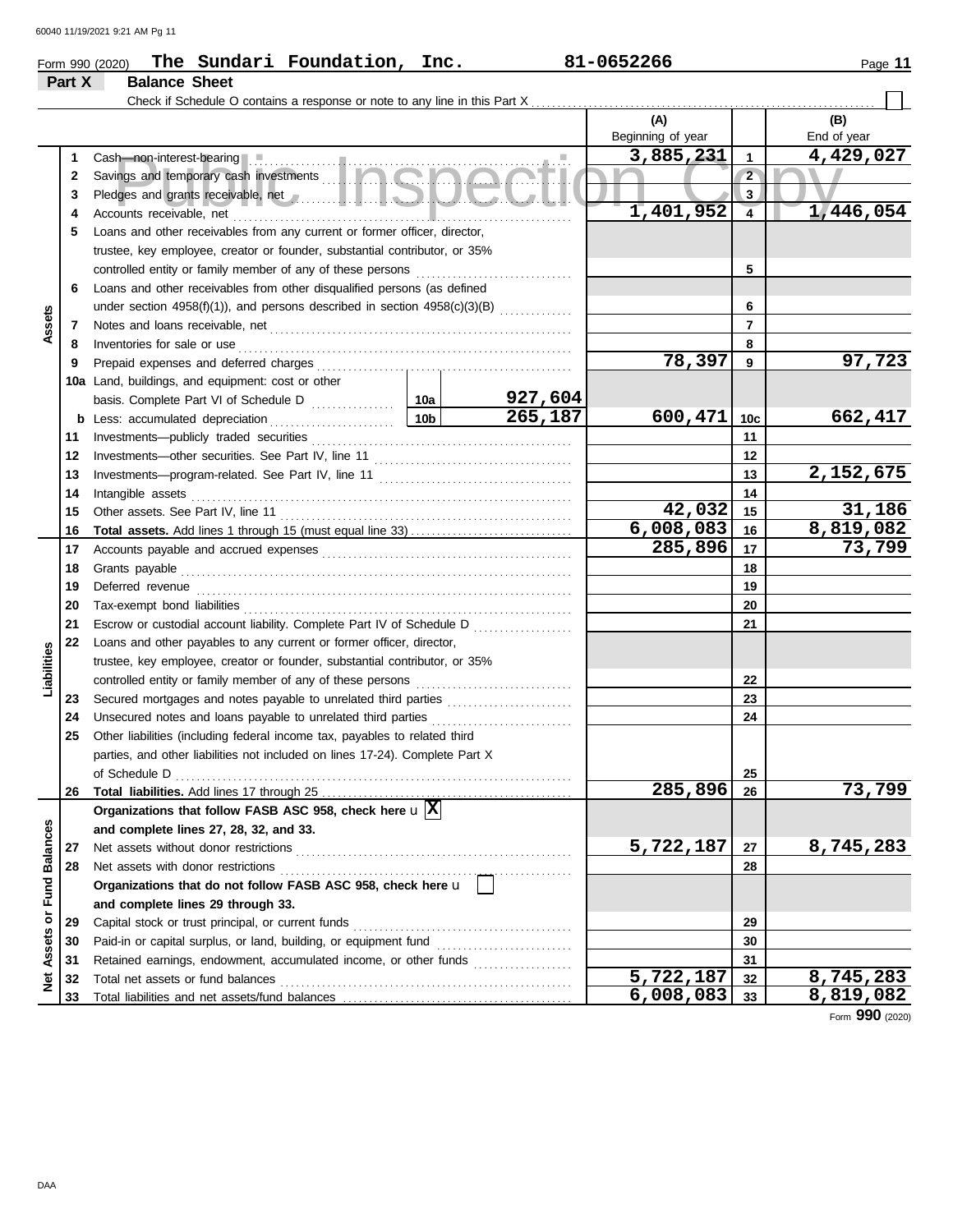|    | 81-0652266<br>Form 990 (2020) The Sundari Foundation, Inc.                                                                                                                                                                     |                |                |            | Page 12 |  |
|----|--------------------------------------------------------------------------------------------------------------------------------------------------------------------------------------------------------------------------------|----------------|----------------|------------|---------|--|
|    | Part XI<br><b>Reconciliation of Net Assets</b>                                                                                                                                                                                 |                |                |            |         |  |
|    |                                                                                                                                                                                                                                |                |                |            | lxl     |  |
| 1  |                                                                                                                                                                                                                                | $\mathbf{1}$   | 14,249,907     |            |         |  |
| 2  |                                                                                                                                                                                                                                | $\overline{2}$ | 11,388,678     |            |         |  |
| 3  | Revenue less expenses. Subtract line 2 from line 1                                                                                                                                                                             | $\overline{3}$ | 2,861,229      |            |         |  |
| 4  | Net assets or fund balances at beginning of year (must equal Part X, line 32, column (A))                                                                                                                                      | $\overline{4}$ | 5,722,187      |            |         |  |
| 5  | Net unrealized gains (losses) on investments which is a control of the control of the control of the control of the control of the control of the control of the control of the control of the control of the control of the c | 5              |                | 161,867    |         |  |
| 6  |                                                                                                                                                                                                                                | 6              |                |            |         |  |
| 7  | Investment expenses                                                                                                                                                                                                            | $\overline{7}$ |                |            |         |  |
| 8  | Prior period adjustments                                                                                                                                                                                                       | 8              |                |            |         |  |
| 9  |                                                                                                                                                                                                                                | 9              |                |            |         |  |
| 10 | Net assets or fund balances at end of year. Combine lines 3 through 9 (must equal Part X, line                                                                                                                                 |                |                |            |         |  |
|    | 32, column (B))                                                                                                                                                                                                                | 10             | 8,745,283      |            |         |  |
|    | Part XII<br><b>Financial Statements and Reporting</b>                                                                                                                                                                          |                |                |            |         |  |
|    |                                                                                                                                                                                                                                |                |                |            |         |  |
|    |                                                                                                                                                                                                                                |                |                | <b>Yes</b> | No      |  |
| 1  | $ \mathbf{X} $ Accrual<br>Accounting method used to prepare the Form 990:<br>Cash<br>Other                                                                                                                                     |                |                |            |         |  |
|    | If the organization changed its method of accounting from a prior year or checked "Other," explain in                                                                                                                          |                |                |            |         |  |
|    | Schedule O.                                                                                                                                                                                                                    |                |                |            |         |  |
|    | 2a Were the organization's financial statements compiled or reviewed by an independent accountant?                                                                                                                             |                | 2a             |            | x       |  |
|    | If "Yes," check a box below to indicate whether the financial statements for the year were compiled or                                                                                                                         |                |                |            |         |  |
|    | reviewed on a separate basis, consolidated basis, or both:                                                                                                                                                                     |                |                |            |         |  |
|    | Separate basis<br>Consolidated basis<br>Both consolidated and separate basis                                                                                                                                                   |                |                |            |         |  |
|    |                                                                                                                                                                                                                                |                | 2 <sub>b</sub> | x          |         |  |
|    | If "Yes," check a box below to indicate whether the financial statements for the year were audited on a                                                                                                                        |                |                |            |         |  |
|    | separate basis, consolidated basis, or both:                                                                                                                                                                                   |                |                |            |         |  |
|    | $ \mathbf{X} $ Consolidated basis<br>Separate basis<br>Both consolidated and separate basis                                                                                                                                    |                |                |            |         |  |
|    | c If "Yes" to line 2a or 2b, does the organization have a committee that assumes responsibility for oversight of                                                                                                               |                |                |            |         |  |
|    | the audit, review, or compilation of its financial statements and selection of an independent accountant?                                                                                                                      |                | 2c             | x          |         |  |
|    | If the organization changed either its oversight process or selection process during the tax year, explain on                                                                                                                  |                |                |            |         |  |
|    | Schedule O.                                                                                                                                                                                                                    |                |                |            |         |  |
|    | 3a As a result of a federal award, was the organization required to undergo an audit or audits as set forth in the                                                                                                             |                |                |            |         |  |
|    | Single Audit Act and OMB Circular A-133?                                                                                                                                                                                       |                | За             | х          |         |  |
|    | <b>b</b> If "Yes," did the organization undergo the required audit or audits? If the organization did not undergo the                                                                                                          |                |                |            |         |  |
|    |                                                                                                                                                                                                                                |                | 3b             | х          |         |  |

Form **990** (2020)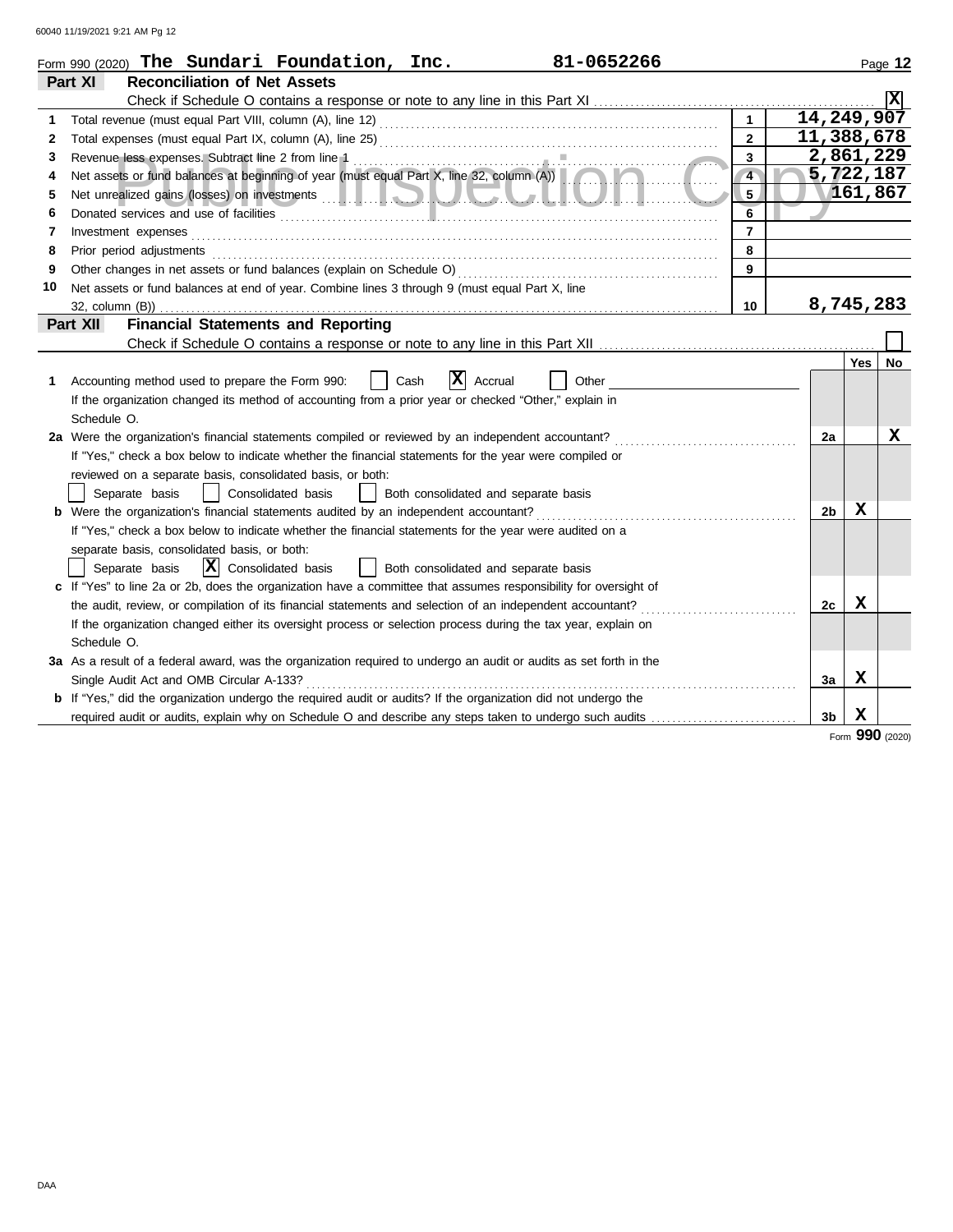| 60040 11/19/2021 9:21 AM Pg 13<br>Form 990 (2020) The Sundari Foundation, Inc.                                                                                                                                                                                                                                                                       |                                                                |                                   |                       |                 |              |                                                                                                 |        | 81-0652266<br>Section A. Officers, Directors, Trustees, Key Employees, and Highest Compensated Employees (continued) |                                                                    |   |                                                                 | Page 8 |
|------------------------------------------------------------------------------------------------------------------------------------------------------------------------------------------------------------------------------------------------------------------------------------------------------------------------------------------------------|----------------------------------------------------------------|-----------------------------------|-----------------------|-----------------|--------------|-------------------------------------------------------------------------------------------------|--------|----------------------------------------------------------------------------------------------------------------------|--------------------------------------------------------------------|---|-----------------------------------------------------------------|--------|
| Part VII<br>(A)<br>Name and title                                                                                                                                                                                                                                                                                                                    | (B)<br>Average<br>hours<br>per week<br>(list any               |                                   |                       | (C)<br>Position |              | (do not check more than one<br>box, unless person is both an<br>officer and a director/trustee) |        | (D)<br>Reportable<br>compensation<br>from the<br>organization                                                        | (E)<br>Reportable<br>compensation<br>from related<br>organizations |   | (F)<br>Estimated amount<br>of other<br>compensation<br>from the |        |
|                                                                                                                                                                                                                                                                                                                                                      | hours for<br>related<br>organizations<br>below<br>dotted line) | Individual trustee<br>or director | Institutional trustee | Officer         | Key employee | Highest compensated<br>employee                                                                 | Former | (W-2/1099-MISC)                                                                                                      | (W-2/1099-MISC)                                                    |   | organization and<br>related organizations                       |        |
| Tiffany Zientz<br>(20)                                                                                                                                                                                                                                                                                                                               | Heckler<br>1.00                                                |                                   |                       |                 |              |                                                                                                 |        |                                                                                                                      |                                                                    |   |                                                                 |        |
| Director                                                                                                                                                                                                                                                                                                                                             | 0.00                                                           | х                                 |                       |                 |              |                                                                                                 |        | 0                                                                                                                    | 0                                                                  |   |                                                                 | 0      |
| Monyia Knights<br>(21)                                                                                                                                                                                                                                                                                                                               |                                                                |                                   |                       |                 |              |                                                                                                 |        |                                                                                                                      |                                                                    |   |                                                                 |        |
| Advisory Director                                                                                                                                                                                                                                                                                                                                    | 0.50<br>0.00                                                   | x                                 |                       |                 |              |                                                                                                 |        | 0                                                                                                                    | 0                                                                  |   |                                                                 | 0      |
| Cobi Lazcano<br>(22)                                                                                                                                                                                                                                                                                                                                 |                                                                |                                   |                       |                 |              |                                                                                                 |        |                                                                                                                      |                                                                    |   |                                                                 |        |
| Director                                                                                                                                                                                                                                                                                                                                             | 1.00<br>0.00                                                   | х                                 |                       |                 |              |                                                                                                 |        | 0                                                                                                                    | 0                                                                  |   |                                                                 | 0      |
| Julie Lotspeich<br>(23)                                                                                                                                                                                                                                                                                                                              |                                                                |                                   |                       |                 |              |                                                                                                 |        |                                                                                                                      |                                                                    |   |                                                                 |        |
| Director                                                                                                                                                                                                                                                                                                                                             | 1.00<br>1.00                                                   | x                                 |                       |                 |              |                                                                                                 |        | 0                                                                                                                    | 0                                                                  |   |                                                                 | 0      |
| Kathryn Villano<br>(24)                                                                                                                                                                                                                                                                                                                              | MD                                                             |                                   |                       |                 |              |                                                                                                 |        |                                                                                                                      |                                                                    |   |                                                                 |        |
|                                                                                                                                                                                                                                                                                                                                                      | 1.00<br>1.00                                                   |                                   |                       |                 |              |                                                                                                 |        | 0                                                                                                                    | 0                                                                  |   |                                                                 | 0      |
| Director<br>Martin Margulies<br>(25)                                                                                                                                                                                                                                                                                                                 |                                                                | х                                 |                       |                 |              |                                                                                                 |        |                                                                                                                      |                                                                    |   |                                                                 |        |
|                                                                                                                                                                                                                                                                                                                                                      | 1.00                                                           |                                   |                       |                 |              |                                                                                                 |        |                                                                                                                      |                                                                    |   |                                                                 |        |
| Director<br>Adriene McCoy<br>(26)                                                                                                                                                                                                                                                                                                                    | 1.00                                                           | x                                 |                       |                 |              |                                                                                                 |        | 0                                                                                                                    | 0                                                                  |   |                                                                 | 0      |
|                                                                                                                                                                                                                                                                                                                                                      | 1.00                                                           |                                   |                       |                 |              |                                                                                                 |        |                                                                                                                      |                                                                    |   |                                                                 |        |
| Director<br>Maria R Millares<br>(27)                                                                                                                                                                                                                                                                                                                 | 0.00                                                           | x                                 |                       |                 |              |                                                                                                 |        | 0                                                                                                                    | 0                                                                  |   |                                                                 | 0      |
|                                                                                                                                                                                                                                                                                                                                                      | 1.00                                                           |                                   |                       |                 |              |                                                                                                 |        |                                                                                                                      |                                                                    |   |                                                                 |        |
| Director<br>1b Subtotal                                                                                                                                                                                                                                                                                                                              | 0.00                                                           | X                                 |                       |                 |              |                                                                                                 |        | 0                                                                                                                    | 0                                                                  |   |                                                                 | 0      |
| c Total from continuation sheets to Part VII, Section A                                                                                                                                                                                                                                                                                              |                                                                |                                   |                       |                 |              | u<br>u                                                                                          |        |                                                                                                                      |                                                                    |   |                                                                 |        |
| d                                                                                                                                                                                                                                                                                                                                                    |                                                                |                                   |                       |                 |              | u                                                                                               |        |                                                                                                                      |                                                                    |   |                                                                 |        |
| Total number of individuals (including but not limited to those listed above) who received more than \$100,000 of<br>2<br>reportable compensation from the organization u                                                                                                                                                                            |                                                                |                                   |                       |                 |              |                                                                                                 |        |                                                                                                                      |                                                                    |   |                                                                 |        |
| Did the organization list any former officer, director, trustee, key employee, or highest compensated<br>3                                                                                                                                                                                                                                           |                                                                |                                   |                       |                 |              |                                                                                                 |        |                                                                                                                      |                                                                    |   | Yes                                                             | No     |
| For any individual listed on line 1a, is the sum of reportable compensation and other compensation from the<br>4                                                                                                                                                                                                                                     |                                                                |                                   |                       |                 |              |                                                                                                 |        |                                                                                                                      |                                                                    | 3 |                                                                 |        |
| organization and related organizations greater than \$150,000? If "Yes," complete Schedule J for such                                                                                                                                                                                                                                                |                                                                |                                   |                       |                 |              |                                                                                                 |        |                                                                                                                      |                                                                    |   |                                                                 |        |
| individual with a construction of the construction of the construction of the construction of the construction of the construction of the construction of the construction of the construction of the construction of the cons<br>Did any person listed on line 1a receive or accrue compensation from any unrelated organization or individual<br>5 |                                                                |                                   |                       |                 |              |                                                                                                 |        |                                                                                                                      |                                                                    | 4 |                                                                 |        |
| Section B. Independent Contractors                                                                                                                                                                                                                                                                                                                   |                                                                |                                   |                       |                 |              |                                                                                                 |        |                                                                                                                      |                                                                    | 5 |                                                                 |        |
| Complete this table for your five highest compensated independent contractors that received more than \$100,000 of<br>1                                                                                                                                                                                                                              |                                                                |                                   |                       |                 |              |                                                                                                 |        |                                                                                                                      |                                                                    |   |                                                                 |        |
| compensation from the organization. Report compensation for the calendar year ending with or within the organization's tax year.                                                                                                                                                                                                                     | (A)<br>Name and business address                               |                                   |                       |                 |              |                                                                                                 |        |                                                                                                                      | (B)<br>Description of services                                     |   | (C)<br>Compensation                                             |        |
|                                                                                                                                                                                                                                                                                                                                                      |                                                                |                                   |                       |                 |              |                                                                                                 |        |                                                                                                                      |                                                                    |   |                                                                 |        |
|                                                                                                                                                                                                                                                                                                                                                      |                                                                |                                   |                       |                 |              |                                                                                                 |        |                                                                                                                      |                                                                    |   |                                                                 |        |
|                                                                                                                                                                                                                                                                                                                                                      |                                                                |                                   |                       |                 |              |                                                                                                 |        |                                                                                                                      |                                                                    |   |                                                                 |        |
|                                                                                                                                                                                                                                                                                                                                                      |                                                                |                                   |                       |                 |              |                                                                                                 |        |                                                                                                                      |                                                                    |   |                                                                 |        |
|                                                                                                                                                                                                                                                                                                                                                      |                                                                |                                   |                       |                 |              |                                                                                                 |        |                                                                                                                      |                                                                    |   |                                                                 |        |
|                                                                                                                                                                                                                                                                                                                                                      |                                                                |                                   |                       |                 |              |                                                                                                 |        |                                                                                                                      |                                                                    |   |                                                                 |        |
|                                                                                                                                                                                                                                                                                                                                                      |                                                                |                                   |                       |                 |              |                                                                                                 |        |                                                                                                                      |                                                                    |   |                                                                 |        |
| Total number of independent contractors (including but not limited to those listed above) who<br>2<br>received more than \$100,000 of compensation from the organization u                                                                                                                                                                           |                                                                |                                   |                       |                 |              |                                                                                                 |        |                                                                                                                      |                                                                    |   |                                                                 |        |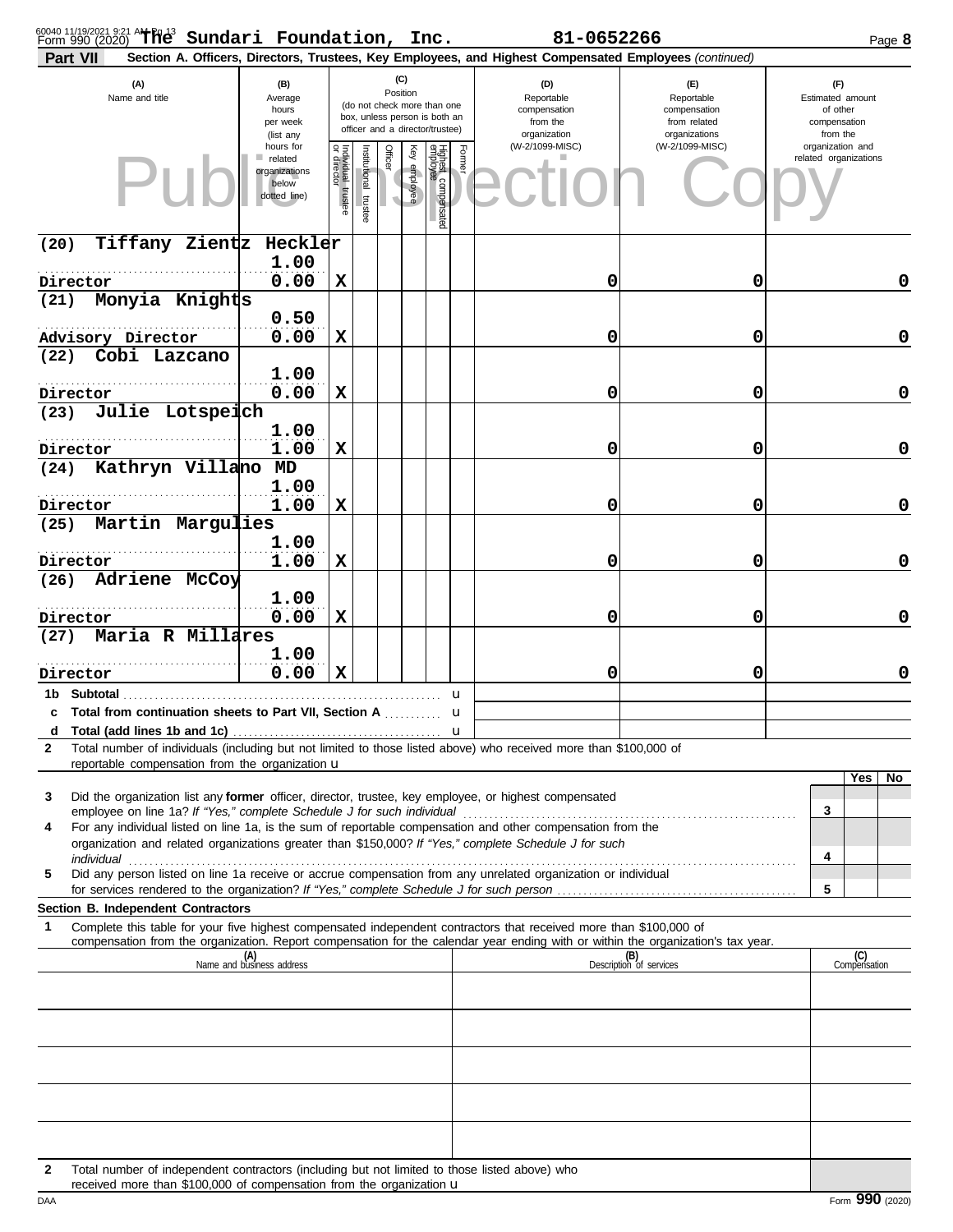| 60040 11/19/2021 9:21 AM Pg 14<br>Form 990 (2020) The Sundari Foundation, Inc.                                                                                                                                                                              |                                                        |                                   |                       |                |              |                                                                  |             | 81-0652266                                                                                                                  |                                                                  |                                                                                   | Page 8 |
|-------------------------------------------------------------------------------------------------------------------------------------------------------------------------------------------------------------------------------------------------------------|--------------------------------------------------------|-----------------------------------|-----------------------|----------------|--------------|------------------------------------------------------------------|-------------|-----------------------------------------------------------------------------------------------------------------------------|------------------------------------------------------------------|-----------------------------------------------------------------------------------|--------|
| Part VII<br>(A)<br>Name and title                                                                                                                                                                                                                           | (B)<br>Average                                         |                                   |                       | Position       | (C)          | (do not check more than one                                      |             | Section A. Officers, Directors, Trustees, Key Employees, and Highest Compensated Employees (continued)<br>(D)<br>Reportable | (E)<br>Reportable                                                | (F)<br>Estimated amount                                                           |        |
|                                                                                                                                                                                                                                                             | hours<br>per week<br>(list any<br>hours for<br>related |                                   |                       | <b>Officer</b> |              | box, unless person is both an<br>officer and a director/trustee) |             | compensation<br>from the<br>organization<br>(W-2/1099-MISC)                                                                 | compensation<br>from related<br>organizations<br>(W-2/1099-MISC) | of other<br>compensation<br>from the<br>organization and<br>related organizations |        |
|                                                                                                                                                                                                                                                             | organizations<br>below<br>dotted line)                 | Individual trustee<br>or director | Institutional trustee |                | Key employee | Highest compensated<br>employee                                  | Former      |                                                                                                                             |                                                                  |                                                                                   |        |
| Miroslav "Misha"<br>(28)                                                                                                                                                                                                                                    | Mladenovic<br>1.00                                     |                                   |                       |                |              |                                                                  |             |                                                                                                                             |                                                                  |                                                                                   |        |
| Director<br>(29)<br>Nat Moore                                                                                                                                                                                                                               | 0.00                                                   | X                                 |                       |                |              |                                                                  |             | 0                                                                                                                           | 0                                                                |                                                                                   | 0      |
| Director                                                                                                                                                                                                                                                    | 1.00<br>0.00                                           | X                                 |                       |                |              |                                                                  |             | 0                                                                                                                           | 0                                                                |                                                                                   | 0      |
| Tomas Regalado<br>(30)                                                                                                                                                                                                                                      | 1.00                                                   |                                   |                       |                |              |                                                                  |             |                                                                                                                             |                                                                  |                                                                                   |        |
| Director<br>Nena Rich<br>(31)                                                                                                                                                                                                                               | 0.00                                                   | X                                 |                       |                |              |                                                                  |             | 0                                                                                                                           | 0                                                                |                                                                                   | 0      |
| Director                                                                                                                                                                                                                                                    | 1.00<br>0.00                                           | X                                 |                       |                |              |                                                                  |             | 0                                                                                                                           | 0                                                                |                                                                                   | 0      |
| Tadd Schwartz<br>(32)                                                                                                                                                                                                                                       | 1.00                                                   |                                   |                       |                |              |                                                                  |             |                                                                                                                             |                                                                  |                                                                                   |        |
| Director<br>Mark Tamis<br>(33)                                                                                                                                                                                                                              | 0.00                                                   | X                                 |                       |                |              |                                                                  |             | 0                                                                                                                           | 0                                                                |                                                                                   | 0      |
| Director                                                                                                                                                                                                                                                    | 1.00<br>0.00                                           | X                                 |                       |                |              |                                                                  |             | 0                                                                                                                           | 0                                                                |                                                                                   | 0      |
| Debra Wechsler<br>(34)                                                                                                                                                                                                                                      | 1.00                                                   |                                   |                       |                |              |                                                                  |             |                                                                                                                             |                                                                  |                                                                                   |        |
| Director<br>Antonia Wright<br>(35)                                                                                                                                                                                                                          | 1.00                                                   | х                                 |                       |                |              |                                                                  |             | 0                                                                                                                           | 0                                                                |                                                                                   | 0      |
| Director                                                                                                                                                                                                                                                    | 1.00<br>0.00                                           | $\mathbf x$                       |                       |                |              |                                                                  |             | 0                                                                                                                           | 0                                                                |                                                                                   | 0      |
| 1b Subtotal<br>c Total from continuation sheets to Part VII, Section A                                                                                                                                                                                      |                                                        |                                   |                       |                |              |                                                                  | u<br>u      |                                                                                                                             |                                                                  |                                                                                   |        |
| d<br>Total number of individuals (including but not limited to those listed above) who received more than \$100,000 of<br>2<br>reportable compensation from the organization $\mathbf u$                                                                    |                                                        |                                   |                       |                |              |                                                                  | $\mathbf u$ |                                                                                                                             |                                                                  |                                                                                   |        |
| Did the organization list any former officer, director, trustee, key employee, or highest compensated<br>3                                                                                                                                                  |                                                        |                                   |                       |                |              |                                                                  |             |                                                                                                                             |                                                                  | Yes                                                                               | No     |
| For any individual listed on line 1a, is the sum of reportable compensation and other compensation from the<br>4                                                                                                                                            |                                                        |                                   |                       |                |              |                                                                  |             |                                                                                                                             |                                                                  | 3                                                                                 |        |
| organization and related organizations greater than \$150,000? If "Yes," complete Schedule J for such<br>Did any person listed on line 1a receive or accrue compensation from any unrelated organization or individual<br>5                                 |                                                        |                                   |                       |                |              |                                                                  |             |                                                                                                                             |                                                                  | 4                                                                                 |        |
| Section B. Independent Contractors                                                                                                                                                                                                                          |                                                        |                                   |                       |                |              |                                                                  |             |                                                                                                                             |                                                                  | 5                                                                                 |        |
| Complete this table for your five highest compensated independent contractors that received more than \$100,000 of<br>1<br>compensation from the organization. Report compensation for the calendar year ending with or within the organization's tax year. |                                                        |                                   |                       |                |              |                                                                  |             |                                                                                                                             |                                                                  |                                                                                   |        |
|                                                                                                                                                                                                                                                             | (A)<br>Name and business address                       |                                   |                       |                |              |                                                                  |             |                                                                                                                             | (B)<br>Description of services                                   | (C)<br>Compensation                                                               |        |
|                                                                                                                                                                                                                                                             |                                                        |                                   |                       |                |              |                                                                  |             |                                                                                                                             |                                                                  |                                                                                   |        |
|                                                                                                                                                                                                                                                             |                                                        |                                   |                       |                |              |                                                                  |             |                                                                                                                             |                                                                  |                                                                                   |        |
|                                                                                                                                                                                                                                                             |                                                        |                                   |                       |                |              |                                                                  |             |                                                                                                                             |                                                                  |                                                                                   |        |
|                                                                                                                                                                                                                                                             |                                                        |                                   |                       |                |              |                                                                  |             |                                                                                                                             |                                                                  |                                                                                   |        |
| Total number of independent contractors (including but not limited to those listed above) who<br>2<br>received more than \$100,000 of compensation from the organization $\mathbf u$                                                                        |                                                        |                                   |                       |                |              |                                                                  |             |                                                                                                                             |                                                                  |                                                                                   |        |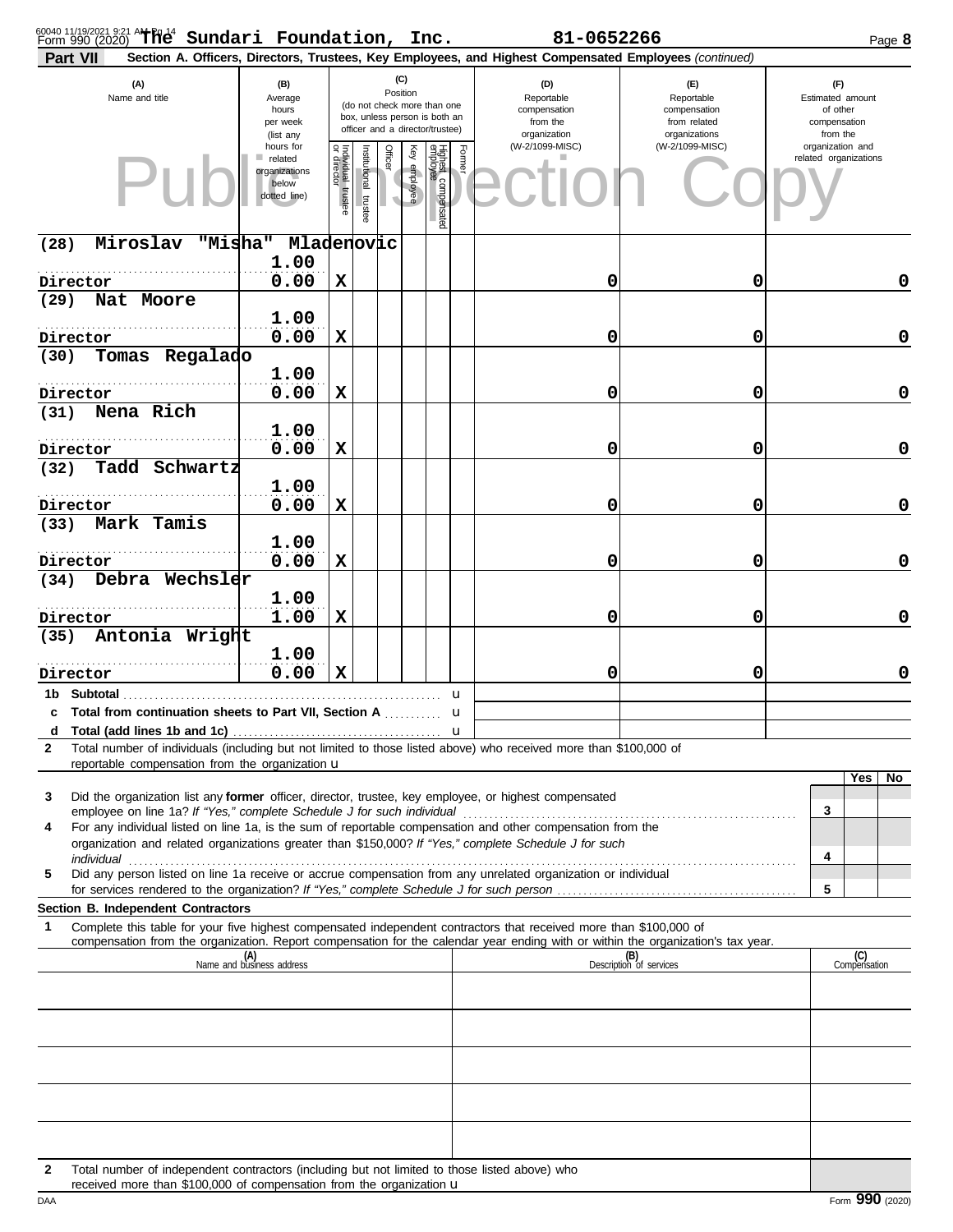|                   | 60040 11/19/2021 9:21 AM Pg 15<br>Form 990 (2020) The<br>Part VII                                                                                                                                                                                      | Sundari Foundation, Inc.                                                      |                                        |                         |                                                                                                                    |              |                                 |             | 81-0652266<br>Section A. Officers, Directors, Trustees, Key Employees, and Highest Compensated Employees (continued) |                                                                    |                                                                 |                     | Page 8 |
|-------------------|--------------------------------------------------------------------------------------------------------------------------------------------------------------------------------------------------------------------------------------------------------|-------------------------------------------------------------------------------|----------------------------------------|-------------------------|--------------------------------------------------------------------------------------------------------------------|--------------|---------------------------------|-------------|----------------------------------------------------------------------------------------------------------------------|--------------------------------------------------------------------|-----------------------------------------------------------------|---------------------|--------|
|                   | (A)<br>Name and title                                                                                                                                                                                                                                  | (B)<br>Average<br>hours<br>per week<br>(list any                              |                                        |                         | (C)<br>Position<br>(do not check more than one<br>box, unless person is both an<br>officer and a director/trustee) |              |                                 |             | (D)<br>Reportable<br>compensation<br>from the<br>organization                                                        | (E)<br>Reportable<br>compensation<br>from related<br>organizations | (F)<br>Estimated amount<br>of other<br>compensation<br>from the |                     |        |
|                   |                                                                                                                                                                                                                                                        | hours for<br>$\blacksquare$ related<br>organizations<br>below<br>dotted line) | ₽<br>Individual trustee<br>or director | nstitutional<br>trustee | Officer                                                                                                            | Key employee | Highest compensated<br>employee | Former      | (W-2/1099-MISC)                                                                                                      | (W-2/1099-MISC)                                                    | organization and<br>related organizations                       |                     |        |
| (36)              | Faith Xenos                                                                                                                                                                                                                                            |                                                                               |                                        |                         |                                                                                                                    |              |                                 |             |                                                                                                                      |                                                                    |                                                                 |                     |        |
|                   | Director                                                                                                                                                                                                                                               | 1.00<br>0.00                                                                  | X                                      |                         |                                                                                                                    |              |                                 |             | 0                                                                                                                    | 0                                                                  |                                                                 |                     | 0      |
|                   |                                                                                                                                                                                                                                                        |                                                                               |                                        |                         |                                                                                                                    |              |                                 |             |                                                                                                                      |                                                                    |                                                                 |                     |        |
|                   |                                                                                                                                                                                                                                                        |                                                                               |                                        |                         |                                                                                                                    |              |                                 |             |                                                                                                                      |                                                                    |                                                                 |                     |        |
|                   |                                                                                                                                                                                                                                                        |                                                                               |                                        |                         |                                                                                                                    |              |                                 |             |                                                                                                                      |                                                                    |                                                                 |                     |        |
|                   |                                                                                                                                                                                                                                                        |                                                                               |                                        |                         |                                                                                                                    |              |                                 |             |                                                                                                                      |                                                                    |                                                                 |                     |        |
|                   |                                                                                                                                                                                                                                                        |                                                                               |                                        |                         |                                                                                                                    |              |                                 |             |                                                                                                                      |                                                                    |                                                                 |                     |        |
|                   |                                                                                                                                                                                                                                                        |                                                                               |                                        |                         |                                                                                                                    |              |                                 |             |                                                                                                                      |                                                                    |                                                                 |                     |        |
|                   |                                                                                                                                                                                                                                                        |                                                                               |                                        |                         |                                                                                                                    |              |                                 |             |                                                                                                                      |                                                                    |                                                                 |                     |        |
| 1b.               | Subtotal                                                                                                                                                                                                                                               |                                                                               |                                        |                         |                                                                                                                    |              |                                 | u           |                                                                                                                      |                                                                    |                                                                 |                     |        |
| c                 | <b>Total from continuation sheets to Part VII, Section A</b>                                                                                                                                                                                           |                                                                               |                                        |                         |                                                                                                                    |              |                                 | u           |                                                                                                                      |                                                                    |                                                                 |                     |        |
| d<br>$\mathbf{2}$ | Total number of individuals (including but not limited to those listed above) who received more than \$100,000 of<br>reportable compensation from the organization $\mathbf u$                                                                         |                                                                               |                                        |                         |                                                                                                                    |              |                                 | $\mathbf u$ |                                                                                                                      |                                                                    |                                                                 |                     |        |
| 3                 | Did the organization list any former officer, director, trustee, key employee, or highest compensated                                                                                                                                                  |                                                                               |                                        |                         |                                                                                                                    |              |                                 |             |                                                                                                                      |                                                                    |                                                                 | Yes                 | No.    |
|                   |                                                                                                                                                                                                                                                        |                                                                               |                                        |                         |                                                                                                                    |              |                                 |             |                                                                                                                      |                                                                    | 3                                                               |                     |        |
| 4                 | For any individual listed on line 1a, is the sum of reportable compensation and other compensation from the<br>organization and related organizations greater than \$150,000? If "Yes," complete Schedule J for such                                   |                                                                               |                                        |                         |                                                                                                                    |              |                                 |             |                                                                                                                      |                                                                    |                                                                 |                     |        |
| 5                 | Did any person listed on line 1a receive or accrue compensation from any unrelated organization or individual                                                                                                                                          |                                                                               |                                        |                         |                                                                                                                    |              |                                 |             |                                                                                                                      |                                                                    | 4                                                               |                     |        |
|                   | <b>Section B. Independent Contractors</b>                                                                                                                                                                                                              |                                                                               |                                        |                         |                                                                                                                    |              |                                 |             |                                                                                                                      |                                                                    | 5                                                               |                     |        |
| 1                 | Complete this table for your five highest compensated independent contractors that received more than \$100,000 of<br>compensation from the organization. Report compensation for the calendar year ending with or within the organization's tax year. |                                                                               |                                        |                         |                                                                                                                    |              |                                 |             |                                                                                                                      |                                                                    |                                                                 |                     |        |
|                   |                                                                                                                                                                                                                                                        | (A)<br>Name and business address                                              |                                        |                         |                                                                                                                    |              |                                 |             |                                                                                                                      | (B)<br>Description of services                                     |                                                                 | (C)<br>Compensation |        |
|                   |                                                                                                                                                                                                                                                        |                                                                               |                                        |                         |                                                                                                                    |              |                                 |             |                                                                                                                      |                                                                    |                                                                 |                     |        |
|                   |                                                                                                                                                                                                                                                        |                                                                               |                                        |                         |                                                                                                                    |              |                                 |             |                                                                                                                      |                                                                    |                                                                 |                     |        |
|                   |                                                                                                                                                                                                                                                        |                                                                               |                                        |                         |                                                                                                                    |              |                                 |             |                                                                                                                      |                                                                    |                                                                 |                     |        |
|                   |                                                                                                                                                                                                                                                        |                                                                               |                                        |                         |                                                                                                                    |              |                                 |             |                                                                                                                      |                                                                    |                                                                 |                     |        |
|                   |                                                                                                                                                                                                                                                        |                                                                               |                                        |                         |                                                                                                                    |              |                                 |             |                                                                                                                      |                                                                    |                                                                 |                     |        |
| 2                 | Total number of independent contractors (including but not limited to those listed above) who<br>received more than \$100,000 of compensation from the organization $\mathbf u$                                                                        |                                                                               |                                        |                         |                                                                                                                    |              |                                 |             |                                                                                                                      |                                                                    |                                                                 |                     |        |

|  | ۰. |  |
|--|----|--|
|  |    |  |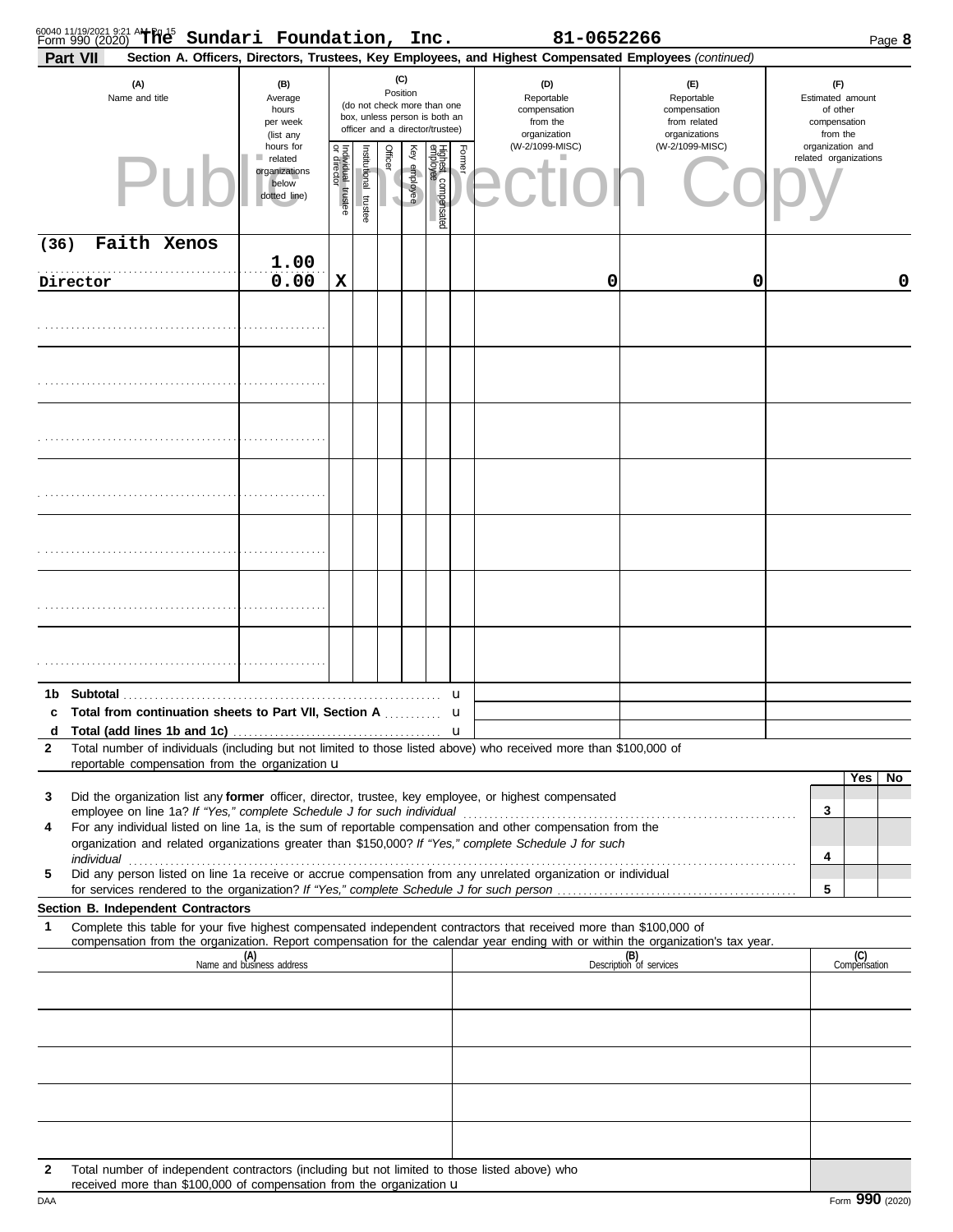| 00040 11/19/2021 9.21 AM PG 10<br><b>SCHEDULE A</b> |                                                                                               | <b>Public Charity Status and Public Support</b>                                                                                                                                                                                                            |                          |                          |                               | OMB No. 1545-0047                   |  |  |  |  |  |
|-----------------------------------------------------|-----------------------------------------------------------------------------------------------|------------------------------------------------------------------------------------------------------------------------------------------------------------------------------------------------------------------------------------------------------------|--------------------------|--------------------------|-------------------------------|-------------------------------------|--|--|--|--|--|
| (Form 990 or 990-EZ)                                |                                                                                               | Complete if the organization is a section 501(c)(3) organization or a section 4947(a)(1) nonexempt charitable trust.                                                                                                                                       |                          |                          |                               |                                     |  |  |  |  |  |
| Department of the Treasury                          |                                                                                               | u Attach to Form 990 or Form 990-EZ.                                                                                                                                                                                                                       |                          |                          |                               | Open to Public                      |  |  |  |  |  |
| Internal Revenue Service                            |                                                                                               | <b>u</b> Go to www.irs.gov/Form990 for instructions and the latest information.                                                                                                                                                                            |                          |                          |                               | <b>Inspection</b>                   |  |  |  |  |  |
| Name of the organization                            |                                                                                               |                                                                                                                                                                                                                                                            |                          |                          |                               | Employer identification number      |  |  |  |  |  |
|                                                     |                                                                                               | The Sundari Foundation, Inc.                                                                                                                                                                                                                               |                          |                          | 81-0652266                    |                                     |  |  |  |  |  |
| Part I                                              |                                                                                               | Reason for Public Charity Status. (All organizations must complete this part.) See instructions.<br>The organization is not a private foundation because it is: (For lines 1 through 12, check only one box.)                                              |                          |                          |                               |                                     |  |  |  |  |  |
| 1                                                   |                                                                                               | A church, convention of churches, or association of churches described in section 170(b)(1)(A)(i).                                                                                                                                                         |                          |                          |                               |                                     |  |  |  |  |  |
| 2                                                   |                                                                                               | A school described in section 170(b)(1)(A)(ii). (Attach Schedule E (Form 990 or 990-EZ).)                                                                                                                                                                  |                          |                          |                               |                                     |  |  |  |  |  |
| 3                                                   |                                                                                               | A hospital or a cooperative hospital service organization described in section 170(b)(1)(A)(iii).                                                                                                                                                          |                          |                          |                               |                                     |  |  |  |  |  |
| 4                                                   |                                                                                               | A medical research organization operated in conjunction with a hospital described in section 170(b)(1)(A)(iii). Enter the hospital's name,                                                                                                                 |                          |                          |                               |                                     |  |  |  |  |  |
| city, and state:                                    |                                                                                               |                                                                                                                                                                                                                                                            |                          |                          |                               |                                     |  |  |  |  |  |
| 5                                                   | section 170(b)(1)(A)(iv). (Complete Part II.)                                                 | An organization operated for the benefit of a college or university owned or operated by a governmental unit described in                                                                                                                                  |                          |                          |                               |                                     |  |  |  |  |  |
| 6                                                   |                                                                                               | A federal, state, or local government or governmental unit described in section 170(b)(1)(A)(v).                                                                                                                                                           |                          |                          |                               |                                     |  |  |  |  |  |
| x<br>7                                              |                                                                                               | An organization that normally receives a substantial part of its support from a governmental unit or from the general public                                                                                                                               |                          |                          |                               |                                     |  |  |  |  |  |
|                                                     | described in section 170(b)(1)(A)(vi). (Complete Part II.)                                    |                                                                                                                                                                                                                                                            |                          |                          |                               |                                     |  |  |  |  |  |
| 8<br>9                                              |                                                                                               | A community trust described in section 170(b)(1)(A)(vi). (Complete Part II.)<br>An agricultural research organization described in section 170(b)(1)(A)(ix) operated in conjunction with a land-grant college                                              |                          |                          |                               |                                     |  |  |  |  |  |
|                                                     |                                                                                               | or university or a non-land-grant college of agriculture (see instructions). Enter the name, city, and state of the college or                                                                                                                             |                          |                          |                               |                                     |  |  |  |  |  |
| university:                                         |                                                                                               |                                                                                                                                                                                                                                                            |                          |                          |                               |                                     |  |  |  |  |  |
| 10                                                  |                                                                                               | An organization that normally receives: (1) more than 33 1/3% of its support from contributions, membership fees, and gross<br>receipts from activities related to its exempt functions, subject to certain exceptions; and (2) no more than 331/3% of its |                          |                          |                               |                                     |  |  |  |  |  |
|                                                     |                                                                                               | support from gross investment income and unrelated business taxable income (less section 511 tax) from businesses                                                                                                                                          |                          |                          |                               |                                     |  |  |  |  |  |
|                                                     | acquired by the organization after June 30, 1975. See section 509(a)(2). (Complete Part III.) |                                                                                                                                                                                                                                                            |                          |                          |                               |                                     |  |  |  |  |  |
| 11<br>12                                            |                                                                                               | An organization organized and operated exclusively to test for public safety. See section 509(a)(4).<br>An organization organized and operated exclusively for the benefit of, to perform the functions of, or to carry out the purposes                   |                          |                          |                               |                                     |  |  |  |  |  |
|                                                     |                                                                                               | of one or more publicly supported organizations described in section 509(a)(1) or section 509(a)(2). See section 509(a)(3).                                                                                                                                |                          |                          |                               |                                     |  |  |  |  |  |
|                                                     |                                                                                               | Check the box in lines 12a through 12d that describes the type of supporting organization and complete lines 12e, 12f, and 12g.                                                                                                                            |                          |                          |                               |                                     |  |  |  |  |  |
| a                                                   |                                                                                               | Type I. A supporting organization operated, supervised, or controlled by its supported organization(s), typically by giving<br>the supported organization(s) the power to regularly appoint or elect a majority of the directors or trustees of the        |                          |                          |                               |                                     |  |  |  |  |  |
|                                                     |                                                                                               | supporting organization. You must complete Part IV, Sections A and B.                                                                                                                                                                                      |                          |                          |                               |                                     |  |  |  |  |  |
| b                                                   |                                                                                               | Type II. A supporting organization supervised or controlled in connection with its supported organization(s), by having                                                                                                                                    |                          |                          |                               |                                     |  |  |  |  |  |
|                                                     |                                                                                               | control or management of the supporting organization vested in the same persons that control or manage the supported<br>organization(s). You must complete Part IV, Sections A and C.                                                                      |                          |                          |                               |                                     |  |  |  |  |  |
| c                                                   |                                                                                               | Type III functionally integrated. A supporting organization operated in connection with, and functionally integrated with,                                                                                                                                 |                          |                          |                               |                                     |  |  |  |  |  |
|                                                     |                                                                                               | its supported organization(s) (see instructions). You must complete Part IV, Sections A, D, and E.                                                                                                                                                         |                          |                          |                               |                                     |  |  |  |  |  |
| d                                                   |                                                                                               | Type III non-functionally integrated. A supporting organization operated in connection with its supported organization(s)<br>that is not functionally integrated. The organization generally must satisfy a distribution requirement and an attentiveness  |                          |                          |                               |                                     |  |  |  |  |  |
|                                                     |                                                                                               | requirement (see instructions). You must complete Part IV, Sections A and D, and Part V.                                                                                                                                                                   |                          |                          |                               |                                     |  |  |  |  |  |
| е                                                   |                                                                                               | Check this box if the organization received a written determination from the IRS that it is a Type I, Type II, Type III                                                                                                                                    |                          |                          |                               |                                     |  |  |  |  |  |
| f                                                   | Enter the number of supported organizations                                                   | functionally integrated, or Type III non-functionally integrated supporting organization.                                                                                                                                                                  |                          |                          |                               |                                     |  |  |  |  |  |
| g                                                   |                                                                                               | Provide the following information about the supported organization(s).                                                                                                                                                                                     |                          |                          |                               |                                     |  |  |  |  |  |
| (i) Name of supported                               | $(ii)$ $EIN$                                                                                  | (iii) Type of organization                                                                                                                                                                                                                                 | (iv) Is the organization |                          | (v) Amount of monetary        | (vi) Amount of                      |  |  |  |  |  |
| organization                                        |                                                                                               | (described on lines 1-10<br>above (see instructions))                                                                                                                                                                                                      | document?                | listed in your governing | support (see<br>instructions) | other support (see<br>instructions) |  |  |  |  |  |
|                                                     |                                                                                               |                                                                                                                                                                                                                                                            | Yes                      | No                       |                               |                                     |  |  |  |  |  |
| (A)                                                 |                                                                                               |                                                                                                                                                                                                                                                            |                          |                          |                               |                                     |  |  |  |  |  |
|                                                     |                                                                                               |                                                                                                                                                                                                                                                            |                          |                          |                               |                                     |  |  |  |  |  |
| (B)                                                 |                                                                                               |                                                                                                                                                                                                                                                            |                          |                          |                               |                                     |  |  |  |  |  |
| (C)                                                 |                                                                                               |                                                                                                                                                                                                                                                            |                          |                          |                               |                                     |  |  |  |  |  |
|                                                     |                                                                                               |                                                                                                                                                                                                                                                            |                          |                          |                               |                                     |  |  |  |  |  |
| (D)                                                 |                                                                                               |                                                                                                                                                                                                                                                            |                          |                          |                               |                                     |  |  |  |  |  |
|                                                     |                                                                                               |                                                                                                                                                                                                                                                            |                          |                          |                               |                                     |  |  |  |  |  |
| (E)                                                 |                                                                                               |                                                                                                                                                                                                                                                            |                          |                          |                               |                                     |  |  |  |  |  |
| Total                                               |                                                                                               |                                                                                                                                                                                                                                                            |                          |                          |                               |                                     |  |  |  |  |  |
|                                                     |                                                                                               |                                                                                                                                                                                                                                                            |                          |                          |                               |                                     |  |  |  |  |  |

**For Paperwork Reduction Act Notice, see the Instructions for Form 990 or 990-EZ.**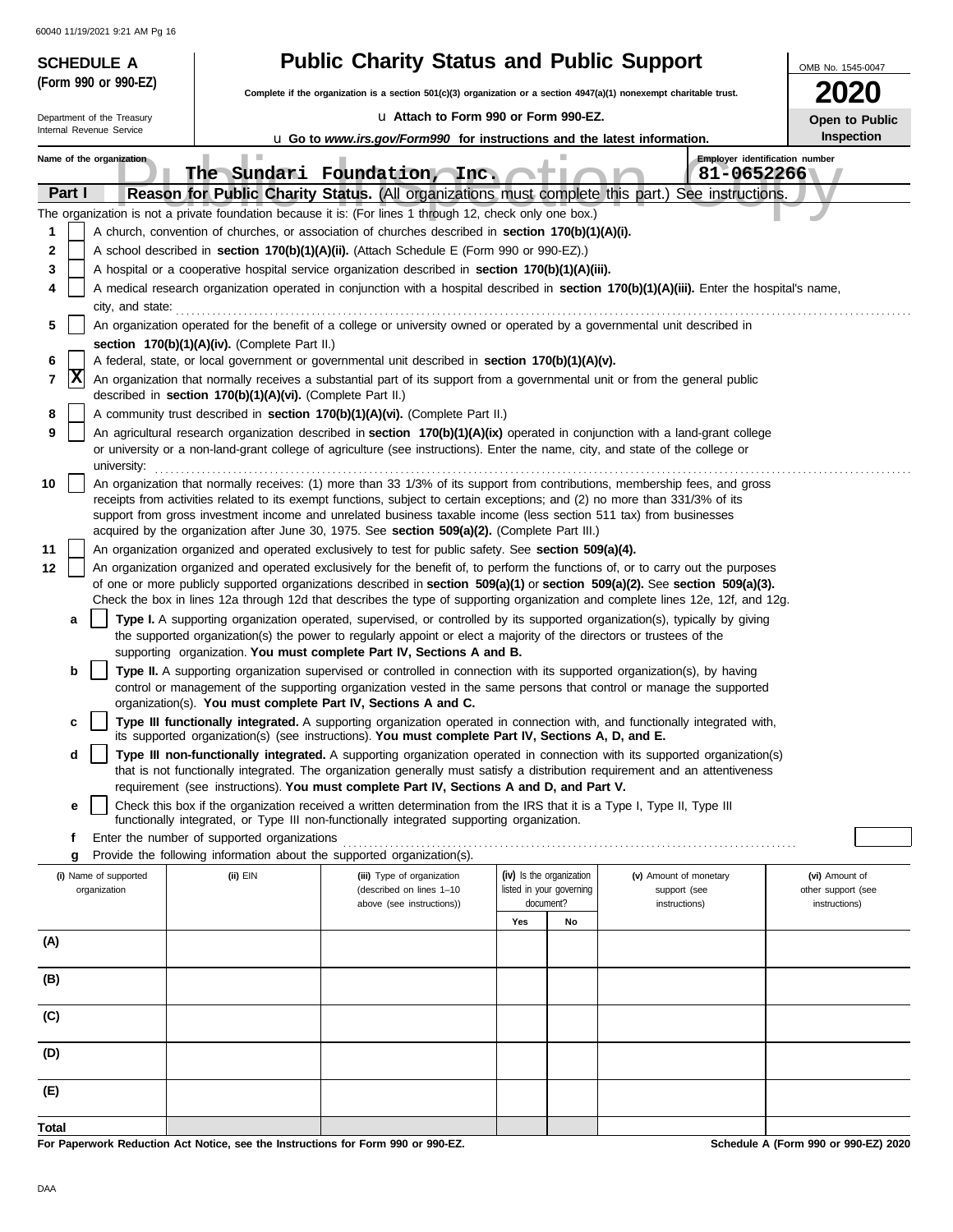|              | Schedule A (Form 990 or 990-EZ) 2020                                                                                                   |           |           | The Sundari Foundation, Inc. |              | 81-0652266   | Page 2                         |  |  |
|--------------|----------------------------------------------------------------------------------------------------------------------------------------|-----------|-----------|------------------------------|--------------|--------------|--------------------------------|--|--|
|              | Support Schedule for Organizations Described in Sections 170(b)(1)(A)(iv) and 170(b)(1)(A)(vi)<br>Part II                              |           |           |                              |              |              |                                |  |  |
|              | (Complete only if you checked the box on line 5, 7, or 8 of Part I or if the organization failed to qualify under                      |           |           |                              |              |              |                                |  |  |
|              | Part III. If the organization fails to qualify under the tests listed below, please complete Part III.)                                |           |           |                              |              |              |                                |  |  |
|              | Section A. Public Support                                                                                                              |           |           |                              |              |              |                                |  |  |
|              | Calendar year (or fiscal year beginning in)<br>$\mathbf{u}$                                                                            | (a) 2016  | (b) 2017  | $(c)$ 2018                   | $(d)$ 2019   | (e) 2020     | (f) Total                      |  |  |
|              |                                                                                                                                        |           |           |                              |              |              |                                |  |  |
| 1            | Gifts, grants, contributions, and                                                                                                      |           |           |                              |              |              |                                |  |  |
|              | membership fees received. (Do not                                                                                                      |           |           |                              |              |              |                                |  |  |
|              | include any "unusual grants.")                                                                                                         | 5,774,555 | 7,399,621 | 10,328,193                   | 12, 117, 145 | 14, 119, 760 | 49,739,274                     |  |  |
| $\mathbf{2}$ | Tax revenues levied for the                                                                                                            |           |           |                              |              |              |                                |  |  |
|              | organization's benefit and either paid                                                                                                 |           |           |                              |              |              |                                |  |  |
|              | to or expended on its behalf                                                                                                           |           |           |                              |              |              |                                |  |  |
| 3            | The value of services or facilities                                                                                                    |           |           |                              |              |              |                                |  |  |
|              | furnished by a governmental unit to the                                                                                                |           |           |                              |              |              |                                |  |  |
|              | organization without charge                                                                                                            |           |           |                              |              |              |                                |  |  |
| 4            | Total. Add lines 1 through 3                                                                                                           | 5,774,555 | 7,399,621 | 10,328,193                   | 12, 117, 145 | 14, 119, 760 | 49,739,274                     |  |  |
| 5            | The portion of total contributions by                                                                                                  |           |           |                              |              |              |                                |  |  |
|              | each person (other than a                                                                                                              |           |           |                              |              |              |                                |  |  |
|              | governmental unit or publicly                                                                                                          |           |           |                              |              |              |                                |  |  |
|              | supported organization) included on<br>line 1 that exceeds 2% of the amount                                                            |           |           |                              |              |              |                                |  |  |
|              | shown on line 11, column (f)                                                                                                           |           |           |                              |              |              | 8,290,009                      |  |  |
| 6            | Public support. Subtract line 5 from line 4.                                                                                           |           |           |                              |              |              | 41,449,265                     |  |  |
|              | <b>Section B. Total Support</b>                                                                                                        |           |           |                              |              |              |                                |  |  |
|              | Calendar year (or fiscal year beginning in)<br>$\mathbf u$                                                                             | (a) 2016  | (b) 2017  | $(c)$ 2018                   | $(d)$ 2019   | (e) 2020     | (f) Total                      |  |  |
| 7            | Amounts from line 4                                                                                                                    | 5,774,555 | 7,399,621 | 10,328,193                   | 12, 117, 145 | 14, 119, 760 | 49,739,274                     |  |  |
| 8            | Gross income from interest, dividends,                                                                                                 |           |           |                              |              |              |                                |  |  |
|              | payments received on securities loans,                                                                                                 |           |           |                              |              |              |                                |  |  |
|              | rents, royalties, and income from                                                                                                      | 10,378    | 323       | 190                          | 133          | 18,902       | 29,926                         |  |  |
|              | similar sources $\ldots, \ldots, \ldots, \ldots, \ldots, \ldots$                                                                       |           |           |                              |              |              |                                |  |  |
| 9            | Net income from unrelated business                                                                                                     |           |           |                              |              |              |                                |  |  |
|              | activities, whether or not the business                                                                                                |           |           |                              |              |              |                                |  |  |
|              | is regularly carried on                                                                                                                |           |           |                              |              |              |                                |  |  |
| 10           | Other income. Do not include gain or                                                                                                   |           |           |                              |              |              |                                |  |  |
|              | loss from the sale of capital assets                                                                                                   |           |           |                              |              |              |                                |  |  |
|              | (Explain in Part VI.)                                                                                                                  | 87,707    | 68,063    | 58,192                       | 17,372       | 95,121       | 326,455                        |  |  |
| 11           | Total support. Add lines 7 through 10                                                                                                  |           |           |                              |              |              | 50,095,655                     |  |  |
| 12           |                                                                                                                                        |           |           |                              |              | 12           | 186,032                        |  |  |
| 13           | <b>First 5 years.</b> If the Form 990 is for the organization's first, second, third, fourth, or fifth tax year as a section 501(c)(3) |           |           |                              |              |              |                                |  |  |
|              |                                                                                                                                        |           |           |                              |              |              |                                |  |  |
|              | Section C. Computation of Public Support Percentage                                                                                    |           |           |                              |              |              |                                |  |  |
| 14           | Public support percentage for 2020 (line 6, column (f) divided by line 11, column (f)) [[[[[[[[[[[[[[[[[[[[[[                          |           |           |                              |              | 14           | 82.74%                         |  |  |
| 15           |                                                                                                                                        |           |           |                              |              | 15           | 90.99%                         |  |  |
| 16a          | 33 1/3% support test-2020. If the organization did not check the box on line 13, and line 14 is 33 1/3% or more, check this            |           |           |                              |              |              |                                |  |  |
|              |                                                                                                                                        |           |           |                              |              |              | $\blacktriangleright$ $\mid$ X |  |  |
| b            | 33 1/3% support test-2019. If the organization did not check a box on line 13 or 16a, and line 15 is 33 1/3% or more, check            |           |           |                              |              |              |                                |  |  |
|              |                                                                                                                                        |           |           |                              |              |              |                                |  |  |
| 17а          | 10%-facts-and-circumstances test-2020. If the organization did not check a box on line 13, 16a, or 16b, and line 14 is                 |           |           |                              |              |              |                                |  |  |
|              | 10% or more, and if the organization meets the "facts-and-circumstances" test, check this box and stop here. Explain in                |           |           |                              |              |              |                                |  |  |
|              | Part VI how the organization meets the "facts-and-circumstances" test. The organization qualifies as a publicly supported              |           |           |                              |              |              |                                |  |  |
|              | organization www.commutation.com/www.commutation.com/www.commutation.com/www.commutation.com/www.commutation.com                       |           |           |                              |              |              |                                |  |  |
| b            | 10%-facts-and-circumstances test-2019. If the organization did not check a box on line 13, 16a, 16b, or 17a, and line                  |           |           |                              |              |              |                                |  |  |
|              | 15 is 10% or more, and if the organization meets the "facts-and-circumstances" test, check this box and stop here. Explain             |           |           |                              |              |              |                                |  |  |
|              | in Part VI how the organization meets the "facts-and-circumstances" test. The organization qualifies as a publicly supported           |           |           |                              |              |              |                                |  |  |
|              | organization<br><u>expanization</u>                                                                                                    |           |           |                              |              |              |                                |  |  |
| 18           | Private foundation. If the organization did not check a box on line 13, 16a, 16b, 17a, or 17b, check this box and see                  |           |           |                              |              |              |                                |  |  |
|              | instructions                                                                                                                           |           |           |                              |              |              |                                |  |  |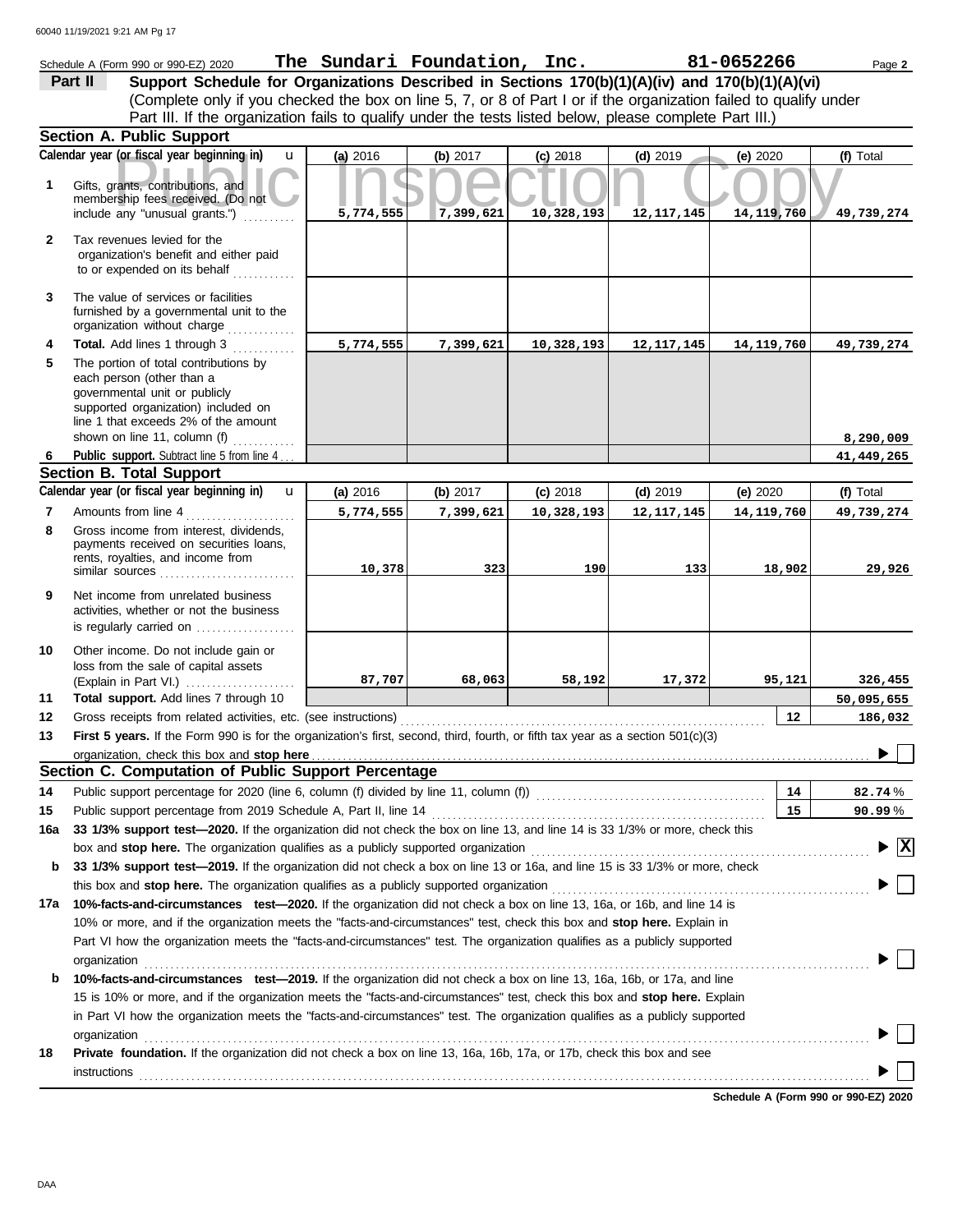|              | Schedule A (Form 990 or 990-EZ) 2020                                                                                                                                                                                                                                                       |            | The Sundari Foundation, Inc. |            |            | 81-0652266 | Page 3    |
|--------------|--------------------------------------------------------------------------------------------------------------------------------------------------------------------------------------------------------------------------------------------------------------------------------------------|------------|------------------------------|------------|------------|------------|-----------|
|              | Support Schedule for Organizations Described in Section 509(a)(2)<br>Part III                                                                                                                                                                                                              |            |                              |            |            |            |           |
|              | (Complete only if you checked the box on line 10 of Part I or if the organization failed to qualify under Part II.                                                                                                                                                                         |            |                              |            |            |            |           |
|              | If the organization fails to qualify under the tests listed below, please complete Part II.)                                                                                                                                                                                               |            |                              |            |            |            |           |
|              | <b>Section A. Public Support</b>                                                                                                                                                                                                                                                           |            |                              |            |            |            |           |
|              | Calendar year (or fiscal year beginning in)<br>$\mathbf{u}$                                                                                                                                                                                                                                | (a) 2016   | (b) 2017                     | $(c)$ 2018 | $(d)$ 2019 | (e) 2020   | (f) Total |
| $\mathbf{1}$ | Gifts, grants, contributions, and membership fees<br>received. (Do not include any "unusual grants.")                                                                                                                                                                                      |            |                              |            |            |            |           |
| $\mathbf{2}$ | Gross receipts from admissions, merchandise<br>sold or services performed, or facilities<br>furnished in any activity that is related to the<br>organization's tax-exempt purpose                                                                                                          |            |                              |            |            |            |           |
| 3            | Gross receipts from activities that are not an<br>unrelated trade or business under section 513                                                                                                                                                                                            |            |                              |            |            |            |           |
| 4            | Tax revenues levied for the<br>organization's benefit and either paid<br>to or expended on its behalf                                                                                                                                                                                      |            |                              |            |            |            |           |
| 5            | The value of services or facilities<br>furnished by a governmental unit to the<br>organization without charge                                                                                                                                                                              |            |                              |            |            |            |           |
| 6            | Total. Add lines 1 through 5<br>.                                                                                                                                                                                                                                                          |            |                              |            |            |            |           |
|              | 7a Amounts included on lines 1, 2, and 3<br>received from disqualified persons                                                                                                                                                                                                             |            |                              |            |            |            |           |
| b            | Amounts included on lines 2 and 3<br>received from other than disqualified<br>persons that exceed the greater of \$5,000<br>or 1% of the amount on line 13 for the year $\frac{1}{11}$                                                                                                     |            |                              |            |            |            |           |
| c            | Add lines 7a and 7b                                                                                                                                                                                                                                                                        |            |                              |            |            |            |           |
| 8            | Public support. (Subtract line 7c from<br>line 6.) $\ldots$                                                                                                                                                                                                                                |            |                              |            |            |            |           |
|              | <b>Section B. Total Support</b>                                                                                                                                                                                                                                                            |            |                              |            |            |            |           |
|              | Calendar year (or fiscal year beginning in)<br>$\mathbf u$                                                                                                                                                                                                                                 | (a) $2016$ | (b) 2017                     | $(c)$ 2018 | $(d)$ 2019 | (e) $2020$ | (f) Total |
| 9            | Amounts from line 6                                                                                                                                                                                                                                                                        |            |                              |            |            |            |           |
| 10a          | Gross income from interest, dividends,<br>payments received on securities loans, rents,<br>royalties, and income from similar sources                                                                                                                                                      |            |                              |            |            |            |           |
|              | Unrelated business taxable income (less<br>section 511 taxes) from businesses<br>acquired after June 30, 1975                                                                                                                                                                              |            |                              |            |            |            |           |
|              | c Add lines 10a and 10b $\ldots$                                                                                                                                                                                                                                                           |            |                              |            |            |            |           |
| 11           | Net income from unrelated business<br>activities not included in line 10b, whether<br>or not the business is regularly carried on                                                                                                                                                          |            |                              |            |            |            |           |
| 12           | Other income. Do not include gain or<br>loss from the sale of capital assets<br>(Explain in Part VI.)                                                                                                                                                                                      |            |                              |            |            |            |           |
| 13           | Total support. (Add lines 9, 10c, 11,                                                                                                                                                                                                                                                      |            |                              |            |            |            |           |
| 14           | and 12.) $\ldots$<br>First 5 years. If the Form 990 is for the organization's first, second, third, fourth, or fifth tax year as a section 501(c)(3)                                                                                                                                       |            |                              |            |            |            |           |
|              | organization, check this box and stop here <b>construction</b> and construction of the state of the state of the state of the state of the state of the state of the state of the state of the state of the state of the state of t<br>Section C. Computation of Public Support Percentage |            |                              |            |            |            |           |
| 15           | Public support percentage for 2020 (line 8, column (f), divided by line 13, column (f)) [[[[[[[[[[[[[[[[[[[[[                                                                                                                                                                              |            |                              |            |            | 15         | %         |
|              |                                                                                                                                                                                                                                                                                            |            |                              |            |            | 16         | %         |
| 16           | Section D. Computation of Investment Income Percentage                                                                                                                                                                                                                                     |            |                              |            |            |            |           |
| 17           |                                                                                                                                                                                                                                                                                            |            |                              |            |            | 17         | %         |
| 18           |                                                                                                                                                                                                                                                                                            |            |                              |            |            | 18         | %         |
| 19a          | 33 1/3% support tests—2020. If the organization did not check the box on line 14, and line 15 is more than 33 1/3%, and line                                                                                                                                                               |            |                              |            |            |            |           |
|              |                                                                                                                                                                                                                                                                                            |            |                              |            |            |            |           |
| b            | 33 1/3% support tests-2019. If the organization did not check a box on line 14 or line 19a, and line 16 is more than 33 1/3%, and                                                                                                                                                          |            |                              |            |            |            |           |
|              |                                                                                                                                                                                                                                                                                            |            |                              |            |            |            |           |
| 20           |                                                                                                                                                                                                                                                                                            |            |                              |            |            |            |           |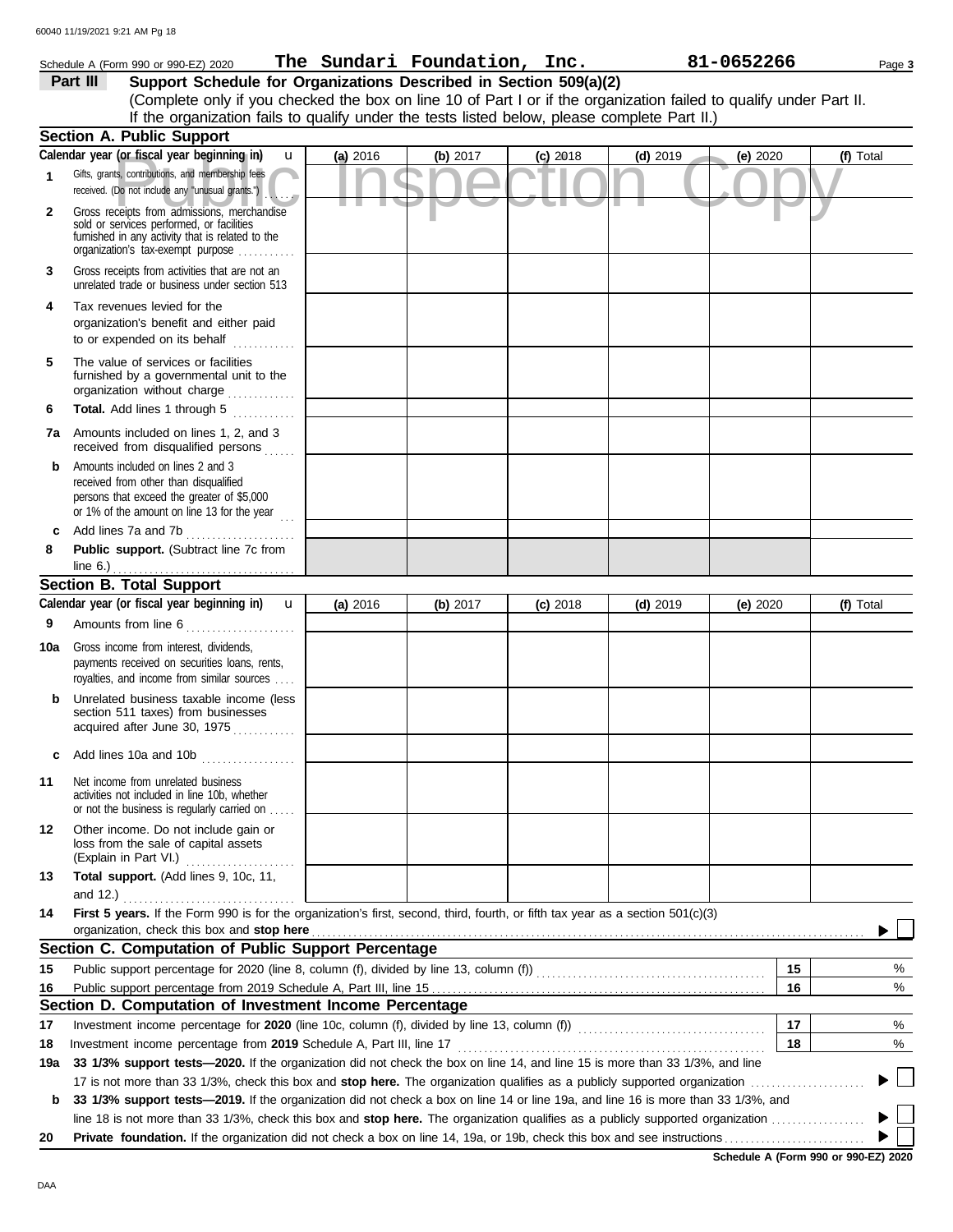|         | The Sundari Foundation, Inc.<br>Schedule A (Form 990 or 990-EZ) 2020                                                                                                                     | 81-0652266      | Page 4 |
|---------|------------------------------------------------------------------------------------------------------------------------------------------------------------------------------------------|-----------------|--------|
| Part IV | <b>Supporting Organizations</b>                                                                                                                                                          |                 |        |
|         | (Complete only if you checked a box in line 12 on Part I. If you checked box 12a, Part I, complete Sections A                                                                            |                 |        |
|         | and B. If you checked box 12b, Part I, complete Sections A and C. If you checked box 12c, Part I, complete                                                                               |                 |        |
|         | Sections A, D, and E. If you checked box 12d, Part I, complete Sections A and D, and complete Part V.)                                                                                   |                 |        |
|         | Section A. All Supporting Organizations                                                                                                                                                  |                 |        |
|         |                                                                                                                                                                                          | Yes             | No     |
| 1       | Are all of the organization's supported organizations listed by name in the organization's governing                                                                                     |                 |        |
|         | documents? If "No," describe in Part VI how the supported organizations are designated. If designated by                                                                                 |                 |        |
|         | class or purpose, describe the designation. If historic and continuing relationship, explain.                                                                                            | 1               |        |
| 2       | Did the organization have any supported organization that does not have an IRS determination of status                                                                                   |                 |        |
|         | under section 509(a)(1) or (2)? If "Yes," explain in Part VI how the organization determined that the supported                                                                          |                 |        |
|         | organization was described in section 509(a)(1) or (2).                                                                                                                                  | $\mathbf{2}$    |        |
| За      | Did the organization have a supported organization described in section $501(c)(4)$ , (5), or (6)? If "Yes," answer                                                                      |                 |        |
|         | lines 3b and 3c below.                                                                                                                                                                   | 3a              |        |
| b       | Did the organization confirm that each supported organization qualified under section $501(c)(4)$ , $(5)$ , or $(6)$ and                                                                 |                 |        |
|         | satisfied the public support tests under section 509(a)(2)? If "Yes," describe in Part VI when and how the                                                                               |                 |        |
|         | organization made the determination.                                                                                                                                                     | 3b              |        |
| c       | Did the organization ensure that all support to such organizations was used exclusively for section $170(c)(2)(B)$                                                                       |                 |        |
|         | purposes? If "Yes," explain in Part VI what controls the organization put in place to ensure such use.                                                                                   | 3c              |        |
| 4a      | Was any supported organization not organized in the United States ("foreign supported organization")? If                                                                                 |                 |        |
| b       | "Yes," and if you checked 12a or 12b in Part I, answer (b) and (c) below.<br>Did the organization have ultimate control and discretion in deciding whether to make grants to the foreign | 4a              |        |
|         | supported organization? If "Yes," describe in Part VI how the organization had such control and discretion                                                                               |                 |        |
|         | despite being controlled or supervised by or in connection with its supported organizations.                                                                                             | 4b              |        |
| c       | Did the organization support any foreign supported organization that does not have an IRS determination                                                                                  |                 |        |
|         | under sections $501(c)(3)$ and $509(a)(1)$ or (2)? If "Yes," explain in Part VI what controls the organization used                                                                      |                 |        |
|         | to ensure that all support to the foreign supported organization was used exclusively for section $170(c)(2)(B)$                                                                         |                 |        |
|         | purposes.                                                                                                                                                                                | 4c              |        |
| 5a      | Did the organization add, substitute, or remove any supported organizations during the tax year? If "Yes,"                                                                               |                 |        |
|         | answer lines 5b and 5c below (if applicable). Also, provide detail in Part VI, including (i) the names and EIN                                                                           |                 |        |
|         | numbers of the supported organizations added, substituted, or removed; (ii) the reasons for each such action;                                                                            |                 |        |
|         | (iii) the authority under the organization's organizing document authorizing such action; and (iv) how the action                                                                        |                 |        |
|         | was accomplished (such as by amendment to the organizing document).                                                                                                                      | 5a              |        |
| b       | Type I or Type II only. Was any added or substituted supported organization part of a class already                                                                                      |                 |        |
|         | designated in the organization's organizing document?                                                                                                                                    | 5b              |        |
| с       | <b>Substitutions only.</b> Was the substitution the result of an event beyond the organization's control?                                                                                | 5c              |        |
| 6       | Did the organization provide support (whether in the form of grants or the provision of services or facilities) to                                                                       |                 |        |
|         | anyone other than (i) its supported organizations, (ii) individuals that are part of the charitable class benefited                                                                      |                 |        |
|         | by one or more of its supported organizations, or (iii) other supporting organizations that also support or                                                                              |                 |        |
|         | benefit one or more of the filing organization's supported organizations? If "Yes," provide detail in Part VI.                                                                           | 6               |        |
| 7       | Did the organization provide a grant, loan, compensation, or other similar payment to a substantial contributor                                                                          |                 |        |
|         | (as defined in section $4958(c)(3)(C)$ ), a family member of a substantial contributor, or a 35% controlled entity                                                                       |                 |        |
|         | with regard to a substantial contributor? If "Yes," complete Part I of Schedule L (Form 990 or 990-EZ).                                                                                  | 7               |        |
| 8       | Did the organization make a loan to a disqualified person (as defined in section 4958) not described in line 7?<br>If "Yes," complete Part I of Schedule L (Form 990 or 990-EZ).         | 8               |        |
| 9а      | Was the organization controlled directly or indirectly at any time during the tax year by one or more                                                                                    |                 |        |
|         | disqualified persons, as defined in section 4946 (other than foundation managers and organizations                                                                                       |                 |        |
|         | described in section 509(a)(1) or (2))? If "Yes," provide detail in Part VI.                                                                                                             | 9а              |        |
| b       | Did one or more disqualified persons (as defined in line 9a) hold a controlling interest in any entity in which                                                                          |                 |        |
|         | the supporting organization had an interest? If "Yes," provide detail in Part VI.                                                                                                        | 9b              |        |
| c       | Did a disqualified person (as defined in line 9a) have an ownership interest in, or derive any personal benefit                                                                          |                 |        |
|         | from, assets in which the supporting organization also had an interest? If "Yes," provide detail in Part VI.                                                                             | 9c              |        |
| 10a     | Was the organization subject to the excess business holdings rules of section 4943 because of section                                                                                    |                 |        |
|         | 4943(f) (regarding certain Type II supporting organizations, and all Type III non-functionally integrated                                                                                |                 |        |
|         | supporting organizations)? If "Yes," answer line 10b below.                                                                                                                              | 10a             |        |
| b       | Did the organization have any excess business holdings in the tax year? (Use Schedule C, Form 4720, to                                                                                   |                 |        |
|         | determine whether the organization had excess business holdings.)                                                                                                                        | 10 <sub>b</sub> |        |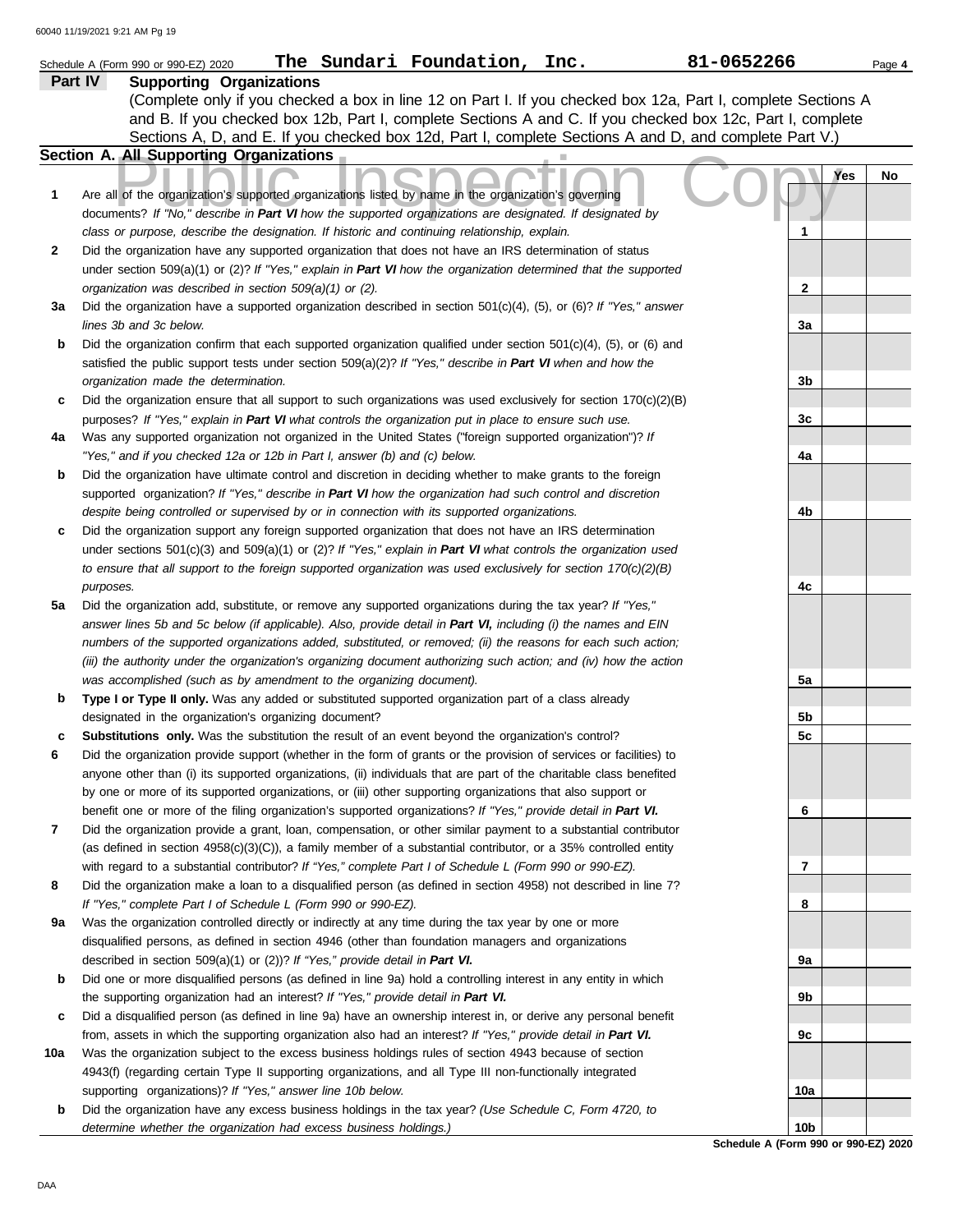| Part IV | The Sundari Foundation,<br>81-0652266<br>Inc.<br>Schedule A (Form 990 or 990-EZ) 2020<br><b>Supporting Organizations (continued)</b>                                                                                                                       |                 |     | Page 5    |
|---------|------------------------------------------------------------------------------------------------------------------------------------------------------------------------------------------------------------------------------------------------------------|-----------------|-----|-----------|
|         |                                                                                                                                                                                                                                                            |                 | Yes | No        |
| 11      | Has the organization accepted a gift or contribution from any of the following persons?                                                                                                                                                                    |                 |     |           |
| а       | A person who directly or indirectly controls, either alone or together with persons described in lines 11b and                                                                                                                                             |                 |     |           |
|         | 11c below, the governing body of a supported organization?                                                                                                                                                                                                 | 11a             |     |           |
| b       | A family member of a person described in line 11a above?                                                                                                                                                                                                   | 11 <sub>b</sub> |     |           |
| c       | A 35% controlled entity of a person described in line 11a or 11b above? If "Yes" to line 11a, 11b, or 11c, provide                                                                                                                                         |                 |     |           |
|         | detail in Part VI.                                                                                                                                                                                                                                         | 11c             |     |           |
|         | Section B. Type I Supporting Organizations                                                                                                                                                                                                                 |                 |     |           |
|         |                                                                                                                                                                                                                                                            |                 | Yes | No        |
| 1       | Did the governing body, members of the governing body, officers acting in their official capacity, or membership of one or                                                                                                                                 |                 |     |           |
|         | more supported organizations have the power to regularly appoint or elect at least a majority of the organization's officers,                                                                                                                              |                 |     |           |
|         | directors, or trustees at all times during the tax year? If "No," describe in Part VI how the supported organization(s)                                                                                                                                    |                 |     |           |
|         | effectively operated, supervised, or controlled the organization's activities. If the organization had more than one supported<br>organization, describe how the powers to appoint and/or remove officers, directors, or trustees were allocated among the |                 |     |           |
|         | supported organizations and what conditions or restrictions, if any, applied to such powers during the tax year.                                                                                                                                           | 1               |     |           |
| 2       | Did the organization operate for the benefit of any supported organization other than the supported                                                                                                                                                        |                 |     |           |
|         | organization(s) that operated, supervised, or controlled the supporting organization? If "Yes," explain in Part                                                                                                                                            |                 |     |           |
|         | VI how providing such benefit carried out the purposes of the supported organization(s) that operated,                                                                                                                                                     |                 |     |           |
|         | supervised, or controlled the supporting organization.                                                                                                                                                                                                     | $\mathbf{2}$    |     |           |
|         | Section C. Type II Supporting Organizations                                                                                                                                                                                                                |                 |     |           |
|         |                                                                                                                                                                                                                                                            |                 | Yes | No        |
| 1       | Were a majority of the organization's directors or trustees during the tax year also a majority of the directors                                                                                                                                           |                 |     |           |
|         | or trustees of each of the organization's supported organization(s)? If "No," describe in Part VI how control                                                                                                                                              |                 |     |           |
|         | or management of the supporting organization was vested in the same persons that controlled or managed                                                                                                                                                     |                 |     |           |
|         | the supported organization(s).                                                                                                                                                                                                                             | 1               |     |           |
|         | Section D. All Type III Supporting Organizations                                                                                                                                                                                                           |                 |     |           |
|         |                                                                                                                                                                                                                                                            |                 | Yes | No        |
| 1       | Did the organization provide to each of its supported organizations, by the last day of the fifth month of the                                                                                                                                             |                 |     |           |
|         | organization's tax year, (i) a written notice describing the type and amount of support provided during the prior tax                                                                                                                                      |                 |     |           |
|         | year, (ii) a copy of the Form 990 that was most recently filed as of the date of notification, and (iii) copies of the                                                                                                                                     |                 |     |           |
|         | organization's governing documents in effect on the date of notification, to the extent not previously provided?                                                                                                                                           | 1               |     |           |
| 2       | Were any of the organization's officers, directors, or trustees either (i) appointed or elected by the supported                                                                                                                                           |                 |     |           |
|         | organization(s) or (ii) serving on the governing body of a supported organization? If "No," explain in Part VI how                                                                                                                                         |                 |     |           |
|         | the organization maintained a close and continuous working relationship with the supported organization(s).                                                                                                                                                | 2               |     |           |
| 3       | By reason of the relationship described in line 2, above, did the organization's supported organizations have                                                                                                                                              |                 |     |           |
|         | a significant voice in the organization's investment policies and in directing the use of the organization's                                                                                                                                               |                 |     |           |
|         | income or assets at all times during the tax year? If "Yes," describe in Part VI the role the organization's                                                                                                                                               |                 |     |           |
|         | supported organizations played in this regard.<br>Section E. Type III Functionally-Integrated Supporting Organizations                                                                                                                                     | 3               |     |           |
| 1       | Check the box next to the method that the organization used to satisfy the Integral Part Test during the year (see instructions).                                                                                                                          |                 |     |           |
| а       | The organization satisfied the Activities Test. Complete line 2 below.                                                                                                                                                                                     |                 |     |           |
| b       | The organization is the parent of each of its supported organizations. Complete line 3 below.                                                                                                                                                              |                 |     |           |
| c       | The organization supported a governmental entity. Describe in Part VI how you supported a governmental entity (see instructions).                                                                                                                          |                 |     |           |
| 2       | Activities Test. Answer lines 2a and 2b below.                                                                                                                                                                                                             |                 | Yes | <b>No</b> |
| а       | Did substantially all of the organization's activities during the tax year directly further the exempt purposes of                                                                                                                                         |                 |     |           |
|         | the supported organization(s) to which the organization was responsive? If "Yes," then in Part VI identify                                                                                                                                                 |                 |     |           |
|         | those supported organizations and explain how these activities directly furthered their exempt purposes,                                                                                                                                                   |                 |     |           |
|         | how the organization was responsive to those supported organizations, and how the organization determined                                                                                                                                                  |                 |     |           |
|         | that these activities constituted substantially all of its activities.                                                                                                                                                                                     | 2a              |     |           |
| b       | Did the activities described in line 2a, above, constitute activities that, but for the organization's involvement,                                                                                                                                        |                 |     |           |
|         | one or more of the organization's supported organization(s) would have been engaged in? If "Yes," explain in                                                                                                                                               |                 |     |           |
|         | Part VI the reasons for the organization's position that its supported organization(s) would have engaged in                                                                                                                                               |                 |     |           |
|         | these activities but for the organization's involvement.                                                                                                                                                                                                   | 2b              |     |           |
|         | Parent of Supported Organizations. Answer lines 3a and 3b below.                                                                                                                                                                                           |                 |     |           |
| 3       |                                                                                                                                                                                                                                                            |                 |     |           |
| а       | Did the organization have the power to regularly appoint or elect a majority of the officers, directors, or                                                                                                                                                |                 |     |           |
|         | trustees of each of the supported organizations? If "Yes" or "No," provide details in Part VI.                                                                                                                                                             | За              |     |           |
| b       | Did the organization exercise a substantial degree of direction over the policies, programs, and activities of each                                                                                                                                        |                 |     |           |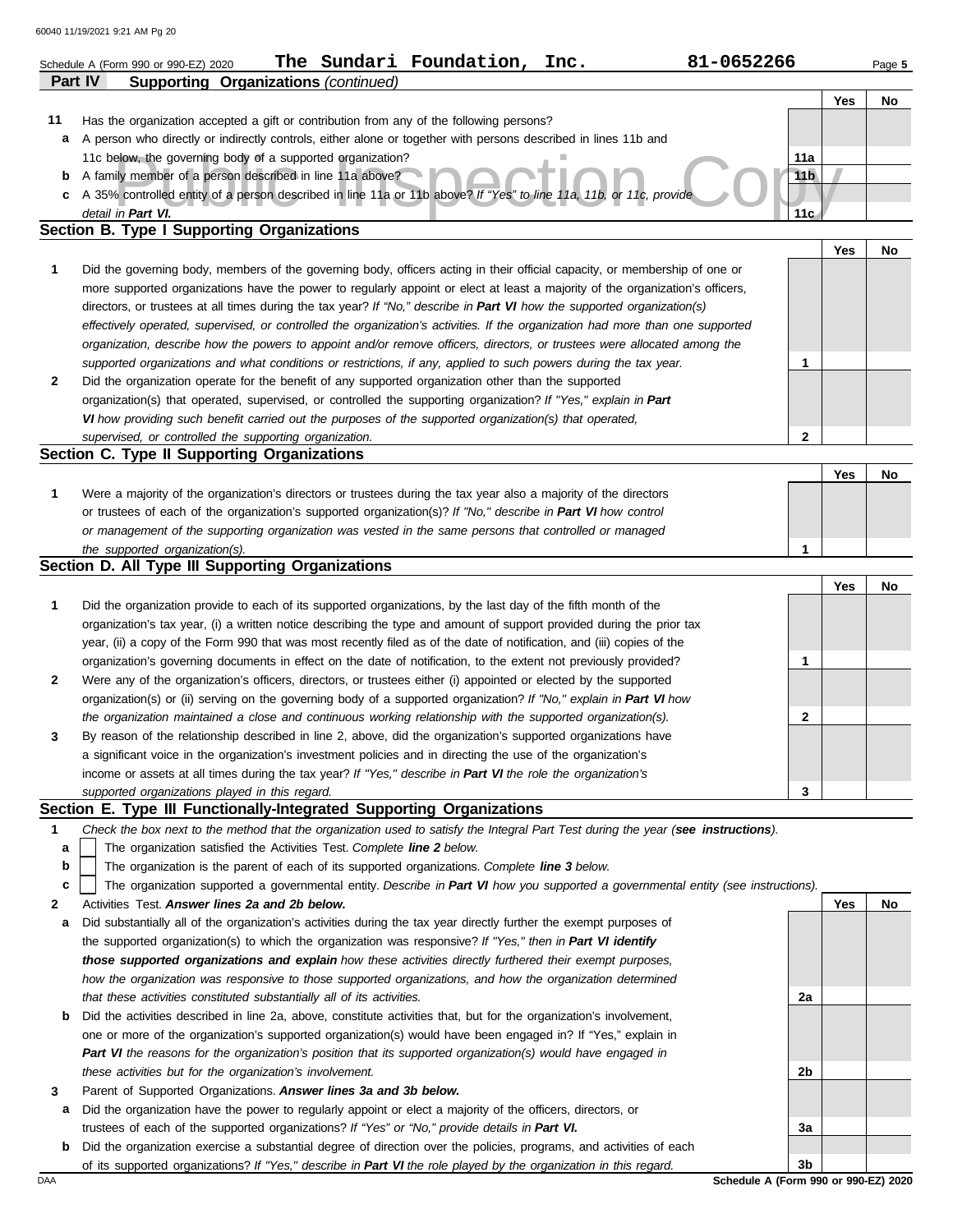|               | The Sundari Foundation, Inc.<br>Schedule A (Form 990 or 990-EZ) 2020                                                             |                | 81-0652266     | Page 6                         |
|---------------|----------------------------------------------------------------------------------------------------------------------------------|----------------|----------------|--------------------------------|
| <b>Part V</b> | Type III Non-Functionally Integrated 509(a)(3) Supporting Organizations                                                          |                |                |                                |
| 1             | Check here if the organization satisfied the Integral Part Test as a qualifying trust on Nov. 20, 1970 (explain in Part VI). See |                |                |                                |
|               | <b>instructions.</b> All other Type III non-functionally integrated supporting organizations must complete Sections A through E. |                |                |                                |
|               | Section A - Adjusted Net Income                                                                                                  |                | (A) Prior Year | (B) Current Year               |
|               |                                                                                                                                  |                |                | (optional)                     |
| $\mathbf 1$   | Net short-term capital gain                                                                                                      | 1              |                |                                |
| $\mathbf{2}$  | Recoveries of prior-year distributions                                                                                           | $\overline{2}$ |                |                                |
| 3             | Other gross income (see instructions)                                                                                            | 3              |                |                                |
| 4             | Add lines 1 through 3.                                                                                                           | 4              |                |                                |
| 5.            | Depreciation and depletion                                                                                                       | 5              |                |                                |
| 6             | Portion of operating expenses paid or incurred for production or collection of                                                   |                |                |                                |
|               | gross income or for management, conservation, or maintenance of property                                                         |                |                |                                |
|               | held for production of income (see instructions)                                                                                 | 6              |                |                                |
| 7             | Other expenses (see instructions)                                                                                                | $\overline{7}$ |                |                                |
| 8             | Adjusted Net Income (subtract lines 5, 6, and 7 from line 4)                                                                     | 8              |                |                                |
|               | Section B - Minimum Asset Amount                                                                                                 |                | (A) Prior Year | (B) Current Year<br>(optional) |
| 1             | Aggregate fair market value of all non-exempt-use assets (see                                                                    |                |                |                                |
|               | instructions for short tax year or assets held for part of year):                                                                |                |                |                                |
|               | <b>a</b> Average monthly value of securities                                                                                     | 1a             |                |                                |
|               | <b>b</b> Average monthly cash balances                                                                                           | 1 <sub>b</sub> |                |                                |
|               | c Fair market value of other non-exempt-use assets                                                                               | 1 <sub>c</sub> |                |                                |
|               | <b>d Total</b> (add lines 1a, 1b, and 1c)                                                                                        | 1d             |                |                                |
|               | e Discount claimed for blockage or other factors                                                                                 |                |                |                                |
|               | (explain in detail in Part VI):                                                                                                  |                |                |                                |
| $\mathbf{2}$  | Acquisition indebtedness applicable to non-exempt-use assets                                                                     | $\mathbf{2}$   |                |                                |
| 3             | Subtract line 2 from line 1d.                                                                                                    | 3              |                |                                |
| 4             | Cash deemed held for exempt use. Enter 0.015 of line 3 (for greater amount,                                                      |                |                |                                |
|               | see instructions).                                                                                                               | 4              |                |                                |
| 5             | Net value of non-exempt-use assets (subtract line 4 from line 3)                                                                 | 5              |                |                                |
| 6             | Multiply line 5 by 0.035.                                                                                                        | 6              |                |                                |
| 7             | Recoveries of prior-year distributions                                                                                           | $\overline{7}$ |                |                                |
| 8             | Minimum Asset Amount (add line 7 to line 6)                                                                                      | 8              |                |                                |
|               | Section C - Distributable Amount                                                                                                 |                |                | <b>Current Year</b>            |
| $\mathbf 1$   | Adjusted net income for prior year (from Section A, line 8, column A)                                                            | $\mathbf{1}$   |                |                                |
| $\mathbf{2}$  | Enter 0.85 of line 1.                                                                                                            | $\mathbf{2}$   |                |                                |
| 3             | Minimum asset amount for prior year (from Section B, line 8, column A)                                                           | 3              |                |                                |
| 4             | Enter greater of line 2 or line 3.                                                                                               | 4              |                |                                |
| 5             | Income tax imposed in prior year                                                                                                 | 5              |                |                                |
| 6             | <b>Distributable Amount.</b> Subtract line 5 from line 4, unless subject to                                                      |                |                |                                |
|               | emergency temporary reduction (see instructions).                                                                                | 6              |                |                                |

**7** | Check here if the current year is the organization's first as a non-functionally integrated Type III supporting organization (see instructions).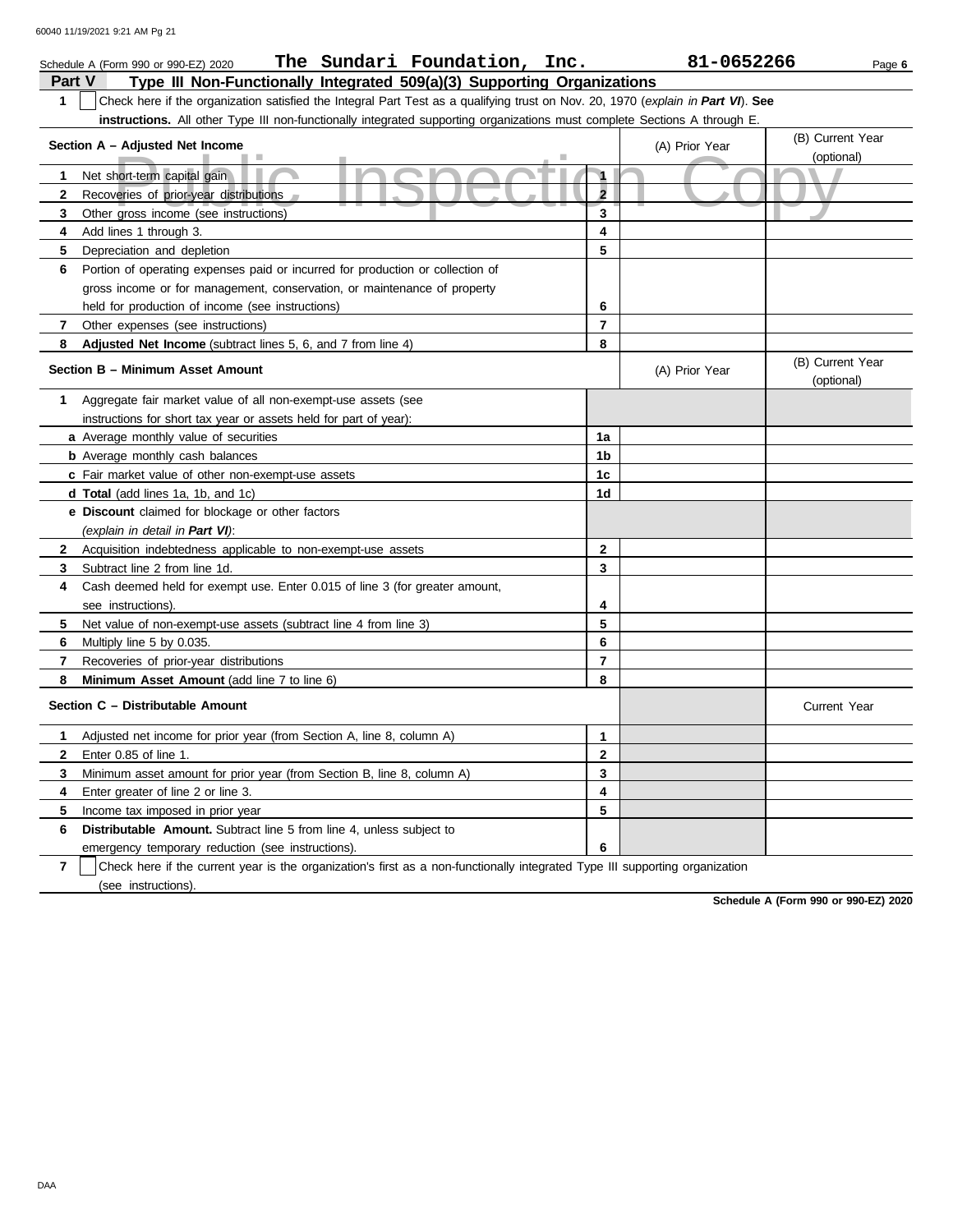|               | The Sundari Foundation, Inc.<br>Schedule A (Form 990 or 990-EZ) 2020                                                    |                                    | 81-0652266                                    | Page 7                                           |
|---------------|-------------------------------------------------------------------------------------------------------------------------|------------------------------------|-----------------------------------------------|--------------------------------------------------|
| <b>Part V</b> | Type III Non-Functionally Integrated 509(a)(3) Supporting Organizations (continued)                                     |                                    |                                               |                                                  |
|               | Section D - Distributions                                                                                               |                                    |                                               | <b>Current Year</b>                              |
| 1             | Amounts paid to supported organizations to accomplish exempt purposes                                                   |                                    |                                               |                                                  |
| $\mathbf{2}$  | Amounts paid to perform activity that directly furthers exempt purposes of supported                                    | n.                                 |                                               |                                                  |
|               |                                                                                                                         |                                    |                                               |                                                  |
| 3             |                                                                                                                         |                                    |                                               |                                                  |
| 4             | Amounts paid to acquire exempt-use assets                                                                               |                                    |                                               |                                                  |
| 5             | Qualified set-aside amounts (prior IRS approval required—provide details in Part VI)                                    |                                    |                                               |                                                  |
| 6             | Other distributions (describe in Part VI). See instructions.                                                            |                                    |                                               |                                                  |
| 7             | Total annual distributions. Add lines 1 through 6.                                                                      |                                    |                                               |                                                  |
| 8             | Distributions to attentive supported organizations to which the organization is responsive                              |                                    |                                               |                                                  |
|               | (provide details in Part VI). See instructions.                                                                         |                                    |                                               |                                                  |
| 9             | Distributable amount for 2020 from Section C, line 6                                                                    |                                    |                                               |                                                  |
| 10            | Line 8 amount divided by line 9 amount                                                                                  |                                    |                                               |                                                  |
|               | <b>Section E - Distribution Allocations (see instructions)</b>                                                          | (i)<br><b>Excess Distributions</b> | (ii)<br><b>Underdistributions</b><br>Pre-2020 | (iii)<br><b>Distributable</b><br>Amount for 2020 |
| 1             | Distributable amount for 2020 from Section C, line 6                                                                    |                                    |                                               |                                                  |
| $\mathbf{2}$  | Underdistributions, if any, for years prior to 2020                                                                     |                                    |                                               |                                                  |
|               | (reasonable cause required-explain in Part VI). See                                                                     |                                    |                                               |                                                  |
|               | instructions.                                                                                                           |                                    |                                               |                                                  |
| 3             | Excess distributions carryover, if any, to 2020                                                                         |                                    |                                               |                                                  |
|               |                                                                                                                         |                                    |                                               |                                                  |
|               |                                                                                                                         |                                    |                                               |                                                  |
|               |                                                                                                                         |                                    |                                               |                                                  |
|               |                                                                                                                         |                                    |                                               |                                                  |
|               |                                                                                                                         |                                    |                                               |                                                  |
|               | f Total of lines 3a through 3e                                                                                          |                                    |                                               |                                                  |
|               | g Applied to underdistributions of prior years                                                                          |                                    |                                               |                                                  |
|               | h Applied to 2020 distributable amount                                                                                  |                                    |                                               |                                                  |
|               | <i>i</i> Carryover from 2015 not applied (see instructions)                                                             |                                    |                                               |                                                  |
|               | Remainder. Subtract lines 3g, 3h, and 3i from line 3f.                                                                  |                                    |                                               |                                                  |
| 4             | Distributions for 2020 from                                                                                             |                                    |                                               |                                                  |
|               | \$<br>Section D, line 7:                                                                                                |                                    |                                               |                                                  |
|               | a Applied to underdistributions of prior years                                                                          |                                    |                                               |                                                  |
|               | <b>b</b> Applied to 2020 distributable amount                                                                           |                                    |                                               |                                                  |
| 5             | c Remainder. Subtract lines 4a and 4b from line 4.                                                                      |                                    |                                               |                                                  |
|               | Remaining underdistributions for years prior to 2020, if                                                                |                                    |                                               |                                                  |
|               | any. Subtract lines 3g and 4a from line 2. For result<br>greater than zero, explain in Part VI. See instructions.       |                                    |                                               |                                                  |
| 6             |                                                                                                                         |                                    |                                               |                                                  |
|               | Remaining underdistributions for 2020 Subtract lines 3h<br>and 4b from line 1. For result greater than zero, explain in |                                    |                                               |                                                  |
|               | Part VI. See instructions.                                                                                              |                                    |                                               |                                                  |
| 7             | Excess distributions carryover to 2021. Add lines 3j                                                                    |                                    |                                               |                                                  |
|               | and 4c.                                                                                                                 |                                    |                                               |                                                  |
| 8             | Breakdown of line 7:                                                                                                    |                                    |                                               |                                                  |
|               | a Excess from 2016                                                                                                      |                                    |                                               |                                                  |
|               |                                                                                                                         |                                    |                                               |                                                  |
|               |                                                                                                                         |                                    |                                               |                                                  |
|               |                                                                                                                         |                                    |                                               |                                                  |
|               | e Excess from 2020                                                                                                      |                                    |                                               |                                                  |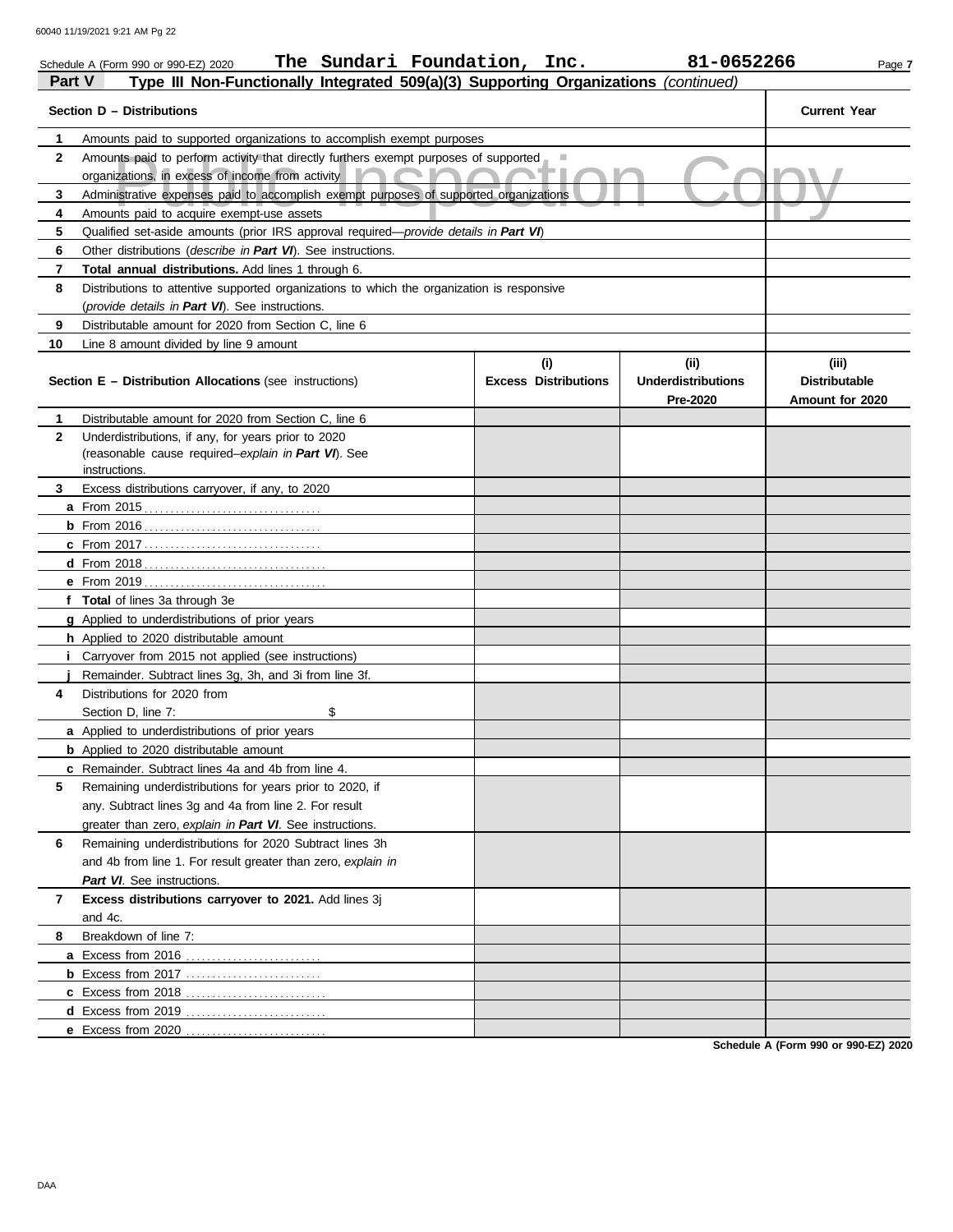|         | Schedule A (Form 990 or 990-EZ) 2020                                                           |  | The Sundari Foundation, Inc. |         | 81-0652266                                                                                                                                                                                                                                                                                                                                                                                                                                                                                | Page 8 |
|---------|------------------------------------------------------------------------------------------------|--|------------------------------|---------|-------------------------------------------------------------------------------------------------------------------------------------------------------------------------------------------------------------------------------------------------------------------------------------------------------------------------------------------------------------------------------------------------------------------------------------------------------------------------------------------|--------|
| Part VI | lines 2, 5, and 6. Also complete this part for any additional information. (See instructions.) |  |                              |         | Supplemental Information. Provide the explanations required by Part II, line 10; Part II, line 17a or 17b; Part<br>III, line 12; Part IV, Section A, lines 1, 2, 3b, 3c, 4b, 4c, 5a, 6, 9a, 9b, 9c, 11a, 11b, and 11c; Part IV, Section<br>B, lines 1 and 2; Part IV, Section C, line 1; Part IV, Section D, lines 2 and 3; Part IV, Section E, lines 1c, 2a, 2b,<br>3a, and 3b; Part V, line 1; Part V, Section B, line 1e; Part V, Section D, lines 5, 6, and 8; and Part V, Section E, |        |
|         |                                                                                                |  |                              |         |                                                                                                                                                                                                                                                                                                                                                                                                                                                                                           |        |
|         | Part II, Line 10 - Other Income Detail                                                         |  |                              |         |                                                                                                                                                                                                                                                                                                                                                                                                                                                                                           |        |
|         |                                                                                                |  | \$                           | 326,455 |                                                                                                                                                                                                                                                                                                                                                                                                                                                                                           |        |
|         |                                                                                                |  |                              |         |                                                                                                                                                                                                                                                                                                                                                                                                                                                                                           |        |
|         |                                                                                                |  |                              |         |                                                                                                                                                                                                                                                                                                                                                                                                                                                                                           |        |
|         |                                                                                                |  |                              |         |                                                                                                                                                                                                                                                                                                                                                                                                                                                                                           |        |
|         |                                                                                                |  |                              |         |                                                                                                                                                                                                                                                                                                                                                                                                                                                                                           |        |
|         |                                                                                                |  |                              |         |                                                                                                                                                                                                                                                                                                                                                                                                                                                                                           |        |
|         |                                                                                                |  |                              |         |                                                                                                                                                                                                                                                                                                                                                                                                                                                                                           |        |
|         |                                                                                                |  |                              |         |                                                                                                                                                                                                                                                                                                                                                                                                                                                                                           |        |
|         |                                                                                                |  |                              |         |                                                                                                                                                                                                                                                                                                                                                                                                                                                                                           |        |
|         |                                                                                                |  |                              |         |                                                                                                                                                                                                                                                                                                                                                                                                                                                                                           |        |
|         |                                                                                                |  |                              |         |                                                                                                                                                                                                                                                                                                                                                                                                                                                                                           |        |
|         |                                                                                                |  |                              |         |                                                                                                                                                                                                                                                                                                                                                                                                                                                                                           |        |
|         |                                                                                                |  |                              |         |                                                                                                                                                                                                                                                                                                                                                                                                                                                                                           |        |
|         |                                                                                                |  |                              |         |                                                                                                                                                                                                                                                                                                                                                                                                                                                                                           |        |
|         |                                                                                                |  |                              |         |                                                                                                                                                                                                                                                                                                                                                                                                                                                                                           |        |
|         |                                                                                                |  |                              |         |                                                                                                                                                                                                                                                                                                                                                                                                                                                                                           |        |
|         |                                                                                                |  |                              |         |                                                                                                                                                                                                                                                                                                                                                                                                                                                                                           |        |
|         |                                                                                                |  |                              |         |                                                                                                                                                                                                                                                                                                                                                                                                                                                                                           |        |
|         |                                                                                                |  |                              |         |                                                                                                                                                                                                                                                                                                                                                                                                                                                                                           |        |
|         |                                                                                                |  |                              |         |                                                                                                                                                                                                                                                                                                                                                                                                                                                                                           |        |
|         |                                                                                                |  |                              |         |                                                                                                                                                                                                                                                                                                                                                                                                                                                                                           |        |
|         |                                                                                                |  |                              |         |                                                                                                                                                                                                                                                                                                                                                                                                                                                                                           |        |
|         |                                                                                                |  |                              |         |                                                                                                                                                                                                                                                                                                                                                                                                                                                                                           |        |
|         |                                                                                                |  |                              |         |                                                                                                                                                                                                                                                                                                                                                                                                                                                                                           |        |
|         |                                                                                                |  |                              |         |                                                                                                                                                                                                                                                                                                                                                                                                                                                                                           |        |
|         |                                                                                                |  |                              |         |                                                                                                                                                                                                                                                                                                                                                                                                                                                                                           |        |
|         |                                                                                                |  |                              |         |                                                                                                                                                                                                                                                                                                                                                                                                                                                                                           |        |
|         |                                                                                                |  |                              |         |                                                                                                                                                                                                                                                                                                                                                                                                                                                                                           |        |
|         |                                                                                                |  |                              |         |                                                                                                                                                                                                                                                                                                                                                                                                                                                                                           |        |
|         |                                                                                                |  |                              |         |                                                                                                                                                                                                                                                                                                                                                                                                                                                                                           |        |
|         |                                                                                                |  |                              |         |                                                                                                                                                                                                                                                                                                                                                                                                                                                                                           |        |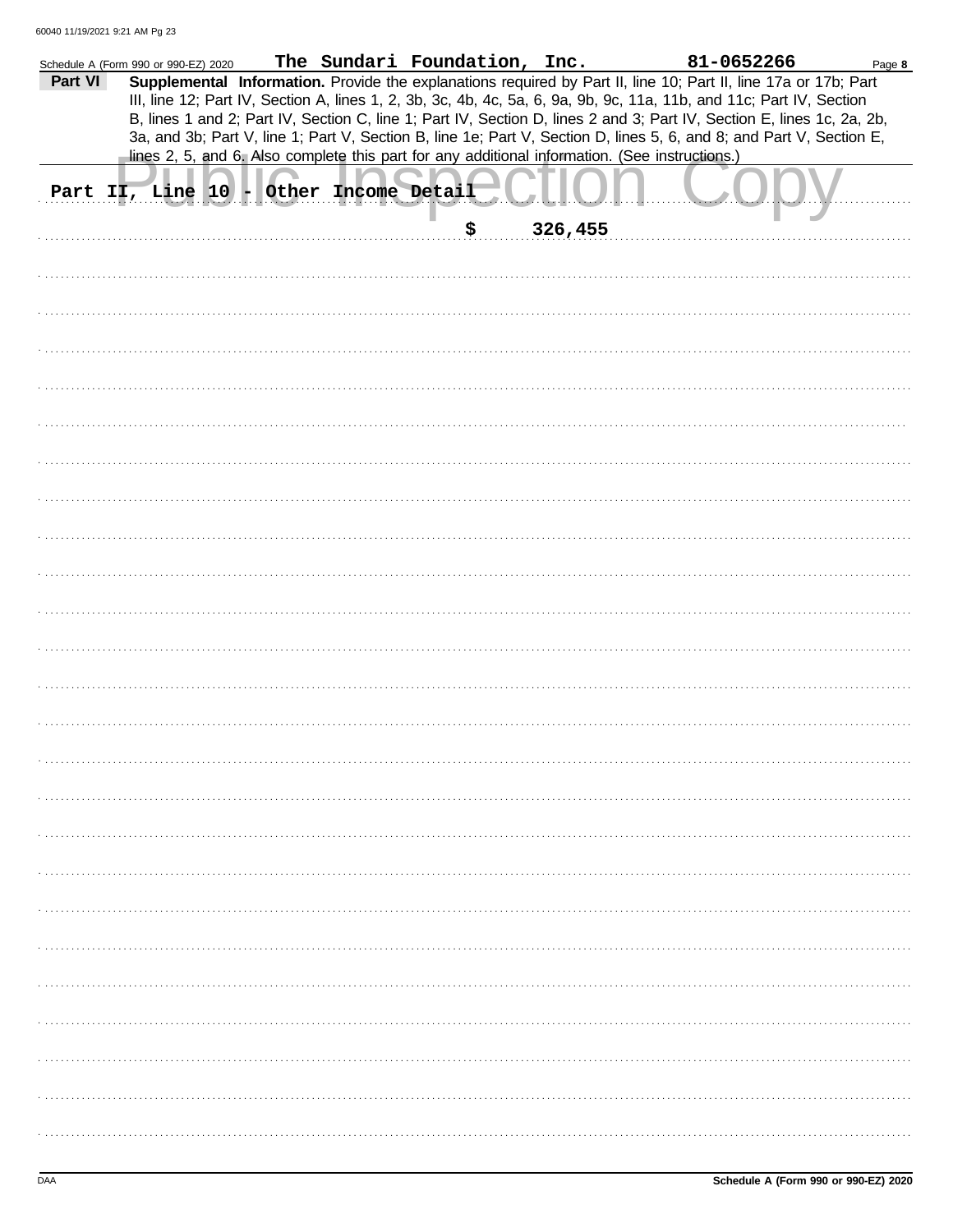| <b>Schedule B</b><br>(Form 990, 990-EZ,<br>or 990-PF)<br>Department of the Treasury<br>Internal Revenue Service | <b>Schedule of Contributors</b><br>u Attach to Form 990, Form 990-EZ, or Form 990-PF.<br>u Go to www.irs.gov/Form990 for the latest information. | OMB No. 1545-0047<br>2020      |  |  |  |  |  |  |
|-----------------------------------------------------------------------------------------------------------------|--------------------------------------------------------------------------------------------------------------------------------------------------|--------------------------------|--|--|--|--|--|--|
| Name of the organization                                                                                        |                                                                                                                                                  | Employer identification number |  |  |  |  |  |  |
| Foundation,<br>81-0652266<br>Sundari<br>Inc.<br>The<br>Organization type (check one):                           |                                                                                                                                                  |                                |  |  |  |  |  |  |
| Filers of:                                                                                                      | Section:                                                                                                                                         |                                |  |  |  |  |  |  |
| Form 990 or 990-EZ                                                                                              | X <br>) (enter number) organization<br>501(c)<br>3                                                                                               |                                |  |  |  |  |  |  |
|                                                                                                                 | $4947(a)(1)$ nonexempt charitable trust not treated as a private foundation                                                                      |                                |  |  |  |  |  |  |
|                                                                                                                 | 527 political organization                                                                                                                       |                                |  |  |  |  |  |  |
| Form 990-PF                                                                                                     | 501(c)(3) exempt private foundation                                                                                                              |                                |  |  |  |  |  |  |
|                                                                                                                 | 4947(a)(1) nonexempt charitable trust treated as a private foundation                                                                            |                                |  |  |  |  |  |  |
|                                                                                                                 | 501(c)(3) taxable private foundation                                                                                                             |                                |  |  |  |  |  |  |
|                                                                                                                 |                                                                                                                                                  |                                |  |  |  |  |  |  |

Check if your organization is covered by the **General Rule** or a **Special Rule. Note:** Only a section 501(c)(7), (8), or (10) organization can check boxes for both the General Rule and a Special Rule. See instructions.

### **General Rule**

For an organization filing Form 990, 990-EZ, or 990-PF that received, during the year, contributions totaling \$5,000 or more (in money or property) from any one contributor. Complete Parts I and II. See instructions for determining a contributor's total contributions.

#### **Special Rules**

For an organization described in section 501(c)(3) filing Form 990 or 990-EZ that met the 33<sup>1</sup> /3% support test of the **X** regulations under sections 509(a)(1) and 170(b)(1)(A)(vi), that checked Schedule A (Form 990 or 990-EZ), Part II, line 13, 16a, or 16b, and that received from any one contributor, during the year, total contributions of the greater of **(1)** \$5,000; or **(2)** 2% of the amount on (i) Form 990, Part VIII, line 1h; or (ii) Form 990-EZ, line 1. Complete Parts I and II.

literary, or educational purposes, or for the prevention of cruelty to children or animals. Complete Parts I (entering For an organization described in section 501(c)(7), (8), or (10) filing Form 990 or 990-EZ that received from any one contributor, during the year, total contributions of more than \$1,000 *exclusively* for religious, charitable, scientific, "N/A" in column (b) instead of the contributor name and address), II, and III.

For an organization described in section 501(c)(7), (8), or (10) filing Form 990 or 990-EZ that received from any one contributor, during the year, contributions *exclusively* for religious, charitable, etc., purposes, but no such contributions totaled more than \$1,000. If this box is checked, enter here the total contributions that were received during the year for an *exclusively* religious, charitable, etc., purpose. Don't complete any of the parts unless the **General Rule** applies to this organization because it received *nonexclusively* religious, charitable, etc., contributions totaling \$5,000 or more during the year . . . . . . . . . . . . . . . . . . . . . . . . . . . . . . . . . . . . . . . . . . . . . . . . . . . . . . . . . . . . . . . . . . . . . . . . . . . . . . . .

990-EZ, or 990-PF), but it **must** answer "No" on Part IV, line 2, of its Form 990; or check the box on line H of its Form 990-EZ or on its Form 990-PF, Part I, line 2, to certify that it doesn't meet the filing requirements of Schedule B (Form 990, 990-EZ, or 990-PF). **Caution:** An organization that isn't covered by the General Rule and/or the Special Rules doesn't file Schedule B (Form 990,

**For Paperwork Reduction Act Notice, see the instructions for Form 990, 990-EZ, or 990-PF.**

 $\triangleright$  \$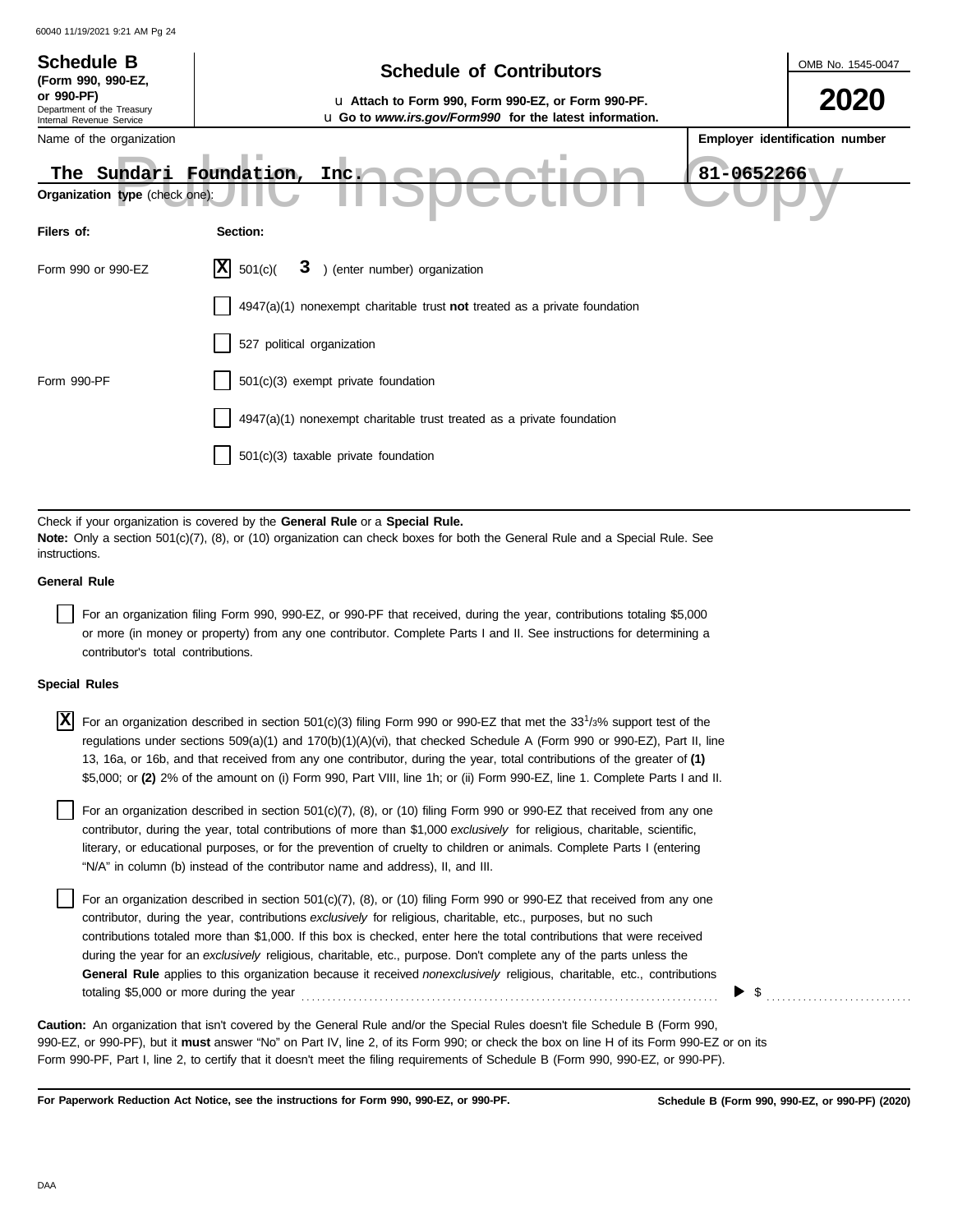|                            | 60040 11/19/2021 9:21 AM Pg 25                                                                          |                                                           |                                                                                                                       |
|----------------------------|---------------------------------------------------------------------------------------------------------|-----------------------------------------------------------|-----------------------------------------------------------------------------------------------------------------------|
|                            | Schedule B (Form 990, 990-EZ, or 990-PF) (2020)<br>Name of organization<br>The Sundari Foundation, Inc. |                                                           | Page 1 of 1<br>Page 2<br>Employer identification number<br>81-0652266                                                 |
| Part I                     | Contributors (see instructions). Use duplicate copies of Part I if additional space is needed.          |                                                           |                                                                                                                       |
| (a)<br>No.<br>$\mathbf{1}$ | (b)<br>Name, address, and ZIP + 4                                                                       | (c)<br>п<br><b>Total contributions</b><br>3,963,391<br>\$ | (d)<br>Type of contribution<br>Ιx<br>Person<br>Payroll<br>Noncash<br>(Complete Part II for<br>noncash contributions.) |
| (a)                        | (b)                                                                                                     | (c)                                                       | (d)                                                                                                                   |
| No.                        | Name, address, and ZIP + 4                                                                              | <b>Total contributions</b>                                | Type of contribution                                                                                                  |
| $\overline{2}$             |                                                                                                         | 1,059,292<br>\$                                           | X<br>Person<br>Payroll<br><b>Noncash</b><br>(Complete Part II for<br>noncash contributions.)                          |
| (a)                        | (b)                                                                                                     | (c)                                                       | (d)                                                                                                                   |
| No.                        | Name, address, and ZIP + 4                                                                              | <b>Total contributions</b>                                | Type of contribution                                                                                                  |
| $\overline{3}$             |                                                                                                         | 622,959<br>\$                                             | Person<br>Payroll<br>Noncash<br>(Complete Part II for<br>noncash contributions.)                                      |
| (a)                        | (b)                                                                                                     | (c)                                                       | (d)                                                                                                                   |
| No.                        | Name, address, and ZIP + 4                                                                              | <b>Total contributions</b>                                | Type of contribution                                                                                                  |
| $\frac{4}{1}$              |                                                                                                         | 389,863<br>\$                                             | $\mathbf{x}$<br>Person<br>Payroll<br>Noncash<br>(Complete Part II for<br>noncash contributions.)                      |
| (a)<br>No.                 | (b)<br>Name, address, and ZIP + 4                                                                       | (c)<br><b>Total contributions</b>                         | (d)<br>Type of contribution                                                                                           |
| $\overline{5}$             |                                                                                                         | 785,481<br>\$                                             | х<br>Person<br>Payroll<br>Noncash<br>(Complete Part II for<br>noncash contributions.)                                 |
| (a)<br>No.                 | (b)<br>Name, address, and ZIP + 4                                                                       | (c)<br><b>Total contributions</b>                         | (d)<br>Type of contribution                                                                                           |
| 6                          |                                                                                                         |                                                           | x<br>Person<br>Payroll                                                                                                |

. . . . . . . . . . . . . . . . . . . . . . . . . . . . . . . . . . . . . . . . . . . . . . . . . . . . . . . . . . . . . . . . . . . . . . . . . . . . . .

. . . . . . . . . . . . . . . . . . . . . . . . . . . . . . . . . . . . . . . . . . . . . . . . . . . . . . . . . . . . . . . . . . . . . . . . . . . . . .

**Noncash** (Complete Part II for noncash contributions.)

\$ . . . . . . . . . . . . . . . . . . . . . . . . . . . . **500,000**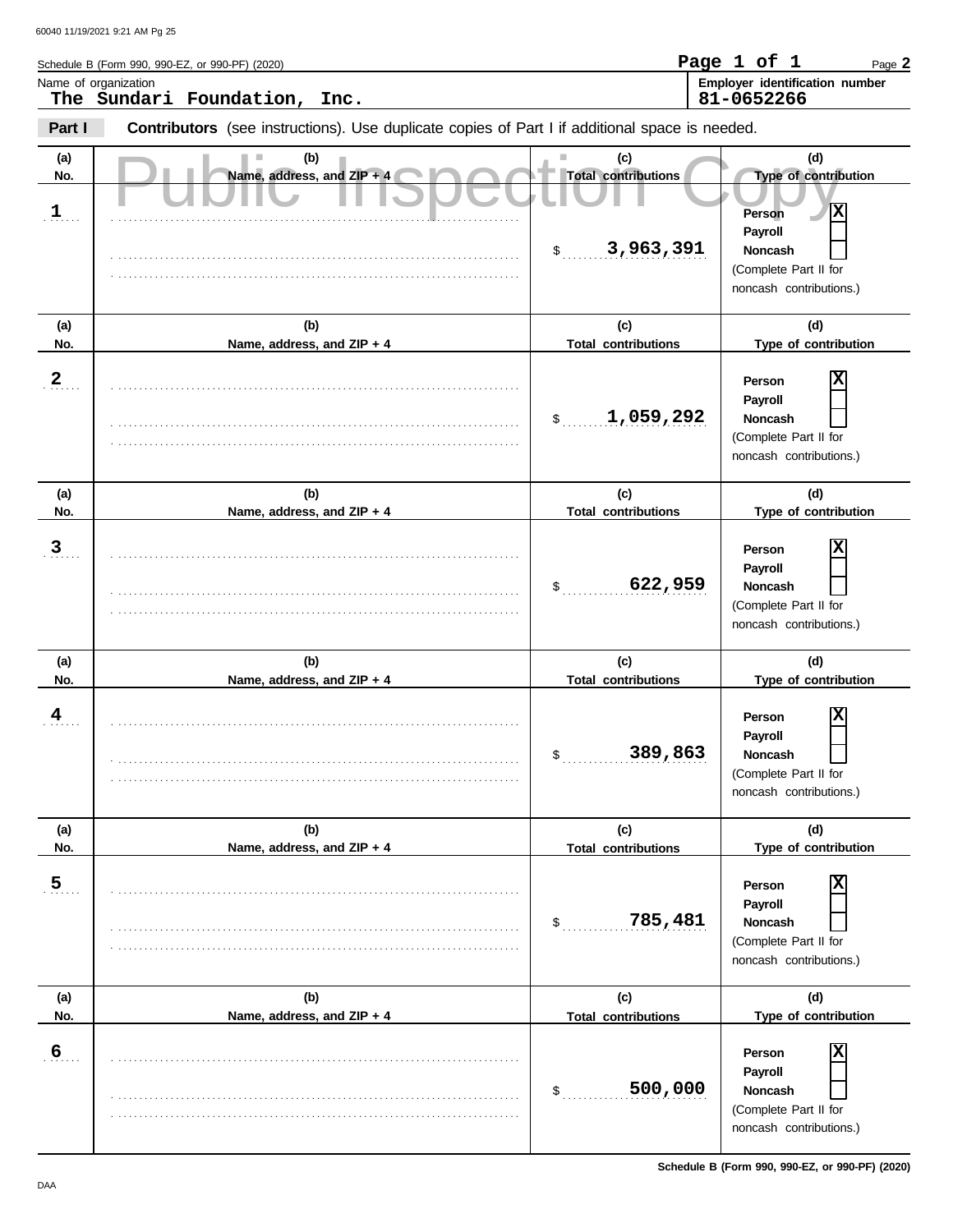| $000 + 0$ 11/13/2021 3.21 AWIT 9 20<br><b>SCHEDULE C</b>                                                                                                                         |                                                                                                                                                                                                                                | <b>Political Campaign and Lobbying Activities</b> |         |                            | OMB No. 1545-0047                                |  |  |  |  |  |  |
|----------------------------------------------------------------------------------------------------------------------------------------------------------------------------------|--------------------------------------------------------------------------------------------------------------------------------------------------------------------------------------------------------------------------------|---------------------------------------------------|---------|----------------------------|--------------------------------------------------|--|--|--|--|--|--|
| (Form 990 or 990-EZ)                                                                                                                                                             | For Organizations Exempt From Income Tax Under section 501(c) and section 527                                                                                                                                                  |                                                   |         |                            |                                                  |  |  |  |  |  |  |
|                                                                                                                                                                                  | La Complete if the organization is described below.<br>L1 Attach to Form 990 or Form 990-EZ.                                                                                                                                   |                                                   |         |                            |                                                  |  |  |  |  |  |  |
| <b>Open to Public</b><br>Department of the Treasury<br>Inspection<br><b>u</b> Go to www.irs.gov/Form990 for instructions and the latest information.<br>Internal Revenue Service |                                                                                                                                                                                                                                |                                                   |         |                            |                                                  |  |  |  |  |  |  |
| If the organization answered "Yes," on Form 990, Part IV, line 3, or Form 990-EZ, Part V, line 46 (Political Campaign Activities), then                                          |                                                                                                                                                                                                                                |                                                   |         |                            |                                                  |  |  |  |  |  |  |
|                                                                                                                                                                                  | • Section 501(c)(3) organizations: Complete Parts I-A and B. Do not complete Part I-C.                                                                                                                                         |                                                   |         |                            |                                                  |  |  |  |  |  |  |
|                                                                                                                                                                                  | • Section 501(c) (other than section 501(c)(3)) organizations: Complete Parts I-A and C below. Do not complete Part I-B.                                                                                                       |                                                   |         |                            |                                                  |  |  |  |  |  |  |
|                                                                                                                                                                                  | • Section 527 organizations: Complete Part I-A only.                                                                                                                                                                           |                                                   |         |                            |                                                  |  |  |  |  |  |  |
|                                                                                                                                                                                  | If the organization answered "Yes," on Form 990, Part IV, line 4, or Form 990-EZ, Part VI, line 47 (Lobbying Activities), then                                                                                                 |                                                   |         |                            |                                                  |  |  |  |  |  |  |
| • Section 501(c)(3) organizations that have filed Form 5768 (election under section 501(h)): Complete Part II-A. Do not complete Part II-B.                                      |                                                                                                                                                                                                                                |                                                   |         |                            |                                                  |  |  |  |  |  |  |
|                                                                                                                                                                                  | • Section 501(c)(3) organizations that have NOT filed Form 5768 (election under section 501(h)): Complete Part II-B. Do not complete Part II-A.                                                                                |                                                   |         |                            |                                                  |  |  |  |  |  |  |
|                                                                                                                                                                                  | If the organization answered "Yes," on Form 990, Part IV, line 5 (Proxy Tax) (See separate instructions) or Form 990-EZ, Part V, line 35c (Proxy                                                                               |                                                   |         |                            |                                                  |  |  |  |  |  |  |
| Tax) (See separate instructions), then                                                                                                                                           |                                                                                                                                                                                                                                |                                                   |         |                            |                                                  |  |  |  |  |  |  |
|                                                                                                                                                                                  | • Section 501(c)(4), (5), or (6) organizations: Complete Part III.                                                                                                                                                             |                                                   |         |                            |                                                  |  |  |  |  |  |  |
| Name of organization                                                                                                                                                             |                                                                                                                                                                                                                                |                                                   |         |                            | Employer identification number                   |  |  |  |  |  |  |
|                                                                                                                                                                                  | The Sundari Foundation, Inc.                                                                                                                                                                                                   |                                                   |         | 81-0652266                 |                                                  |  |  |  |  |  |  |
| Part I-A                                                                                                                                                                         | Complete if the organization is exempt under section 501(c) or is a section 527 organization.                                                                                                                                  |                                                   |         |                            |                                                  |  |  |  |  |  |  |
| 1.                                                                                                                                                                               | Provide a description of the organization's direct and indirect political campaign activities in Part IV. (See instructions for                                                                                                |                                                   |         |                            |                                                  |  |  |  |  |  |  |
| definition of "political campaign activities")                                                                                                                                   |                                                                                                                                                                                                                                |                                                   |         |                            |                                                  |  |  |  |  |  |  |
| 2                                                                                                                                                                                | Political campaign activity expenditures (See instructions) [11] contain the container container activity expenditures (See instructions) [11] container activity expenditures (See instructions) [11] container activity expe |                                                   |         |                            |                                                  |  |  |  |  |  |  |
| 3                                                                                                                                                                                |                                                                                                                                                                                                                                |                                                   |         |                            |                                                  |  |  |  |  |  |  |
| Part I-B                                                                                                                                                                         | Complete if the organization is exempt under section 501(c)(3).                                                                                                                                                                |                                                   |         |                            |                                                  |  |  |  |  |  |  |
| 1.                                                                                                                                                                               | Enter the amount of any excise tax incurred by the organization under section 4955 [[[[[[[[[[[[[[[[[[[[[[[[[[[                                                                                                                 |                                                   |         |                            | $\mathbf{u}$ \$                                  |  |  |  |  |  |  |
| 2                                                                                                                                                                                |                                                                                                                                                                                                                                |                                                   |         |                            |                                                  |  |  |  |  |  |  |
| З                                                                                                                                                                                |                                                                                                                                                                                                                                |                                                   |         |                            | <b>Yes</b><br>No                                 |  |  |  |  |  |  |
| 4a Was a correction made?                                                                                                                                                        |                                                                                                                                                                                                                                |                                                   |         |                            | Yes<br>No                                        |  |  |  |  |  |  |
| <b>b</b> If "Yes," describe in Part IV.<br>Part I-C                                                                                                                              | Complete if the organization is exempt under section 501(c), except section 501(c)(3).                                                                                                                                         |                                                   |         |                            |                                                  |  |  |  |  |  |  |
|                                                                                                                                                                                  | Enter the amount directly expended by the filing organization for section 527 exempt function                                                                                                                                  |                                                   |         |                            |                                                  |  |  |  |  |  |  |
| 1.                                                                                                                                                                               |                                                                                                                                                                                                                                |                                                   |         |                            |                                                  |  |  |  |  |  |  |
| activities<br>2                                                                                                                                                                  | Enter the amount of the filing organization's funds contributed to other organizations for section                                                                                                                             |                                                   |         |                            |                                                  |  |  |  |  |  |  |
|                                                                                                                                                                                  |                                                                                                                                                                                                                                |                                                   |         |                            |                                                  |  |  |  |  |  |  |
| 3                                                                                                                                                                                | Total exempt function expenditures. Add lines 1 and 2. Enter here and on Form 1120-POL,                                                                                                                                        |                                                   |         |                            |                                                  |  |  |  |  |  |  |
| line 17b                                                                                                                                                                         |                                                                                                                                                                                                                                |                                                   |         |                            |                                                  |  |  |  |  |  |  |
|                                                                                                                                                                                  |                                                                                                                                                                                                                                |                                                   |         |                            | $\mathbf{u}$ \$<br>Yes<br>No                     |  |  |  |  |  |  |
| 5                                                                                                                                                                                | Enter the names, addresses and employer identification number (EIN) of all section 527 political organizations to which the filing                                                                                             |                                                   |         |                            |                                                  |  |  |  |  |  |  |
|                                                                                                                                                                                  | organization made payments. For each organization listed, enter the amount paid from the filing organization's funds. Also enter                                                                                               |                                                   |         |                            |                                                  |  |  |  |  |  |  |
|                                                                                                                                                                                  | the amount of political contributions received that were promptly and directly delivered to a separate political organization, such                                                                                            |                                                   |         |                            |                                                  |  |  |  |  |  |  |
|                                                                                                                                                                                  | as a separate segregated fund or a political action committee (PAC). If additional space is needed, provide information in Part IV.                                                                                            |                                                   |         |                            |                                                  |  |  |  |  |  |  |
|                                                                                                                                                                                  | (a) Name                                                                                                                                                                                                                       | (b) Address                                       | (c) EIN | (d) Amount paid from       | (e) Amount of political                          |  |  |  |  |  |  |
|                                                                                                                                                                                  |                                                                                                                                                                                                                                |                                                   |         | filing organization's      | contributions received and                       |  |  |  |  |  |  |
|                                                                                                                                                                                  |                                                                                                                                                                                                                                |                                                   |         | funds. If none, enter -0-. | promptly and directly<br>delivered to a separate |  |  |  |  |  |  |
|                                                                                                                                                                                  |                                                                                                                                                                                                                                |                                                   |         |                            | political organization.                          |  |  |  |  |  |  |
|                                                                                                                                                                                  |                                                                                                                                                                                                                                |                                                   |         |                            | If none, enter -0-.                              |  |  |  |  |  |  |
| (1)                                                                                                                                                                              |                                                                                                                                                                                                                                |                                                   |         |                            |                                                  |  |  |  |  |  |  |
|                                                                                                                                                                                  |                                                                                                                                                                                                                                |                                                   |         |                            |                                                  |  |  |  |  |  |  |
| (2)                                                                                                                                                                              |                                                                                                                                                                                                                                |                                                   |         |                            |                                                  |  |  |  |  |  |  |
|                                                                                                                                                                                  |                                                                                                                                                                                                                                |                                                   |         |                            |                                                  |  |  |  |  |  |  |
| (3)                                                                                                                                                                              |                                                                                                                                                                                                                                |                                                   |         |                            |                                                  |  |  |  |  |  |  |
|                                                                                                                                                                                  |                                                                                                                                                                                                                                |                                                   |         |                            |                                                  |  |  |  |  |  |  |
| (4)                                                                                                                                                                              |                                                                                                                                                                                                                                |                                                   |         |                            |                                                  |  |  |  |  |  |  |
|                                                                                                                                                                                  |                                                                                                                                                                                                                                |                                                   |         |                            |                                                  |  |  |  |  |  |  |
| (5)                                                                                                                                                                              |                                                                                                                                                                                                                                |                                                   |         |                            |                                                  |  |  |  |  |  |  |
| (6)                                                                                                                                                                              |                                                                                                                                                                                                                                |                                                   |         |                            |                                                  |  |  |  |  |  |  |
|                                                                                                                                                                                  |                                                                                                                                                                                                                                |                                                   |         |                            |                                                  |  |  |  |  |  |  |

**For Paperwork Reduction Act Notice, see the Instructions for Form 990 or 990-EZ.**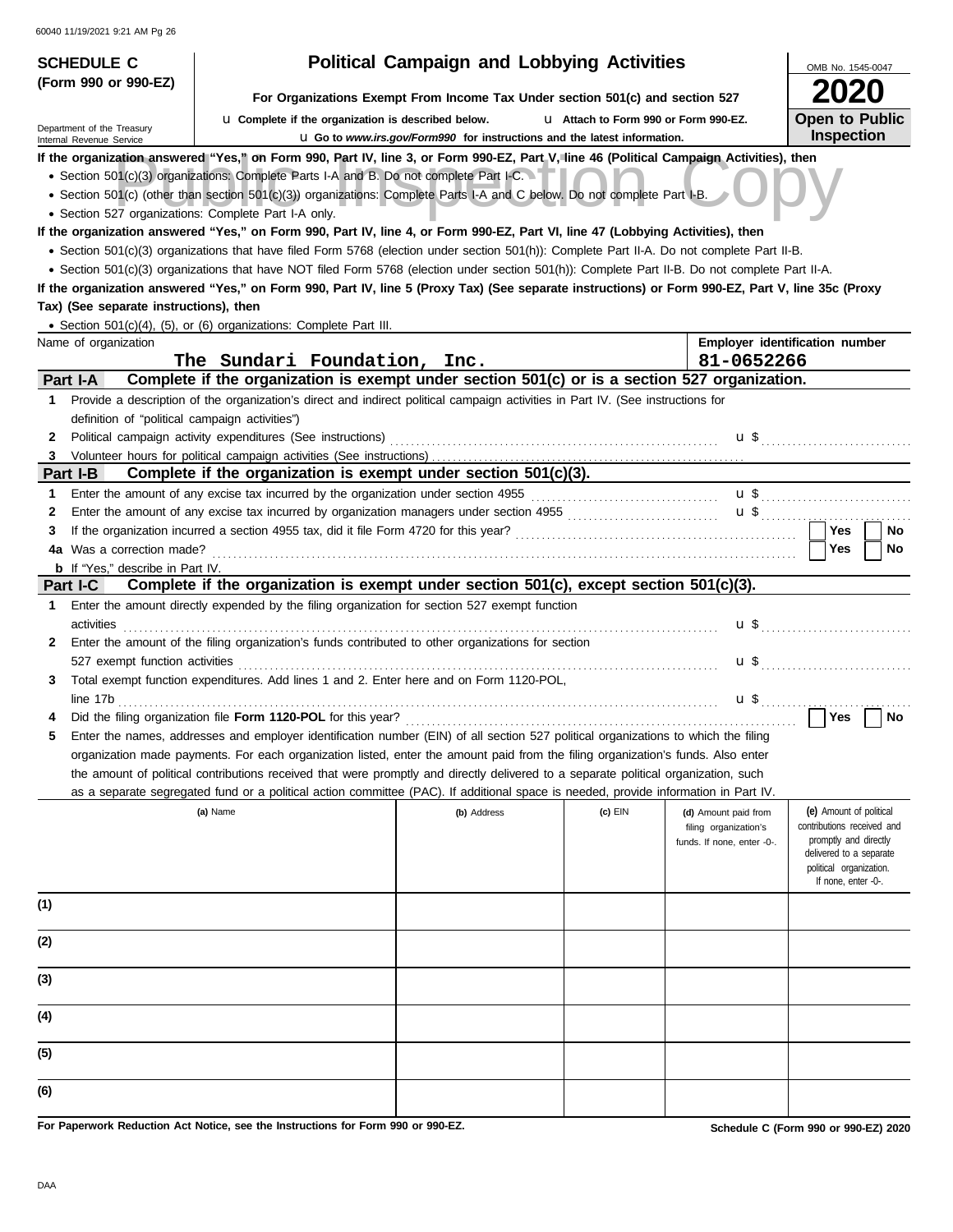|    |           | Schedule C (Form 990 or 990-EZ) 2020 $\;$ The Sundari Foundation, Inc.                                    |                                        |                                                                                  | 81-0652266                                                                                                          |                                | Page 2 |
|----|-----------|-----------------------------------------------------------------------------------------------------------|----------------------------------------|----------------------------------------------------------------------------------|---------------------------------------------------------------------------------------------------------------------|--------------------------------|--------|
|    | Part II-A |                                                                                                           |                                        |                                                                                  | Complete if the organization is exempt under section 501(c)(3) and filed Form 5768 (election under                  |                                |        |
|    |           | section 501(h)).                                                                                          |                                        |                                                                                  |                                                                                                                     |                                |        |
|    | A Check   | $\mathbf{u}$                                                                                              |                                        |                                                                                  | if the filing organization belongs to an affiliated group (and list in Part IV each affiliated group member's name, |                                |        |
|    |           |                                                                                                           |                                        | address, EIN, expenses, and share of excess lobbying expenditures).              |                                                                                                                     |                                |        |
| B. | Check     | $\mathbf{u}$                                                                                              |                                        | if the filing organization checked box A and "limited control" provisions apply. |                                                                                                                     |                                |        |
|    |           |                                                                                                           | <b>Limits on Lobbying Expenditures</b> | (The term "expenditures" means amounts paid or incurred.)                        | (a) Filing<br>organization's totals                                                                                 | (b) Affiliated<br>group totals |        |
|    |           |                                                                                                           |                                        |                                                                                  |                                                                                                                     |                                |        |
|    |           |                                                                                                           |                                        |                                                                                  |                                                                                                                     |                                |        |
|    | c         |                                                                                                           |                                        |                                                                                  |                                                                                                                     |                                |        |
|    |           | Other exempt purpose expenditures                                                                         |                                        |                                                                                  |                                                                                                                     |                                |        |
|    |           | Total exempt purpose expenditures (add lines 1c and 1d)                                                   |                                        |                                                                                  |                                                                                                                     |                                |        |
|    |           | f Lobbying nontaxable amount. Enter the amount from the following table in both                           |                                        |                                                                                  |                                                                                                                     |                                |        |
|    | columns.  |                                                                                                           |                                        |                                                                                  |                                                                                                                     |                                |        |
|    |           | If the amount on line 1e, column (a) or (b) is:                                                           |                                        | The lobbying nontaxable amount is:                                               |                                                                                                                     |                                |        |
|    |           | Not over \$500,000                                                                                        |                                        | 20% of the amount on line 1e.                                                    |                                                                                                                     |                                |        |
|    |           | Over \$500,000 but not over \$1,000,000                                                                   |                                        | \$100,000 plus 15% of the excess over \$500,000.                                 |                                                                                                                     |                                |        |
|    |           | Over \$1,000,000 but not over \$1,500,000                                                                 |                                        | \$175,000 plus 10% of the excess over \$1,000,000.                               |                                                                                                                     |                                |        |
|    |           | Over \$1,500,000 but not over \$17,000,000                                                                |                                        | \$225,000 plus 5% of the excess over \$1,500,000.                                |                                                                                                                     |                                |        |
|    |           | Over \$17,000,000                                                                                         | \$1,000,000.                           |                                                                                  |                                                                                                                     |                                |        |
|    |           |                                                                                                           |                                        |                                                                                  |                                                                                                                     |                                |        |
|    |           |                                                                                                           |                                        |                                                                                  |                                                                                                                     |                                |        |
|    |           | Subtract line 1f from line 1c. If zero or less, enter -0-                                                 |                                        |                                                                                  |                                                                                                                     |                                |        |
|    |           | j If there is an amount other than zero on either line 1h or line 1i, did the organization file Form 4720 |                                        |                                                                                  |                                                                                                                     |                                |        |
|    |           |                                                                                                           |                                        |                                                                                  |                                                                                                                     | Yes                            | No     |

**4-Year Averaging Period Under Section 501(h)**

**(Some organizations that made a section 501(h) election do not have to complete all of the five columns below. See the separate instructions for lines 2a through 2f.)**

| Lobbying Expenditures During 4-Year Averaging Period                                   |            |            |            |            |           |  |  |  |  |
|----------------------------------------------------------------------------------------|------------|------------|------------|------------|-----------|--|--|--|--|
| Calendar year (or fiscal year<br>beginning in)                                         | (a) $2017$ | $(b)$ 2018 | $(c)$ 2019 | $(d)$ 2020 | (e) Total |  |  |  |  |
| 2a Lobbying nontaxable amount                                                          |            |            |            |            |           |  |  |  |  |
| <b>b</b> Lobbying ceiling amount<br>$(150\% \text{ of line } 2a, \text{ column } (e))$ |            |            |            |            |           |  |  |  |  |
| c Total lobbying expenditures                                                          |            |            |            |            |           |  |  |  |  |
| <b>d</b> Grassroots nontaxable amount                                                  |            |            |            |            |           |  |  |  |  |
| e Grassroots ceiling amount<br>$(150\% \text{ of line } 2d, \text{ column } (e))$      |            |            |            |            |           |  |  |  |  |
| f Grassroots lobbying expenditures                                                     |            |            |            |            |           |  |  |  |  |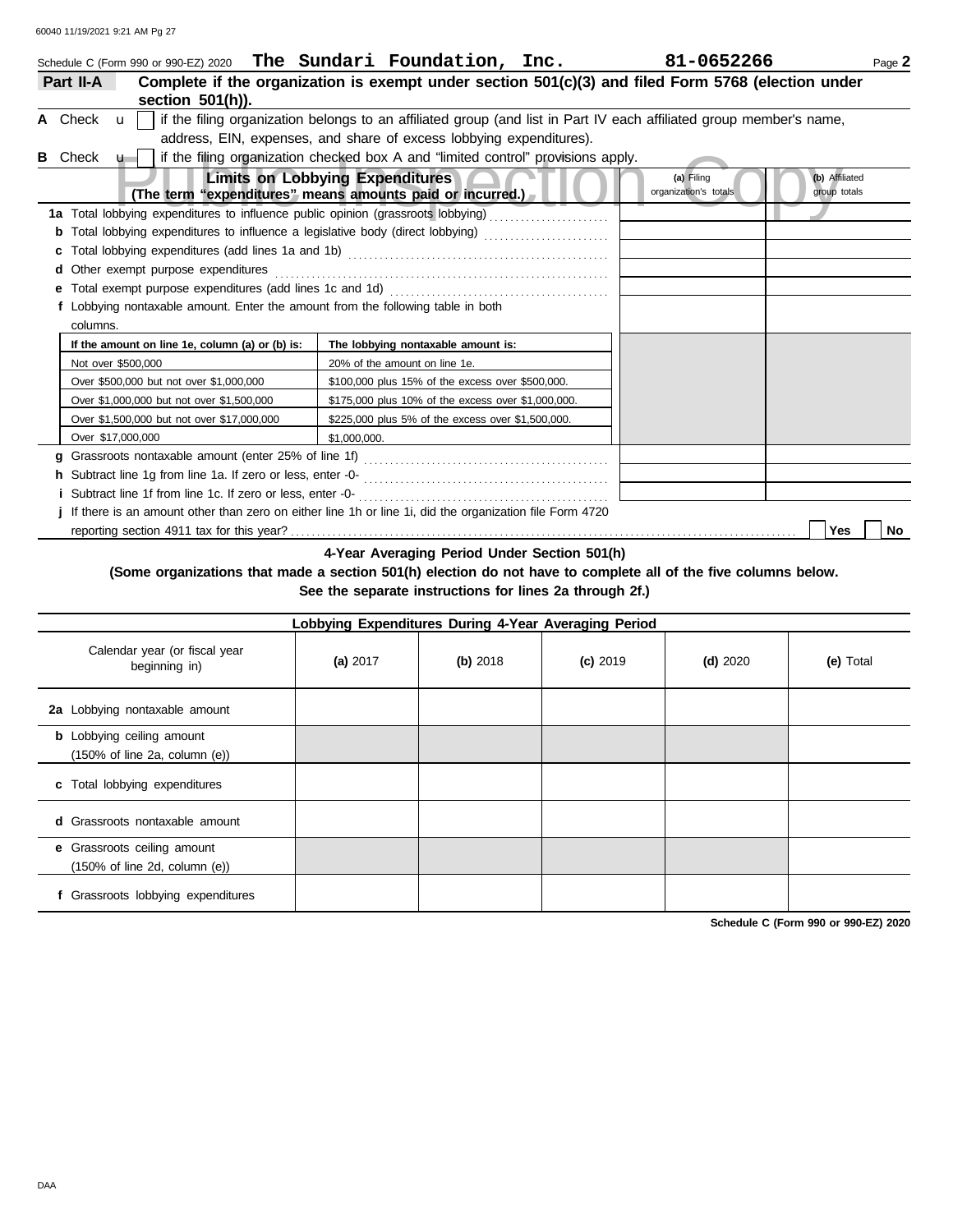|    | Schedule C (Form 990 or 990-EZ) 2020 The Sundari Foundation, Inc.                                                                                                                                                                                   |     | 81-0652266              |               | Page 3 |
|----|-----------------------------------------------------------------------------------------------------------------------------------------------------------------------------------------------------------------------------------------------------|-----|-------------------------|---------------|--------|
|    | Complete if the organization is exempt under section 501(c)(3) and has NOT filed Form 5768<br>Part II-B<br>(election under section 501(h)).                                                                                                         |     |                         |               |        |
|    | For each "Yes," response on lines 1a through 1i below, provide in Part IV a detailed                                                                                                                                                                | (a) |                         | (b)           |        |
|    | description of the lobbying activity.                                                                                                                                                                                                               | Yes | No                      | <b>Amount</b> |        |
|    | 1 During the year, did the filing organization attempt to influence foreign, national, state, or local<br>legislation, including any attempt to influence public opinion on a legislative matter or<br>referendum, through the use of:              |     |                         |               |        |
|    | a Volunteers?                                                                                                                                                                                                                                       |     | х                       |               |        |
|    | <b>b</b> Paid staff or management (include compensation in expenses reported on lines 1c through 1i)?                                                                                                                                               |     | $\mathbf x$             |               |        |
|    | c Media advertisements?                                                                                                                                                                                                                             |     | $\mathbf x$             |               |        |
|    |                                                                                                                                                                                                                                                     |     | $\mathbf x$             |               |        |
|    |                                                                                                                                                                                                                                                     |     | $\mathbf x$             |               |        |
|    |                                                                                                                                                                                                                                                     |     | $\mathbf x$             |               |        |
|    |                                                                                                                                                                                                                                                     |     | $\mathbf x$             |               |        |
|    | h Rallies, demonstrations, seminars, conventions, speeches, lectures, or any similar means?                                                                                                                                                         |     | $\overline{\mathbf{x}}$ |               |        |
|    | <i>i</i> Other activities?                                                                                                                                                                                                                          |     | $\mathbf x$             |               |        |
|    |                                                                                                                                                                                                                                                     |     |                         |               |        |
|    | 2a Did the activities in line 1 cause the organization to be not described in section 501(c)(3)?                                                                                                                                                    |     | X                       |               |        |
|    | c If "Yes," enter the amount of any tax incurred by organization managers under section 4912                                                                                                                                                        |     |                         |               |        |
|    | d If the filing organization incurred a section 4912 tax, did it file Form 4720 for this year?                                                                                                                                                      |     |                         |               |        |
|    | Complete if the organization is exempt under section 501(c)(4), section 501(c)(5), or section<br>Part III-A                                                                                                                                         |     |                         |               |        |
|    | $501(c)(6)$ .                                                                                                                                                                                                                                       |     |                         |               |        |
|    |                                                                                                                                                                                                                                                     |     |                         | Yes           | No.    |
| 1  |                                                                                                                                                                                                                                                     |     |                         | 1             |        |
| 2  |                                                                                                                                                                                                                                                     |     |                         | $\mathbf{2}$  |        |
| 3  | Did the organization agree to carry over lobbying and political campaign activity expenditures from the prior year?                                                                                                                                 |     |                         | 3             |        |
|    | Complete if the organization is exempt under section $501(c)(4)$ , section $501(c)(5)$ , or section<br>Part III-B<br>501(c)(6) and if either (a) BOTH Part III-A, lines 1 and 2, are answered "No" OR (b) Part III-A, line 3, is<br>answered "Yes." |     |                         |               |        |
| 1. | Dues, assessments and similar amounts from members [11] contained as a set of the system of states and similar                                                                                                                                      |     | -1                      |               |        |
| 2  | Section 162(e) nondeductible lobbying and political expenditures (do not include amounts of                                                                                                                                                         |     |                         |               |        |
|    | political expenses for which the section 527(f) tax was paid).                                                                                                                                                                                      |     |                         |               |        |
|    |                                                                                                                                                                                                                                                     |     | 2a                      |               |        |
|    | <b>b</b> Carryover from last year                                                                                                                                                                                                                   |     | 2b                      |               |        |
| c  | Total                                                                                                                                                                                                                                               |     | 2c                      |               |        |
| З  | Aggregate amount reported in section 6033(e)(1)(A) notices of nondeductible section 162(e) dues                                                                                                                                                     |     | 3                       |               |        |
| 4  | If notices were sent and the amount on line 2c exceeds the amount on line 3, what portion of the                                                                                                                                                    |     |                         |               |        |
|    | excess does the organization agree to carryover to the reasonable estimate of nondeductible lobbying                                                                                                                                                |     |                         |               |        |
| 5  | and political expenditure next year?                                                                                                                                                                                                                |     | 4<br>5                  |               |        |
|    | Part IV<br>Supplemental Information                                                                                                                                                                                                                 |     |                         |               |        |
|    | Provide the descriptions required for Part I-A, line 1; Part I-B, line 4; Part I-C, line 5; Part II-A (affiliated group list); Part II-A, lines 1 and                                                                                               |     |                         |               |        |
|    | 2 (See instructions); and Part II-B, line 1. Also, complete this part for any additional information.                                                                                                                                               |     |                         |               |        |
|    |                                                                                                                                                                                                                                                     |     |                         |               |        |
|    |                                                                                                                                                                                                                                                     |     |                         |               |        |
|    |                                                                                                                                                                                                                                                     |     |                         |               |        |
|    |                                                                                                                                                                                                                                                     |     |                         |               |        |
|    |                                                                                                                                                                                                                                                     |     |                         |               |        |
|    |                                                                                                                                                                                                                                                     |     |                         |               |        |
|    |                                                                                                                                                                                                                                                     |     |                         |               |        |
|    |                                                                                                                                                                                                                                                     |     |                         |               |        |
|    |                                                                                                                                                                                                                                                     |     |                         |               |        |
|    |                                                                                                                                                                                                                                                     |     |                         |               |        |

. . . . . . . . . . . . . . . . . . . . . . . . . . . . . . . . . . . . . . . . . . . . . . . . . . . . . . . . . . . . . . . . . . . . . . . . . . . . . . . . . . . . . . . . . . . . . . . . . . . . . . . . . . . . . . . . . . . . . . . . . . . . . . . . . . . . . . . . . . . . . . . . . . . . . . . . . . . . . . . . . . . . . . .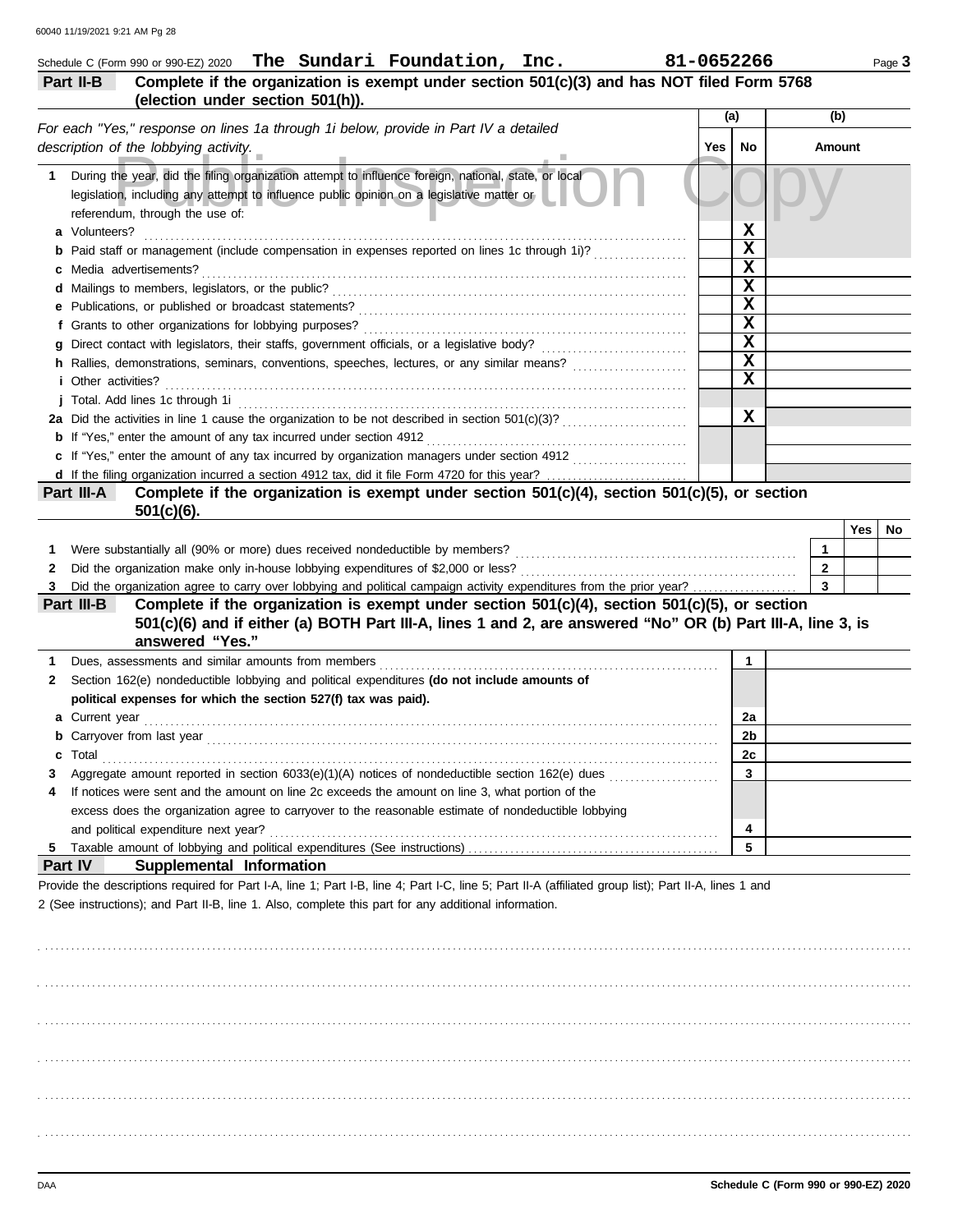|         | Schedule C (Form 990 or 990-EZ) 2020 The Sundari Foundation, Inc. |  |  | 81-0652266 | Page 4 |
|---------|-------------------------------------------------------------------|--|--|------------|--------|
| Part IV | Supplemental Information (continued)                              |  |  |            |        |
|         |                                                                   |  |  |            |        |
|         |                                                                   |  |  |            |        |
|         | Public Inspection Copy                                            |  |  |            |        |
|         |                                                                   |  |  |            |        |
|         |                                                                   |  |  |            |        |
|         |                                                                   |  |  |            |        |
|         |                                                                   |  |  |            |        |
|         |                                                                   |  |  |            |        |
|         |                                                                   |  |  |            |        |
|         |                                                                   |  |  |            |        |
|         |                                                                   |  |  |            |        |
|         |                                                                   |  |  |            |        |
|         |                                                                   |  |  |            |        |
|         |                                                                   |  |  |            |        |
|         |                                                                   |  |  |            |        |
|         |                                                                   |  |  |            |        |
|         |                                                                   |  |  |            |        |
|         |                                                                   |  |  |            |        |
|         |                                                                   |  |  |            |        |
|         |                                                                   |  |  |            |        |
|         |                                                                   |  |  |            |        |
|         |                                                                   |  |  |            |        |
|         |                                                                   |  |  |            |        |
|         |                                                                   |  |  |            |        |
|         |                                                                   |  |  |            |        |
|         |                                                                   |  |  |            |        |
|         |                                                                   |  |  |            |        |
|         |                                                                   |  |  |            |        |
|         |                                                                   |  |  |            |        |
|         |                                                                   |  |  |            |        |
|         |                                                                   |  |  |            |        |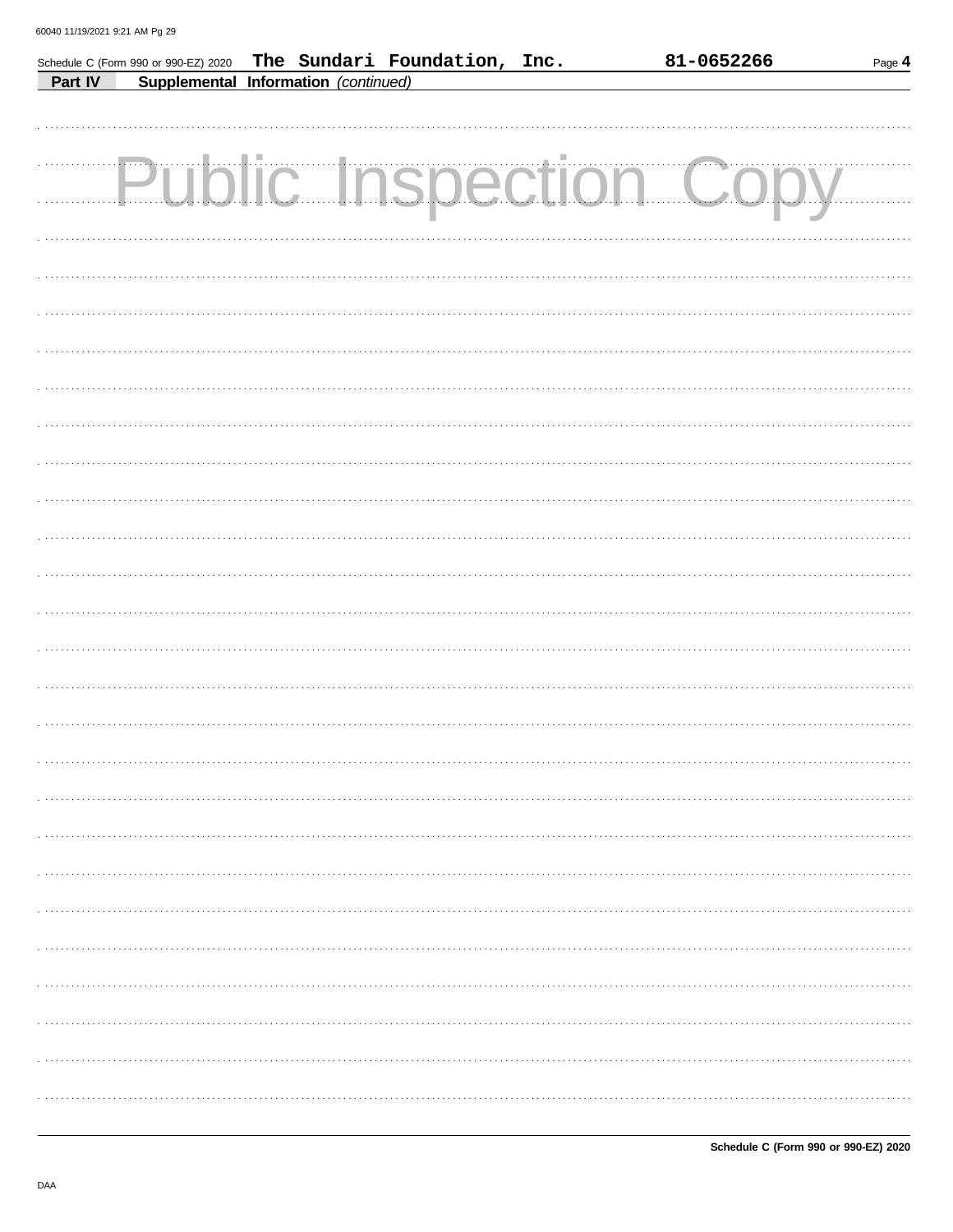| 60040 11/19/2021 9:21 AM Pg 30 |  |  |
|--------------------------------|--|--|
|                                |  |  |

|        | 60040 11/19/2021 9:21 AM Pg 30                       |                                                                                                                                                                                                                                                     |                       |                                                            |                                |                                 |
|--------|------------------------------------------------------|-----------------------------------------------------------------------------------------------------------------------------------------------------------------------------------------------------------------------------------------------------|-----------------------|------------------------------------------------------------|--------------------------------|---------------------------------|
|        | <b>SCHEDULE D</b>                                    |                                                                                                                                                                                                                                                     |                       | <b>Supplemental Financial Statements</b>                   |                                | OMB No. 1545-0047               |
|        | (Form 990)                                           | Part IV, line 6, 7, 8, 9, 10, 11a, 11b, 11c, 11d, 11e, 11f, 12a, or 12b.                                                                                                                                                                            |                       | u Complete if the organization answered "Yes" on Form 990, |                                |                                 |
|        | Department of the Treasury                           |                                                                                                                                                                                                                                                     | u Attach to Form 990. |                                                            |                                | Open to Public                  |
|        | Internal Revenue Service<br>Name of the organization | <b>u</b> Go to www.irs.gov/Form990 for instructions and the latest information.                                                                                                                                                                     |                       |                                                            | Employer identification number | <b>Inspection</b>               |
|        |                                                      |                                                                                                                                                                                                                                                     |                       |                                                            |                                |                                 |
|        |                                                      | The Sundari Foundation, Inc.                                                                                                                                                                                                                        |                       |                                                            | 81-0652266                     |                                 |
|        | Part I                                               | Organizations Maintaining Donor Advised Funds or Other Similar Funds or Accounts.                                                                                                                                                                   |                       |                                                            |                                |                                 |
|        |                                                      | Complete if the organization answered "Yes" on Form 990, Part IV, line 6.                                                                                                                                                                           |                       |                                                            |                                |                                 |
|        |                                                      |                                                                                                                                                                                                                                                     |                       | (a) Donor advised funds                                    |                                | (b) Funds and other accounts    |
| 1<br>2 |                                                      |                                                                                                                                                                                                                                                     |                       |                                                            |                                |                                 |
| 3      |                                                      |                                                                                                                                                                                                                                                     |                       |                                                            |                                |                                 |
| 4      |                                                      |                                                                                                                                                                                                                                                     |                       |                                                            |                                |                                 |
| 5      |                                                      | Did the organization inform all donors and donor advisors in writing that the assets held in donor advised                                                                                                                                          |                       |                                                            |                                |                                 |
|        |                                                      |                                                                                                                                                                                                                                                     |                       |                                                            |                                | Yes<br>No                       |
| 6      |                                                      | Did the organization inform all grantees, donors, and donor advisors in writing that grant funds can be used                                                                                                                                        |                       |                                                            |                                |                                 |
|        |                                                      | only for charitable purposes and not for the benefit of the donor or donor advisor, or for any other purpose                                                                                                                                        |                       |                                                            |                                |                                 |
|        |                                                      |                                                                                                                                                                                                                                                     |                       |                                                            |                                | Yes<br>No                       |
|        | Part II                                              | <b>Conservation Easements.</b><br>Complete if the organization answered "Yes" on Form 990, Part IV, line 7.                                                                                                                                         |                       |                                                            |                                |                                 |
| 1      |                                                      | Purpose(s) of conservation easements held by the organization (check all that apply).                                                                                                                                                               |                       |                                                            |                                |                                 |
|        |                                                      | Preservation of land for public use (for example, recreation or education)                                                                                                                                                                          |                       | Preservation of a historically important land area         |                                |                                 |
|        | Protection of natural habitat                        |                                                                                                                                                                                                                                                     |                       | Preservation of a certified historic structure             |                                |                                 |
|        | Preservation of open space                           |                                                                                                                                                                                                                                                     |                       |                                                            |                                |                                 |
| 2      |                                                      | Complete lines 2a through 2d if the organization held a qualified conservation contribution in the form of a conservation                                                                                                                           |                       |                                                            |                                |                                 |
|        | easement on the last day of the tax year.            |                                                                                                                                                                                                                                                     |                       |                                                            |                                | Held at the End of the Tax Year |
| а      |                                                      |                                                                                                                                                                                                                                                     |                       |                                                            | 2a                             |                                 |
| b      |                                                      |                                                                                                                                                                                                                                                     |                       |                                                            | 2 <sub>b</sub>                 |                                 |
| c      |                                                      | Number of conservation easements on a certified historic structure included in (a) [11] Number of conservation easements on a certified historic structure included in (a)                                                                          |                       |                                                            | 2c                             |                                 |
| d      |                                                      | Number of conservation easements included in (c) acquired after 7/25/06, and not on a                                                                                                                                                               |                       |                                                            | 2d                             |                                 |
| 3      |                                                      | Number of conservation easements modified, transferred, released, extinguished, or terminated by the organization during the                                                                                                                        |                       |                                                            |                                |                                 |
|        | tax year $\mathbf u$                                 |                                                                                                                                                                                                                                                     |                       |                                                            |                                |                                 |
|        |                                                      | Number of states where property subject to conservation easement is located u                                                                                                                                                                       |                       |                                                            |                                |                                 |
| 5      |                                                      | Does the organization have a written policy regarding the periodic monitoring, inspection, handling of                                                                                                                                              |                       |                                                            |                                |                                 |
|        |                                                      |                                                                                                                                                                                                                                                     |                       |                                                            |                                | Yes<br>No                       |
| 6      |                                                      | Staff and volunteer hours devoted to monitoring, inspecting, handling of violations, and enforcing conservation easements during the year                                                                                                           |                       |                                                            |                                |                                 |
|        | u <sub></sub>                                        |                                                                                                                                                                                                                                                     |                       |                                                            |                                |                                 |
| 7      |                                                      | Amount of expenses incurred in monitoring, inspecting, handling of violations, and enforcing conservation easements during the year                                                                                                                 |                       |                                                            |                                |                                 |
| 8      |                                                      | Does each conservation easement reported on line 2(d) above satisfy the requirements of section 170(h)(4)(B)(i)                                                                                                                                     |                       |                                                            |                                |                                 |
|        |                                                      |                                                                                                                                                                                                                                                     |                       |                                                            |                                | Yes<br>No                       |
| 9      |                                                      | In Part XIII, describe how the organization reports conservation easements in its revenue and expense statement and                                                                                                                                 |                       |                                                            |                                |                                 |
|        |                                                      | balance sheet, and include, if applicable, the text of the footnote to the organization's financial statements that describes the                                                                                                                   |                       |                                                            |                                |                                 |
|        |                                                      | organization's accounting for conservation easements.                                                                                                                                                                                               |                       |                                                            |                                |                                 |
|        | Part III                                             | Organizations Maintaining Collections of Art, Historical Treasures, or Other Similar Assets.                                                                                                                                                        |                       |                                                            |                                |                                 |
|        |                                                      | Complete if the organization answered "Yes" on Form 990, Part IV, line 8.                                                                                                                                                                           |                       |                                                            |                                |                                 |
|        |                                                      | 1a If the organization elected, as permitted under FASB ASC 958, not to report in its revenue statement and balance sheet works                                                                                                                     |                       |                                                            |                                |                                 |
|        |                                                      | of art, historical treasures, or other similar assets held for public exhibition, education, or research in furtherance of public<br>service, provide in Part XIII the text of the footnote to its financial statements that describes these items. |                       |                                                            |                                |                                 |
|        |                                                      | <b>b</b> If the organization elected, as permitted under FASB ASC 958, to report in its revenue statement and balance sheet works of                                                                                                                |                       |                                                            |                                |                                 |
|        |                                                      | art, historical treasures, or other similar assets held for public exhibition, education, or research in furtherance of public service,                                                                                                             |                       |                                                            |                                |                                 |
|        |                                                      | provide the following amounts relating to these items:                                                                                                                                                                                              |                       |                                                            |                                |                                 |
|        | $\mathbf{u}$                                         |                                                                                                                                                                                                                                                     |                       |                                                            |                                |                                 |
|        |                                                      |                                                                                                                                                                                                                                                     |                       |                                                            |                                |                                 |
| 2      |                                                      | If the organization received or held works of art, historical treasures, or other similar assets for financial gain, provide the                                                                                                                    |                       |                                                            |                                |                                 |
|        |                                                      | following amounts required to be reported under FASB ASC 958 relating to these items:                                                                                                                                                               |                       |                                                            |                                |                                 |
| а      |                                                      |                                                                                                                                                                                                                                                     |                       |                                                            |                                |                                 |
|        |                                                      |                                                                                                                                                                                                                                                     |                       |                                                            | u \$                           |                                 |

|     |  |  |  | For Paperwork Reduction Act Notice, see the Instructions for Form 990. |  |  |
|-----|--|--|--|------------------------------------------------------------------------|--|--|
| DAA |  |  |  |                                                                        |  |  |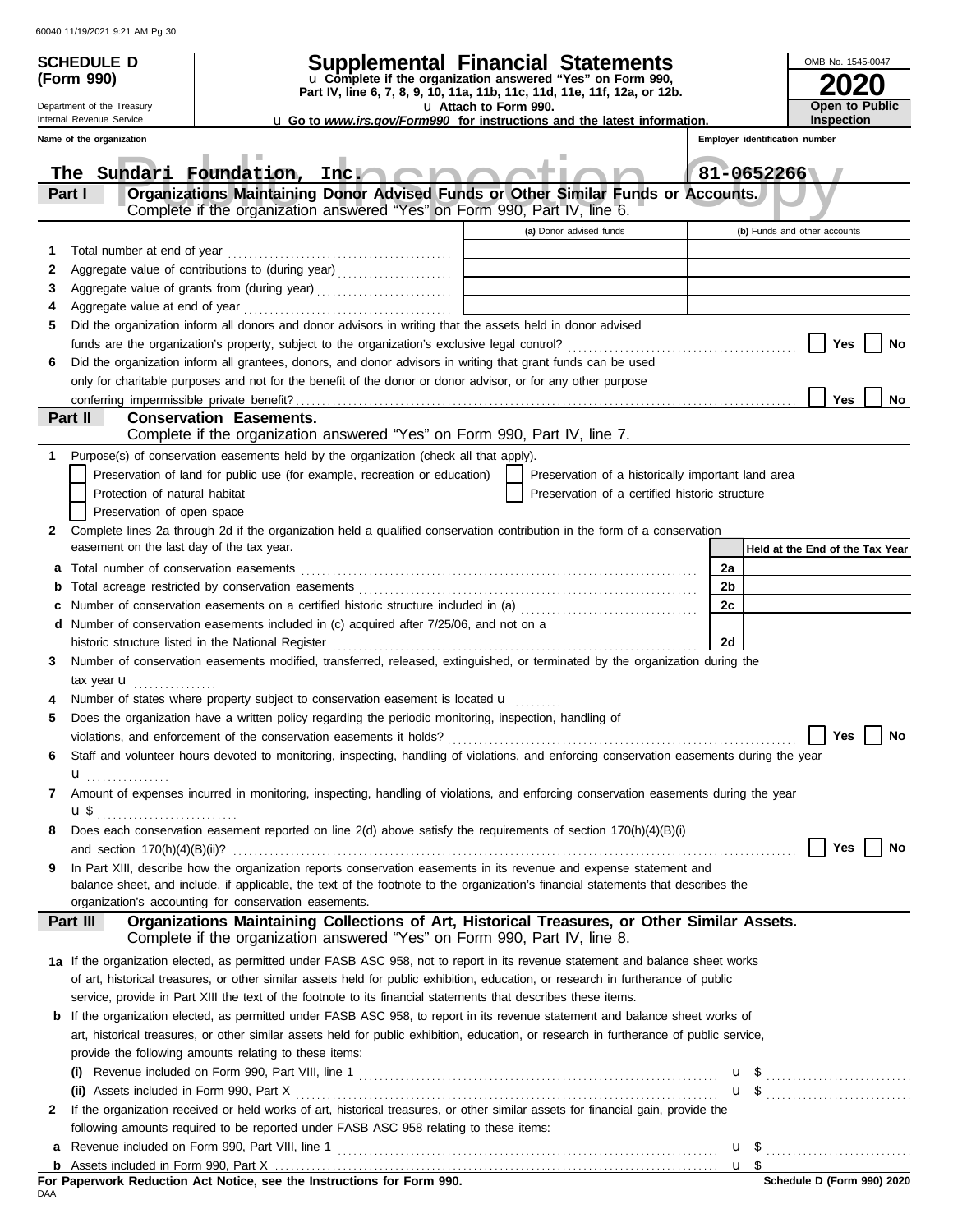|        | Schedule D (Form 990) 2020 The Sundari Foundation, $Inc.$<br>Organizations Maintaining Collections of Art, Historical Treasures, or Other Similar Assets (continued)<br>Part III                                                     |                         |                          |                    | 81-0652266      |                      |                | Page 2              |
|--------|--------------------------------------------------------------------------------------------------------------------------------------------------------------------------------------------------------------------------------------|-------------------------|--------------------------|--------------------|-----------------|----------------------|----------------|---------------------|
| 3      | Using the organization's acquisition, accession, and other records, check any of the following that make significant use of its                                                                                                      |                         |                          |                    |                 |                      |                |                     |
|        | collection items (check all that apply):                                                                                                                                                                                             |                         |                          |                    |                 |                      |                |                     |
| a      | Public exhibition                                                                                                                                                                                                                    | d                       | Loan or exchange program |                    |                 |                      |                |                     |
| b      | Scholarly research<br>. .                                                                                                                                                                                                            | e                       |                          |                    |                 |                      |                |                     |
| c      | Preservation for future generations                                                                                                                                                                                                  |                         |                          |                    |                 |                      |                |                     |
|        | Provide a description of the organization's collections and explain how they further the organization's exempt purpose in Part                                                                                                       |                         |                          |                    |                 |                      |                |                     |
| 5      | XIII.<br>During the year, did the organization solicit or receive donations of art, historical treasures, or other similar                                                                                                           |                         |                          |                    |                 |                      |                |                     |
|        |                                                                                                                                                                                                                                      |                         |                          |                    |                 |                      | Yes            | No                  |
|        | Part IV<br><b>Escrow and Custodial Arrangements.</b>                                                                                                                                                                                 |                         |                          |                    |                 |                      |                |                     |
|        | Complete if the organization answered "Yes" on Form 990, Part IV, line 9, or reported an amount on Form                                                                                                                              |                         |                          |                    |                 |                      |                |                     |
|        | 990, Part X, line 21.                                                                                                                                                                                                                |                         |                          |                    |                 |                      |                |                     |
|        | 1a Is the organization an agent, trustee, custodian or other intermediary for contributions or other assets not                                                                                                                      |                         |                          |                    |                 |                      |                |                     |
|        |                                                                                                                                                                                                                                      |                         |                          |                    |                 |                      | Yes            |                     |
|        | b If "Yes," explain the arrangement in Part XIII and complete the following table:                                                                                                                                                   |                         |                          |                    |                 |                      | Amount         |                     |
|        |                                                                                                                                                                                                                                      |                         |                          |                    |                 |                      |                |                     |
| c      |                                                                                                                                                                                                                                      |                         |                          |                    |                 | 1c<br>1d             |                |                     |
|        |                                                                                                                                                                                                                                      |                         |                          |                    |                 | 1е                   |                |                     |
| е<br>f |                                                                                                                                                                                                                                      |                         |                          |                    |                 | 1f                   |                |                     |
|        | 2a Did the organization include an amount on Form 990, Part X, line 21, for escrow or custodial account liability?                                                                                                                   |                         |                          |                    |                 |                      | Yes            | No                  |
|        |                                                                                                                                                                                                                                      |                         |                          |                    |                 |                      |                |                     |
|        | Part V<br><b>Endowment Funds.</b>                                                                                                                                                                                                    |                         |                          |                    |                 |                      |                |                     |
|        | Complete if the organization answered "Yes" on Form 990, Part IV, line 10.                                                                                                                                                           |                         |                          |                    |                 |                      |                |                     |
|        |                                                                                                                                                                                                                                      | (a) Current year        | (b) Prior year           | (c) Two years back |                 | (d) Three years back |                | (e) Four years back |
|        | 1a Beginning of year balance                                                                                                                                                                                                         |                         |                          |                    |                 |                      |                |                     |
|        | <b>b</b> Contributions <b>contributions</b>                                                                                                                                                                                          |                         |                          |                    |                 |                      |                |                     |
|        | c Net investment earnings, gains, and                                                                                                                                                                                                |                         |                          |                    |                 |                      |                |                     |
|        |                                                                                                                                                                                                                                      |                         |                          |                    |                 |                      |                |                     |
|        | d Grants or scholarships                                                                                                                                                                                                             |                         |                          |                    |                 |                      |                |                     |
|        | e Other expenditures for facilities and                                                                                                                                                                                              |                         |                          |                    |                 |                      |                |                     |
|        |                                                                                                                                                                                                                                      |                         |                          |                    |                 |                      |                |                     |
|        | f Administrative expenses                                                                                                                                                                                                            |                         |                          |                    |                 |                      |                |                     |
|        |                                                                                                                                                                                                                                      |                         |                          |                    |                 |                      |                |                     |
| 2      | Provide the estimated percentage of the current year end balance (line 1g, column (a)) held as:                                                                                                                                      |                         |                          |                    |                 |                      |                |                     |
|        | a Board designated or quasi-endowment u<br><b>b</b> Permanent endowment $\mathbf{u}$ %                                                                                                                                               |                         |                          |                    |                 |                      |                |                     |
|        | c Term endowment <b>u</b>                                                                                                                                                                                                            |                         |                          |                    |                 |                      |                |                     |
|        | The percentages on lines 2a, 2b, and 2c should equal 100%.                                                                                                                                                                           |                         |                          |                    |                 |                      |                |                     |
|        | 3a Are there endowment funds not in the possession of the organization that are held and administered for the                                                                                                                        |                         |                          |                    |                 |                      |                |                     |
|        | organization by:                                                                                                                                                                                                                     |                         |                          |                    |                 |                      |                | Yes<br>No           |
|        |                                                                                                                                                                                                                                      |                         |                          |                    |                 |                      | 3a(i)          |                     |
|        | (ii) Related organizations <b>contained a set of the contained a set of the contained a set of the contained a set of the contained a set of the contained a set of the contained a set of the contained a set of the contained </b> |                         |                          |                    |                 |                      | 3a(ii)         |                     |
|        |                                                                                                                                                                                                                                      |                         |                          |                    |                 |                      | 3b             |                     |
|        | Describe in Part XIII the intended uses of the organization's endowment funds.                                                                                                                                                       |                         |                          |                    |                 |                      |                |                     |
|        | Land, Buildings, and Equipment.<br><b>Part VI</b>                                                                                                                                                                                    |                         |                          |                    |                 |                      |                |                     |
|        | Complete if the organization answered "Yes" on Form 990, Part IV, line 11a. See Form 990, Part X, line 10.                                                                                                                           |                         |                          |                    |                 |                      |                |                     |
|        | Description of property                                                                                                                                                                                                              | (a) Cost or other basis | (b) Cost or other basis  |                    | (c) Accumulated |                      | (d) Book value |                     |
|        |                                                                                                                                                                                                                                      | (investment)            | (other)                  |                    | depreciation    |                      |                |                     |
|        |                                                                                                                                                                                                                                      |                         |                          |                    |                 |                      |                |                     |
|        | <b>b</b> Buildings                                                                                                                                                                                                                   |                         |                          |                    |                 |                      |                |                     |
|        | c Leasehold improvements                                                                                                                                                                                                             |                         |                          |                    |                 |                      |                |                     |
|        |                                                                                                                                                                                                                                      |                         |                          | 927,604            |                 | 265,187              |                | 662,417             |
|        | Total. Add lines 1a through 1e. (Column (d) must equal Form 990, Part X, column (B), line 10c.)                                                                                                                                      |                         |                          |                    |                 | u                    |                | 662,417             |
|        |                                                                                                                                                                                                                                      |                         |                          |                    |                 |                      |                |                     |

**Schedule D (Form 990) 2020**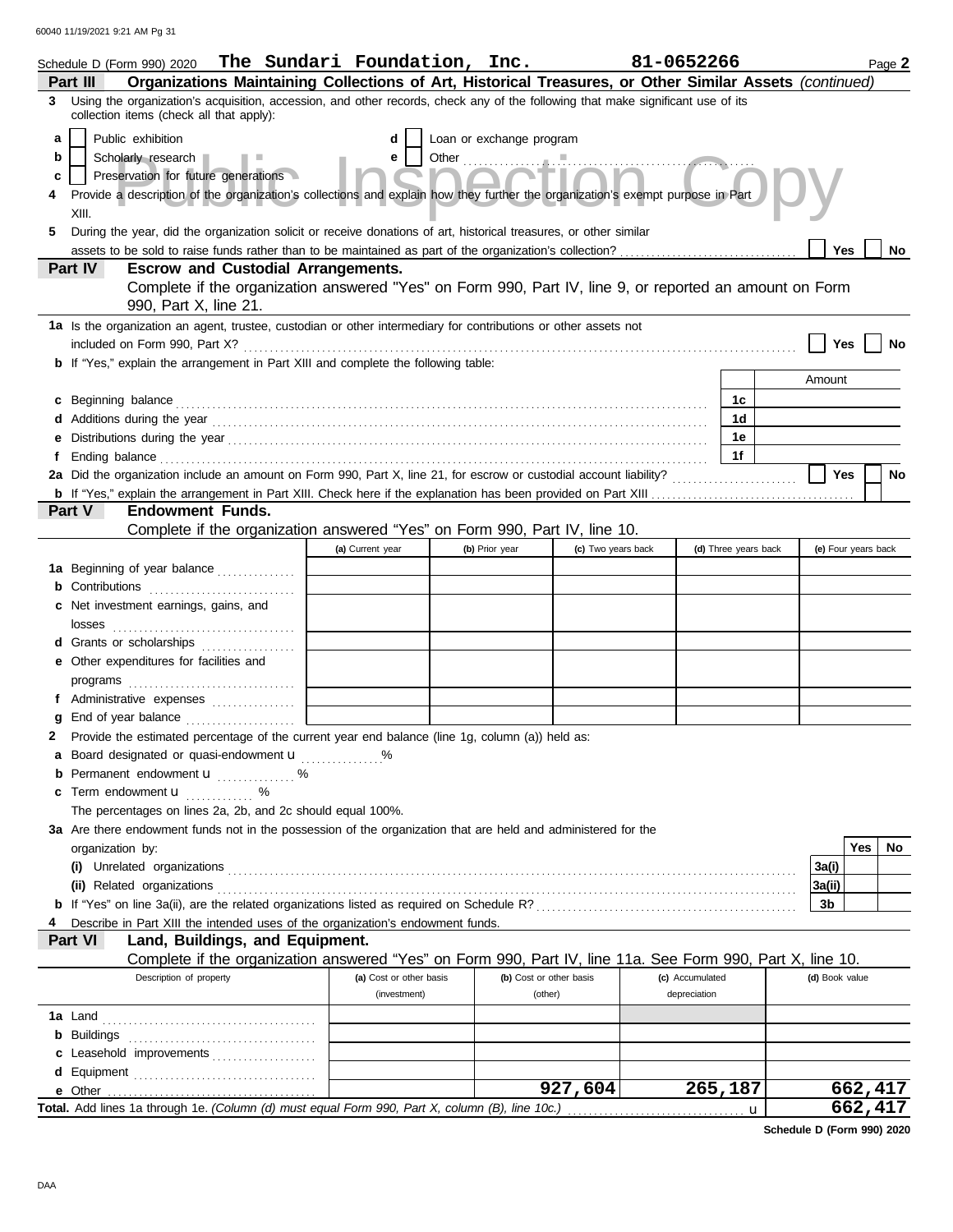| Schedule D (Form 990) 2020 | The Sundari Foundation, Inc.                                                                               |                | 81-0652266                       | Page 3         |
|----------------------------|------------------------------------------------------------------------------------------------------------|----------------|----------------------------------|----------------|
| Part VII                   | <b>Investments - Other Securities.</b>                                                                     |                |                                  |                |
|                            | Complete if the organization answered "Yes" on Form 990, Part IV, line 11b. See Form 990, Part X, line 12. |                |                                  |                |
|                            | (a) Description of security or category                                                                    | (b) Book value | (c) Method of valuation:         |                |
|                            | (including name of security)                                                                               |                | Cost or end-of-year market value |                |
| (1) Financial derivatives  | ш                                                                                                          | П              |                                  |                |
|                            | (2) Closely held equity interests                                                                          |                |                                  |                |
| (3) Other                  |                                                                                                            |                |                                  |                |
| (A)                        |                                                                                                            |                |                                  |                |
| (B)                        |                                                                                                            |                |                                  |                |
| (C)                        |                                                                                                            |                |                                  |                |
| (D)                        |                                                                                                            |                |                                  |                |
| (E)<br>(F)                 |                                                                                                            |                |                                  |                |
| (G)                        |                                                                                                            |                |                                  |                |
| (H)                        |                                                                                                            |                |                                  |                |
|                            | Total. (Column (b) must equal Form 990, Part X, col. (B) line 12.)<br>u                                    |                |                                  |                |
| Part VIII                  | Investments - Program Related.                                                                             |                |                                  |                |
|                            | Complete if the organization answered "Yes" on Form 990, Part IV, line 11c. See Form 990, Part X, line 13. |                |                                  |                |
|                            | (a) Description of investment                                                                              | (b) Book value | (c) Method of valuation:         |                |
|                            |                                                                                                            |                | Cost or end-of-year market value |                |
| (1)                        | Bank of America                                                                                            | 2,152,675      | Market                           |                |
| (2)                        |                                                                                                            |                |                                  |                |
| (3)                        |                                                                                                            |                |                                  |                |
| (4)                        |                                                                                                            |                |                                  |                |
| (5)                        |                                                                                                            |                |                                  |                |
| (6)<br>(7)                 |                                                                                                            |                |                                  |                |
| (8)                        |                                                                                                            |                |                                  |                |
| (9)                        |                                                                                                            |                |                                  |                |
|                            | Total. (Column (b) must equal Form 990, Part X, col. (B) line 13.)<br>u                                    | 2,152,675      |                                  |                |
| Part IX                    | Other Assets.                                                                                              |                |                                  |                |
|                            | Complete if the organization answered "Yes" on Form 990, Part IV, line 11d. See Form 990, Part X, line 15. |                |                                  |                |
|                            | (a) Description                                                                                            |                |                                  | (b) Book value |
| (1)                        |                                                                                                            |                |                                  |                |
| (2)                        |                                                                                                            |                |                                  |                |
| (3)                        |                                                                                                            |                |                                  |                |
| (4)                        |                                                                                                            |                |                                  |                |
| (5)                        |                                                                                                            |                |                                  |                |
| (6)<br>(7)                 |                                                                                                            |                |                                  |                |
| (8)                        |                                                                                                            |                |                                  |                |
| (9)                        |                                                                                                            |                |                                  |                |
|                            | Total. (Column (b) must equal Form 990, Part X, col. (B) line 15.)                                         |                | u                                |                |
| Part X                     | Other Liabilities.                                                                                         |                |                                  |                |
|                            | Complete if the organization answered "Yes" on Form 990, Part IV, line 11e or 11f. See Form 990, Part X,   |                |                                  |                |
|                            | line 25.                                                                                                   |                |                                  |                |
| 1.                         | (a) Description of liability                                                                               |                |                                  | (b) Book value |
| (1)                        | Federal income taxes                                                                                       |                |                                  |                |
| (2)                        |                                                                                                            |                |                                  |                |
| (3)                        |                                                                                                            |                |                                  |                |
| (4)                        |                                                                                                            |                |                                  |                |
| (5)<br>(6)                 |                                                                                                            |                |                                  |                |
| (7)                        |                                                                                                            |                |                                  |                |
| (8)                        |                                                                                                            |                |                                  |                |
| (9)                        |                                                                                                            |                |                                  |                |
|                            | Total. (Column (b) must equal Form 990, Part X, col. (B) line 25.)                                         |                | u                                |                |
|                            |                                                                                                            |                |                                  |                |

Liability for uncertain tax positions. In Part XIII, provide the text of the footnote to the organization's financial statements that reports the **2.** organization's liability for uncertain tax positions under FASB ASC 740. Check here if the text of the footnote has been provided in Part XIII

**X**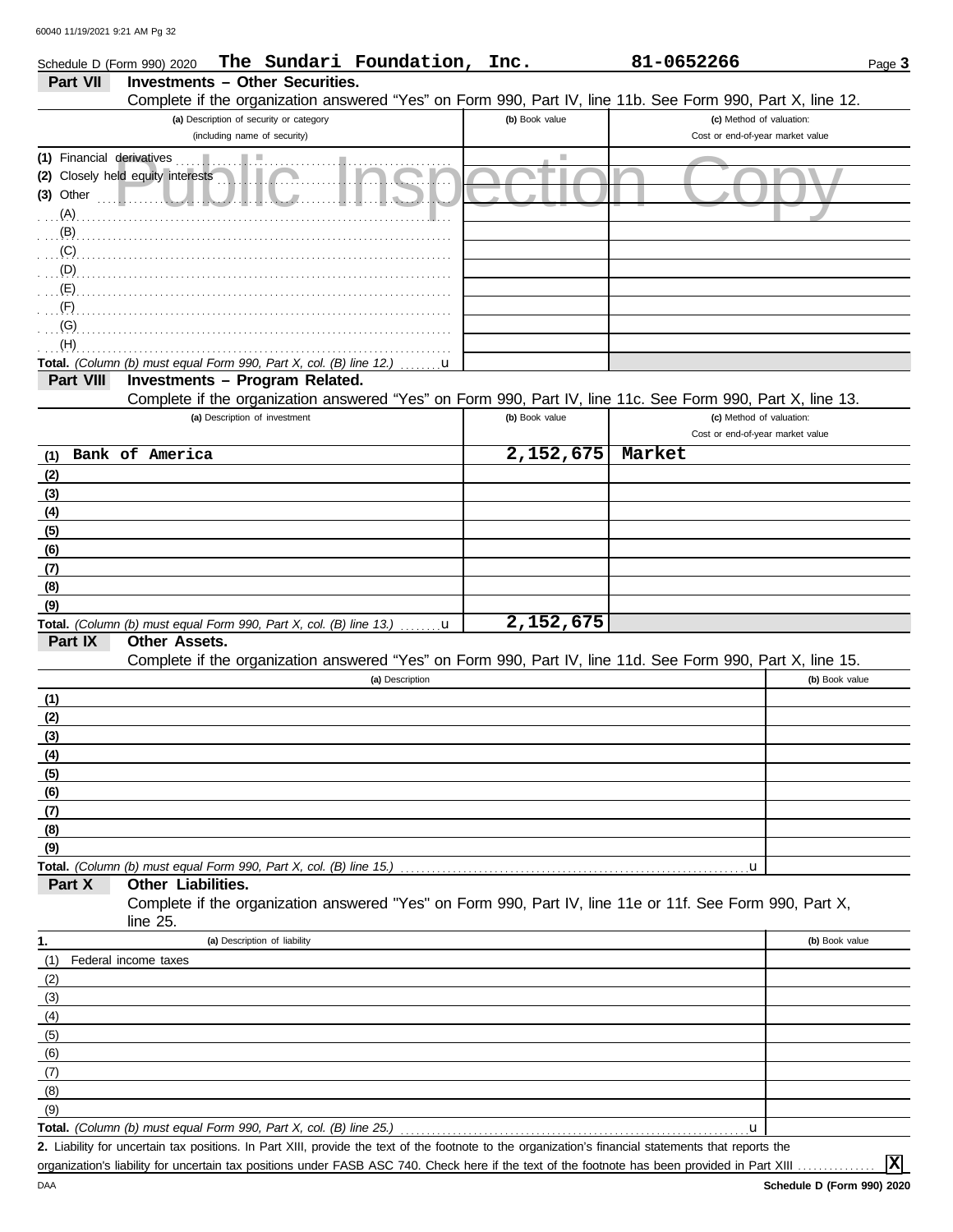|                | Schedule D (Form 990) 2020 The Sundari Foundation, Inc.                                                                                                                                                                             |                | 81-0652266 |                | Page 4                     |
|----------------|-------------------------------------------------------------------------------------------------------------------------------------------------------------------------------------------------------------------------------------|----------------|------------|----------------|----------------------------|
| <b>Part XI</b> | Reconciliation of Revenue per Audited Financial Statements With Revenue per Return.                                                                                                                                                 |                |            |                |                            |
|                | Complete if the organization answered "Yes" on Form 990, Part IV, line 12a.                                                                                                                                                         |                |            |                |                            |
| 1              |                                                                                                                                                                                                                                     |                |            | $\mathbf{1}$   | $\overline{14}$ , 732, 203 |
| 2              | Amounts included on line 1 but not on Form 990, Part VIII, line 12:                                                                                                                                                                 |                |            |                |                            |
| a              |                                                                                                                                                                                                                                     | <b>2a</b>      | 161,867    |                |                            |
| b              | Donated services and use of facilities <b>Community of the service of the service</b> of the service of the service of                                                                                                              | 2 <sub>b</sub> | 305,022    |                |                            |
| c              | Recoveries of prior year grants [1] Martin Martin Martin Martin Martin Martin Martin Martin Martin Martin Martin                                                                                                                    | 2c             |            |                |                            |
| d              |                                                                                                                                                                                                                                     | 2d             | 15,407     |                |                            |
| е              | Add lines 2a through 2d [11] Additional Property and Property and Property and Property and Property and Property and Property and Property and Property and Property and Property and Property and Property and Property and       |                |            | 2e             | 482,296                    |
| 3.             |                                                                                                                                                                                                                                     |                |            | 3              | 14,249,907                 |
| 4              | Amounts included on Form 990, Part VIII, line 12, but not on line 1:                                                                                                                                                                |                |            |                |                            |
|                |                                                                                                                                                                                                                                     | 4a             |            |                |                            |
|                |                                                                                                                                                                                                                                     | 4b             |            |                |                            |
|                | c Add lines 4a and 4b                                                                                                                                                                                                               |                |            | 4c             |                            |
|                |                                                                                                                                                                                                                                     |                |            | 5              | 14,249,907                 |
|                | Reconciliation of Expenses per Audited Financial Statements With Expenses per Return.<br>Part XII                                                                                                                                   |                |            |                |                            |
|                | Complete if the organization answered "Yes" on Form 990, Part IV, line 12a.                                                                                                                                                         |                |            |                |                            |
| 1              |                                                                                                                                                                                                                                     |                |            | $\mathbf{1}$   | $\overline{11,709}$ , 107  |
| 2              | Amounts included on line 1 but not on Form 990, Part IX, line 25:                                                                                                                                                                   |                |            |                |                            |
| a              |                                                                                                                                                                                                                                     | 2a             | 305,022    |                |                            |
|                |                                                                                                                                                                                                                                     | 2 <sub>b</sub> |            |                |                            |
|                | c Other losses <b>contracts</b> and the contract of the contract of the contract of the contract of the contract of the contract of the contract of the contract of the contract of the contract of the contract of the contract of | 2c             |            |                |                            |
|                |                                                                                                                                                                                                                                     | 2d             | 15,407     |                |                            |
|                |                                                                                                                                                                                                                                     |                |            | 2e             | 320,429                    |
| 3.             |                                                                                                                                                                                                                                     |                |            | $\overline{3}$ | 11,388,678                 |
| 4              | Amounts included on Form 990, Part IX, line 25, but not on line 1:                                                                                                                                                                  |                |            |                |                            |
|                |                                                                                                                                                                                                                                     | 4a             |            |                |                            |
|                |                                                                                                                                                                                                                                     | 4b             |            |                |                            |
|                | c Add lines 4a and 4b                                                                                                                                                                                                               |                |            | 4с             |                            |
| 5              |                                                                                                                                                                                                                                     |                |            | 5              | 11,388,678                 |
|                | Part XIII Supplemental Information.                                                                                                                                                                                                 |                |            |                |                            |
|                | Provide the descriptions required for Part II, lines 3, 5, and 9; Part III, lines 1a and 4; Part IV, lines 1b and 2b; Part V, line 4; Part X, line                                                                                  |                |            |                |                            |
|                | 2; Part XI, lines 2d and 4b; and Part XII, lines 2d and 4b. Also complete this part to provide any additional information.                                                                                                          |                |            |                |                            |
|                | Part X - FIN 48 Footnote                                                                                                                                                                                                            |                |            |                |                            |
|                | The Foundation adopted the recognition requirements for uncertain income                                                                                                                                                            |                |            |                |                            |
|                | tax positions as required by generally accepted accounting principles, with                                                                                                                                                         |                |            |                |                            |

no cumulative effect adjustment required. Income tax benefits are

recognized for income tax positions taken or expected to be taken in a tax

return, only when it is determined that the income tax position will more-

likely-than-not be sustained upon examination by taxing authorities. The

Foundation has analyzed tax positions taken for filing with the Internal

Revenue Service and all state jurisdictions where it operates. The

Foundation believes that income tax filing positions will be sustained upon

examination and does not anticipate any adjustments that would result in a

material adverse effect on the Foundation's financial condition, results of

DAA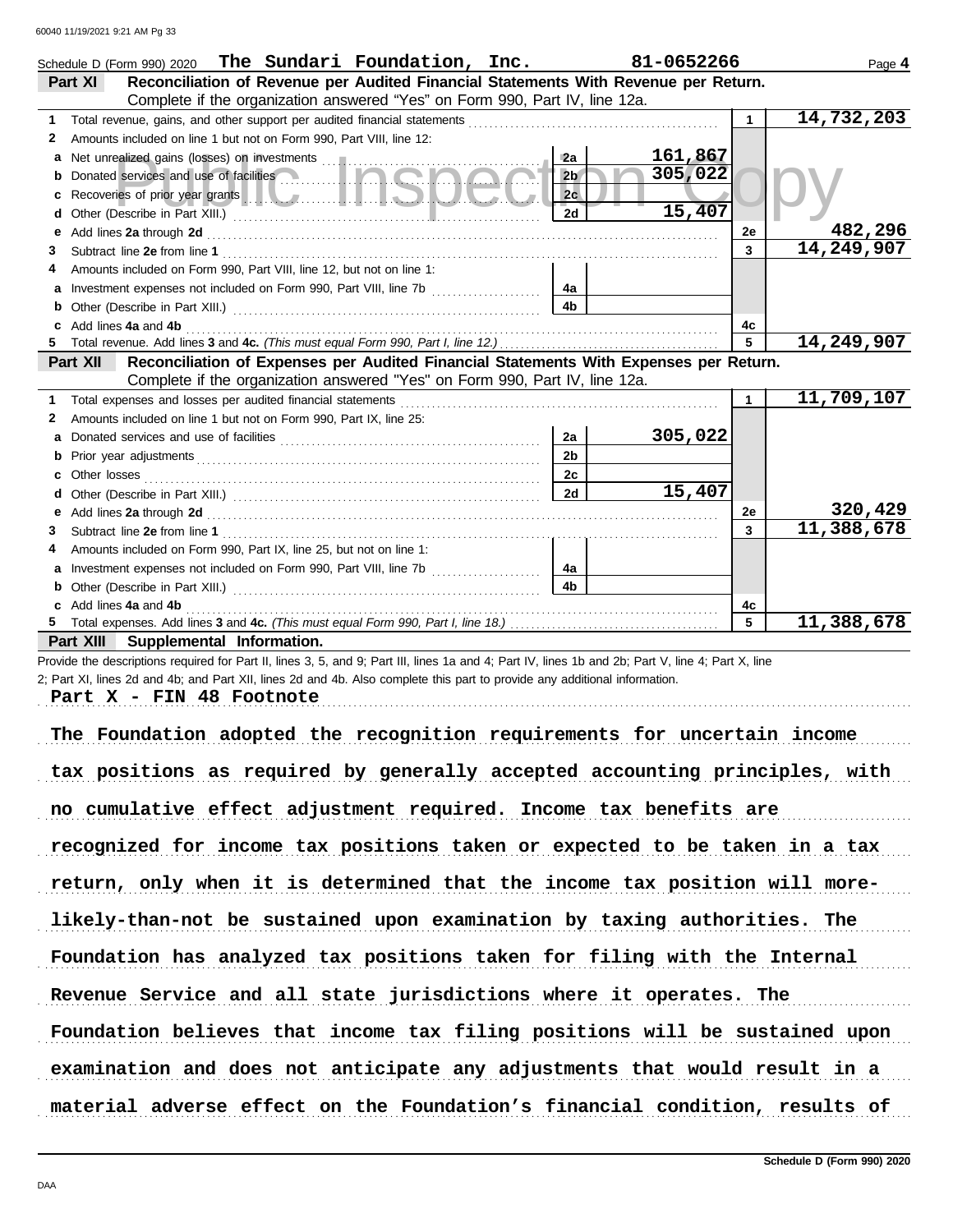| Schedule D (Form 990) 2020 The Sundari Foundation, Inc.<br>Part XIII<br>Supplemental Information (continued) | 81-0652266 | Page 5 |
|--------------------------------------------------------------------------------------------------------------|------------|--------|
| operations or cash flows. Accordingly, the Foundation has not recorded any                                   |            |        |
| reserves, or related accruals for interest and penalties for uncertain                                       |            |        |
| income tax positions at December 31, 2020 or 2019.                                                           |            |        |
| Part XI, Line 2d - Revenue Amounts Included in Financials - Other                                            |            |        |
| Special event expenses                                                                                       | \$.        | 15,407 |
| Part XII, Line 2d - Expense Amounts Included in Financials - Other                                           |            |        |
| Special event expenses                                                                                       | \$.        | 15,407 |
|                                                                                                              |            |        |
|                                                                                                              |            |        |
|                                                                                                              |            |        |
|                                                                                                              |            |        |
|                                                                                                              |            |        |
|                                                                                                              |            |        |
|                                                                                                              |            |        |
|                                                                                                              |            |        |
|                                                                                                              |            |        |
|                                                                                                              |            |        |
|                                                                                                              |            |        |
|                                                                                                              |            |        |
|                                                                                                              |            |        |
|                                                                                                              |            |        |
|                                                                                                              |            |        |
|                                                                                                              |            |        |
|                                                                                                              |            |        |
|                                                                                                              |            |        |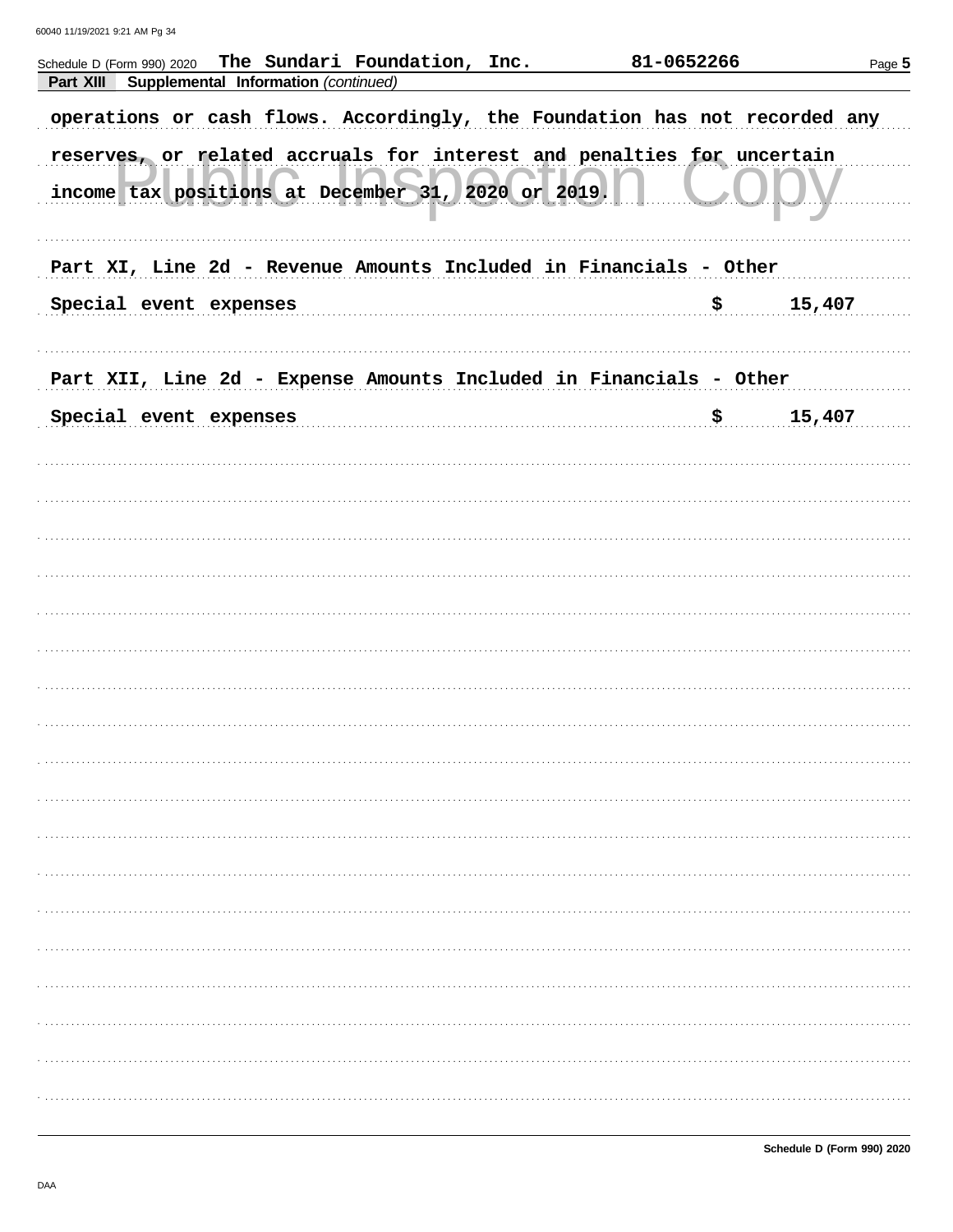| <b>SCHEDULE G</b>                                      |                                  |                                                                                                               |                                       |       |                              | Supplemental Information Regarding Fundraising or Gaming Activities                                                                                                                                                                                     |                                                                                                    | OMB No. 1545-0047            |
|--------------------------------------------------------|----------------------------------|---------------------------------------------------------------------------------------------------------------|---------------------------------------|-------|------------------------------|---------------------------------------------------------------------------------------------------------------------------------------------------------------------------------------------------------------------------------------------------------|----------------------------------------------------------------------------------------------------|------------------------------|
|                                                        | (Form 990 or 990-EZ)             |                                                                                                               |                                       |       |                              | Complete if the organization answered "Yes" on Form 990, Part IV, line 17, 18, or 19, or if the<br>organization entered more than \$15,000 on Form 990-EZ, line 6a.                                                                                     |                                                                                                    |                              |
| Department of the Treasury<br>Internal Revenue Service |                                  |                                                                                                               | L1 Attach to Form 990 or Form 990-EZ. |       |                              | <b>u</b> Go to www.irs.gov/Form990 for instructions and the latest information.                                                                                                                                                                         |                                                                                                    | Open to Public<br>Inspection |
| Name of the organization                               |                                  |                                                                                                               |                                       |       |                              |                                                                                                                                                                                                                                                         | Employer identification number                                                                     |                              |
|                                                        |                                  | The Sundari Foundation, Inc.                                                                                  |                                       |       |                              |                                                                                                                                                                                                                                                         | 81-0652266                                                                                         |                              |
| Part I                                                 |                                  | Form 990-EZ filers are not required to complete this part.                                                    |                                       |       |                              |                                                                                                                                                                                                                                                         | Fundraising Activities. Complete if the organization answered "Yes" on Form 990, Part IV, line 17. |                              |
| 1                                                      |                                  | Indicate whether the organization raised funds through any of the following activities. Check all that apply. |                                       |       |                              |                                                                                                                                                                                                                                                         |                                                                                                    |                              |
| a                                                      | Mail solicitations               |                                                                                                               | e                                     |       |                              | Solicitation of non-government grants                                                                                                                                                                                                                   |                                                                                                    |                              |
| b                                                      | Internet and email solicitations |                                                                                                               |                                       |       |                              | Solicitation of government grants                                                                                                                                                                                                                       |                                                                                                    |                              |
| c                                                      | Phone solicitations              |                                                                                                               | Special fundraising events<br>a       |       |                              |                                                                                                                                                                                                                                                         |                                                                                                    |                              |
|                                                        | In-person solicitations          |                                                                                                               |                                       |       |                              |                                                                                                                                                                                                                                                         |                                                                                                    |                              |
|                                                        |                                  |                                                                                                               |                                       |       |                              | 2a Did the organization have a written or oral agreement with any individual (including officers, directors, trustees,                                                                                                                                  |                                                                                                    |                              |
|                                                        |                                  | compensated at least \$5,000 by the organization.                                                             |                                       |       |                              | or key employees listed in Form 990, Part VII) or entity in connection with professional fundraising services?<br>b If "Yes," list the 10 highest paid individuals or entities (fundraisers) pursuant to agreements under which the fundraiser is to be |                                                                                                    | Yes<br>No                    |
|                                                        |                                  |                                                                                                               |                                       |       | (iii) Did fund-              |                                                                                                                                                                                                                                                         | (v) Amount paid to                                                                                 | (vi) Amount paid to          |
|                                                        |                                  | (i) Name and address of individual                                                                            | (ii) Activity                         |       | raiser have<br>custody or    | (iv) Gross receipts                                                                                                                                                                                                                                     | (or retained by)                                                                                   | (or retained by)             |
|                                                        |                                  | or entity (fundraiser)                                                                                        |                                       |       | control of<br>contributions? | from activity                                                                                                                                                                                                                                           | fundraiser listed in<br>col. (i)                                                                   | organization                 |
|                                                        |                                  |                                                                                                               |                                       | Yes l | No                           |                                                                                                                                                                                                                                                         |                                                                                                    |                              |
| 1                                                      |                                  |                                                                                                               |                                       |       |                              |                                                                                                                                                                                                                                                         |                                                                                                    |                              |
|                                                        |                                  |                                                                                                               |                                       |       |                              |                                                                                                                                                                                                                                                         |                                                                                                    |                              |
| $\mathbf{2}$                                           |                                  |                                                                                                               |                                       |       |                              |                                                                                                                                                                                                                                                         |                                                                                                    |                              |
|                                                        |                                  |                                                                                                               |                                       |       |                              |                                                                                                                                                                                                                                                         |                                                                                                    |                              |
| 3                                                      |                                  |                                                                                                               |                                       |       |                              |                                                                                                                                                                                                                                                         |                                                                                                    |                              |
|                                                        |                                  |                                                                                                               |                                       |       |                              |                                                                                                                                                                                                                                                         |                                                                                                    |                              |
| 4                                                      |                                  |                                                                                                               |                                       |       |                              |                                                                                                                                                                                                                                                         |                                                                                                    |                              |
|                                                        |                                  |                                                                                                               |                                       |       |                              |                                                                                                                                                                                                                                                         |                                                                                                    |                              |
|                                                        |                                  |                                                                                                               |                                       |       |                              |                                                                                                                                                                                                                                                         |                                                                                                    |                              |
| 5                                                      |                                  |                                                                                                               |                                       |       |                              |                                                                                                                                                                                                                                                         |                                                                                                    |                              |
|                                                        |                                  |                                                                                                               |                                       |       |                              |                                                                                                                                                                                                                                                         |                                                                                                    |                              |
| 6                                                      |                                  |                                                                                                               |                                       |       |                              |                                                                                                                                                                                                                                                         |                                                                                                    |                              |
|                                                        |                                  |                                                                                                               |                                       |       |                              |                                                                                                                                                                                                                                                         |                                                                                                    |                              |
|                                                        |                                  |                                                                                                               |                                       |       |                              |                                                                                                                                                                                                                                                         |                                                                                                    |                              |
| 7                                                      |                                  |                                                                                                               |                                       |       |                              |                                                                                                                                                                                                                                                         |                                                                                                    |                              |
|                                                        |                                  |                                                                                                               |                                       |       |                              |                                                                                                                                                                                                                                                         |                                                                                                    |                              |
| 8                                                      |                                  |                                                                                                               |                                       |       |                              |                                                                                                                                                                                                                                                         |                                                                                                    |                              |
|                                                        |                                  |                                                                                                               |                                       |       |                              |                                                                                                                                                                                                                                                         |                                                                                                    |                              |
|                                                        |                                  |                                                                                                               |                                       |       |                              |                                                                                                                                                                                                                                                         |                                                                                                    |                              |
| 9                                                      |                                  |                                                                                                               |                                       |       |                              |                                                                                                                                                                                                                                                         |                                                                                                    |                              |
|                                                        |                                  |                                                                                                               |                                       |       |                              |                                                                                                                                                                                                                                                         |                                                                                                    |                              |
| 10                                                     |                                  |                                                                                                               |                                       |       |                              |                                                                                                                                                                                                                                                         |                                                                                                    |                              |
|                                                        |                                  |                                                                                                               |                                       |       |                              |                                                                                                                                                                                                                                                         |                                                                                                    |                              |
| Total                                                  |                                  |                                                                                                               |                                       |       |                              |                                                                                                                                                                                                                                                         |                                                                                                    |                              |
| 3                                                      |                                  |                                                                                                               |                                       |       |                              | List all states in which the organization is registered or licensed to solicit contributions or has been notified it is exempt from                                                                                                                     |                                                                                                    |                              |
|                                                        | registration or licensing.       |                                                                                                               |                                       |       |                              |                                                                                                                                                                                                                                                         |                                                                                                    |                              |
|                                                        |                                  |                                                                                                               |                                       |       |                              |                                                                                                                                                                                                                                                         |                                                                                                    |                              |
|                                                        |                                  |                                                                                                               |                                       |       |                              |                                                                                                                                                                                                                                                         |                                                                                                    |                              |
|                                                        |                                  |                                                                                                               |                                       |       |                              |                                                                                                                                                                                                                                                         |                                                                                                    |                              |
|                                                        |                                  |                                                                                                               |                                       |       |                              |                                                                                                                                                                                                                                                         |                                                                                                    |                              |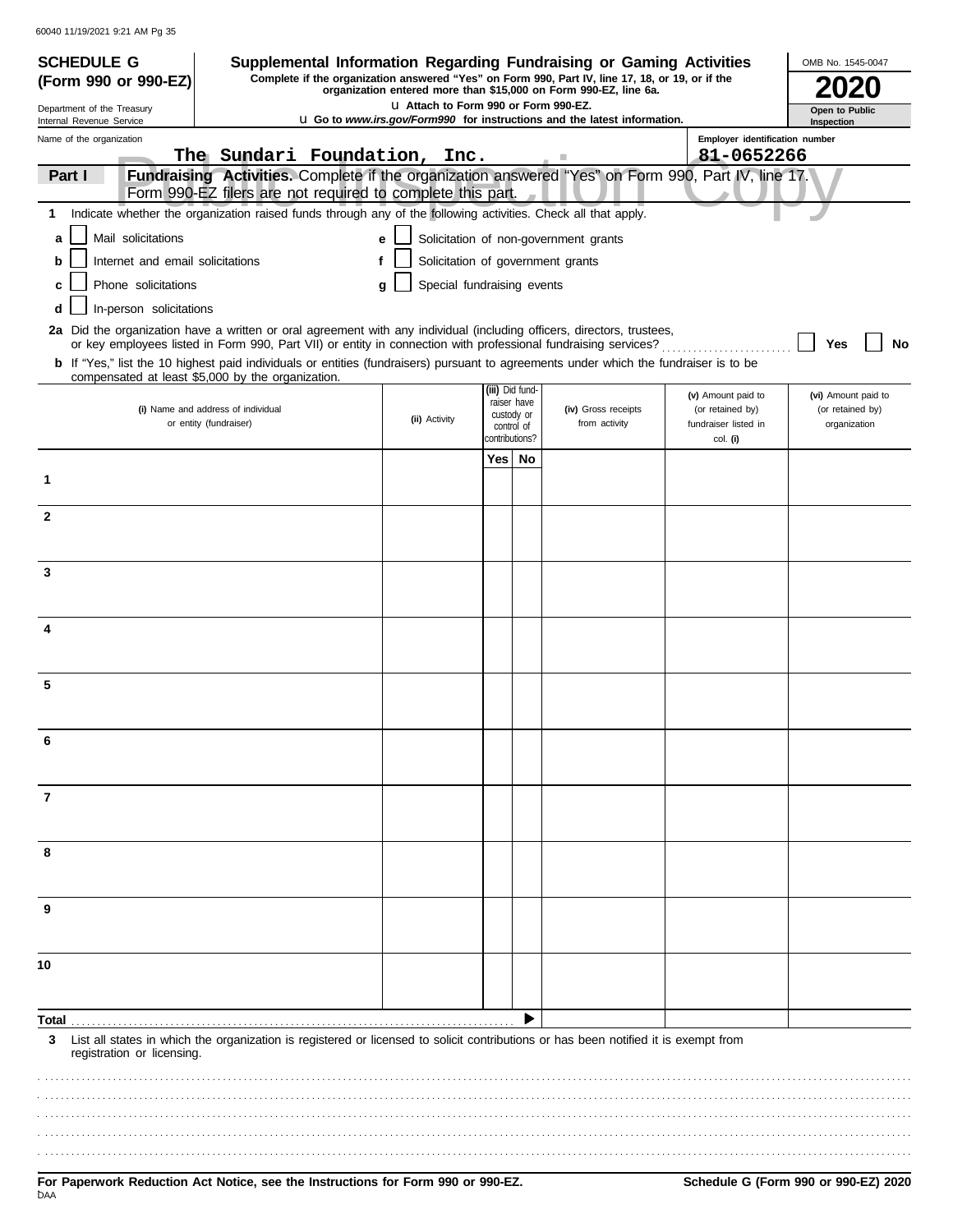|          |          | Schedule G (Form 990 or 990-EZ) 2020 |              |               | The Sundari Foundation, Inc.                     |   | 81-0652266                                                                                                         | Page 2                                              |
|----------|----------|--------------------------------------|--------------|---------------|--------------------------------------------------|---|--------------------------------------------------------------------------------------------------------------------|-----------------------------------------------------|
|          | Part II  |                                      |              |               |                                                  |   | Fundraising Events. Complete if the organization answered "Yes" on Form 990, Part IV, line 18, or reported more    |                                                     |
|          |          |                                      |              |               |                                                  |   | than \$15,000 of fundraising event contributions and gross income on Form 990-EZ, lines 1 and 6b. List events with |                                                     |
|          |          | gross receipts greater than \$5,000. |              |               |                                                  |   |                                                                                                                    |                                                     |
|          |          |                                      | (a) Event #1 |               | (b) Event $#2$                                   |   | (c) Other events                                                                                                   | (d) Total events                                    |
|          |          |                                      | Fundraising  |               |                                                  |   | None                                                                                                               | (add col. (a) through                               |
|          |          |                                      | (event type) |               | (event type)                                     |   | (total number)                                                                                                     | col. (c)                                            |
|          |          |                                      |              |               |                                                  |   |                                                                                                                    |                                                     |
| Revenue  | 1        | Gross receipts                       |              | 358,923       |                                                  |   |                                                                                                                    | 358,923                                             |
|          |          |                                      |              |               |                                                  |   |                                                                                                                    |                                                     |
|          |          | 2 Less: Contributions                |              | 358,923       |                                                  |   |                                                                                                                    | 358,923                                             |
|          |          | 3 Gross income (line 1 minus         |              |               |                                                  |   |                                                                                                                    |                                                     |
|          |          | $line 2)$                            |              |               |                                                  |   |                                                                                                                    |                                                     |
|          |          |                                      |              |               |                                                  |   |                                                                                                                    |                                                     |
|          |          | 4 Cash prizes                        |              |               |                                                  |   |                                                                                                                    |                                                     |
|          |          | 5 Noncash prizes                     |              |               |                                                  |   |                                                                                                                    |                                                     |
|          |          |                                      |              |               |                                                  |   |                                                                                                                    |                                                     |
|          |          | 6 Rent/facility costs                |              |               |                                                  |   |                                                                                                                    |                                                     |
|          |          |                                      |              |               |                                                  |   |                                                                                                                    |                                                     |
| Expenses |          | 7 Food and beverages                 |              |               |                                                  |   |                                                                                                                    |                                                     |
| Direct   |          |                                      |              |               |                                                  |   |                                                                                                                    |                                                     |
|          |          | 8 Entertainment                      |              |               |                                                  |   |                                                                                                                    |                                                     |
|          |          | 9 Other direct expenses              |              | 15,407        |                                                  |   |                                                                                                                    | 15,407                                              |
|          |          |                                      |              |               |                                                  |   |                                                                                                                    |                                                     |
|          |          |                                      |              |               |                                                  |   |                                                                                                                    |                                                     |
|          |          |                                      |              |               |                                                  |   |                                                                                                                    | $\frac{15,407}{-15,407}$                            |
|          | Part III |                                      |              |               |                                                  |   | Gaming. Complete if the organization answered "Yes" on Form 990, Part IV, line 19, or reported more than           |                                                     |
|          |          | \$15,000 on Form 990-EZ, line 6a.    |              |               |                                                  |   |                                                                                                                    |                                                     |
|          |          |                                      | (a) Bingo    |               | (b) Pull tabs/instant<br>bingo/progressive bingo |   | (c) Other gaming                                                                                                   | (d) Total gaming (add<br>col. (a) through col. (c)) |
| Revenue  |          |                                      |              |               |                                                  |   |                                                                                                                    |                                                     |
|          |          | 1 Gross revenue                      |              |               |                                                  |   |                                                                                                                    |                                                     |
|          |          |                                      |              |               |                                                  |   |                                                                                                                    |                                                     |
| 8        |          | 2 Cash prizes                        |              |               |                                                  |   |                                                                                                                    |                                                     |
|          |          |                                      |              |               |                                                  |   |                                                                                                                    |                                                     |
| Expens   |          | 3 Noncash prizes                     |              |               |                                                  |   |                                                                                                                    |                                                     |
| Direct   |          |                                      |              |               |                                                  |   |                                                                                                                    |                                                     |
|          |          | 4 Rent/facility costs                |              |               |                                                  |   |                                                                                                                    |                                                     |
|          |          | 5 Other direct expenses              |              |               |                                                  |   |                                                                                                                    |                                                     |
|          |          |                                      | Yes          | $\sim$ $\sim$ | Yes<br>.                                         | % | <b>Yes</b><br>%                                                                                                    |                                                     |
|          |          | 6 Volunteer labor                    | <b>No</b>    |               | No.                                              |   | No                                                                                                                 |                                                     |
|          |          |                                      |              |               |                                                  |   |                                                                                                                    |                                                     |
|          |          |                                      |              |               |                                                  |   |                                                                                                                    |                                                     |
|          |          |                                      |              |               |                                                  |   |                                                                                                                    |                                                     |
|          |          |                                      |              |               |                                                  |   |                                                                                                                    |                                                     |
| 9        |          |                                      |              |               |                                                  |   |                                                                                                                    |                                                     |
|          |          |                                      |              |               |                                                  |   |                                                                                                                    | Yes<br>No                                           |
|          |          | <b>b</b> If "No," explain:           |              |               |                                                  |   |                                                                                                                    |                                                     |
|          |          |                                      |              |               |                                                  |   |                                                                                                                    |                                                     |
|          |          |                                      |              |               |                                                  |   |                                                                                                                    |                                                     |
|          |          | <b>b</b> If "Yes," explain:          |              |               |                                                  |   |                                                                                                                    | Yes<br>No                                           |
|          |          |                                      |              |               |                                                  |   |                                                                                                                    |                                                     |
|          |          |                                      |              |               |                                                  |   |                                                                                                                    |                                                     |
|          |          |                                      |              |               |                                                  |   |                                                                                                                    |                                                     |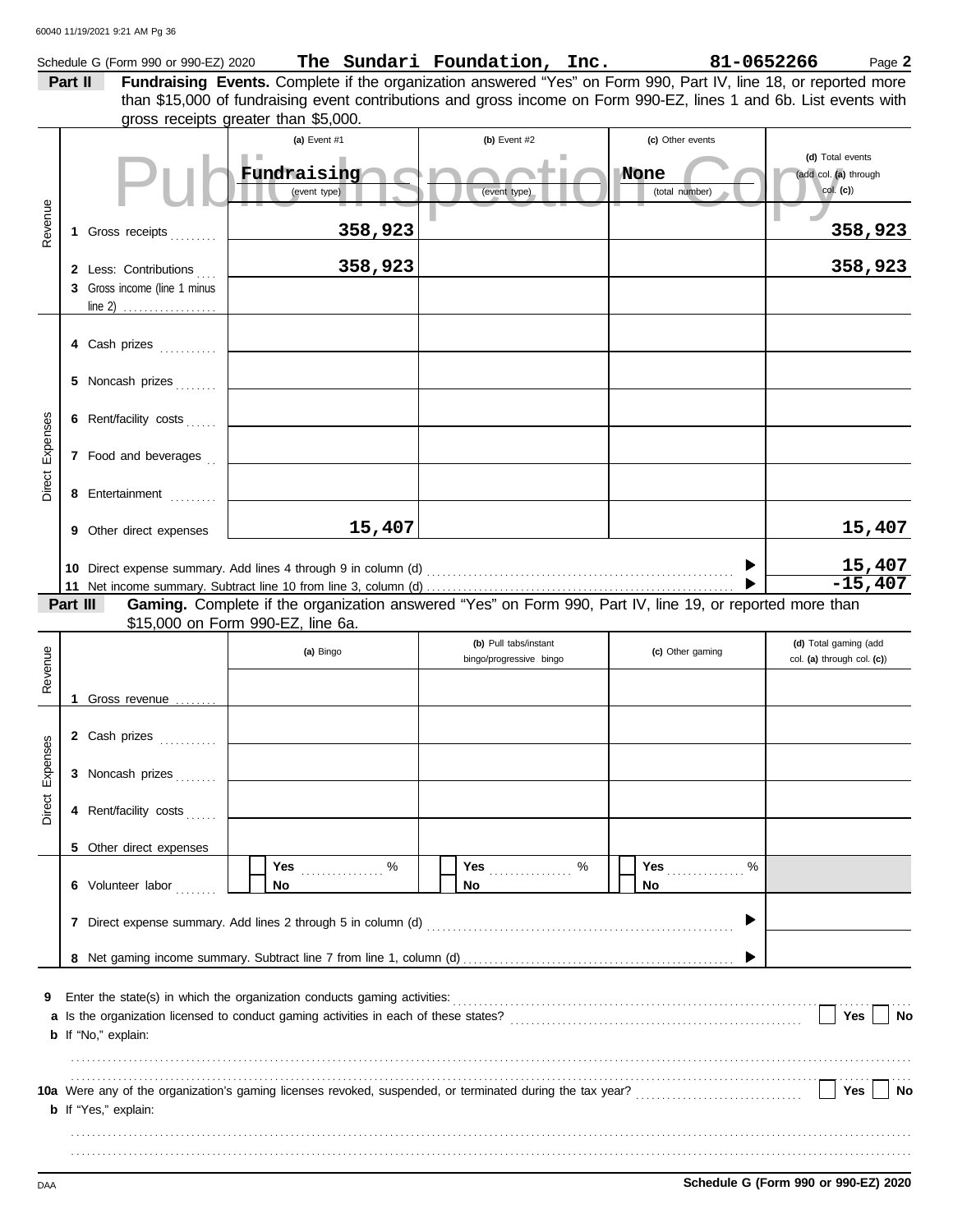|          | Schedule G (Form 990 or 990-EZ) 2020                                                                                                                                                                                                |          |                        | The Sundari Foundation, Inc.                                                                                                                                                                                             | 81-0652266 |     | Page 3    |
|----------|-------------------------------------------------------------------------------------------------------------------------------------------------------------------------------------------------------------------------------------|----------|------------------------|--------------------------------------------------------------------------------------------------------------------------------------------------------------------------------------------------------------------------|------------|-----|-----------|
| 11<br>12 | Is the organization a grantor, beneficiary or trustee of a trust, or a member of a partnership or other entity                                                                                                                      |          |                        |                                                                                                                                                                                                                          |            | Yes | No        |
|          |                                                                                                                                                                                                                                     |          |                        |                                                                                                                                                                                                                          |            | Yes | No        |
| 13       | Indicate the percentage of gaming activity conducted in:                                                                                                                                                                            |          |                        |                                                                                                                                                                                                                          | 13a        |     |           |
| a<br>b   |                                                                                                                                                                                                                                     |          |                        |                                                                                                                                                                                                                          | 13b        |     | %<br>$\%$ |
| 14       | Enter the name and address of the person who prepares the organization's gaming/special events books and<br>records:                                                                                                                |          |                        |                                                                                                                                                                                                                          |            |     |           |
|          |                                                                                                                                                                                                                                     |          |                        |                                                                                                                                                                                                                          |            |     |           |
|          | Address <b>u</b>                                                                                                                                                                                                                    |          |                        |                                                                                                                                                                                                                          |            |     |           |
|          | 15a Does the organization have a contract with a third party from whom the organization receives gaming<br>revenue?                                                                                                                 |          |                        |                                                                                                                                                                                                                          |            | Yes | No        |
| b        |                                                                                                                                                                                                                                     |          |                        |                                                                                                                                                                                                                          |            |     |           |
|          | If "Yes," enter name and address of the third party:                                                                                                                                                                                |          |                        |                                                                                                                                                                                                                          |            |     |           |
|          |                                                                                                                                                                                                                                     |          |                        |                                                                                                                                                                                                                          |            |     |           |
|          | Address <b>u</b>                                                                                                                                                                                                                    |          |                        |                                                                                                                                                                                                                          |            |     |           |
| 16       | Gaming manager information:                                                                                                                                                                                                         |          |                        |                                                                                                                                                                                                                          |            |     |           |
|          | Name <b>u</b>                                                                                                                                                                                                                       |          |                        |                                                                                                                                                                                                                          |            |     |           |
|          |                                                                                                                                                                                                                                     |          |                        |                                                                                                                                                                                                                          |            |     |           |
|          | Description of services provided <b>u</b> electron contract the contract of the contract of the contract of the contract of the contract of the contract of the contract of the contract of the contract of the contract of the con |          |                        |                                                                                                                                                                                                                          |            |     |           |
|          | Director/officer                                                                                                                                                                                                                    | Employee | Independent contractor |                                                                                                                                                                                                                          |            |     |           |
| 17       | Mandatory distributions:                                                                                                                                                                                                            |          |                        |                                                                                                                                                                                                                          |            |     |           |
|          | Is the organization required under state law to make charitable distributions from the gaming proceeds to<br>retain the state gaming license?                                                                                       |          |                        |                                                                                                                                                                                                                          |            | Yes | No        |
|          | Enter the amount of distributions required under state law to be distributed to other exempt organizations or                                                                                                                       |          |                        |                                                                                                                                                                                                                          |            |     |           |
|          | spent in the organization's own exempt activities during the tax year $\mathbf{u}$ \$<br>Part IV<br>See instructions.                                                                                                               |          |                        | Supplemental Information. Provide the explanations required by Part I, line 2b, columns (iii) and (v); and<br>Part III, lines 9, 9b, 10b, 15b, 15c, 16, and 17b, as applicable. Also provide any additional information. |            |     |           |
|          |                                                                                                                                                                                                                                     |          |                        |                                                                                                                                                                                                                          |            |     |           |
|          |                                                                                                                                                                                                                                     |          |                        |                                                                                                                                                                                                                          |            |     |           |
|          |                                                                                                                                                                                                                                     |          |                        |                                                                                                                                                                                                                          |            |     |           |
|          |                                                                                                                                                                                                                                     |          |                        |                                                                                                                                                                                                                          |            |     |           |
|          |                                                                                                                                                                                                                                     |          |                        |                                                                                                                                                                                                                          |            |     |           |
|          |                                                                                                                                                                                                                                     |          |                        |                                                                                                                                                                                                                          |            |     |           |
|          |                                                                                                                                                                                                                                     |          |                        |                                                                                                                                                                                                                          |            |     |           |
|          |                                                                                                                                                                                                                                     |          |                        |                                                                                                                                                                                                                          |            |     |           |
|          |                                                                                                                                                                                                                                     |          |                        |                                                                                                                                                                                                                          |            |     |           |
|          |                                                                                                                                                                                                                                     |          |                        |                                                                                                                                                                                                                          |            |     |           |
|          |                                                                                                                                                                                                                                     |          |                        |                                                                                                                                                                                                                          |            |     |           |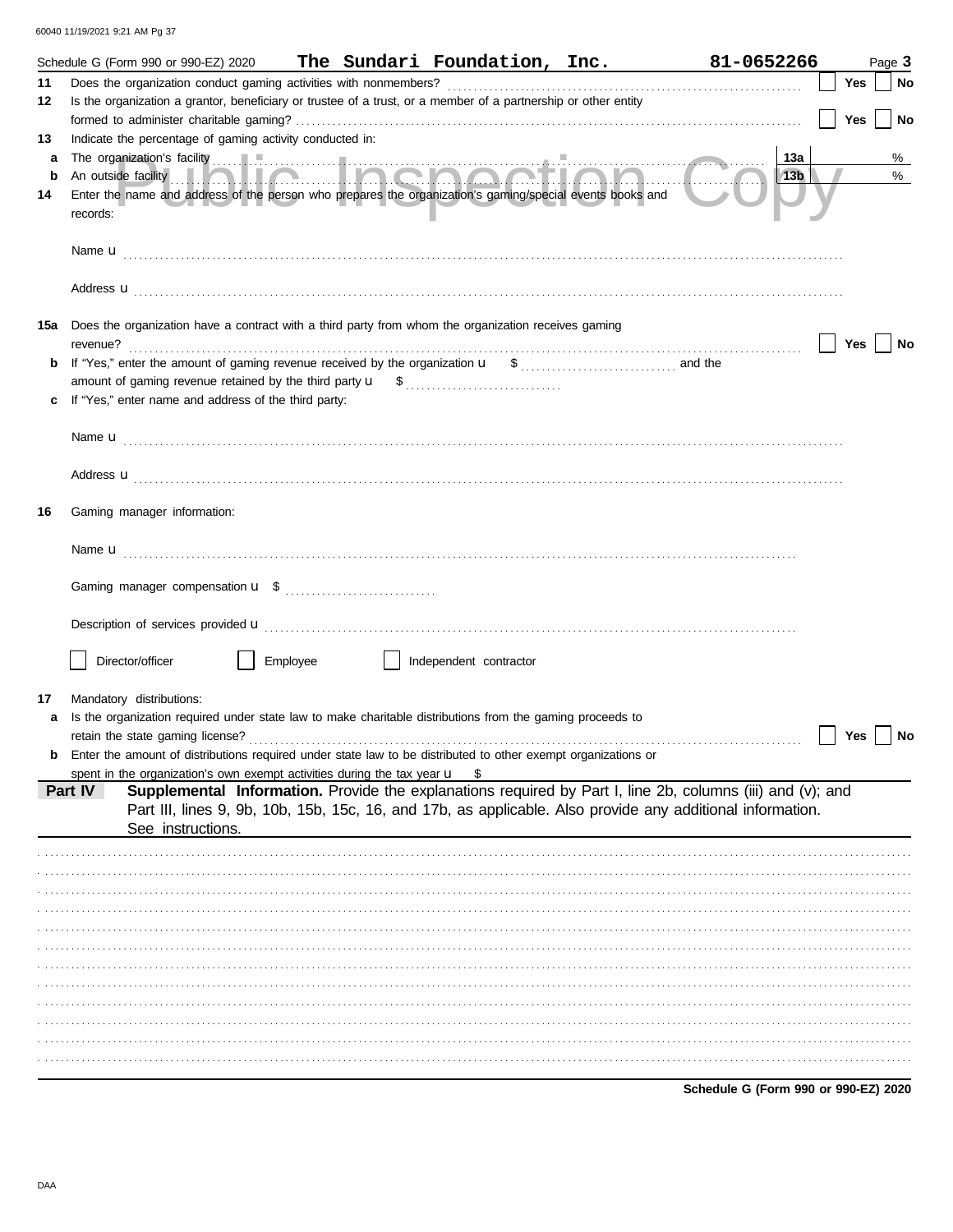| <b>SCHEDULE M</b><br><b>Noncash Contributions</b> | OMB No. 1545-0047          |                                                                                                                    |                        |                              |                                                                                       |            |                                              |                  |  |
|---------------------------------------------------|----------------------------|--------------------------------------------------------------------------------------------------------------------|------------------------|------------------------------|---------------------------------------------------------------------------------------|------------|----------------------------------------------|------------------|--|
|                                                   | (Form 990)                 |                                                                                                                    |                        |                              |                                                                                       |            | 2020                                         |                  |  |
|                                                   |                            |                                                                                                                    |                        |                              | La Complete if the organizations answered "Yes" on Form 990, Part IV, lines 29 or 30. |            |                                              |                  |  |
|                                                   | Department of the Treasury |                                                                                                                    | La Attach to Form 990. |                              |                                                                                       |            | <b>Open To Public</b>                        |                  |  |
|                                                   | Internal Revenue Service   |                                                                                                                    |                        |                              | <b>u</b> Go to www.irs.gov/Form990 for instructions and the latest information.       |            | Inspection<br>Employer identification number |                  |  |
|                                                   | Name of the organization.  |                                                                                                                    |                        | The Sundari Foundation, Inc. | ٠                                                                                     |            | 81-0652266                                   |                  |  |
|                                                   | Part I                     | <b>Types of Property</b>                                                                                           |                        |                              |                                                                                       |            |                                              |                  |  |
|                                                   |                            |                                                                                                                    | (a)                    | (b)                          | (c)                                                                                   |            | (d)                                          |                  |  |
|                                                   |                            |                                                                                                                    | Check if               | Number of contributions or   | Noncash contribution<br>amounts reported on                                           |            | Method of determining                        |                  |  |
|                                                   |                            |                                                                                                                    | applicable             | items contributed            | Form 990, Part VIII, line 1g                                                          |            | noncash contribution amounts                 |                  |  |
| 1.                                                |                            | Art - Works of art                                                                                                 |                        |                              |                                                                                       |            |                                              |                  |  |
| 2                                                 |                            | Art - Historical treasures                                                                                         |                        |                              |                                                                                       |            |                                              |                  |  |
| 3                                                 |                            | Art - Fractional interests                                                                                         |                        |                              |                                                                                       |            |                                              |                  |  |
| 4                                                 |                            | Books and publications                                                                                             |                        |                              |                                                                                       |            |                                              |                  |  |
| 5                                                 |                            | Clothing and household                                                                                             |                        |                              |                                                                                       |            |                                              |                  |  |
|                                                   |                            | $\mathsf{goods}\xrightarrow{\hspace{0.5cm}}$                                                                       | X                      |                              | 1,512,521                                                                             | <b>FMV</b> |                                              |                  |  |
| 6                                                 |                            | Cars and other vehicles                                                                                            |                        |                              |                                                                                       |            |                                              |                  |  |
| 7                                                 |                            | Boats and planes                                                                                                   |                        |                              |                                                                                       |            |                                              |                  |  |
| 8                                                 |                            | Intellectual property                                                                                              |                        |                              |                                                                                       |            |                                              |                  |  |
| 9                                                 |                            | Securities - Publicly traded                                                                                       |                        |                              |                                                                                       |            |                                              |                  |  |
| 10                                                |                            | Securities - Closely held stock                                                                                    |                        |                              |                                                                                       |            |                                              |                  |  |
| 11                                                |                            | Securities - Partnership, LLC,                                                                                     |                        |                              |                                                                                       |            |                                              |                  |  |
|                                                   |                            | or trust interests                                                                                                 |                        |                              |                                                                                       |            |                                              |                  |  |
| $12 \,$                                           |                            | Securities - Miscellaneous                                                                                         |                        |                              |                                                                                       |            |                                              |                  |  |
| 13                                                |                            | Qualified conservation                                                                                             |                        |                              |                                                                                       |            |                                              |                  |  |
|                                                   |                            | contribution - Historic                                                                                            |                        |                              |                                                                                       |            |                                              |                  |  |
|                                                   |                            | structures                                                                                                         |                        |                              |                                                                                       |            |                                              |                  |  |
| 14                                                |                            | Qualified conservation                                                                                             |                        |                              |                                                                                       |            |                                              |                  |  |
|                                                   |                            |                                                                                                                    |                        |                              |                                                                                       |            |                                              |                  |  |
| 15                                                |                            | Real estate - Residential                                                                                          |                        |                              |                                                                                       |            |                                              |                  |  |
| 16                                                |                            | Real estate - Commercial                                                                                           |                        |                              |                                                                                       |            |                                              |                  |  |
| 17                                                |                            | Real estate - Other                                                                                                |                        |                              |                                                                                       |            |                                              |                  |  |
| 18                                                |                            | Collectibles                                                                                                       | X                      | 1                            | 338,870                                                                               | <b>FMV</b> |                                              |                  |  |
| 19                                                |                            | Food inventory                                                                                                     |                        |                              |                                                                                       |            |                                              |                  |  |
| 20                                                |                            | Drugs and medical supplies                                                                                         |                        |                              |                                                                                       |            |                                              |                  |  |
| 21                                                | Taxidermy                  |                                                                                                                    |                        |                              |                                                                                       |            |                                              |                  |  |
| 22                                                |                            | Historical artifacts                                                                                               |                        |                              |                                                                                       |            |                                              |                  |  |
| 23<br>24                                          |                            | Scientific specimens<br>Archeological artifacts                                                                    |                        |                              |                                                                                       |            |                                              |                  |  |
| 25                                                |                            | Other u( Shelter Supplie)                                                                                          | x                      | 1                            | 855,367                                                                               | <b>FMV</b> |                                              |                  |  |
| 26                                                |                            |                                                                                                                    |                        |                              |                                                                                       |            |                                              |                  |  |
| 27                                                |                            |                                                                                                                    |                        |                              |                                                                                       |            |                                              |                  |  |
| 28                                                | Other $\mathbf{u}$ (       |                                                                                                                    |                        |                              |                                                                                       |            |                                              |                  |  |
| 29                                                |                            | Number of Forms 8283 received by the organization during the tax year for contributions for                        |                        |                              |                                                                                       |            |                                              |                  |  |
|                                                   |                            | which the organization completed Form 8283, Part IV, Donee Acknowledgement [ [ [ [ [ ] ] ]                         |                        |                              |                                                                                       | 29         |                                              |                  |  |
|                                                   |                            |                                                                                                                    |                        |                              |                                                                                       |            |                                              | <b>Yes</b><br>No |  |
| 30a                                               |                            | During the year, did the organization receive by contribution any property reported in Part I, lines 1 through     |                        |                              |                                                                                       |            |                                              |                  |  |
|                                                   |                            | 28, that it must hold for at least three years from the date of the initial contribution, and which isn't required |                        |                              |                                                                                       |            |                                              |                  |  |
|                                                   |                            |                                                                                                                    |                        |                              |                                                                                       |            | 30a                                          | x                |  |
| b                                                 |                            | If "Yes," describe the arrangement in Part II.                                                                     |                        |                              |                                                                                       |            |                                              |                  |  |
| 31                                                |                            | Does the organization have a gift acceptance policy that requires the review of any nonstandard                    |                        |                              |                                                                                       |            |                                              |                  |  |
|                                                   | contributions?             |                                                                                                                    |                        |                              |                                                                                       |            | 31                                           | X                |  |
| 32a                                               |                            | Does the organization hire or use third parties or related organizations to solicit, process, or sell noncash      |                        |                              |                                                                                       |            |                                              |                  |  |
|                                                   | contributions?             |                                                                                                                    |                        |                              |                                                                                       |            | 32a                                          | x                |  |
| b                                                 |                            | If "Yes," describe in Part II.                                                                                     |                        |                              |                                                                                       |            |                                              |                  |  |
| 33                                                |                            | If the organization didn't report an amount in column (c) for a type of property for which column (a) is checked,  |                        |                              |                                                                                       |            |                                              |                  |  |
|                                                   |                            | describe in Part II.                                                                                               |                        |                              |                                                                                       |            |                                              |                  |  |

**For Paperwork Reduction Act Notice, see the Instructions for Form 990. Schedule M (Form 990) 2020**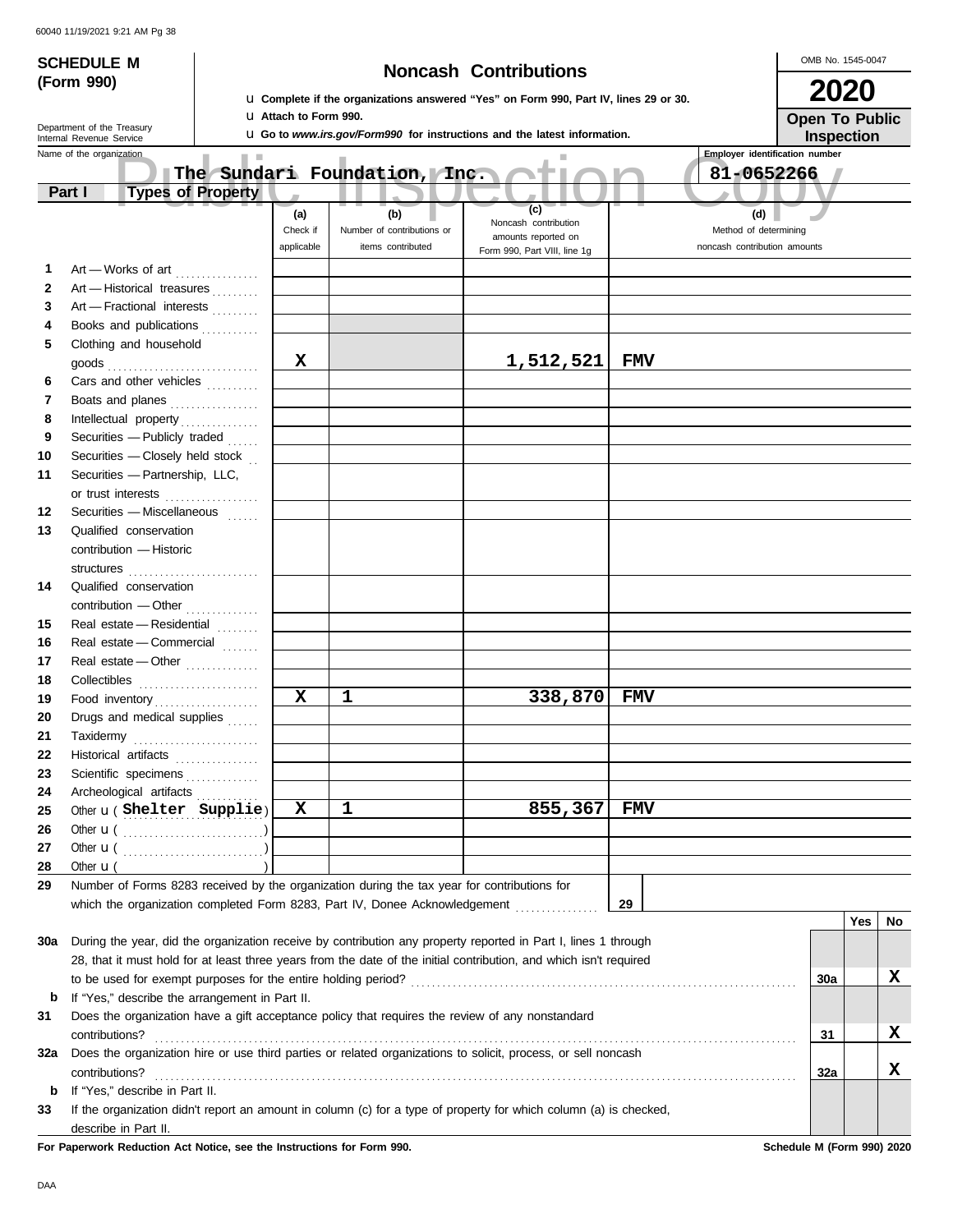|  | 60040 11/19/2021 9:21 AM Pg 39 |  |  |  |
|--|--------------------------------|--|--|--|
|--|--------------------------------|--|--|--|

| Schedule M (Form 990) 2020 The Sundari Foundation, Inc. 81-0652266<br>Part II Supplemental Information. Provide the information required by Part I, lines 30b, 32b, and 33, and whether |  |  |  | Page 2 |
|-----------------------------------------------------------------------------------------------------------------------------------------------------------------------------------------|--|--|--|--------|
| the organization is reporting in Part I, column (b), the number of contributions, the number of items received,                                                                         |  |  |  |        |
| or a combination of both. Also complete this part for any additional information.                                                                                                       |  |  |  |        |
|                                                                                                                                                                                         |  |  |  |        |
| <b>Public Inspection Copy</b>                                                                                                                                                           |  |  |  |        |
|                                                                                                                                                                                         |  |  |  |        |
|                                                                                                                                                                                         |  |  |  |        |
|                                                                                                                                                                                         |  |  |  |        |
|                                                                                                                                                                                         |  |  |  |        |
|                                                                                                                                                                                         |  |  |  |        |
|                                                                                                                                                                                         |  |  |  |        |
|                                                                                                                                                                                         |  |  |  |        |
|                                                                                                                                                                                         |  |  |  |        |
|                                                                                                                                                                                         |  |  |  |        |
|                                                                                                                                                                                         |  |  |  |        |
|                                                                                                                                                                                         |  |  |  |        |
|                                                                                                                                                                                         |  |  |  |        |
|                                                                                                                                                                                         |  |  |  |        |
|                                                                                                                                                                                         |  |  |  |        |
|                                                                                                                                                                                         |  |  |  |        |
|                                                                                                                                                                                         |  |  |  |        |
|                                                                                                                                                                                         |  |  |  |        |
|                                                                                                                                                                                         |  |  |  |        |
|                                                                                                                                                                                         |  |  |  |        |
|                                                                                                                                                                                         |  |  |  |        |
|                                                                                                                                                                                         |  |  |  |        |
|                                                                                                                                                                                         |  |  |  |        |
|                                                                                                                                                                                         |  |  |  |        |
|                                                                                                                                                                                         |  |  |  |        |
|                                                                                                                                                                                         |  |  |  |        |
|                                                                                                                                                                                         |  |  |  |        |
|                                                                                                                                                                                         |  |  |  |        |
|                                                                                                                                                                                         |  |  |  |        |
|                                                                                                                                                                                         |  |  |  |        |
|                                                                                                                                                                                         |  |  |  |        |
|                                                                                                                                                                                         |  |  |  |        |
|                                                                                                                                                                                         |  |  |  |        |
|                                                                                                                                                                                         |  |  |  |        |
|                                                                                                                                                                                         |  |  |  |        |
|                                                                                                                                                                                         |  |  |  |        |
|                                                                                                                                                                                         |  |  |  |        |
|                                                                                                                                                                                         |  |  |  |        |
|                                                                                                                                                                                         |  |  |  |        |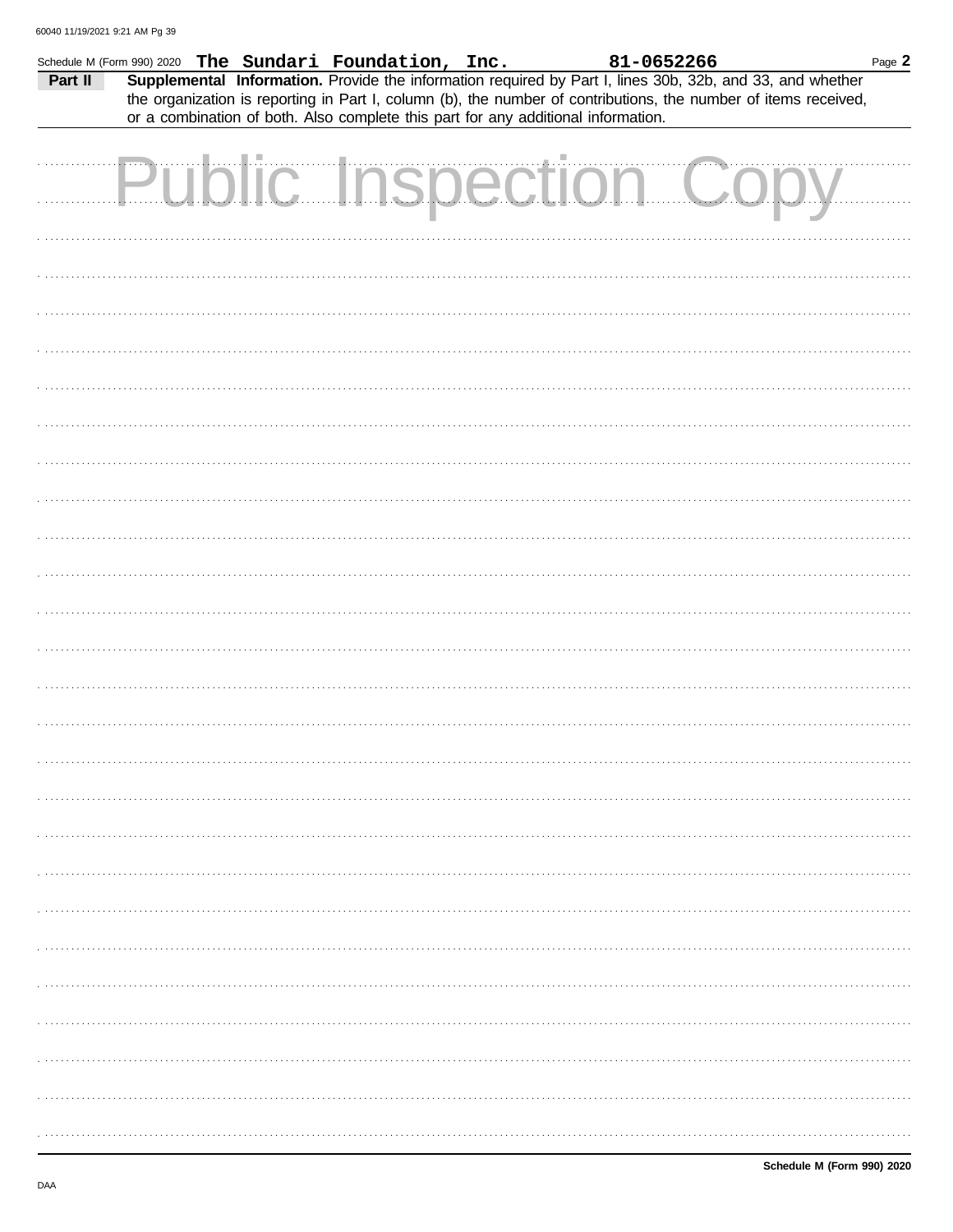**SCHEDULE O Supplemental Information to Form 990 or 990-EZ**

**Form 990 or 990-EZ or to provide any additional information. (Form 990 or 990-EZ) Complete to provide information for responses to specific questions on**

> u **Attach to Form 990 or 990-EZ.** u **Go to** *www.irs.gov/Form990* **for the latest information.**

**Open to Public Inspection**

OMB No. 1545-0047

**2020**

Internal Revenue Service Department of the Treasury

**The Sundari Foundation, Inc. 81-0652266**

Service<br>ganization The Sundari Foundation, Inc. (2007) Contract information.<br>The Sundari Foundation, Inc. (2008) Contract information Contract information and Employer identification number Name of the organization **Employer identification number** 

Form 990 - Organization's Mission (1998) (1999) (1999) (1999) (1999) (1999) (1999) (1999) (1999) (1999) (1999)

Our mission is to improve the lives of homeless women, youth and children by providing sanctuary, support, education, tools and resources that empower them to improve the quality of their lives on every level, achieve greater self sufficiency, and build safe, secure lives. If their dreams come true, we enrich our community with the fruit of their potential realized. To support our mission we also advocate on behalf of homeless women, youth and children to raise awareness of their special needs. The orgnization inspires innovative, holistic solutions that truly break the cycle of childhood abuse, domestic violence and homelessness, and advance research and enlightened social social policies for greater understanding, social inclusion and resources for homeless women and children. Our vision is that every homeless woman, youth and child will have the opportunity to heal, learn and grow, build the foundation for a brighter future, and blossom as to who they are truly meant to be.

Form 990, Part III, Line 4a - First Accomplishment Operation of residential facility and resource center, known as Lotus House Women's Shelter, providing free shelter, holistic support services and access to wide range of community resources for homeless women and children, including: food, clothing, counseling, job readiness training and educational workshops, access to medical and mental health treatment, prenatal care, birthing and parenting classes, infant supplies, and a host of enrichment activities. The Foundation services include: 350,000 nutritious meals served annually measurement and nutritions and nutritious meals served annually

. . . . . . . . . . . . . . . . . . . . . . . . . . . . . . . . . . . . . . . . . . . . . . . . . . . . . . . . . . . . . . . . . . . . . . . . . . . . . . . . . . . . . . . . . . . . . . . . . . . . . . . . . . . . . . . . . . . . . . . . . . . . . . . . . . . . . . . . . . . . . . . . . . . . . . . . . . . . . . . . . . . . . . .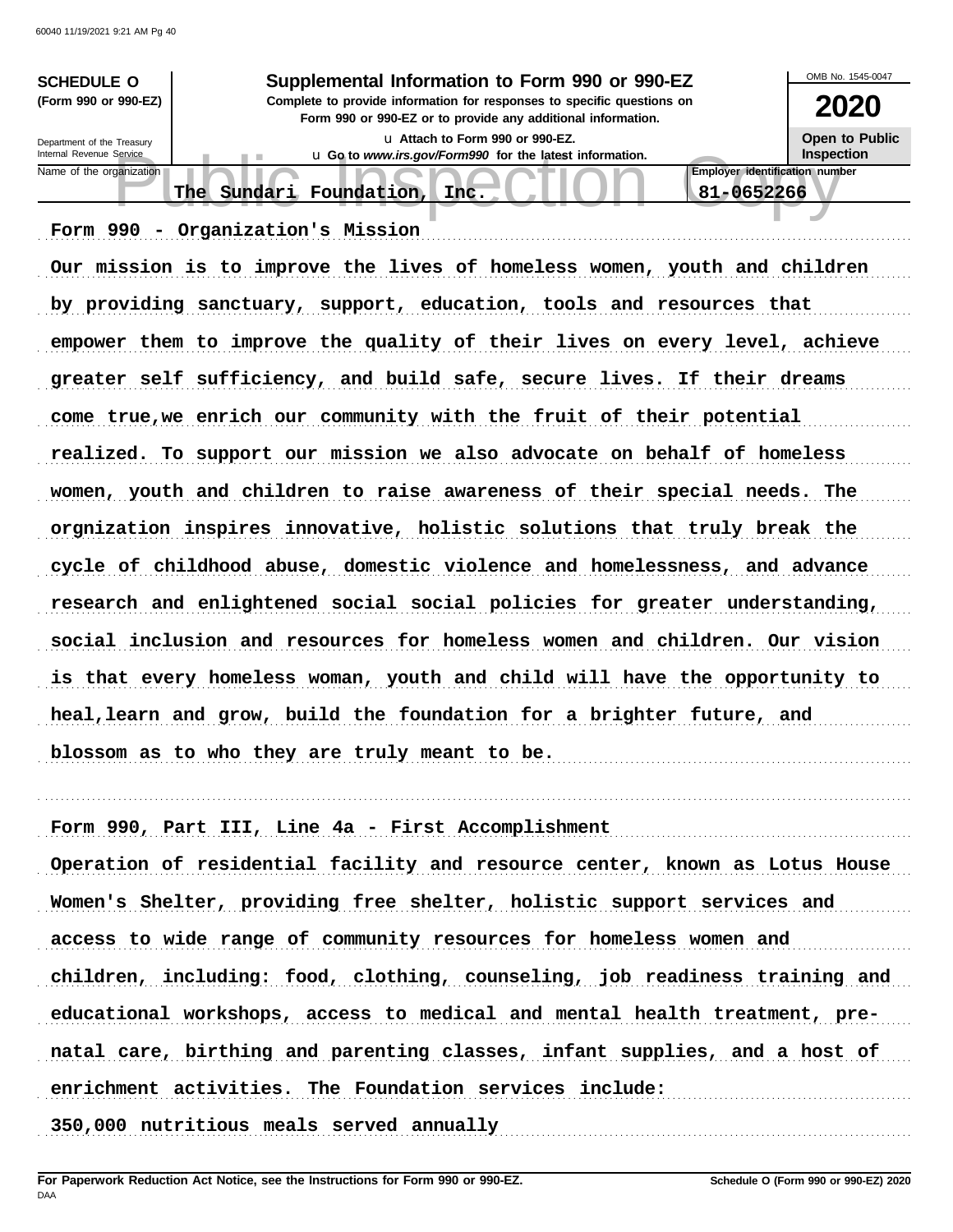| Schedule O (Form 990 or 990-EZ) 2020                                                                                                                         | Page 2                                       |
|--------------------------------------------------------------------------------------------------------------------------------------------------------------|----------------------------------------------|
| Name of the organization<br>The Sundari Foundation, Inc.                                                                                                     | Employer identification number<br>81-0652266 |
| 182,000 shelter bed nights annually<br>500+ women, youth, and children sheltered nightly<br>240+ newborns who call Lotus House their first home and counting |                                              |
| 14,500+ counseling sessions offered annually                                                                                                                 |                                              |
| 2,500+ health care appointments and referrals made annually                                                                                                  |                                              |
| 100,000+ diapers provided to infants and toddlers annually                                                                                                   |                                              |
| In 2020, 1,354+ women, youth, and children were sheltered in our                                                                                             |                                              |
| facilities.                                                                                                                                                  |                                              |
| After its initial formation, the Foundation concentrated its efforts on                                                                                      |                                              |
| providing relief to homeless, poor, distressed and disadvantaged women and                                                                                   |                                              |
| children. It established Lotus House as a prototype women's resource center                                                                                  |                                              |
| and emergency shelter facility.                                                                                                                              |                                              |
| Form 990, Part VI, Line 2 - Related Party Information Among Officers<br>Kathryn Villano MD<br>Julie Lotspeich                                                |                                              |
| Director<br>Director                                                                                                                                         |                                              |
| Siblings                                                                                                                                                     |                                              |
| Form 990, Part VI, Line 11b - Organization's Process to Review Form 990                                                                                      |                                              |
| The draft of form 990 is provided to the Board for review and comments,                                                                                      |                                              |
| prior to filing, in addition to being reviewed and approved by the                                                                                           |                                              |
| President of the Foundation.                                                                                                                                 |                                              |
| Form 990, Part VI, Line 12c - Enforcement of Conflicts Policy                                                                                                |                                              |
| No officer or employee shall solicit or accept any gift, gratuity, favor,                                                                                    |                                              |
|                                                                                                                                                              |                                              |
| compensation, or anything of value, in cash or in-kind, from any existing                                                                                    |                                              |
| or prospective contractor or recipient or beneficiary of expenditures of                                                                                     |                                              |
|                                                                                                                                                              | Page 1 of 3                                  |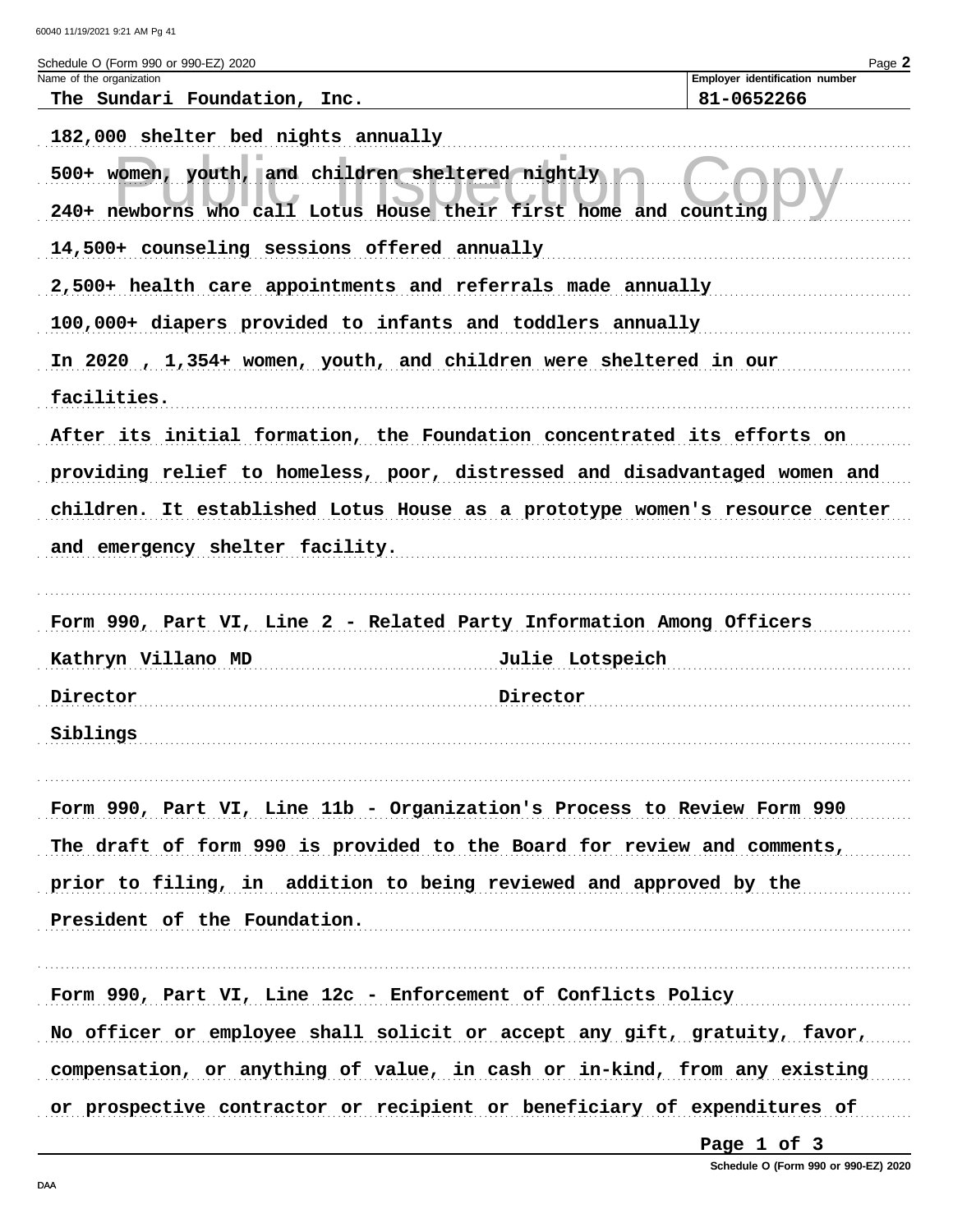| Schedule O (Form 990 or 990-EZ) 2020 |                                | $P$ aqe $\blacktriangle$ |
|--------------------------------------|--------------------------------|--------------------------|
| Name of the organization             | Employer identification number |                          |
| Sundari Foundation,<br>The<br>Inc.   | 81-0652266                     |                          |

the Fund, except for a gift that is an unsolicited item of nominal value or as otherwise may be fully disclosed to and expressly approved by the Board. No officer, employee or agent may participate in the selection, award or administration of a contract supported by grant program funds from governmental sources if a real or apparent conflict of interest would be involved. Such a conflict may arise when any of the following has a financial or other interest in the Firm selected for the award: an employee, officer or agent of the Fund; any member of an employee's, officer's or agent's immediate family; and employee's, agent's or officer's partner; or an organization which employs or is about to employ any of the parties in the preceding sections.

Form 990, Part VI, Line 15a - Compensation Process for Top Official Special procedures are in place for board review if there should be a compensation level for an employee exceeding \$125,000. Compensation for all employees is reviewed and subject to board approval annually.

Form 990, Part VI, Line 15b - Compensation Process for Officers Special procedures are in place for board review if there should be a compensation level for an employee exceeding \$125,000. Compensation for all employees is reviewed and subject to board approval annually.

Form 990, Part VI, Line 19 - Governing Documents Disclosure Explanation The Organization makes its governing documents, conflict of interest policy, and financial statements available to the public upon request and on its own website. This information is also posted on Guidestar's website.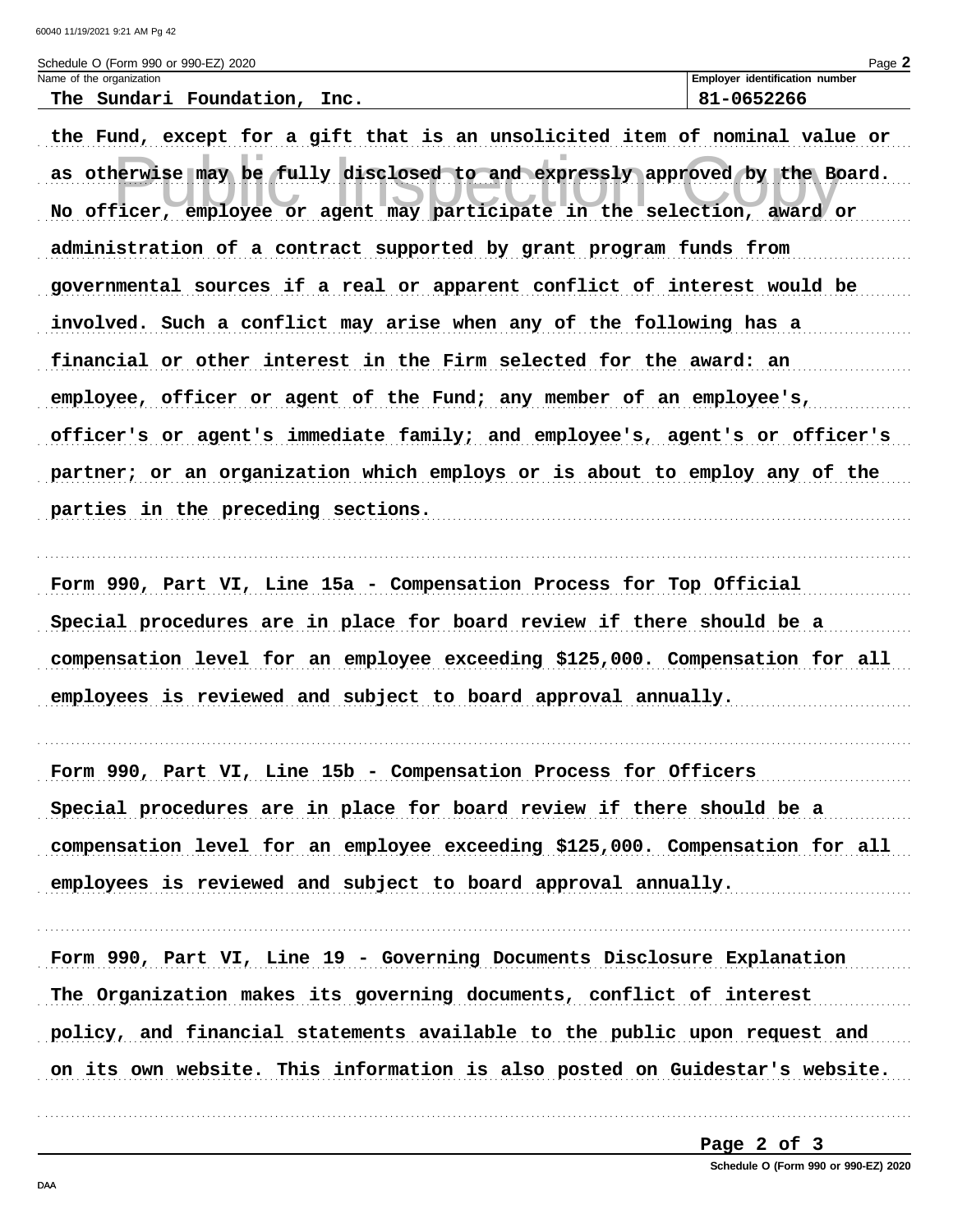| Schedule O (Form 990 or 990-EZ) 2020<br>Name of the organization<br>The Sundari Foundation, Inc. | Page 2<br>Employer identification number<br>81-0652266 |
|--------------------------------------------------------------------------------------------------|--------------------------------------------------------|
|                                                                                                  |                                                        |
| Form 990, Part XI, Line 9 - Other Changes in Net Assets Explanation                              |                                                        |
| Special event expenses                                                                           | $\cdot$ \$<br>15,407                                   |
| Special event expenses                                                                           | $\ddot{\mathbf{S}}$<br>$-15,407$                       |
|                                                                                                  |                                                        |
|                                                                                                  |                                                        |
|                                                                                                  |                                                        |
|                                                                                                  |                                                        |
|                                                                                                  |                                                        |
|                                                                                                  |                                                        |
|                                                                                                  |                                                        |
|                                                                                                  |                                                        |
|                                                                                                  |                                                        |
|                                                                                                  |                                                        |
|                                                                                                  |                                                        |
|                                                                                                  |                                                        |
|                                                                                                  |                                                        |
|                                                                                                  |                                                        |
|                                                                                                  |                                                        |
|                                                                                                  |                                                        |
|                                                                                                  |                                                        |
|                                                                                                  |                                                        |
|                                                                                                  |                                                        |
|                                                                                                  |                                                        |
|                                                                                                  |                                                        |
|                                                                                                  |                                                        |
|                                                                                                  |                                                        |
|                                                                                                  |                                                        |
|                                                                                                  |                                                        |
|                                                                                                  |                                                        |
|                                                                                                  |                                                        |
|                                                                                                  |                                                        |
|                                                                                                  |                                                        |
|                                                                                                  |                                                        |
|                                                                                                  | Page 3 of 3                                            |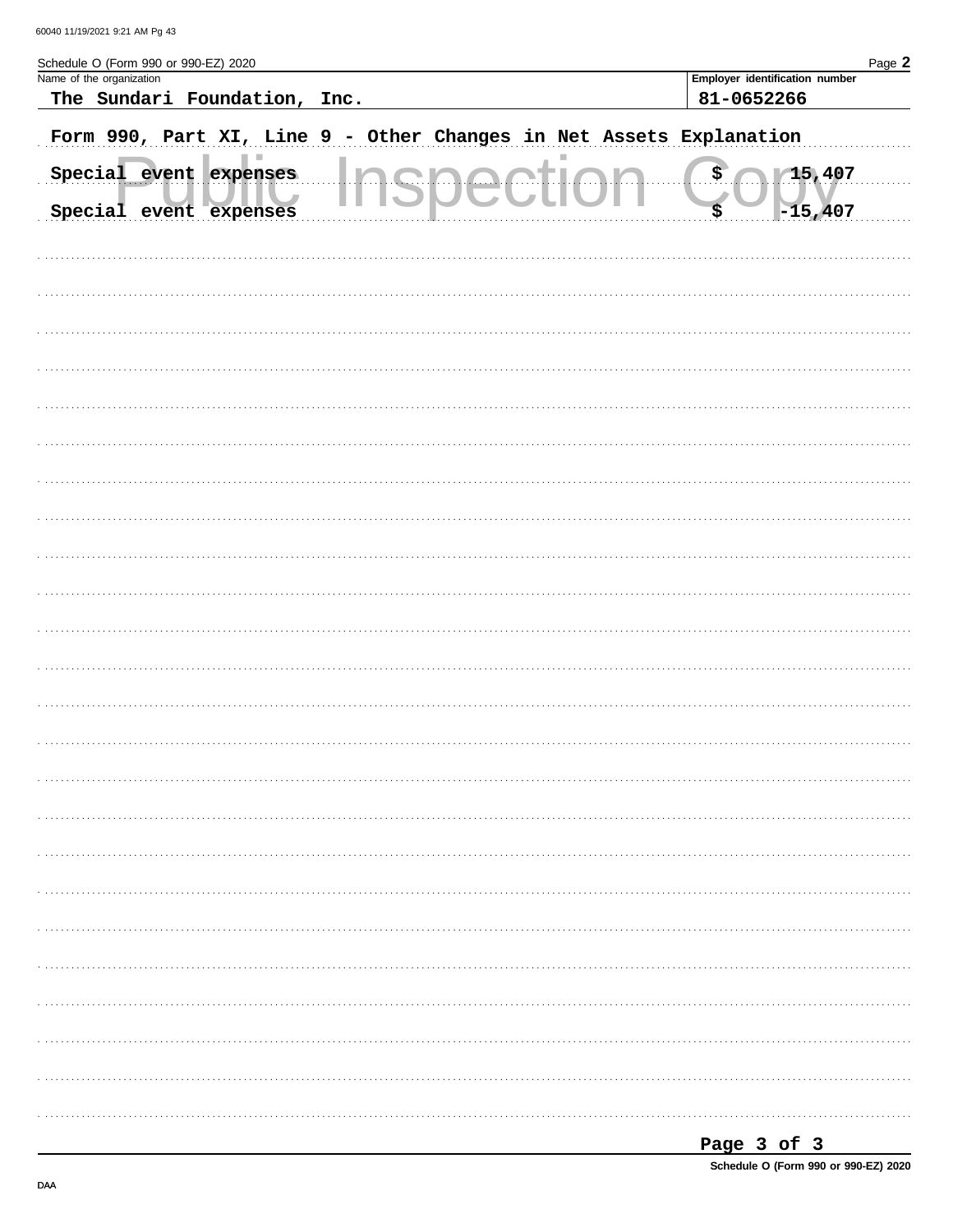| 000 <del>1</del> 0 11/13/2021 3.21 AMIL 9 <del>11</del><br><b>SCHEDULE R</b> |                                                                                                                                                                                                                    | <b>Related Organizations and Unrelated Partnerships</b>                                           |                                                     |                            |                                                        |     |                                     | OMB No. 1545-0047                   |                                                       |
|------------------------------------------------------------------------------|--------------------------------------------------------------------------------------------------------------------------------------------------------------------------------------------------------------------|---------------------------------------------------------------------------------------------------|-----------------------------------------------------|----------------------------|--------------------------------------------------------|-----|-------------------------------------|-------------------------------------|-------------------------------------------------------|
| (Form 990)                                                                   | u Complete if the organization answered "Yes" on Form 990, Part IV, line 33, 34, 35b, 36, or 37.                                                                                                                   |                                                                                                   |                                                     |                            |                                                        |     |                                     | <b>2020</b>                         |                                                       |
| Department of the Treasury<br>Internal Revenue Service                       | <b>Contract</b>                                                                                                                                                                                                    | u Attach to Form 990.<br>u Go to www.irs.gov/Form990 for instructions and the latest information. |                                                     |                            |                                                        |     |                                     | Open to Public<br><b>Inspection</b> |                                                       |
| Name of the organization                                                     |                                                                                                                                                                                                                    |                                                                                                   |                                                     |                            |                                                        |     |                                     | Employer identification number      |                                                       |
|                                                                              | The Sundari Foundation, Inc.                                                                                                                                                                                       |                                                                                                   |                                                     |                            |                                                        |     | 81-0652266                          |                                     |                                                       |
| Part I                                                                       | Identification of Disregarded Entities. Complete if the organization answered "Yes" on Form 990, Part IV, line 33.                                                                                                 |                                                                                                   |                                                     |                            |                                                        |     |                                     |                                     |                                                       |
|                                                                              | (a)<br>Name, address, and EIN (if applicable) of disregarded entity                                                                                                                                                | (b)<br>Primary activity                                                                           | (c)<br>Legal domicile (state<br>or foreign country) |                            | (d)<br>Total income                                    |     | (e)<br>End-of-year assets           | (f)<br>Direct controlling<br>entity |                                                       |
| Lotus House Thrift LLC<br>(1)<br>2040 NW 7th Avenue<br>Miami                 | 35-2385390<br>33127<br>FL                                                                                                                                                                                          | Donations                                                                                         | FL.                                                 |                            | 1,681,867                                              |     | 115,715                             | The Sundar                          |                                                       |
| Lotus Wellness Center LLC<br>(2)                                             |                                                                                                                                                                                                                    |                                                                                                   |                                                     |                            |                                                        |     |                                     |                                     |                                                       |
| 217 NW 15th Street<br>Miami                                                  | 27-3438250<br>FL 33136                                                                                                                                                                                             | Health Cli                                                                                        | FL.                                                 |                            | 1,143                                                  |     | 4,137                               | The Sundar                          |                                                       |
| (3)                                                                          |                                                                                                                                                                                                                    |                                                                                                   |                                                     |                            |                                                        |     |                                     |                                     |                                                       |
| (4)                                                                          |                                                                                                                                                                                                                    |                                                                                                   |                                                     |                            |                                                        |     |                                     |                                     |                                                       |
|                                                                              |                                                                                                                                                                                                                    |                                                                                                   |                                                     |                            |                                                        |     |                                     |                                     |                                                       |
| (5)                                                                          |                                                                                                                                                                                                                    |                                                                                                   |                                                     |                            |                                                        |     |                                     |                                     |                                                       |
|                                                                              |                                                                                                                                                                                                                    |                                                                                                   |                                                     |                            |                                                        |     |                                     |                                     |                                                       |
| Part II                                                                      | Identification of Related Tax-Exempt Organizations. Complete if the organization answered "Yes" on Form 990, Part IV, line 34, because it had<br>one or more related tax-exempt organizations during the tax year. |                                                                                                   |                                                     |                            |                                                        |     |                                     |                                     |                                                       |
|                                                                              | (a)<br>Name, address, and EIN of related organization                                                                                                                                                              | (b)<br>Primary activity                                                                           | (c)<br>Legal domicile (state<br>or foreign country) | (d)<br>Exempt Code section | (e)<br>Public charity status<br>(if section 501(c)(3)) |     | (f)<br>Direct controlling<br>entity | Yes                                 | (g)<br>Section 512(b)(13)<br>controlled entity?<br>No |
| Lotus Endowment Fund Inc<br>(1)<br>3921 Alton Road #468<br>Miami             | 92-0233563<br>FL 33140                                                                                                                                                                                             | Non-Profit                                                                                        | FL.                                                 | 501C3                      | 12 <sub>b</sub>                                        | N/A |                                     |                                     | x                                                     |
| (2)<br>3921 Alton Road #170<br>Miami                                         | Lotus Supporting Foudation Inc<br>81-0783068<br>FL 33140                                                                                                                                                           | Non-Profit                                                                                        | FL                                                  | 501C3                      | 12 <sub>b</sub>                                        | N/A |                                     |                                     | x                                                     |
| (3)                                                                          |                                                                                                                                                                                                                    |                                                                                                   |                                                     |                            |                                                        |     |                                     |                                     |                                                       |
|                                                                              |                                                                                                                                                                                                                    |                                                                                                   |                                                     |                            |                                                        |     |                                     |                                     |                                                       |
| (4)                                                                          |                                                                                                                                                                                                                    |                                                                                                   |                                                     |                            |                                                        |     |                                     |                                     |                                                       |
|                                                                              |                                                                                                                                                                                                                    |                                                                                                   |                                                     |                            |                                                        |     |                                     |                                     |                                                       |
| (5)                                                                          |                                                                                                                                                                                                                    |                                                                                                   |                                                     |                            |                                                        |     |                                     |                                     |                                                       |
|                                                                              |                                                                                                                                                                                                                    |                                                                                                   |                                                     |                            |                                                        |     |                                     |                                     |                                                       |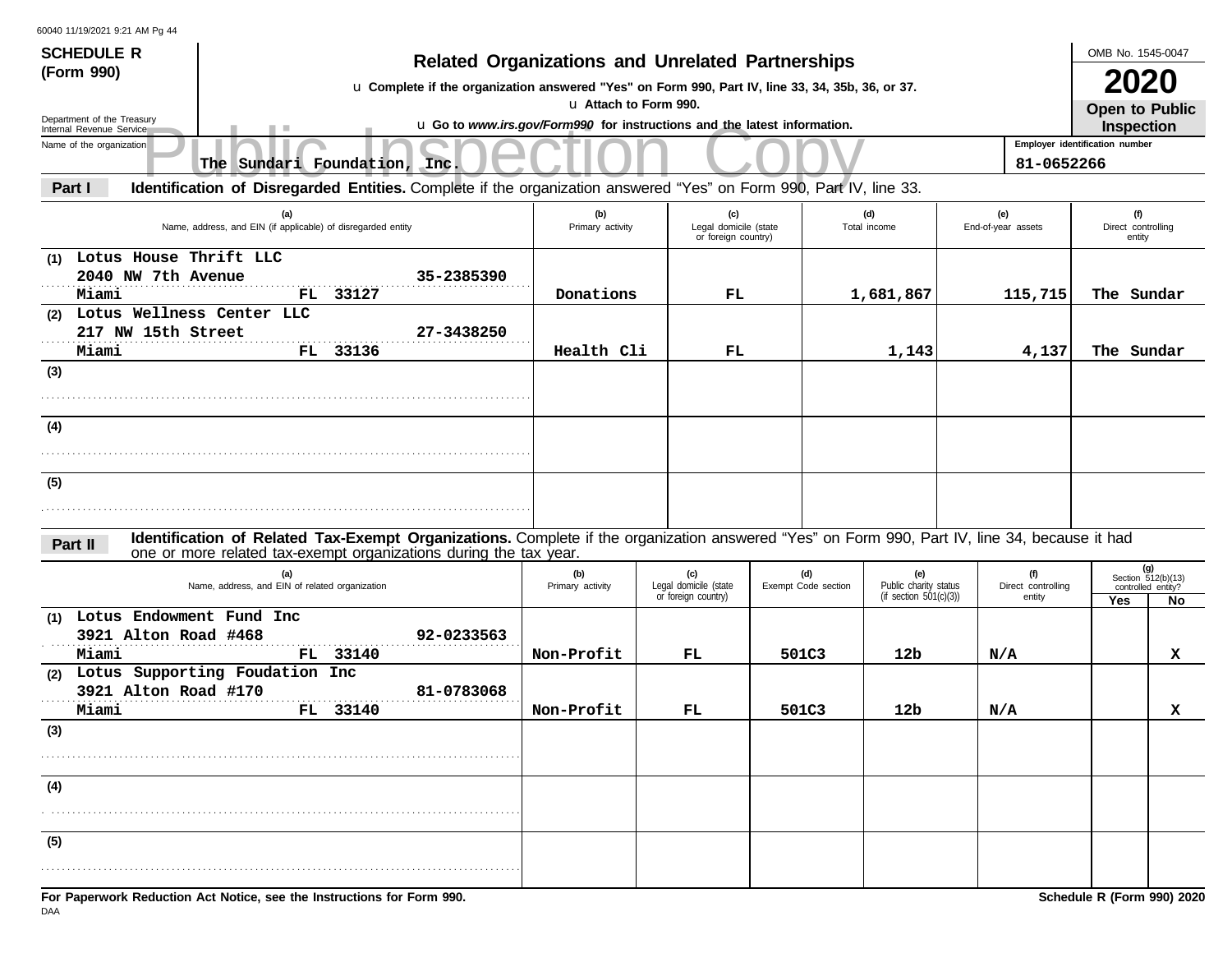|          | Schedule R (Form 990) 2020 The Sundari Foundation, Inc.                                                                                                                                                                                                          |                         |                                                              |                                                        | 81-0652266                                                                                              |                                                        |                                        |                                                   |                                                                         |                                                       | Page 2                                                |
|----------|------------------------------------------------------------------------------------------------------------------------------------------------------------------------------------------------------------------------------------------------------------------|-------------------------|--------------------------------------------------------------|--------------------------------------------------------|---------------------------------------------------------------------------------------------------------|--------------------------------------------------------|----------------------------------------|---------------------------------------------------|-------------------------------------------------------------------------|-------------------------------------------------------|-------------------------------------------------------|
| Part III | Identification of Related Organizations Taxable as a Partnership. Complete if the organization answered "Yes" on Form 990, Part IV, line 34,<br>because it had one or more related organizations treated as a partnership during the tax year.                   |                         |                                                              |                                                        |                                                                                                         |                                                        |                                        |                                                   |                                                                         |                                                       |                                                       |
|          | (a)<br>Name, address, and EIN of<br>related organization                                                                                                                                                                                                         | (b)<br>Primary activity | (c)<br>Legal<br>domicile<br>(state or<br>foreign<br>country) | (d)<br>Direct controlling<br>entity                    | (e)<br>Predominant<br>income (related,<br>unrelated,<br>excluded from<br>tax under<br>sections 512-514) | (f)<br>Share of total<br>lincome                       | (g)<br>Share of end-of-<br>year assets | (h)<br>Dispro-<br>portionate<br>alloc.?<br>Yes No | (i)<br>Code V-UBI<br>amount in box 20<br>of Schedule K-1<br>(Form 1065) | (j)<br>General or<br>managing<br>partner?<br>Yes   No | (k)<br>Percentage<br>ownership                        |
| (1)      |                                                                                                                                                                                                                                                                  |                         |                                                              |                                                        |                                                                                                         |                                                        |                                        |                                                   |                                                                         |                                                       |                                                       |
| (2)      |                                                                                                                                                                                                                                                                  |                         |                                                              |                                                        |                                                                                                         |                                                        |                                        |                                                   |                                                                         |                                                       |                                                       |
| (3)      |                                                                                                                                                                                                                                                                  |                         |                                                              |                                                        |                                                                                                         |                                                        |                                        |                                                   |                                                                         |                                                       |                                                       |
| (4)      |                                                                                                                                                                                                                                                                  |                         |                                                              |                                                        |                                                                                                         |                                                        |                                        |                                                   |                                                                         |                                                       |                                                       |
| Part IV  | Identification of Related Organizations Taxable as a Corporation or Trust. Complete if the organization answered "Yes" on Form 990, Part IV,<br>line 34, because it had one or more related organizations treated as a corporation or trust during the tax year. |                         |                                                              |                                                        |                                                                                                         |                                                        |                                        |                                                   |                                                                         |                                                       |                                                       |
|          | (a)<br>Name, address, and EIN of related organization                                                                                                                                                                                                            | (b)<br>Primary activity |                                                              | (c)<br>Legal domicile<br>(state or<br>foreign country) | (d)<br>Direct controlling<br>entity                                                                     | (e)<br>Type of entity<br>(C corp, S corp,<br>or trust) | (f)<br>Share of total<br>income        | (g)<br>Share of<br>end-of-year assets             | (h)<br>Percentage<br>ownership                                          |                                                       | (i)<br>Section<br>512(b)(13)<br>controlled<br>entity? |
| (1)      |                                                                                                                                                                                                                                                                  |                         |                                                              |                                                        |                                                                                                         |                                                        |                                        |                                                   |                                                                         |                                                       | Yes<br>  No                                           |
| (2)      |                                                                                                                                                                                                                                                                  |                         |                                                              |                                                        |                                                                                                         |                                                        |                                        |                                                   |                                                                         |                                                       |                                                       |
| (3)      |                                                                                                                                                                                                                                                                  |                         |                                                              |                                                        |                                                                                                         |                                                        |                                        |                                                   |                                                                         |                                                       |                                                       |
| (4)      |                                                                                                                                                                                                                                                                  |                         |                                                              |                                                        |                                                                                                         |                                                        |                                        |                                                   |                                                                         |                                                       |                                                       |
|          |                                                                                                                                                                                                                                                                  |                         |                                                              |                                                        |                                                                                                         |                                                        |                                        |                                                   |                                                                         |                                                       |                                                       |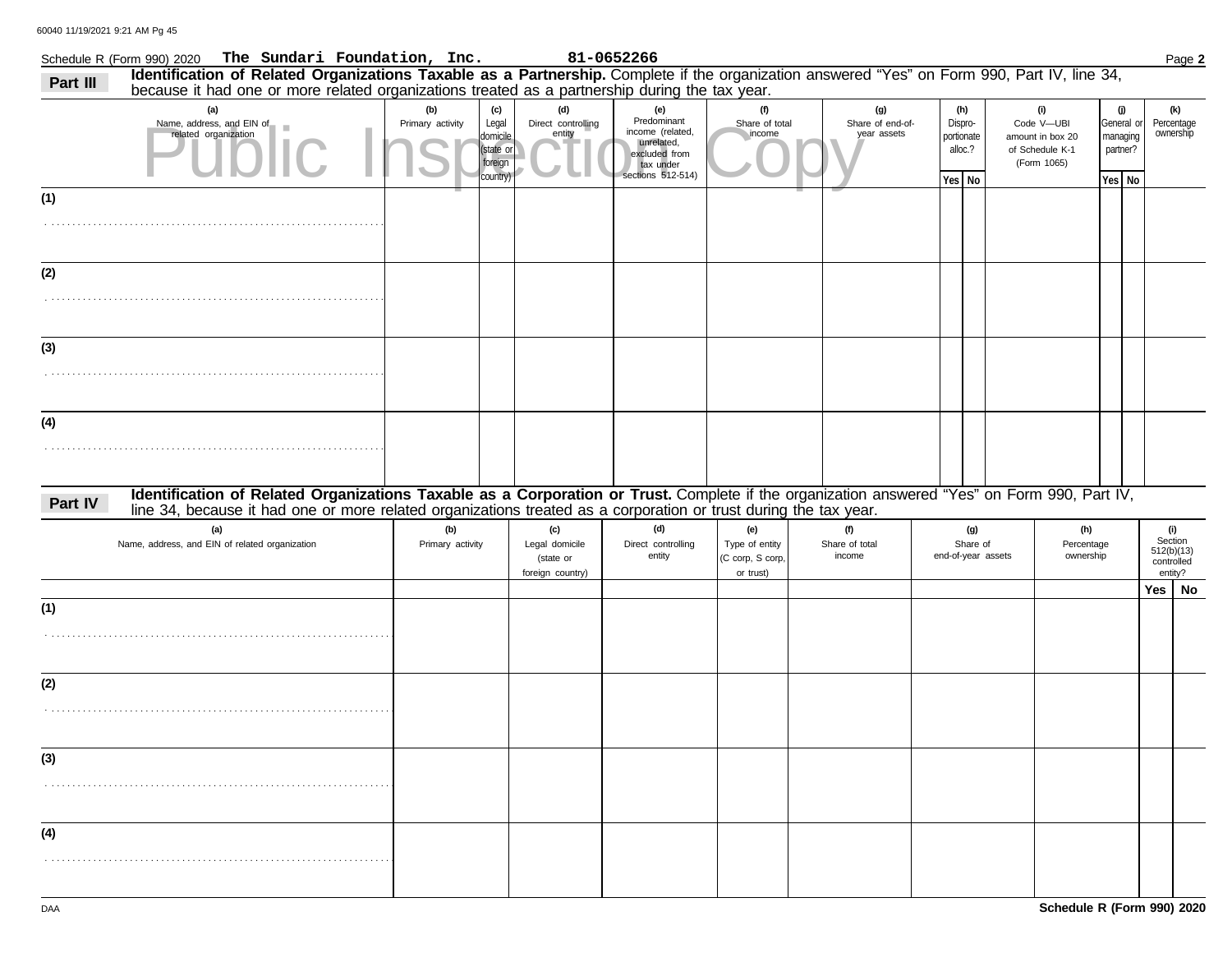## Schedule R (Form 990) 2020 Page **3 The Sundari Foundation, Inc. 81-0652266**

| Transactions With Related Organizations. Complete if the organization answered "Yes" on Form 990, Part IV, line 34, 35b, or 36.<br>Part V                                                                                      |                |             |              |
|--------------------------------------------------------------------------------------------------------------------------------------------------------------------------------------------------------------------------------|----------------|-------------|--------------|
| Note: Complete line 1 if any entity is listed in Parts II, III, or IV of this schedule.                                                                                                                                        |                |             | Yes No       |
| 1 During the tax year, did the organization engage in any of the following transactions with one or more related organizations listed in Parts II-IV?                                                                          |                |             |              |
| a Receipt of (i) interest, (ii) annuities, (iii) royalties, or (iv) rent from a controlled entity enter the controlled entity of the controlled entity of the controlled entity of the controlled entity of the controlled ent | 1a             |             | $\mathbf{x}$ |
| b Gift, grant, or capital contribution to related organization(s) expression contribution to related organization(s)                                                                                                           | 1 <sub>b</sub> |             | $\mathbf{x}$ |
|                                                                                                                                                                                                                                | 1c             | $\mathbf x$ |              |
| d Loans or loan guarantees to or for related organization(s) encourance contained and contained and contained and contained and contained and contained and contained and contained and contained and contained and contained  | 1 <sub>d</sub> |             | $\mathbf{x}$ |
|                                                                                                                                                                                                                                | 1e             |             | X            |
|                                                                                                                                                                                                                                |                |             |              |
| f Dividends from related organization(s) with an example and contact the control of the control of the contact of the control of the control of the control of the control of the control of the control of the control of the | 1f             |             | x            |
|                                                                                                                                                                                                                                | 1g             |             | $\mathbf{x}$ |
| h Purchase of assets from related organization(s) encourance contains and contains a container and container and container and container and container and container and container and container and container and container a | 1 <sub>h</sub> |             | $\mathbf{x}$ |
|                                                                                                                                                                                                                                | 11             |             | $\mathbf{x}$ |
|                                                                                                                                                                                                                                | 1j             |             | $\mathbf{x}$ |
|                                                                                                                                                                                                                                |                |             |              |
| <b>k</b> Lease of facilities, equipment, or other assets from related organization(s)                                                                                                                                          | 1k             | x           |              |
|                                                                                                                                                                                                                                | 11             |             | $\mathbf{x}$ |
|                                                                                                                                                                                                                                | 1 <sub>m</sub> |             | $\mathbf{x}$ |
|                                                                                                                                                                                                                                | 1n             |             | x            |
|                                                                                                                                                                                                                                | 1o             |             | $\mathbf{x}$ |
|                                                                                                                                                                                                                                |                |             |              |
|                                                                                                                                                                                                                                | 1p             |             | x            |
|                                                                                                                                                                                                                                | 1a             |             | $\mathbf{x}$ |
|                                                                                                                                                                                                                                |                |             |              |
|                                                                                                                                                                                                                                | 1r             |             | x            |
|                                                                                                                                                                                                                                | 1s             |             | $\mathbf{x}$ |
| 2. If the converte ony of the chain in "Vea" are the instructions for information on who must complete this line, including coursed relationships and transaction thresholds                                                   |                |             |              |

2 If the answer to any of the above is "Yes," see the instructions for information on who must complete this line, including covered relationships and transaction thresholds.

|     | (a)<br>Name of related organization | (b)<br>Transaction<br>type (a-s) | (c)<br>Amount involved | (d)<br>Method of determining amount involved |
|-----|-------------------------------------|----------------------------------|------------------------|----------------------------------------------|
| (1) | Lotus Endowment Fund Inc            | k                                | 161, 712               | <b>Building Lease</b>                        |
| (2) | Lotus Endowment Fund Inc            | C                                | 134,226                | FMV, Cash                                    |
| (3) |                                     |                                  |                        |                                              |
| (4) |                                     |                                  |                        |                                              |
| (5) |                                     |                                  |                        |                                              |
| (6) |                                     |                                  |                        |                                              |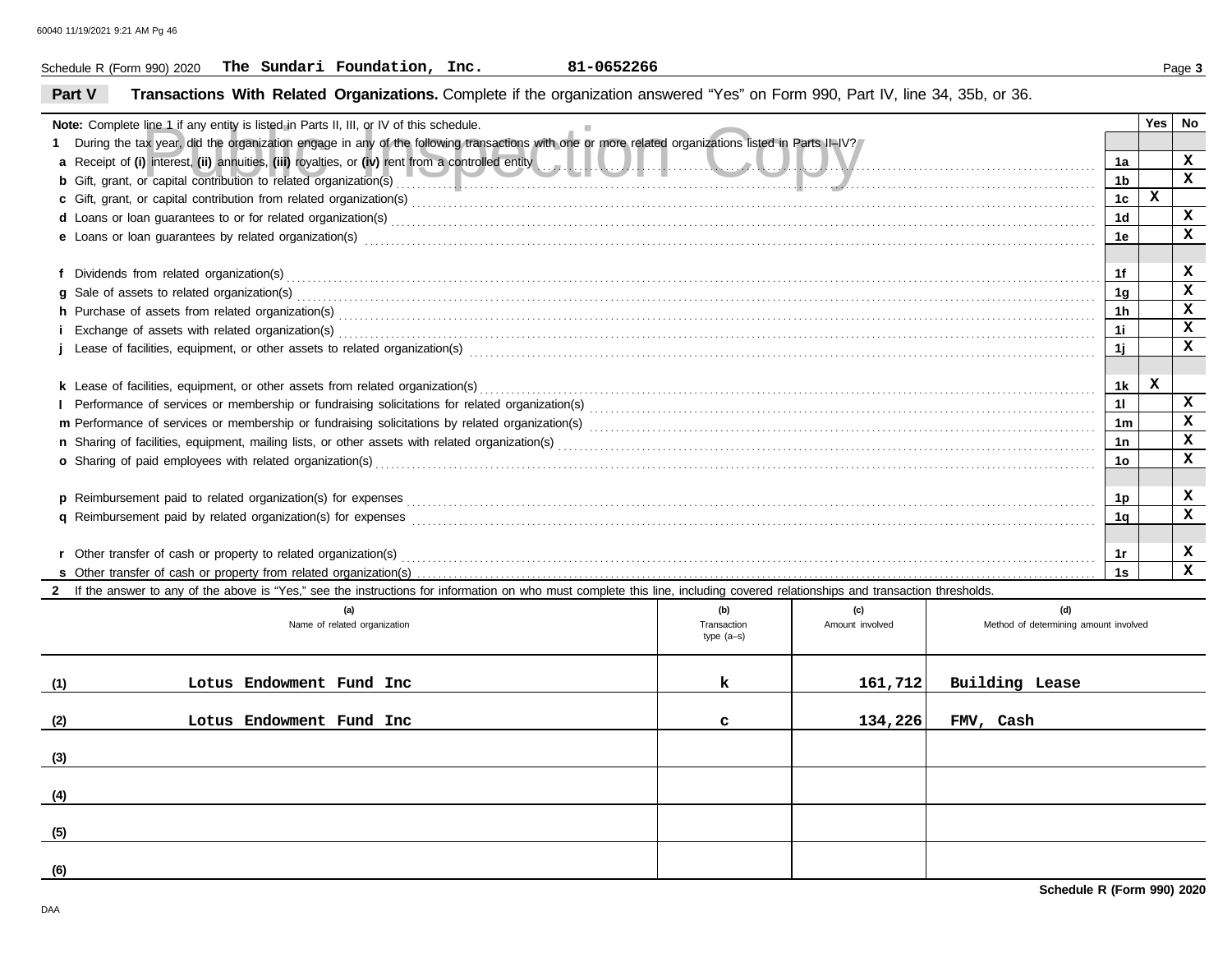#### Schedule R (Form 990) 2020 Page **4 The Sundari Foundation, Inc. 81-0652266**

# Part VI **Unrelated Organizations Taxable as a Partnership.** Complete if the organization answered "Yes" on Form 990, Part IV, line 37.

Provide the following information for each entity taxed as a partnership through which the organization conducted more than five percent of its activities (measured by total assets or gross revenue) that was not a related organization. See instructions regarding exclusion for certain investment partnerships.

| Provide the following information for each entity taxed as a partnership through which the organization conducted more than five percent of its activities (measured by total assets<br>or gross revenue) that was not a related organization. See instructions regarding exclusion for certain investment partnerships. |                         |                                                  |                                                                                 |                                                                   |    |                                   |                                                                  |                                         |           |                                                                         |         |                                           |                                |
|--------------------------------------------------------------------------------------------------------------------------------------------------------------------------------------------------------------------------------------------------------------------------------------------------------------------------|-------------------------|--------------------------------------------------|---------------------------------------------------------------------------------|-------------------------------------------------------------------|----|-----------------------------------|------------------------------------------------------------------|-----------------------------------------|-----------|-------------------------------------------------------------------------|---------|-------------------------------------------|--------------------------------|
| (a)<br>Name, address, and EIN of entity                                                                                                                                                                                                                                                                                  | (b)<br>Primary activity | (c)<br>Legal<br>domicile<br>(state or<br>foreign | (d)<br>Predominant<br>income (related,<br>unrelated, excluded<br>from tax under | (e)<br>Are all partners<br>section<br>501(c)(3)<br>organizations? |    | ( f )<br>Share of<br>total income | $\left( \mathbf{g} \right)$<br>Share of<br>end-of-year<br>assets | (h)<br>Disproportionate<br>allocations? |           | (i)<br>Code V-UBI<br>amount in box 20<br>of Schedule K-1<br>(Form 1065) |         | (j)<br>General or<br>managing<br>partner? | (k)<br>Percentage<br>ownership |
|                                                                                                                                                                                                                                                                                                                          |                         | country)                                         | sections 512-514)                                                               | <b>Yes</b>                                                        | No |                                   |                                                                  | Yes $ $                                 | <b>No</b> |                                                                         | Yes $ $ | No                                        |                                |
| (1)                                                                                                                                                                                                                                                                                                                      |                         |                                                  |                                                                                 |                                                                   |    |                                   |                                                                  |                                         |           |                                                                         |         |                                           |                                |
| (2)                                                                                                                                                                                                                                                                                                                      |                         |                                                  |                                                                                 |                                                                   |    |                                   |                                                                  |                                         |           |                                                                         |         |                                           |                                |
| (3)                                                                                                                                                                                                                                                                                                                      |                         |                                                  |                                                                                 |                                                                   |    |                                   |                                                                  |                                         |           |                                                                         |         |                                           |                                |
| (4)                                                                                                                                                                                                                                                                                                                      |                         |                                                  |                                                                                 |                                                                   |    |                                   |                                                                  |                                         |           |                                                                         |         |                                           |                                |
| (5)                                                                                                                                                                                                                                                                                                                      |                         |                                                  |                                                                                 |                                                                   |    |                                   |                                                                  |                                         |           |                                                                         |         |                                           |                                |
| (6)                                                                                                                                                                                                                                                                                                                      |                         |                                                  |                                                                                 |                                                                   |    |                                   |                                                                  |                                         |           |                                                                         |         |                                           |                                |
| (7)                                                                                                                                                                                                                                                                                                                      |                         |                                                  |                                                                                 |                                                                   |    |                                   |                                                                  |                                         |           |                                                                         |         |                                           |                                |
| (8)                                                                                                                                                                                                                                                                                                                      |                         |                                                  |                                                                                 |                                                                   |    |                                   |                                                                  |                                         |           |                                                                         |         |                                           |                                |
| (9)                                                                                                                                                                                                                                                                                                                      |                         |                                                  |                                                                                 |                                                                   |    |                                   |                                                                  |                                         |           |                                                                         |         |                                           |                                |
| (10)                                                                                                                                                                                                                                                                                                                     |                         |                                                  |                                                                                 |                                                                   |    |                                   |                                                                  |                                         |           |                                                                         |         |                                           |                                |
| (11)                                                                                                                                                                                                                                                                                                                     |                         |                                                  |                                                                                 |                                                                   |    |                                   |                                                                  |                                         |           |                                                                         |         |                                           |                                |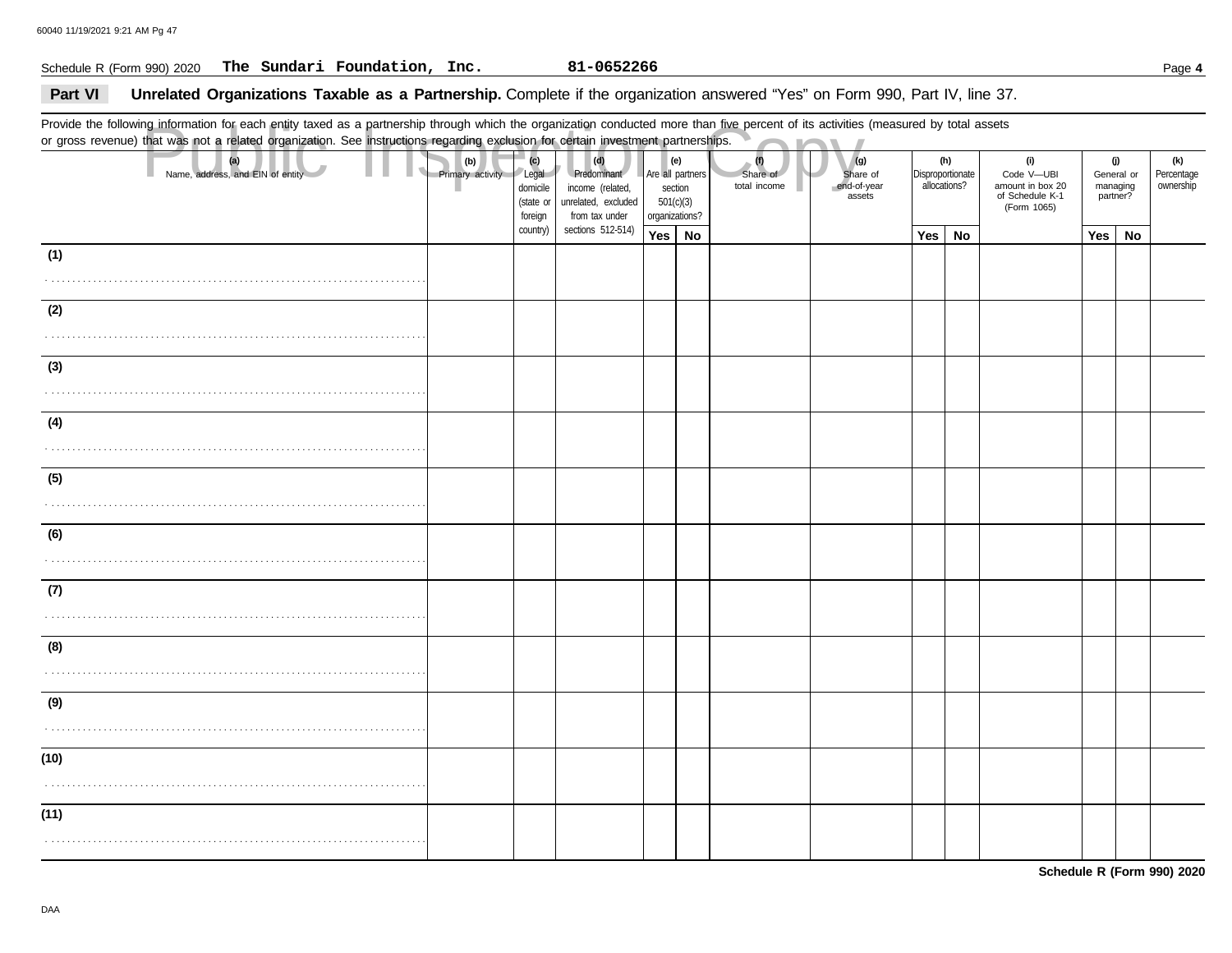|          | Schedule R (Form 990) 2020          |                           | The Sundari Foundation, Inc.               | 81-0652266                                                                                 | Page 5 |
|----------|-------------------------------------|---------------------------|--------------------------------------------|--------------------------------------------------------------------------------------------|--------|
| Part VII |                                     | Supplemental Information. |                                            | Provide additional information for responses to questions on Schedule R. See instructions. |        |
|          | Schedule R - Additional Information |                           |                                            |                                                                                            |        |
|          | Schedule R, Part V, Line K          |                           |                                            | In December 2007, the Organization executed a lease for donated facilities                 |        |
|          |                                     |                           |                                            | with Lotus Endowment Fund, Inc. for a period of fifty years with automatic                 |        |
|          |                                     |                           |                                            | one year renewals after the initial term for \$1 per year. The lease                       |        |
|          |                                     |                           |                                            | agreement was amended in August 2010, February 2011, December 2012, April                  |        |
|          |                                     |                           |                                            | 2013, December 2013, December 2015 and January 2016 to add additional                      |        |
|          |                                     |                           |                                            | facilities. In September 2016, the Endowment transferred land to Lotus                     |        |
|          |                                     |                           |                                            | Village Development which consisted of eleven parcels of property now                      |        |
|          |                                     |                           |                                            | bearing the consolidated address of 217 NW 15th street, Miami FL for the                   |        |
|          |                                     |                           |                                            | purpose of development the construction and development of comprehensive                   |        |
|          |                                     |                           |                                            | homeless services facility together with health clinic and the childcare                   |        |
|          |                                     |                           |                                            | center. Upon removal of the eleven parcels of land for the redevelopment,                  |        |
|          |                                     |                           |                                            | two properties remained under the original lease for use by the Foundation:                |        |
|          |                                     |                           | 2040 NW 7th Avenue and 420 NW 35th Street. |                                                                                            |        |
|          |                                     |                           |                                            |                                                                                            |        |

On September 16, 2016 the aforementioned lease for the facility was terminated as to the transfer properties and a new lease was entered into in connection with the new market tax credit financing between Lotus Village Development LLC as lessor and The Sundari Foundation as lessee.

The Organization has recorded a current year in-kind contribution and rent expense of \$ 161,712 and \$ 148,704 for the use of facilities under the lease agreement for the year ended December 31, 2020 and 2019, respectively. This amount approximates the fair market value of rent expense and is a reconciling item between audited financial statemetns and tax return reporting.